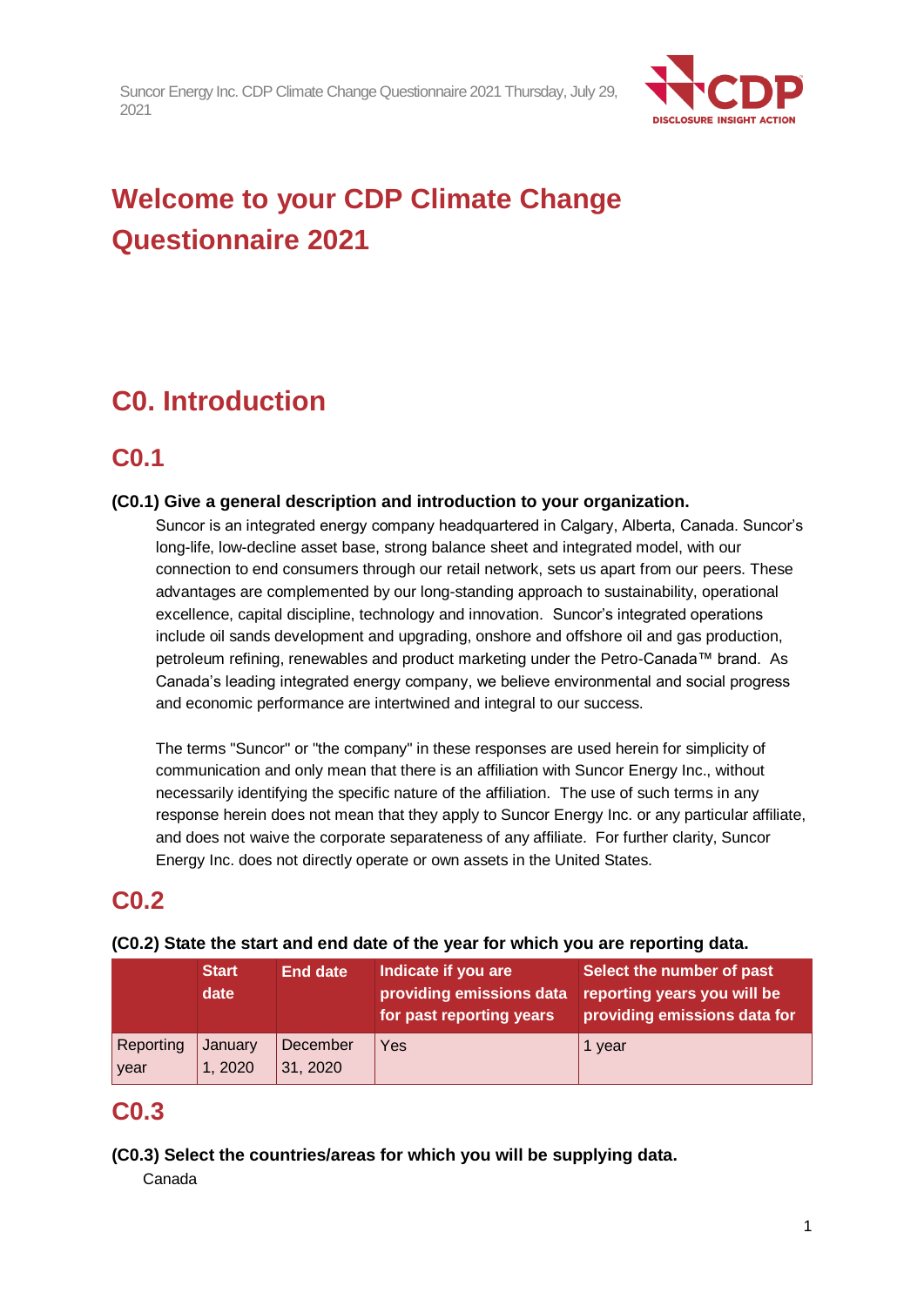

United States of America

# **C0.4**

**(C0.4) Select the currency used for all financial information disclosed throughout your response.**

**CAD** 

# **C0.5**

**(C0.5) Select the option that describes the reporting boundary for which climaterelated impacts on your business are being reported. Note that this option should align with your chosen approach for consolidating your GHG inventory.**

Operational control

# **C-OG0.7**

**(C-OG0.7) Which part of the oil and gas value chain and other areas does your organization operate in?**

### **Row 1**

**Oil and gas value chain**

Upstream Downstream

### **Other divisions**

Biofuels Grid electricity supply from gas Grid electricity supply from renewables Carbon capture and storage/utilization

# **C1. Governance**

# **C1.1**

**(C1.1) Is there board-level oversight of climate-related issues within your** 

**organization?**

Yes

# **C1.1a**

**(C1.1a) Identify the position(s) (do not include any names) of the individual(s) on the board with responsibility for climate-related issues.**

**Position of individual(s) Please explain**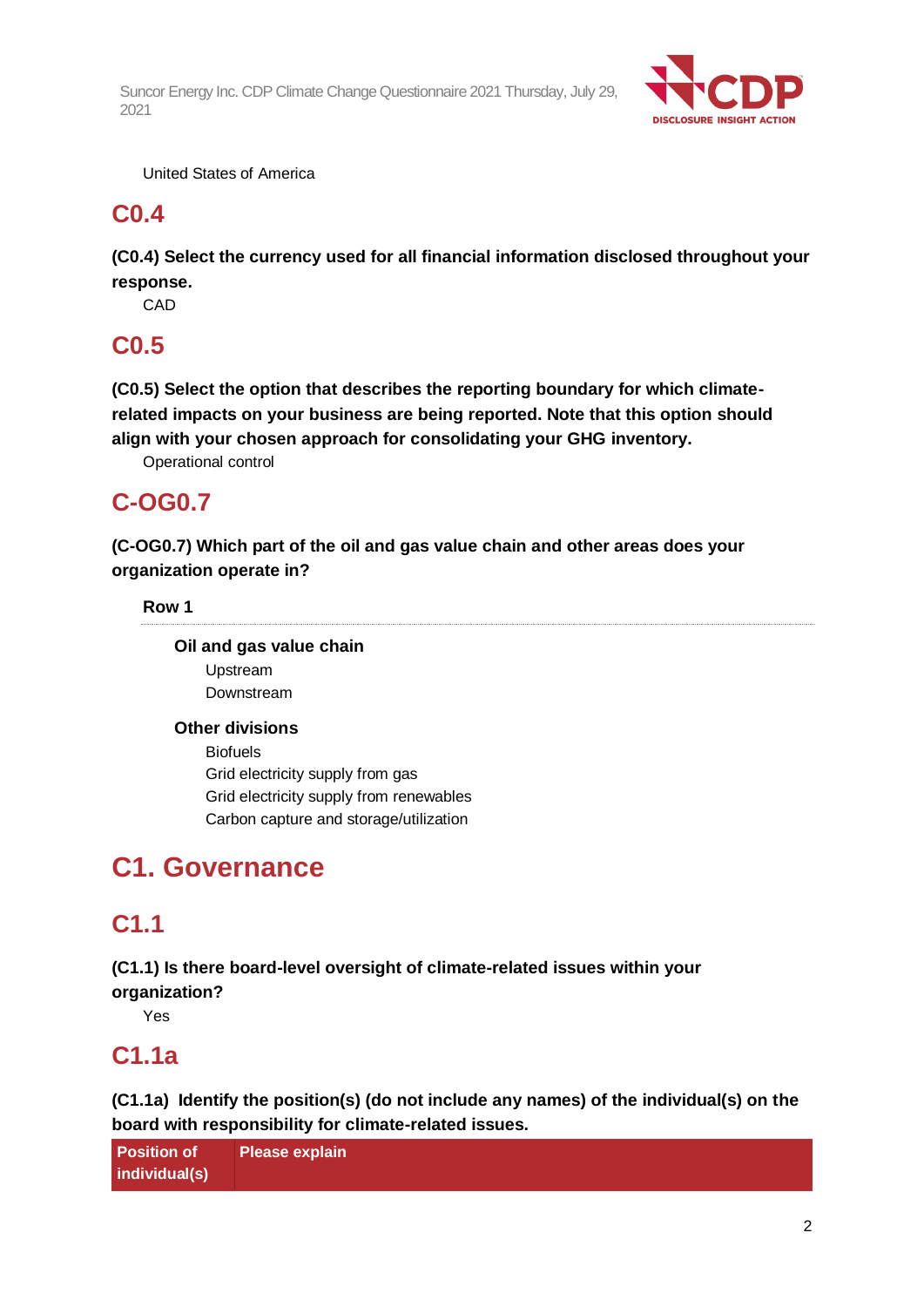

| Board-level<br>committee                | Suncor's Board of Directors and Executive Leadership Team is responsible for<br>approving strategy, company-wide objectives and goals and implementing<br>strategies for achieving them. The board oversees our Enterprise Risk<br>Management (ERM) program, and annually reviews principal risks. Principal risks<br>have the potential to impact or impair Suncor's ability to meet its strategic<br>objectives. Carbon risk is one of these principal risks, requiring the full board to<br>review external trends, carbon risk pathways, and Suncor's mitigation plans at<br>least once a year. By ensuring the full board is responsible for carbon risk, we can<br>be sure that our leaders have fluency in climate risk to enable the whole board to<br>provide oversight of our decisions.                                                                                                                      |
|-----------------------------------------|-------------------------------------------------------------------------------------------------------------------------------------------------------------------------------------------------------------------------------------------------------------------------------------------------------------------------------------------------------------------------------------------------------------------------------------------------------------------------------------------------------------------------------------------------------------------------------------------------------------------------------------------------------------------------------------------------------------------------------------------------------------------------------------------------------------------------------------------------------------------------------------------------------------------------|
|                                         | The Environment, Health, Safety and Sustainable Development Committee<br>(EHS&SD) of the board reviews carbon risk quarterly. Its oversight responsibilities<br>include monitoring the effectiveness and integrity of Suncor's internal controls<br>related to operational risks, physical assets and other sustainability matters. The<br>committee also reviews policies and practices respecting operational risks as they<br>relate to climate change.                                                                                                                                                                                                                                                                                                                                                                                                                                                              |
|                                         | In addition to overseeing principal risks, the board annually reviews business plans<br>(including capital budget), and in doing so endorses the strategies reflected in<br>long-range plans. The board's Governance Committee also annually assesses<br>Suncor's planning and budgeting process.                                                                                                                                                                                                                                                                                                                                                                                                                                                                                                                                                                                                                       |
|                                         | Suncor's board practices on performance evaluation and compensation consider<br>various environmental, social and governance factors by:<br>evaluating senior executive performance annually against well-defined goals<br>that support and reinforce our value drivers<br>considering our performance against enterprise-wide sustainability goals<br>related to safety, environmental (including GHGs) and social performance in<br>determining the amount of annual incentive payments to the Chief Executive<br>Officer.                                                                                                                                                                                                                                                                                                                                                                                            |
| <b>Chief Executive</b><br>Officer (CEO) | As a member of the board, our Chief Executive Officer (CEO) leads an executive<br>leadership team (ELT) that builds and implements a strategy to identify and realize<br>high-quality opportunities while mitigating risks. Collectively, our ELT establishes<br>strategic financial direction and operational objectives, and integrates climate<br>change and other sustainability considerations into business planning and<br>processes. The ELT also ensures we effectively deliver value chain integration,<br>pursue technology development, support public policy and government interaction,<br>and establish and maintain valuable external relationships. To help inform the<br>execution of our strategy, our leadership team also receives guidance through<br>several internal collaborative groups which help guide decisions by providing<br>advice and input on innovation and technology investments. |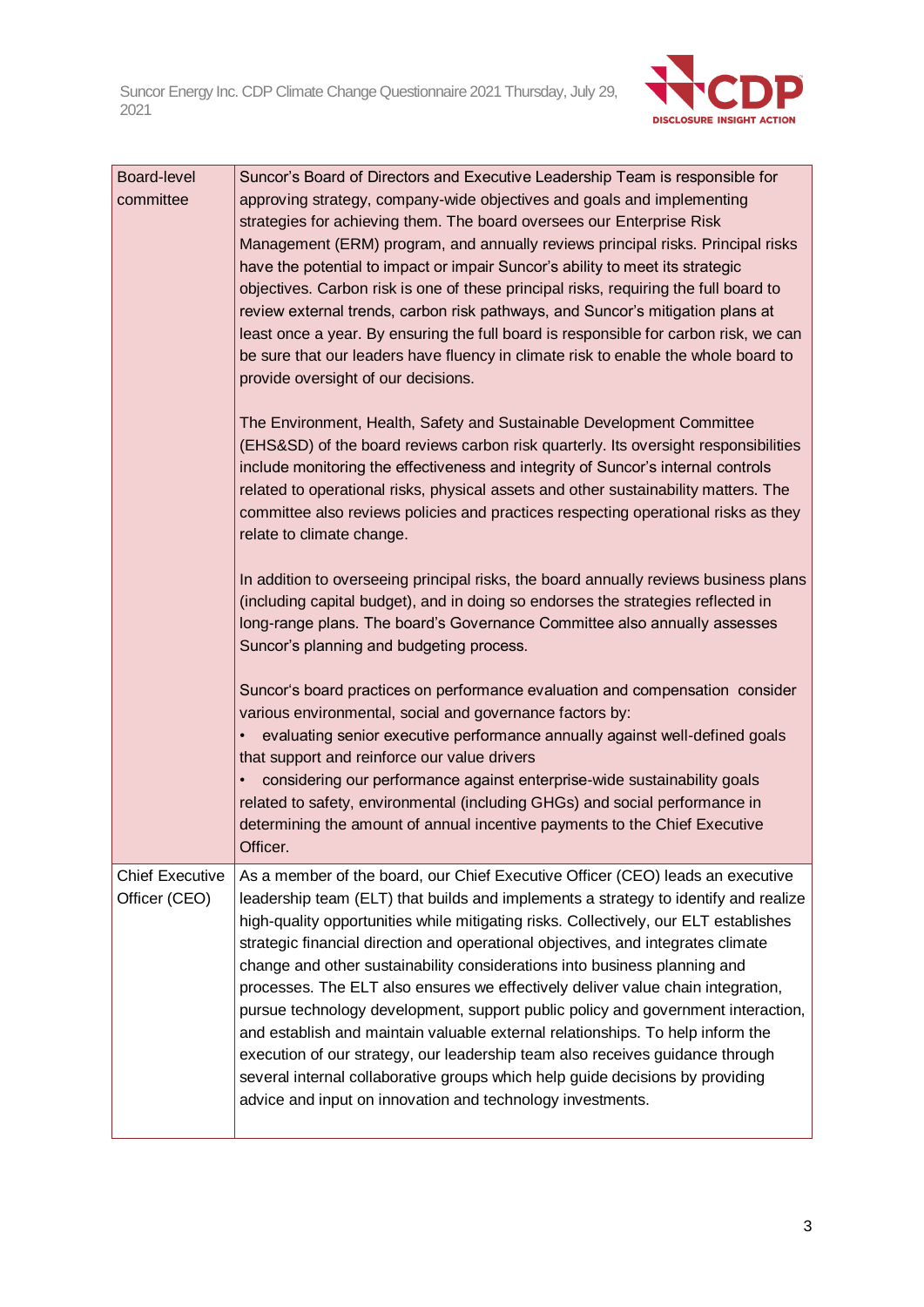

# **C1.1b**

### **(C1.1b) Provide further details on the board's oversight of climate-related issues.**

| <b>Frequency with</b><br>which climate-<br>related issues are<br>a scheduled<br>agenda item | Governance<br>mechanisms into<br>which climate-related<br>issues are integrated                                                                                                                                                                                                                                                                                                                                                                                                                                                               | <b>Please explain</b>                                                                                                                                                                                                                                                                                                                                                                                                                                                                                                                                                                                                                                                                                                                                                                                                                                                                                                                                                                                                                                                                                                                                                                                                                                                                                                                                                                                                                                                                                                                                                                                                                                                       |
|---------------------------------------------------------------------------------------------|-----------------------------------------------------------------------------------------------------------------------------------------------------------------------------------------------------------------------------------------------------------------------------------------------------------------------------------------------------------------------------------------------------------------------------------------------------------------------------------------------------------------------------------------------|-----------------------------------------------------------------------------------------------------------------------------------------------------------------------------------------------------------------------------------------------------------------------------------------------------------------------------------------------------------------------------------------------------------------------------------------------------------------------------------------------------------------------------------------------------------------------------------------------------------------------------------------------------------------------------------------------------------------------------------------------------------------------------------------------------------------------------------------------------------------------------------------------------------------------------------------------------------------------------------------------------------------------------------------------------------------------------------------------------------------------------------------------------------------------------------------------------------------------------------------------------------------------------------------------------------------------------------------------------------------------------------------------------------------------------------------------------------------------------------------------------------------------------------------------------------------------------------------------------------------------------------------------------------------------------|
| Scheduled - some<br>meetings                                                                | Reviewing and guiding<br>strategy<br>Reviewing and guiding<br>major plans of action<br>Reviewing and guiding<br>risk management<br>policies<br>Reviewing and guiding<br>annual budgets<br>Reviewing and guiding<br>business plans<br>Setting performance<br>objectives<br>Monitoring<br>implementation and<br>performance of<br>objectives<br>Overseeing major capital<br>expenditures,<br>acquisitions and<br>divestitures<br>Monitoring and<br>overseeing progress<br>against goals and<br>targets for addressing<br>climate-related issues | One of the Board's major duties is to review with<br>management Suncor's purpose, objectives and goals<br>and the strategies and plans for achieving them. The<br>Board also monitors Suncor's progress toward its<br>strategic goals and plans, and revises Suncor's<br>direction where warranted.<br>The Board oversees Suncor's Enterprise Risk<br>Management Program (the "ERM Program"). In<br>accordance with this program, the CEO and senior<br>management undertake an enterprise-wide process<br>to identify, assess and mitigate significant risks. The<br>Board undertakes an annual review of those risks<br>identified by the ERM program as principal risks<br>(exposure that has the potential to impact or impair<br>the ability of the company to meet its strategic<br>objectives) which includes carbon risk. The Board<br>monitors risk management actions for these risks<br>throughout the year. In addition to Board oversight of<br>risk management efforts, each principal risk is<br>mapped to a Board Committee. Carbon risk is<br>mapped to the Environment, Health, Safety and<br>Sustainable Development Committee of the Board,<br>and this committee receives quarterly reports from<br>management.<br>The Board is also responsible for ensuring Suncor<br>has an effective strategic planning process, and on<br>an annual basis reviews Suncor's annual business<br>plan (including Suncor's annual capital budget) and in<br>doing so endorses the strategies reflected in Suncor's<br>long-range plan. The Governance Committee<br>provides assistance to the Board by annually<br>assessing Suncor's planning and budgeting process. |

# **C1.2**

**(C1.2) Provide the highest management-level position(s) or committee(s) with responsibility for climate-related issues.**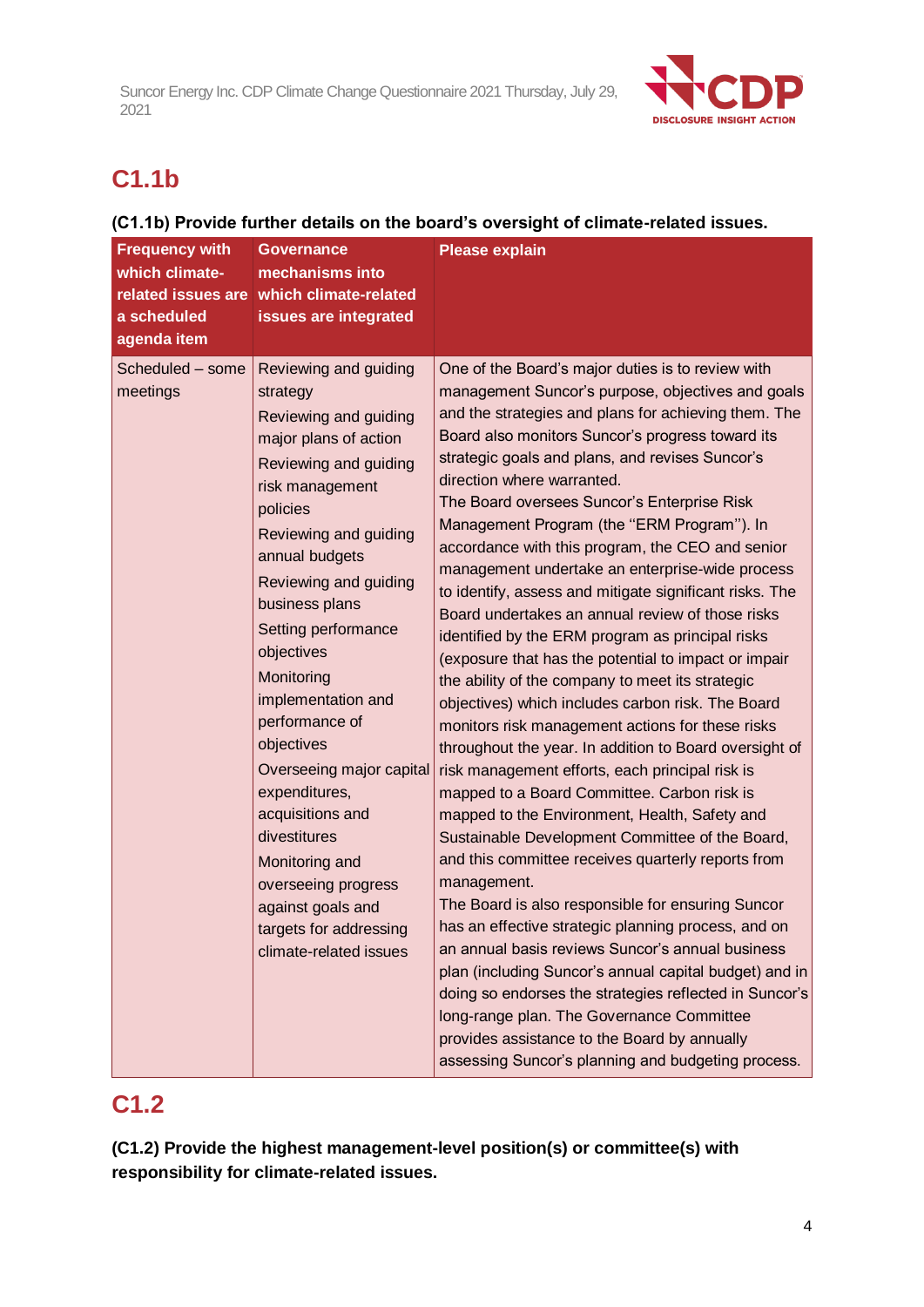

| Name of the position(s)<br><b>Responsibility</b><br>and/or committee(s) |                                                                           | Frequency of reporting to the<br>board on climate-related<br><b>issues</b> |
|-------------------------------------------------------------------------|---------------------------------------------------------------------------|----------------------------------------------------------------------------|
| <b>Chief Sustainability Officer</b><br>(CSO)                            | Both assessing and managing<br>climate-related risks and<br>opportunities | Quarterly                                                                  |
| <b>Chief Executive Officer</b><br>(CEO)                                 | Both assessing and managing<br>climate-related risks and<br>opportunities | Quarterly                                                                  |
| <b>Chief Financial Officer</b><br>(CFO)                                 | Both assessing and managing<br>climate-related risks and<br>opportunities | Quarterly                                                                  |
|                                                                         |                                                                           |                                                                            |

# **C1.2a**

## **(C1.2a) Describe where in the organizational structure this/these position(s) and/or committees lie, what their associated responsibilities are, and how climate-related issues are monitored (do not include the names of individuals).**

### **Describe where in the organization the position/committee lies:**

The Chief Sustainability Officer (CSO) and Chief Financial Officer (CFO) are members of the executive leadership team that reports directly to the CEO and President of Suncor. The CSO provides regular updates to the Environment, Health, Safety & Sustainable Development (EHS&SD) Committee of the Board of Directors.

A number of management councils support of Suncor's operational and strategic planning processes. One such council is the Asset Development and Execution Council (ADEC) that helps drive increased capital discipline, integration and alignment across Suncor; from planning to execution to benefit realization. The ADEC prioritizes Technology, Innovation & Sustainability and stewards the capital planning and technology portfolios to meet Suncor's net-zero goal.

### **Provide a clear rationale for why responsibility lies with that position/committee:**

The CSO is the highest-level management position below the board level where the most significant climate-related issues ultimately are managed. Suncor's inclusion of a CSO within its corporate organization structure, demonstrates the highest level of commitment to have significant and dedicated resources responsible for the material sustainability issues facing Suncor, including climate-related issues.

### **Provide a description of responsibility that position/committee has within Suncor:**

Suncor's Chief Sustainability Officer (CSO) helps to elevate sustainability considerations and ensure they are properly represented in decision-making. This position reports directly to our CEO and collaborates with other ELT colleagues in strategy, operations and other departments, with focused climate-related accountabilities, including:

• communicating Suncor's carbon risk and mitigation measures to the board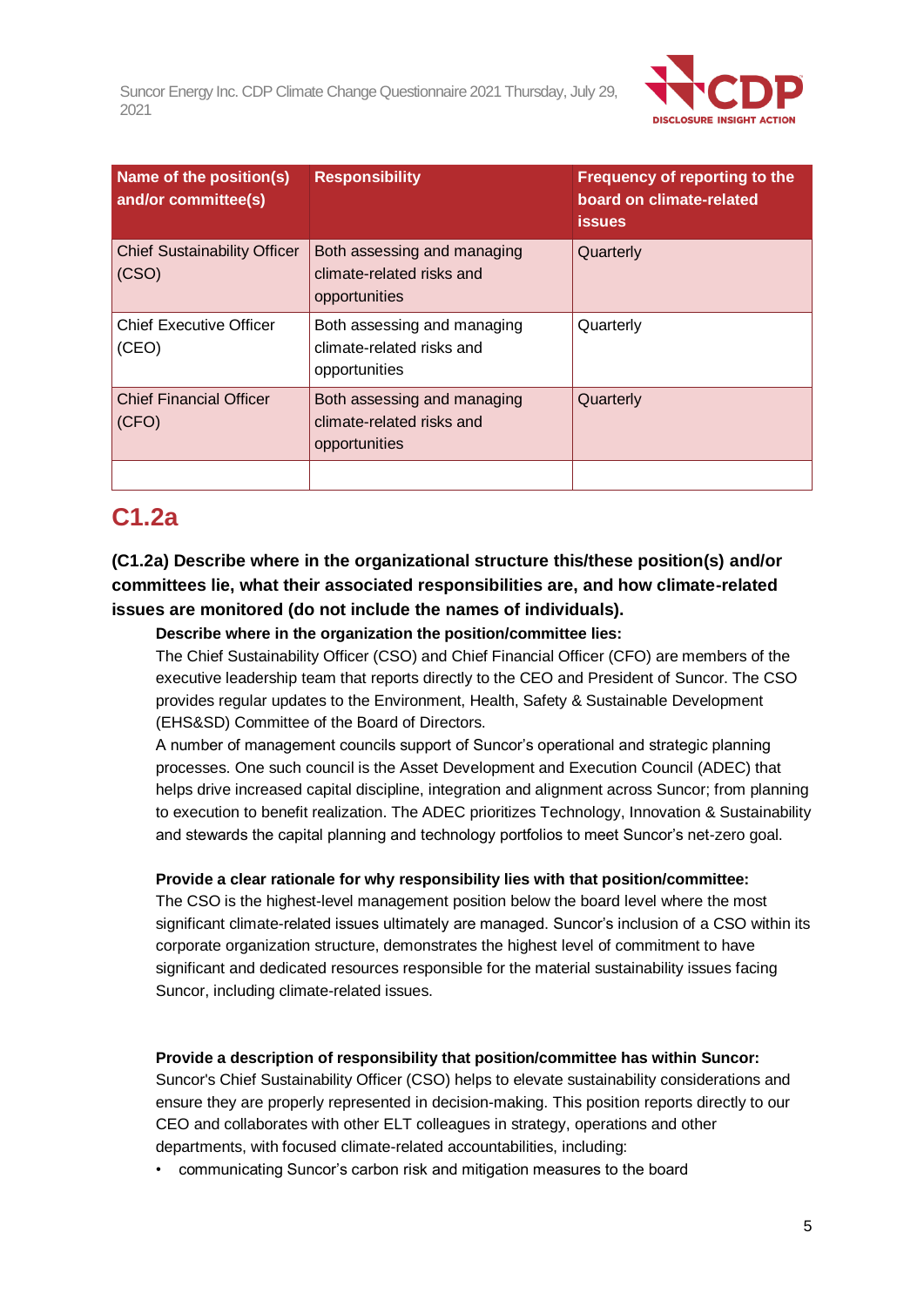

• translating the strategic sustainability direction from the board into corporate action

• serving as a direct link to the Environment, Health, Safety & Sustainable Development (EHS&SD) Committee of the board who assess the risks and impacts of climate change issues on business and growth plans, review impacts of emerging climate legislation and regulations, and review public disclosures on carbon risk

• playing a critical role in supporting Suncor's public policy and government interaction and deepening Indigenous and stakeholder relationships and collaboration

supporting Suncor's sustainability initiatives.

The CFO is responsible for directing Suncor's financial operations, including controllers, investor relations, treasury, tax, internal audit and enterprise risk management. His efforts are focused on the integrity and reporting of all financial, management and risk information, ensuring that Suncor has the financial strength necessary to execute the company's strategic plans and engaging with shareholders and the broader investment community.

### **Provide a description of the specific climate-related issues and monitoring process that position/committee has:**

An example of one of the CSO's monitoring processes occurs within the EHS&SD committee at Suncor. This committee is responsible for the review of the policies and practices of Suncor in terms of operational risks, including more related to climate change. This includes assessing the risks and impacts of climate change issues on the Corporation's current business and growth plans, reviewing the impacts of emerging climate legislation and regulations and reviewing the Company's disclosures on carbon risk.

In 2020, the CFO progressed the development of strategic options for profitable growth and ESG related activities.

# **C1.3**

### **(C1.3) Do you provide incentives for the management of climate-related issues, including the attainment of targets?**

|     | <b>Provide incentives for Comment</b><br>the management of<br>climate-related issues |                                                                                                                                                                                                                                                                                                                          |
|-----|--------------------------------------------------------------------------------------|--------------------------------------------------------------------------------------------------------------------------------------------------------------------------------------------------------------------------------------------------------------------------------------------------------------------------|
| Row | Yes                                                                                  | Incentive-based pay is designed to reward successful short-,<br>medium-, and long-term performance in key areas. Incentive-based<br>pay is designed to reward successful short-, medium- and long-term<br>performance in key areas. These areas include safety, sustainability,<br>base business, strategic initiatives. |

# **C1.3a**

**(C1.3a) Provide further details on the incentives provided for the management of climate-related issues (do not include the names of individuals).**

| <b>Entitled to</b> Type of Activity |  | <b>Comment</b> |
|-------------------------------------|--|----------------|
| incentive incentive inventivized    |  |                |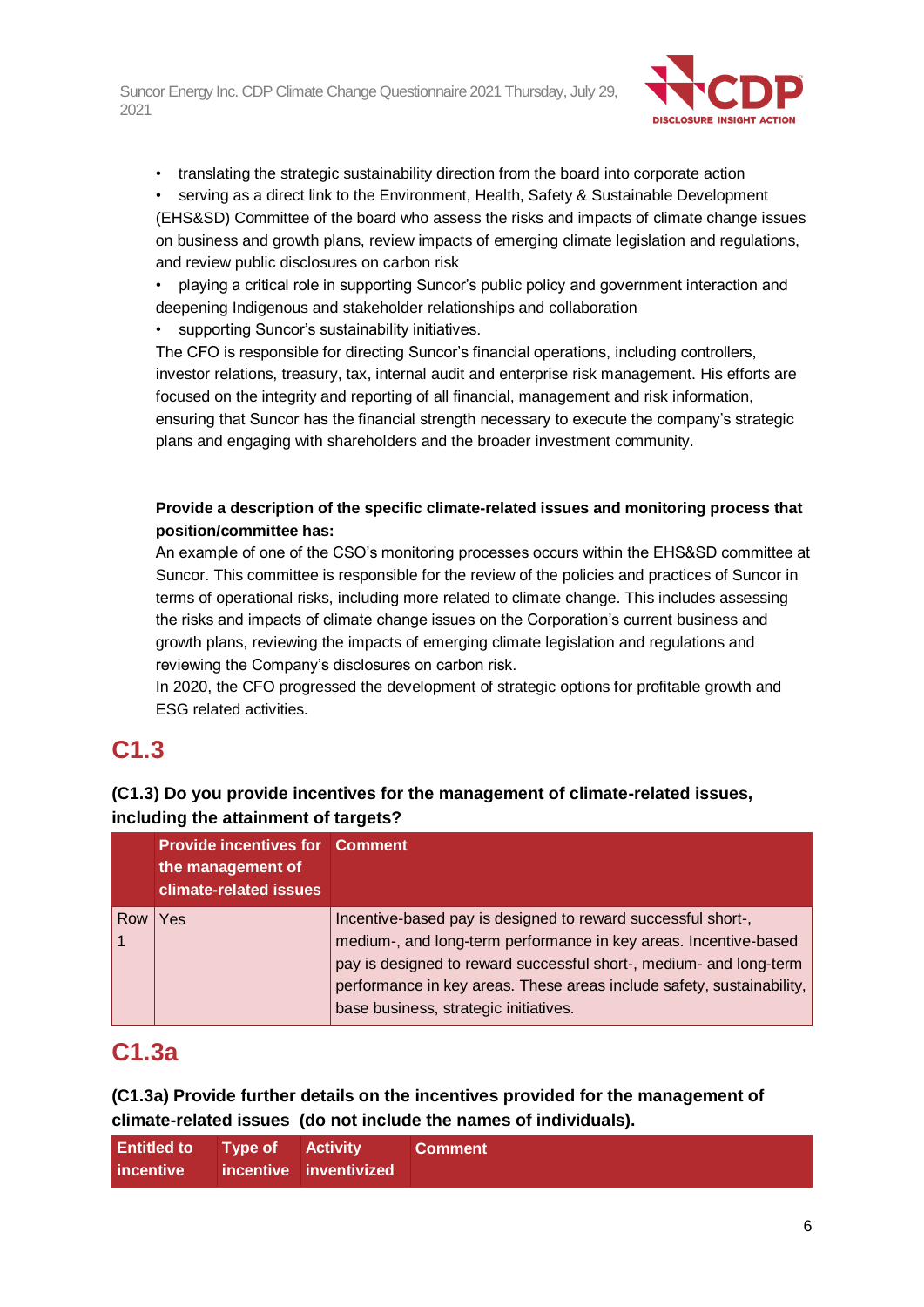

| Corporate<br>executive<br>team                          | Monetary<br>reward | Emissions<br>reduction<br>project        | We incentivize GHG performance by progressing<br>projects that get us closer to our GHG goal (e.g. fuel<br>switching, in situ pilots, renewables) and these are<br>reflected in the business unit "strategic initiatives"<br>component of the AIP. Additionally, ESG performance is<br>a component of Suncor's executive compensation to<br>date with further integration to come. |
|---------------------------------------------------------|--------------------|------------------------------------------|------------------------------------------------------------------------------------------------------------------------------------------------------------------------------------------------------------------------------------------------------------------------------------------------------------------------------------------------------------------------------------|
| Business unit<br>manager                                | Monetary<br>reward | <b>Emissions</b><br>reduction<br>project | We incentivize GHG performance by progressing<br>projects that get us closer to our GHG goal (e.g. fuel<br>switching, in situ pilots, renewables) and these are<br>reflected in the business unit "strategic initiatives"<br>component of the AIP. Additionally, ESG performance is<br>a component of Suncor's executive compensation to<br>date with further integration to come. |
| Other, please<br>specify<br>Facility<br><b>Managers</b> | Monetary<br>reward | Emissions<br>reduction<br>project        | We incentivize GHG performance by progressing<br>projects that get us closer to our GHG goal (e.g. fuel<br>switching, in situ pilots, renewables) and these are<br>reflected in the business unit "strategic initiatives"<br>component of the AIP. Additionally, ESG performance is<br>a component of Suncor's executive compensation to<br>date with further integration to come. |

# **C2. Risks and opportunities**

# **C2.1**

**(C2.1) Does your organization have a process for identifying, assessing, and responding to climate-related risks and opportunities?**

Yes

# **C2.1a**

**(C2.1a) How does your organization define short-, medium- and long-term time horizons?**

|                 | <b>From</b><br>(years) | Τо<br>(years) | <b>Comment</b>                                                               |
|-----------------|------------------------|---------------|------------------------------------------------------------------------------|
| Short-term      | $\Omega$               | 5             | Risk time horizons are consistent with Suncor's Risk<br>Management Standard. |
| Medium-<br>term | 5                      | 10            | Risk time horizons are consistent with Suncor's Risk<br>Management Standard. |
| Long-term       | 10                     | 50            | Risk time horizons are consistent with Suncor's Risk<br>Management Standard. |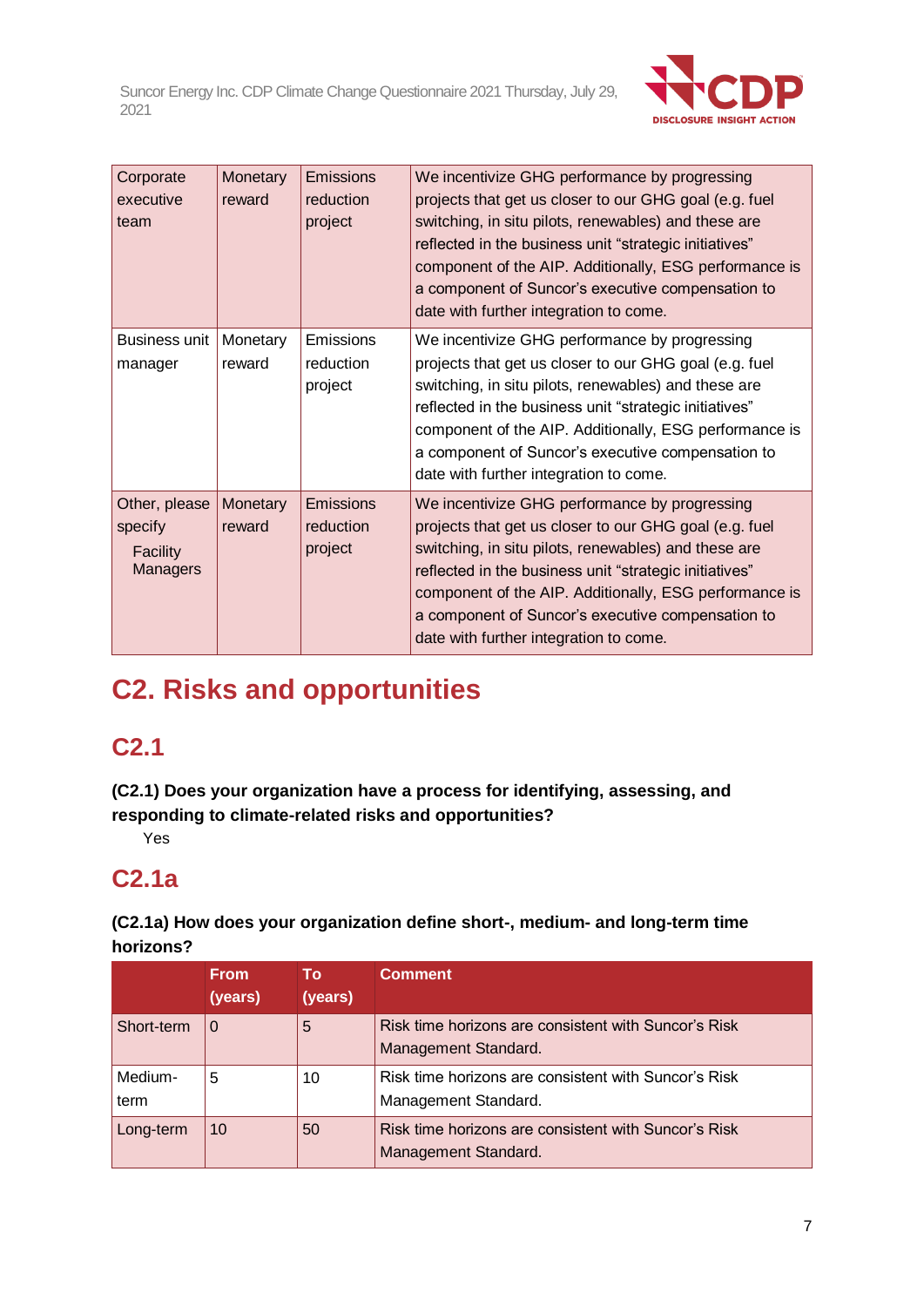

# **C2.1b**

## **(C2.1b) How does your organization define substantive financial or strategic impact on your business?**

Suncor is committed to a proactive program of enterprise risk management intended to enable decision-making through consistent identification and assessment of risks inherent to its assets, activities and operations.

Suncor defines risk as the effect on the achievement of organizational objectives and encompasses both positive opportunities and negative threats to the business. Suncor's risk assessment includes a quantitative and qualitative review of consequence and likelihood of five receptors including health & safety, financial, environmental, reputational, and regulatory impacts on Suncor's business.

Suncor uses a six-by-six risk matrix to determine risk level through the combination of Likelihood and Consequence of the risk occurring. The six levels of Likelihood are based on the frequency the risk may occur (e.g. Level 5 likelihood – risk occurs between 1 and 10 years). The six levels of Consequence are specific to each receptor in the assessment (e.g. a Level 3 Health & Safety consequence – one or more injuries requiring medical treatment or a Level 3 Financial consequence of \$10 million to \$250 million).

Likelihood ranges from Level 1 (consequence seen once or twice in the industry) to Level 6 (consequence is expected to occur more than once per year). Financial consequence ranges from Level 1 (less than \$100,000) to Level 6 (greater than \$1 billion). The most significant risks are those that would have the combination of a high consequence (Level 5 or 6) and potential to occur more frequently (Level 5 of 6).

Following the assessment of likelihood and consequence and factoring in mitigation, residual risks are categorized from Level IV (lowest potential significance) to Level 1+ (highest significance) and assigned to the appropriate organization level for management.

Our most significant risks (opportunities and threats) are considered Principal Risks and are outlined in Suncor's 2020 Management Discussion & Analysis (MD&A). These risks could have a material impact on Suncor's ability to meet or support its strategic business objectives, financial condition, reserves and results of operations. The CEO is accountable for principal risk management. Further, Suncor's Board of Directors ensures there are systems in place to effectively identify, manage, and monitor the principal risks of Suncor's business, and to mitigate their impact.

Suncor considers carbon to be a principal risk.

# **C2.2**

**(C2.2) Describe your process(es) for identifying, assessing and responding to climaterelated risks and opportunities.**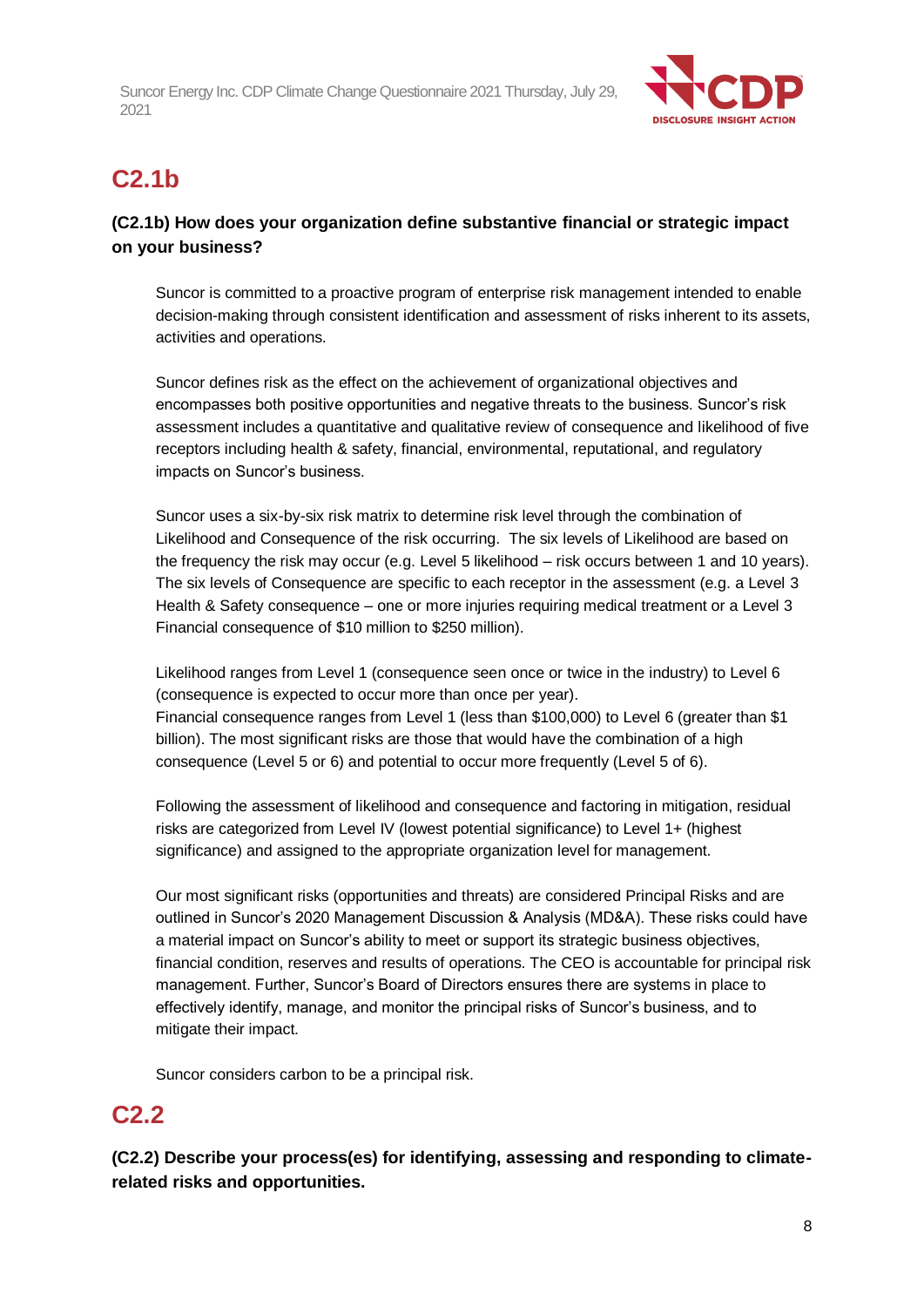

### **Value chain stage(s) covered**

Direct operations

### **Risk management process**

Integrated into multi-disciplinary company-wide risk management process

### **Frequency of assessment**

More than once a year

### **Time horizon(s) covered**

Short-term Medium-term Long-term

### **Description of process**

Suncor undertakes a corporate-wide process to identify, assess and report on significant risks including carbon as a principal risk. Carbon risk receives oversight from the full Board and executive management and systems are in place to mitigate potential impacts. Our assessment is supported by a carbon price outlook, which highlights regulations and their expected trajectory, as they apply to our assets, our upstream suppliers and our downstream products.

Suncor's Enterprise Risk Management (ERM) process employs a corporate risk matrix to assess and prioritize all risks/opportunities using a measure of likelihood and consequence including reputational, financial and environmental impacts. To prioritize the risks and opportunities, our investments and capital decisions are tested against a range of variables, including alternative future energy scenarios and our carbon price outlook to ensure an expectation of a competitive rate of return over the asset life.

Suncor assesses specific risks to its physical assets considering various potential operational hazards to which those assets may be subject, including the risk of extreme weather events in the areas where we operate. Extreme events include, among other things, icebergs, hurricanes, fires (including forest fires), severe winter climate conditions, prolonged periods of extreme cold or extreme heat, flooding, droughts, and other extreme weather conditions. Operational plans, business continuity plans, and insurance are all tools used to mitigate these risks.

As an example, Suncor currently mitigates pack ice and iceberg risk through the design of its facilities and with its emergency response system. A continuous monitoring system tracks iceberg locations and makes projections of the expected course of the icebergs. Where an iceberg cannot be diverted, an emergency response system allows for the floating platform to be disengaged and moved to safer water, protecting the asset but resulting in production disruption. These methods lessen the likelihood and magnitude of the risk. For tropical cyclones, a continuous weather tracking service monitors storm systems in the North Atlantic.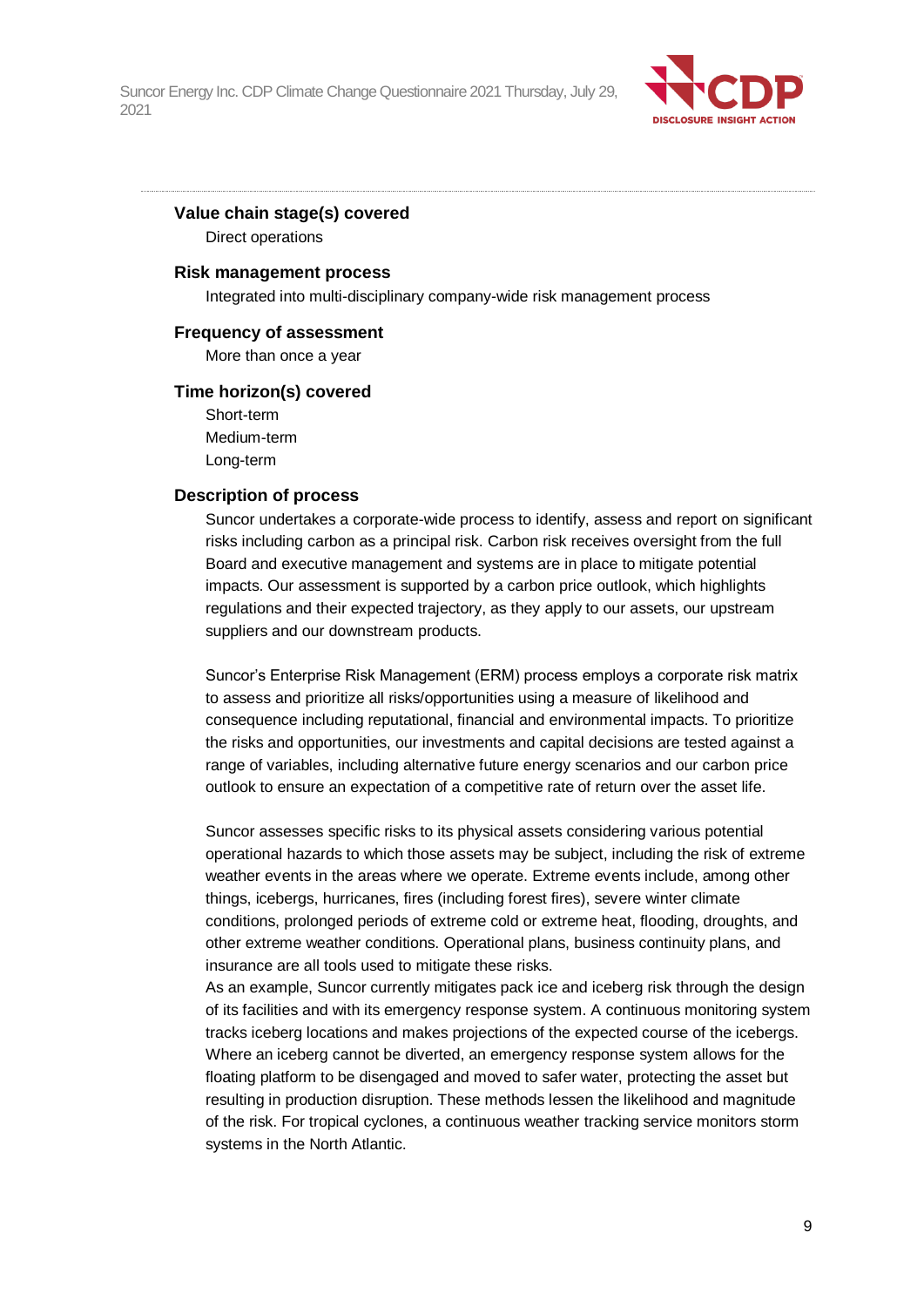

One activity to support the assessment of transitional risks and opportunities is Suncor's use of four long-term energy futures scenarios. Each scenario is plausible and could affect our operating environment and business strategy in markedly different ways. Signposts and milestones are monitored to identify critical shifts in the external context. Signposts include changes in global energy demand and supply mix, political and economic indicators, climate data and policy trends, as well as technology advances and consumer trends.

An internal process for project and asset development incorporates a review of climate change implications early in the process and prior to a commitment of significant resources. An environmental engineering team, corporate technology development team, corporate strategy team and capital portfolio management team coordinate company-wide strategy for energy efficiency and advancing carbon reduction technology.

Business units assess key business risks/opportunities at the facility level, including climate change. The output of this process escalates to the corporate & ERM process. Potential physical risks posed by the effects of climate change are addressed at a facility level. GHG emission forecasts are developed by facilities to understand the potential impact of identified risks allowing them to optimize their planning.

### **Value chain stage(s) covered**

Upstream

### **Risk management process**

Integrated into multi-disciplinary company-wide risk management process

### **Frequency of assessment**

More than once a year

### **Time horizon(s) covered**

Short-term Medium-term Long-term

### **Description of process**

Suncor undertakes a corporate-wide process to identify, assess and report on significant risks including carbon as a principal risk. Carbon risk receives oversight from the full Board and executive management and systems are in place to mitigate potential impacts. Our assessment is supported by a carbon price outlook, which highlights regulations and their expected trajectory, as they apply to our assets, our upstream suppliers and our downstream products.

Suncor's Enterprise Risk Management (ERM) process employs a corporate risk matrix to assess and prioritize all risks/opportunities using a common measure of impact and consequence; these include reputational, financial and environmental. To prioritize the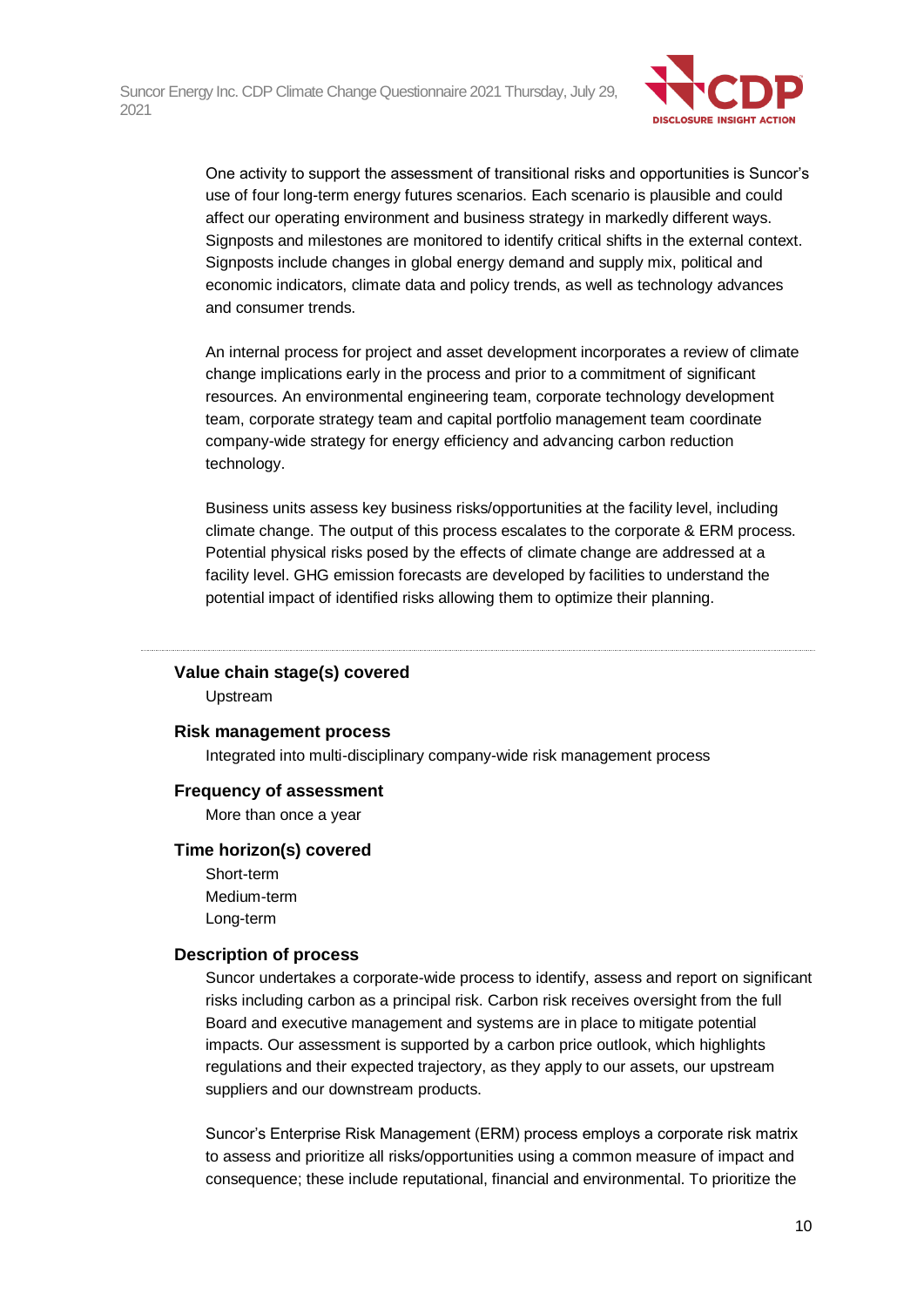

risks and opportunities, our investments and capital decisions are tested against a range of variables, including alternative future energy scenarios and our carbon price outlook to ensure an expectation of a competitive rate of return over the asset life.

One activity to support the assessment of transitional risks and opportunities is Suncor's use of four long-term energy futures scenarios. Each scenario is plausible and could affect our operating environment and business strategy in markedly different ways. Signposts and milestones are monitored to identify critical shifts in the external context. Signposts include changes in global energy demand and supply mix, political and economic indicators, climate data and policy trends, and also include technology advances and consumer trends.

An internal process for project and asset development incorporates a review of climate change implications early in the process and prior to a commitment of significant resources. An environmental engineering team, corporate technology development team, corporate strategy team and capital portfolio management team coordinate company-wide strategy for energy efficiency and advancing carbon reduction technology.

### **Value chain stage(s) covered**

Downstream

#### **Risk management process**

Integrated into multi-disciplinary company-wide risk management process

### **Frequency of assessment**

More than once a year

### **Time horizon(s) covered**

Short-term Medium-term Long-term

### **Description of process**

Suncor undertakes a corporate-wide process to identify, assess and report on significant risks including carbon as a principal risk. Carbon risk receives oversight from the full Board and executive management and systems are in place to mitigate potential impacts. Our assessment is supported by a carbon price outlook, which highlights regulations and their expected trajectory, as they apply to our assets, our upstream suppliers and our downstream products.

Suncor's Enterprise Risk Management (ERM) process employs a corporate risk matrix to assess and prioritize all risks/opportunities using a common measure of impact and consequence; these include reputational, financial and environmental. To prioritize the risks and opportunities, our investments and capital decisions are tested against a range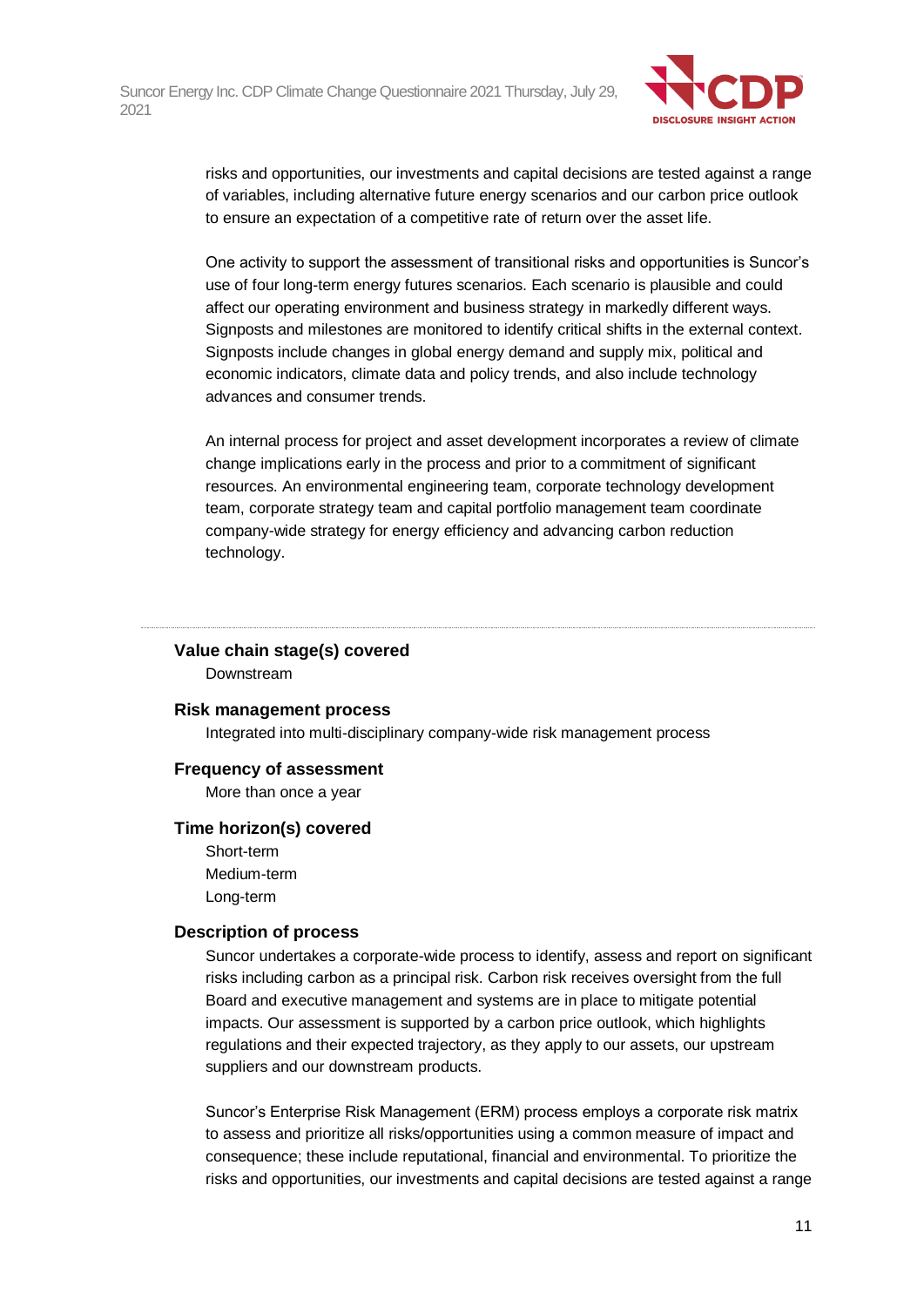

of variables, including alternative future energy scenarios and our carbon price outlook to ensure an expectation of a competitive rate of return over the asset life.

One activity to support the assessment of transitional risks and opportunities is Suncor's use of four long-term energy futures scenarios. Each scenario is plausible and could affect our operating environment and business strategy in markedly different ways. Signposts and milestones are monitored to identify critical shifts in the external context. Signposts include changes in global energy demand and supply mix, political and economic indicators, climate data and policy trends, and also include technology advances and consumer trends.

# **C2.2a**

## **(C2.2a) Which risk types are considered in your organization's climate-related risk assessments?**

|                        | <b>Relevance &amp;</b><br><b>inclusion</b> | <b>Please explain</b>                                                                                                                                                                                                                                                                                                                                                                                                                                                                                                                                                                                                                                                                                                                                                                                                                                                                                                                                                            |
|------------------------|--------------------------------------------|----------------------------------------------------------------------------------------------------------------------------------------------------------------------------------------------------------------------------------------------------------------------------------------------------------------------------------------------------------------------------------------------------------------------------------------------------------------------------------------------------------------------------------------------------------------------------------------------------------------------------------------------------------------------------------------------------------------------------------------------------------------------------------------------------------------------------------------------------------------------------------------------------------------------------------------------------------------------------------|
| Current<br>regulation  | Relevant,<br>always<br>included            | Existing and future laws and regulations can impose significant<br>liabilities on a failure to comply with their requirements. Concerns<br>over climate change and fossil fuel extraction could lead governments<br>to enact additional or more stringent laws and regulations applicable<br>to Suncor and other companies in the energy industry in general.<br>Each year, a carbon price outlook is developed, accounting for<br>existing regulations and the expected trajectory of those regulations<br>as they apply to our assets. Investments and capital decisions are<br>tested against a range of variables, including our carbon price<br>outlook, to ensure an expectation of a competitive rate of return over<br>the asset life. Examples of current legislation imposing a cost on<br>carbon include the Alberta Technology Innovation and Emissions<br>Reduction (TIER) Regulation. The cost of this legislation is built into<br>Suncor's economic evaluations. |
| Emerging<br>regulation | Relevant,<br>always<br>included            | Future laws and regulations may impose significant liabilities on a<br>failure to comply with their requirements. Concerns over climate<br>change and fossil fuel extraction could lead governments to enact<br>additional or more stringent laws and regulations applicable to Suncor<br>and other companies in the energy industry in general. Each year, a<br>carbon price outlook is developed, accounting for existing regulations<br>and the expected trajectory of those regulations as they apply to our<br>assets. Investments and capital decisions are tested against a range<br>of variables, including our carbon price outlook, to ensure an<br>expectation of a competitive rate of return over the asset life. New<br>carbon pricing and clean fuel regulations are being developed in<br>several jurisdictions in which Suncor operates.                                                                                                                        |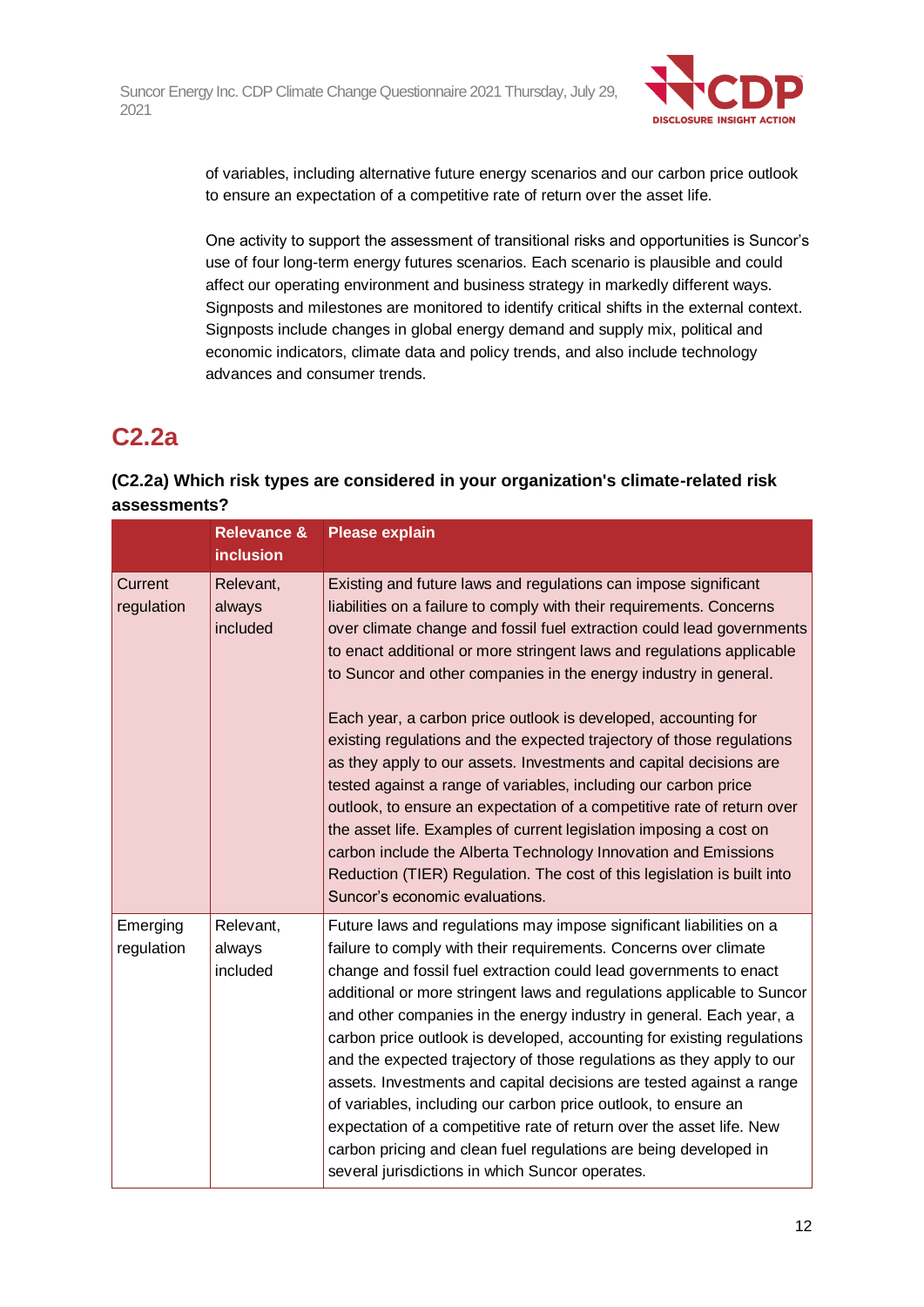

| Technology        | Relevant,<br>always<br>included | Technology is included in the annual risk assessment process of<br>Suncor. Suncor incorporates technology into scenario planning and<br>uses four scenarios encompassing different degrees of technological<br>change.<br>A review of the existing portfolio of GHG reduction technologies is<br>also included in the annual risk assessment process.<br>In 2020, Suncor invested approximately \$535 million in technology<br>development and deployment and digital technologies as part of a<br>robust strategy to optimize current assets and develop next-<br>generation facilities.                                                                                                                                                                                                                                                                                                                                                  |
|-------------------|---------------------------------|--------------------------------------------------------------------------------------------------------------------------------------------------------------------------------------------------------------------------------------------------------------------------------------------------------------------------------------------------------------------------------------------------------------------------------------------------------------------------------------------------------------------------------------------------------------------------------------------------------------------------------------------------------------------------------------------------------------------------------------------------------------------------------------------------------------------------------------------------------------------------------------------------------------------------------------------|
| Legal             | Relevant,<br>always<br>included | Suncor undertakes a corporate-wide process to identify, assess and<br>report on significant risks including carbon as a principal risk. Our<br>assessment is supported by a carbon price outlook, which highlights<br>regulations and their expected trajectory, as they apply to our assets.<br>The risk assessment includes a review of financial, reputational, and<br>regulatory impacts on Suncor's business, including the potential<br>implications of climate litigation.                                                                                                                                                                                                                                                                                                                                                                                                                                                          |
| <b>Market</b>     | Relevant,<br>always<br>included | As part of its ongoing business planning, Suncor assesses potential<br>future costs associated with CO2 emissions in its operations and the<br>evaluation of future projects, based on the company's outlook for the<br>carbon price under current and pending GHG regulations. Suncor<br>evaluates the potential impact of future carbon-constrained scenarios<br>on its business strategy. The annual assessment of carbon risk as a<br>principal risk takes into account demand destruction of fossil fuels<br>due to changing societal trends and alternative energy incentives and<br>mandates.                                                                                                                                                                                                                                                                                                                                       |
| Reputation        | Relevant,<br>always<br>included | Suncor undertakes a corporate-wide process to identify, assess and<br>report on significant risks including carbon as a principal risk. The risk<br>assessment includes a review of financial, reputational, and<br>regulatory impacts on Suncor's business, including increasing public<br>opposition to fossil fuels, and oil sands in particular.                                                                                                                                                                                                                                                                                                                                                                                                                                                                                                                                                                                       |
| Acute<br>physical | Relevant,<br>always<br>included | In general, Suncor's operations are subject to operational hazards<br>and risks such as, among other things, icebergs, hurricanes, fires<br>(including forest fires), severe winter conditions, prolonged periods of<br>extreme cold or extreme heat, flooding, droughts, and other extreme<br>weather conditions. Operational plans, business continuity plans, and<br>insurance are all tools used to mitigate these risks.<br>As an example, Suncor currently mitigates pack ice and iceberg risk<br>through the design of its facilities and with its emergency response<br>system. A continuous monitoring system tracks iceberg locations and<br>makes projections of the expected course of the icebergs. Where an<br>iceberg cannot be diverted, an emergency response system allows<br>for the floating platform to be disengaged and moved to safer water,<br>protecting the asset but resulting in production disruption. These |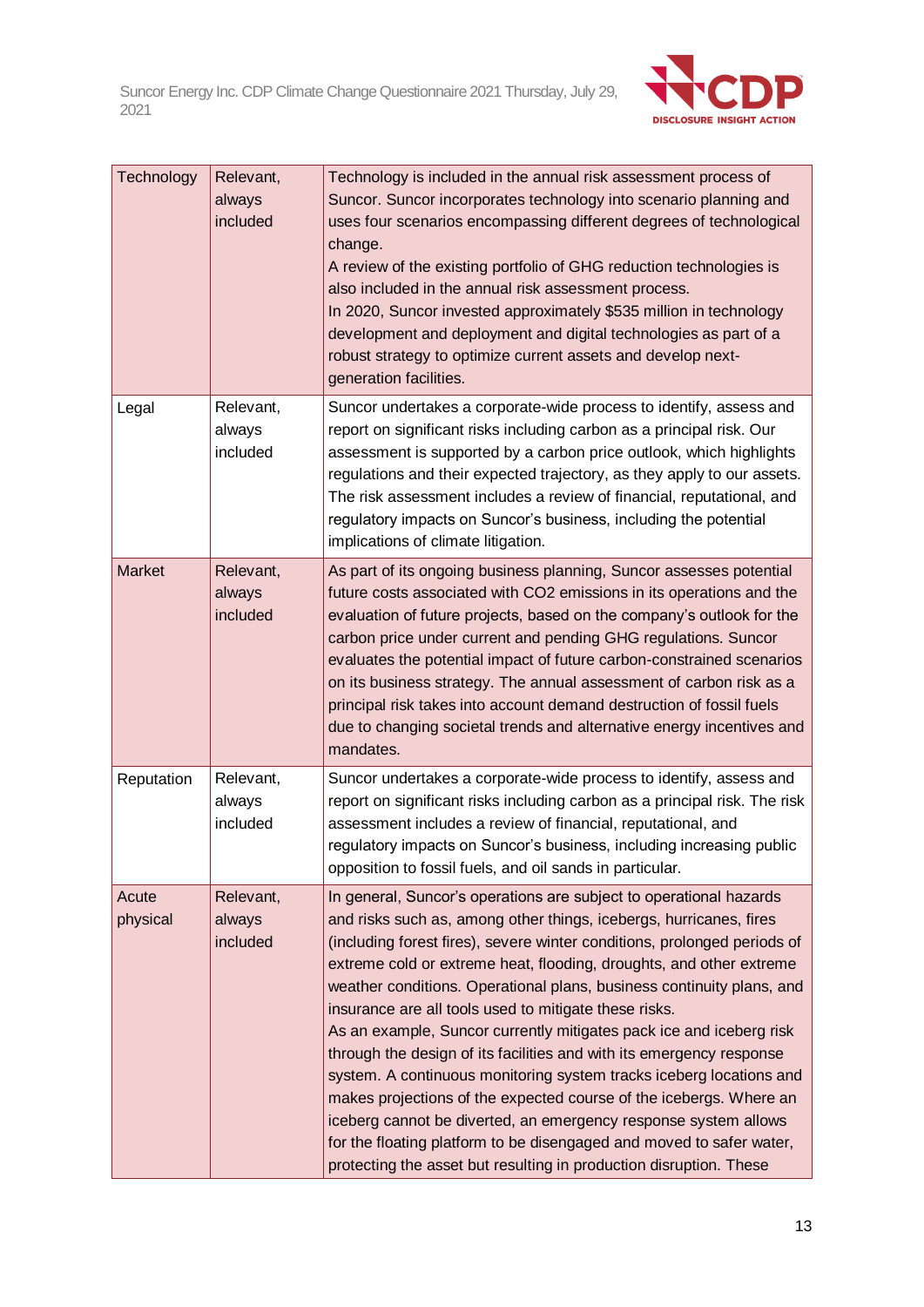

|                     |                                          | methods lessen the likelihood and magnitude of the risk. For tropical<br>cyclones, a continuous weather tracking service monitors storm<br>systems in the North Atlantic.                                                                                                                  |
|---------------------|------------------------------------------|--------------------------------------------------------------------------------------------------------------------------------------------------------------------------------------------------------------------------------------------------------------------------------------------|
| Chronic<br>physical | Not relevant,<br>explanation<br>provided | Chronic risks such as rising sea level and region changes in rainfall<br>and temperature do not pose a risk to Suncor's operations. The risks<br>of constraints such as water withdrawal restrictions due to drought<br>have been evaluated and not considered to be a risk to operations. |

# **C2.3**

**(C2.3) Have you identified any inherent climate-related risks with the potential to have a substantive financial or strategic impact on your business?**

Yes

# **C2.3a**

**(C2.3a) Provide details of risks identified with the potential to have a substantive financial or strategic impact on your business.**

### **Identifier**

Risk 1

### **Where in the value chain does the risk driver occur?**

Direct operations

### **Risk type & Primary climate-related risk driver**

Current regulation Carbon pricing mechanisms

### **Primary potential financial impact**

Increased direct costs

### **Company-specific description**

Suncor's operations in British Columbia are subject to a carbon tax which is set at \$45/tCO2e for 2021 (unchanged from 2020).

Suncor's Alberta operations are subject to the Technology Innovation and Emissions Reduction Regulation (TIER) in 2021 which imposes a carbon price of \$40/tCO2e on emissions beyond ambitious government-set performance targets for each facility. Facilities that perform better than the target can generate and sell credits within this system. Where physical GHG reductions cannot be made at the facility, compliance may be achieved through a combination of offsets, emission performance credits or payment into a provincial technology innovation fund. Alberta oil sands facilities are also subject to a combined Emissions Limit of 100 Mt, which is driving increased investment in and deployment of new technology to collectively remain under the cap.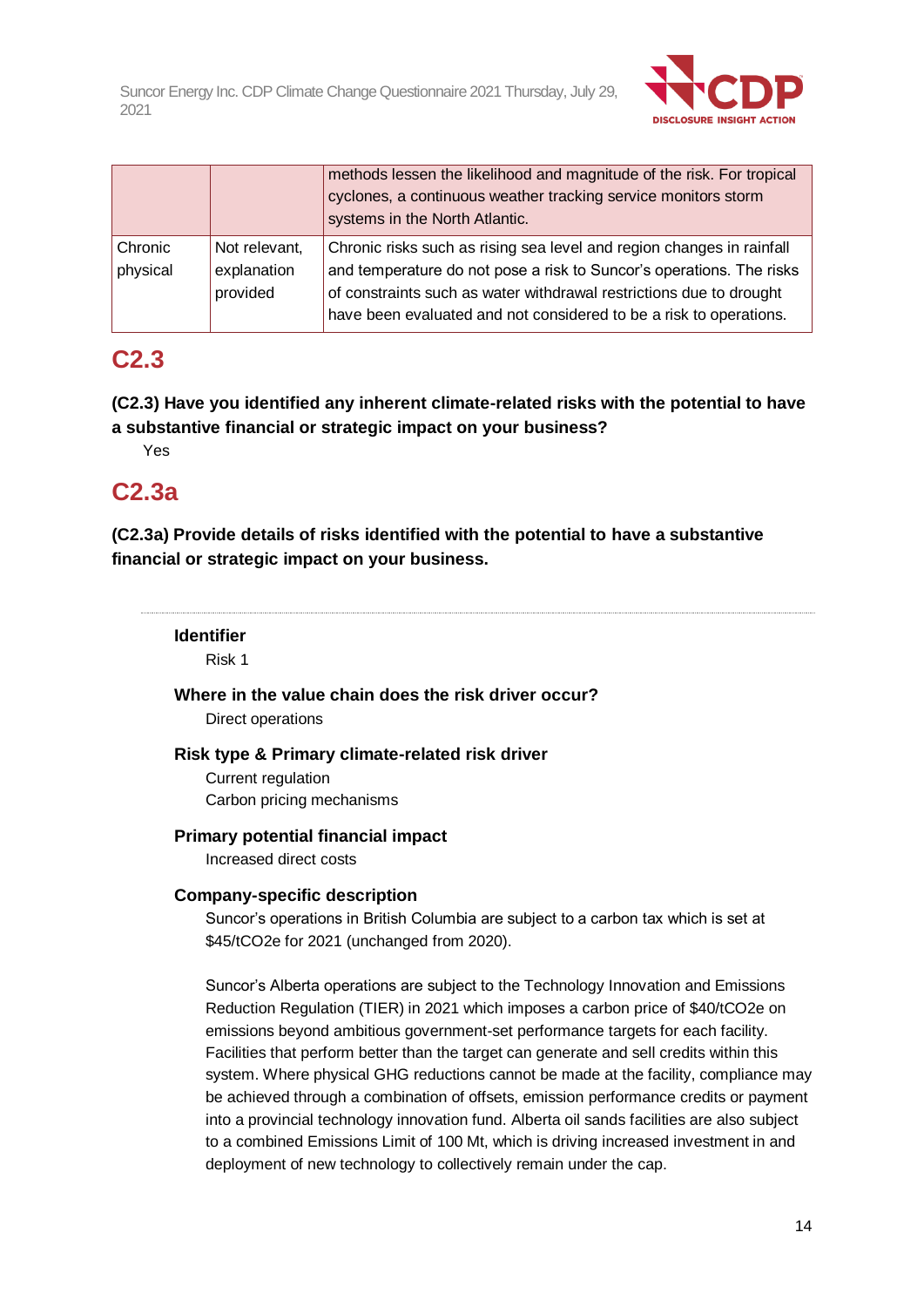

Suncor's Ontario facilities (including the Sarnia refinery and St. Clair ethanol plant) are subject to the federal Greenhouse Gas Pollution Pricing Act (GGPPA). The GGPPA includes an economy-wide consumer carbon levy on use of fossil fuels and an Output Based Pricing System applied to industrial sectors that face international competition. The 2021 carbon price under the GGPPA is \$40/tCO2e (Ontario is scheduled to switch to a provincial regulation in 2022).

In 2021, Suncor's refinery in Quebec is regulated under a cap-and-trade program linked to the Western Climate Initiative (WCI) cap and trade program. Regulated refining facilities receive an allowance allocation that aligns with a benchmark performance and considers competitiveness in a trade-exposed context. Fuel suppliers are required to purchase allowances to cover the tail pipe emissions of all fuel sold, the cost of which is largely passed through to the consumer, thus acting as a carbon price on fuel consumption.

In Newfoundland and Labrador, the provincial carbon pricing program includes performance standards for large industrial facilities. Performance standards for large industrial facilities are legislated under the Management of Greenhouse Gas Act and associated regulations, which apply to all facilities that emit 15,000 tCO2e or more per annum. This includes Suncor's operated Terra Nova offshore operation. Consistent with the Canadian federal carbon pricing scheme, the 2021 Newfoundland and Labrador carbon price is \$40/tCO2e.

### **Time horizon**

Short-term

### **Likelihood**

Virtually certain

### **Magnitude of impact**

Medium-low

**Are you able to provide a potential financial impact figure?** Yes, an estimated range

### **Potential financial impact figure (currency)**

### **Potential financial impact figure – minimum (currency)** 65,000,000

## **Potential financial impact figure – maximum (currency)**

310,000,000

### **Explanation of financial impact figure**

Based on the outlook for new emissions regulations, we have updated our cost estimates. The after-tax cost per barrel of our upstream net production over the next ten years is estimated at an average of \$0.46 cents per barrel. The estimated average after-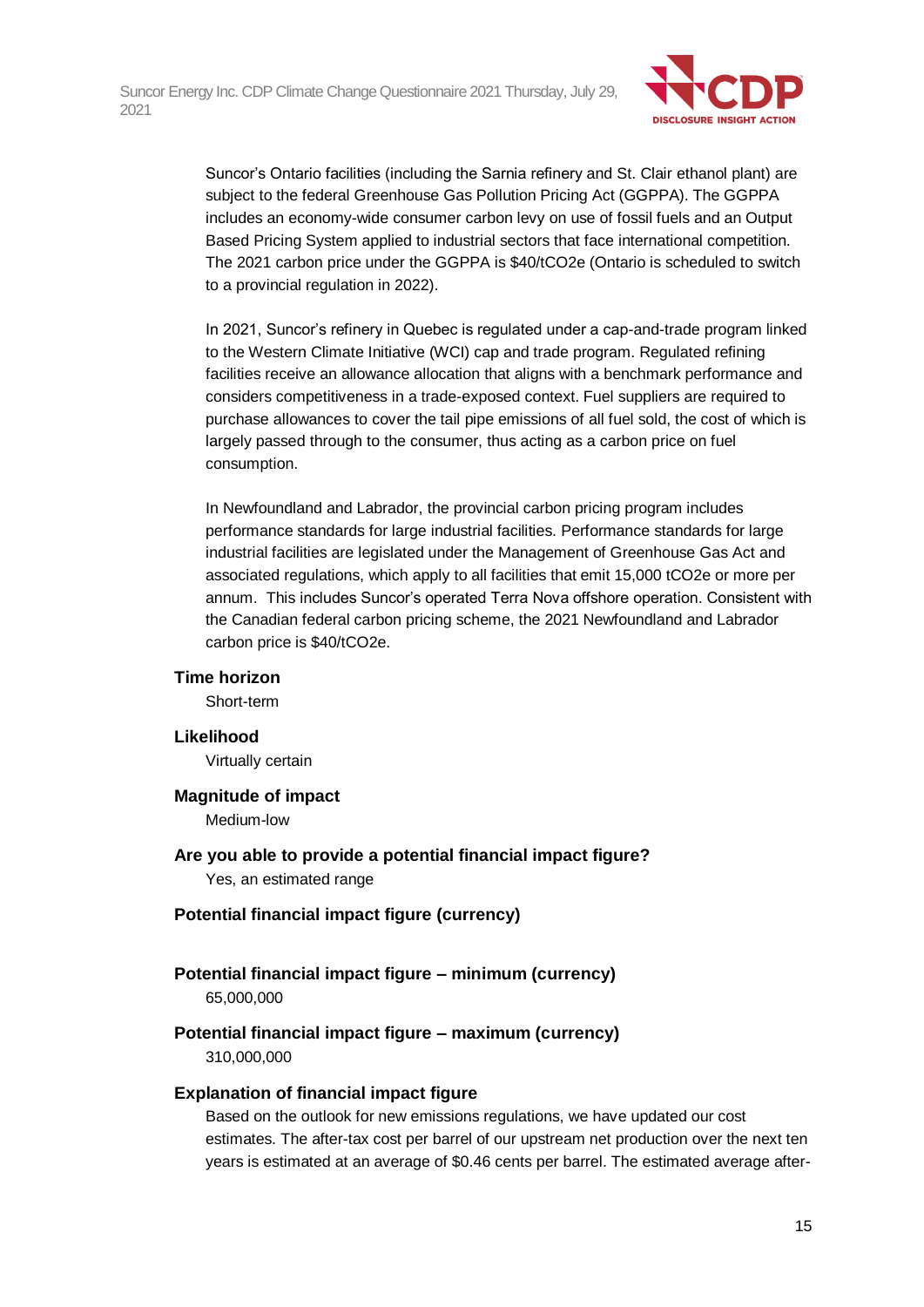

tax cost per barrel of our downstream saleable yield over this same period is \$0.38 cents per barrel.

### **Cost of response to risk**

2,000,000

### **Description of response and explanation of cost calculation**

Suncor's GHG goal of 10 Mt of GHG reductions in the energy system by 2030 drives energy efficiency, fuel switching opportunities, and technology advancement. Suncor's technology strategy is driving step-change innovation to reduce GHG intensity in bitumen production and processing. COSIA's GHG technology strategy is to accelerate deployment of step-change technology. We continue to generate offset credits from our wind and cogeneration assets to reduce GHG compliance costs at other facilities. Where efficiency improvements and Emission Performance Credits from our other operations do not cover compliance requirements, Suncor purchases compliance instruments at competitive prices.

#### **Comment**

Risk Name: Escalating Climate-Related Regulatory Costs and Constraints

#### **Identifier**

Risk 2

### **Where in the value chain does the risk driver occur?**

Direct operations

### **Risk type & Primary climate-related risk driver**

Reputation Increased stakeholder concern or negative stakeholder feedback

#### **Primary potential financial impact**

Decreased revenues due to reduced production capacity

### **Company-specific description**

Changes in public perception of integrated oil and gas companies and their operations may pose issues related to development and operating approvals or market access risk for products, which may have a material adverse effect on Suncor's business, financial condition, results of operations and cash flow. Based on data presented by Environment and Climate Change Canada, notwithstanding that Canada's oil sands proportionate share of global emissions is less than 0.2%, the development of the oil sands has figured prominently in politics, media and activist commentary on the subject of climate change. According to an IHS study, while emissions intensity has decreased over the past decade for oil sands production, oil sands refined products range between 1% - 19% higher carbon intensity on a well-to-wheels basis than products from conventional crudes. Planned growth projects to meet global energy demand may increase Suncor's absolute emissions in the next decade. Reputational damage related to GHG emissions may directly or indirectly affect the profitability of our current oil sands projects and the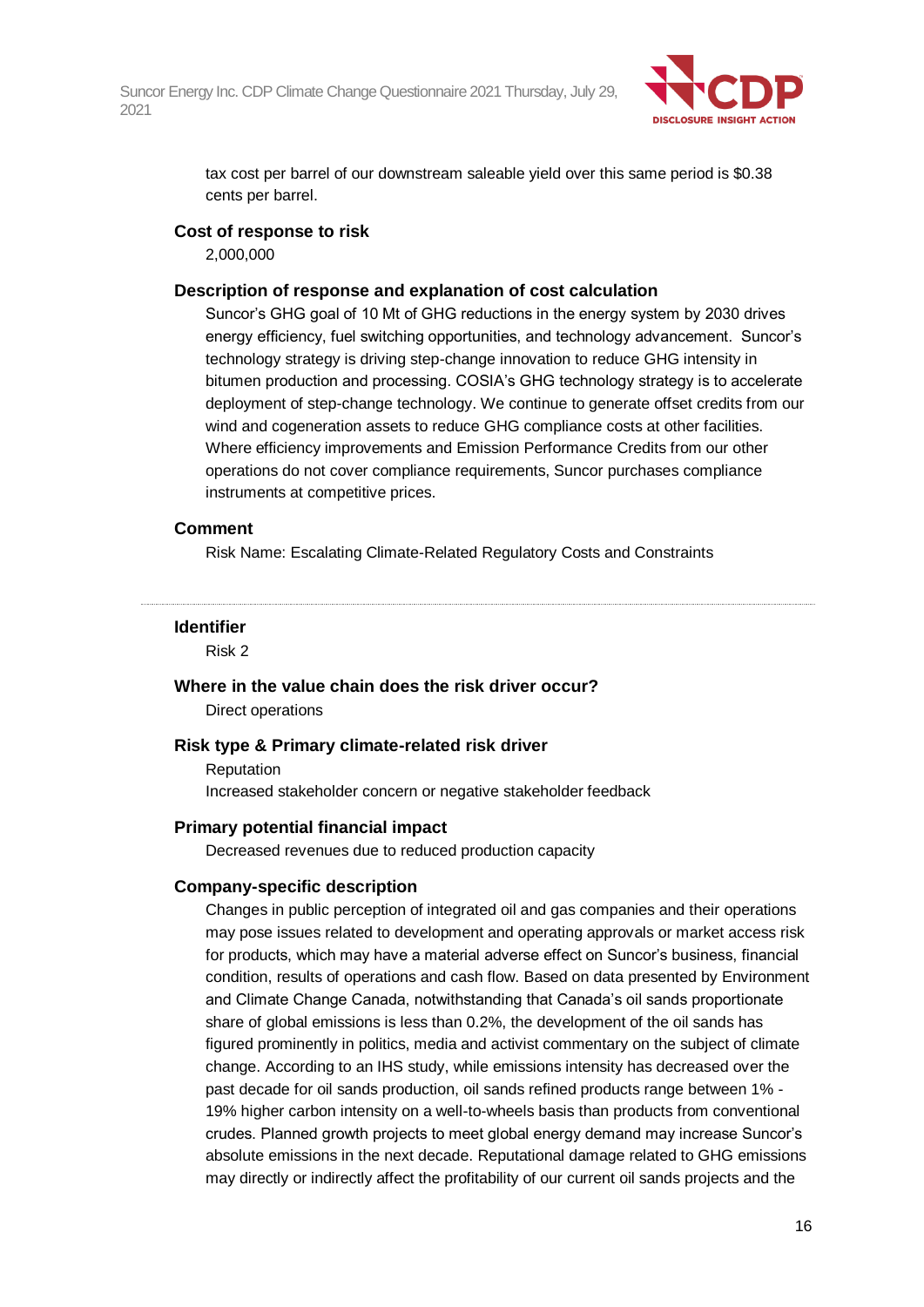

viability of future oil sands projects in a number of ways, including: a) creating regulatory uncertainty that challenges economic modelling of future projects and potentially delays sanctioning; b) motivating more onerous emissions regulation of those projects that could result in changes to facility design and operating requirements, thereby potentially increasing the cost of construction and operation; and c) legislation or policy that limits the purchase of oil sands crude oil by governments and other institutional consumers that, in turn, limits the market for this crude oil and reduces its price.

### **Time horizon**

Medium-term

### **Likelihood**

Likely

### **Magnitude of impact**

Medium

### **Are you able to provide a potential financial impact figure?** Yes, an estimated range

### **Potential financial impact figure (currency)**

# **Potential financial impact figure – minimum (currency)**

 $\Omega$ 

### **Potential financial impact figure – maximum (currency)** 12

### **Explanation of financial impact figure**

A potential cost to the oil sands industry associated with climate change reputation risk is the price differential between bitumen & lighter oils caused by delays in approval of new pipelines intended to provide access of oil sands bitumen to tidewater and international markets.

Please note that the range "0 to 12" identified in the potential financial impact is \$0/bbl to \$12/bbl.

### **Cost of response to risk**

2,000,000

### **Description of response and explanation of cost calculation**

Market access risk is substantially mitigated by Suncor's integrated business model where we process much of our bitumen in our own upgraders & refineries thereby avoiding the bitumen discount. Reputational risk is best managed through improved environmental performance. Our oil sands operation's energy efficiency initiatives have demonstrated tangible reduction in energy intensity since 1990. We continue to make long term tech investments towards step changes in in-situ production emissions intensity. Activities include various efforts to collaborate in industry initiatives (e.g.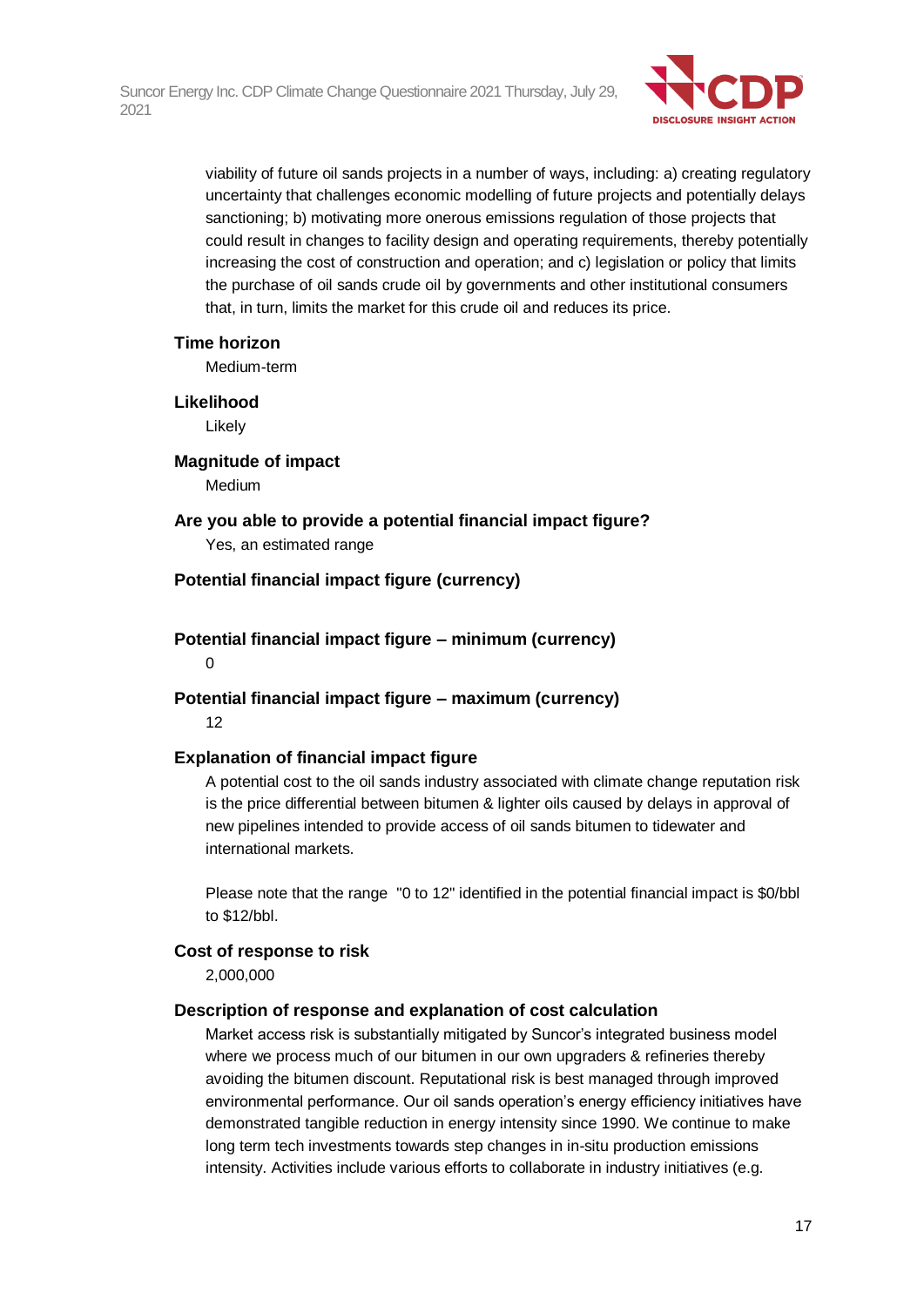

COSIA); our support of various academic & engineering research organizations to understand the lifecycle emissions of oil sands products; and consistent engagement with media/public to deliver factual and balanced information in a relevant and understandable format. These actions allow us to create a space for balanced dialogue. Studies have demonstrated that oil sands refined products, on a well-to-wheels basis, are on average 1% - 19% higher carbon intensity than average conventional crudebased refined products. Hence, oils sands refined products are on par with the refined products made from many international heavy crude oils including Venezuela and California.

### **Comment**

Risk Name: Increased Stakeholder Expectations

#### **Identifier**

Risk 3

### **Where in the value chain does the risk driver occur?**

Downstream

#### **Risk type & Primary climate-related risk driver**

Market Changing customer behavior

#### **Primary potential financial impact**

Decreased revenues due to reduced demand for products and services

#### **Company-specific description**

Suncor produces refined products, marketed through our Petro-Canada retail network. Potential for consumer behaviour changes, as a result of increasing availability of nonfossil fuel alternatives such as electric vehicles, could reduce the demand for Suncor's fossil fuel based refined products.

While it remains to be seen whether consumer adoption of alternative energy vehicles will accelerate, we believe hybrid, plug-in hybrid, and electric vehicles will remain costeffective additions to the passenger vehicle fleet and will, along with fuel efficiency standards, contribute to moderating growth in global gasoline demand. We also believe safety, low-cost, consumer convenience and improvements in carbon intensity mean liquid fuels will remain the primary fuel source in vehicle mobility for many years to come.

Mitigating this trend, we expect that older, inefficient refining capacity will be taken out of commission in the future, somewhat balancing North American supply and demand. Retention of market share in refined product sales will become critical, likely resulting in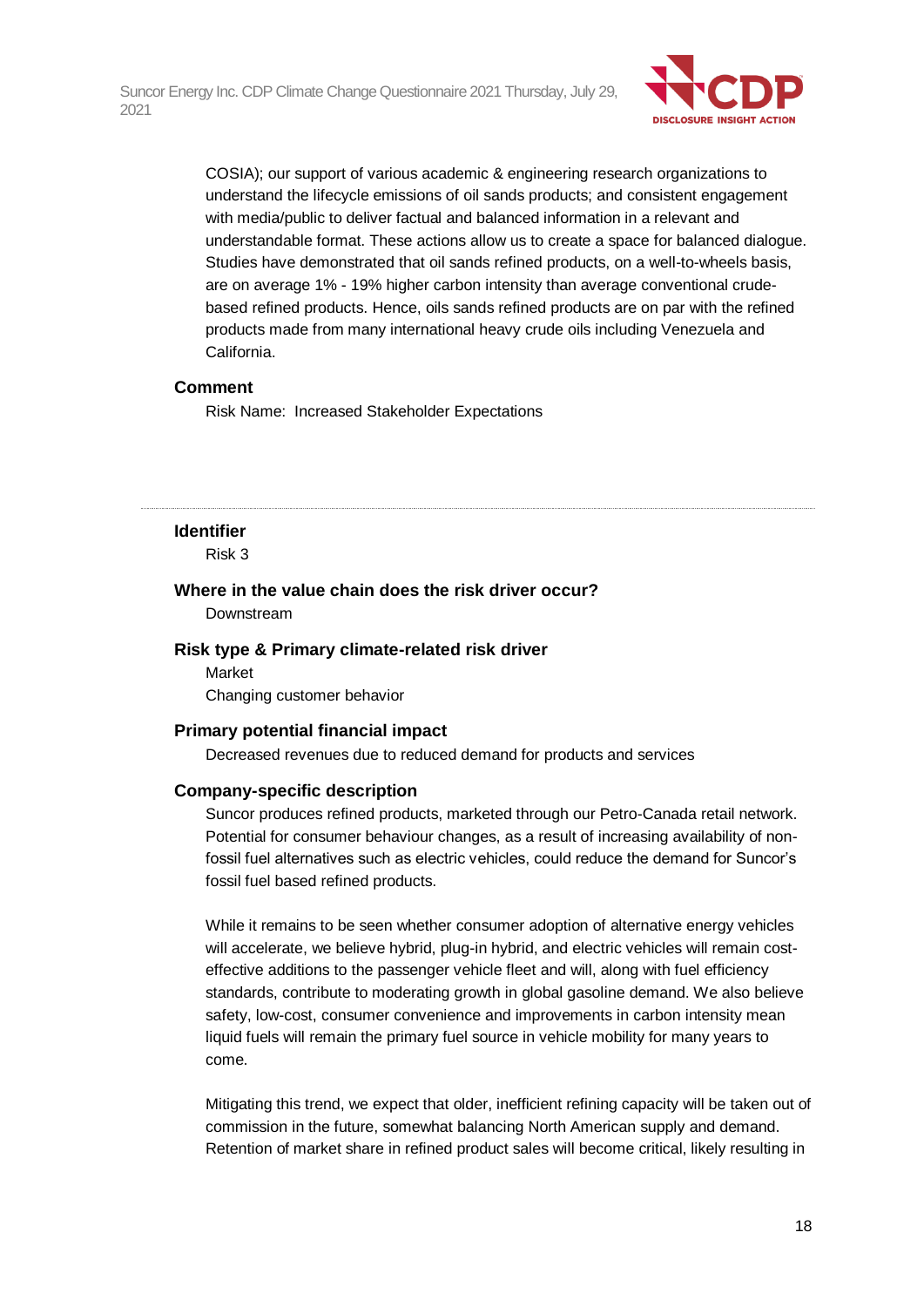

tight retail margins in North America. However, both refined products and crude oils are easily transported into global markets.

### **Time horizon**

Medium-term

### **Likelihood**

More likely than not

**Magnitude of impact**

Medium

**Are you able to provide a potential financial impact figure?** Yes, an estimated range

### **Potential financial impact figure (currency)**

### **Potential financial impact figure – minimum (currency)**

0

### **Potential financial impact figure – maximum (currency)**

288,000,000

### **Explanation of financial impact figure**

In 2020, our refining and marketing business contributed net earnings of \$866 million, making it a significant contributor to the company's profitability. Some of this margin would be at risk if demand for refined product decreases.

### **Cost of response to risk**

 $\Omega$ 

### **Description of response and explanation of cost calculation**

Suncor does not incur direct costs associated with increasing market access for our products. Costs associated with supporting marketing and monitoring transportation fuel developments and demand are integral to our business and not material. Our renewables business is operated as a revenue-generating business.

Suncor has a diversified portfolio which includes a renewable energy business. Suncor supports initiatives to gain access to new international markets in the next 5-10 yrs for our crude oil and refined products. Activities: We operate Canada's largest ethanol plant by volume & as of the end of 2020 are involved in 4 operational wind projects (111MW capacity) with an addition 200MW sanctioned. Our renewables business provides first-mover advantage as consumer behaviour changes increase demand for renewable energy. We monitor alternative transportation technology and are wellpositioned to invest in the provision of low-carbon transportation fuels once reliability, value and environmental attributes support consumer preference shift. Suncor has supported the development of pipeline infrastructure that would improve market access & operations flexibility for our oil sands bitumen. Suncor & other oil sands companies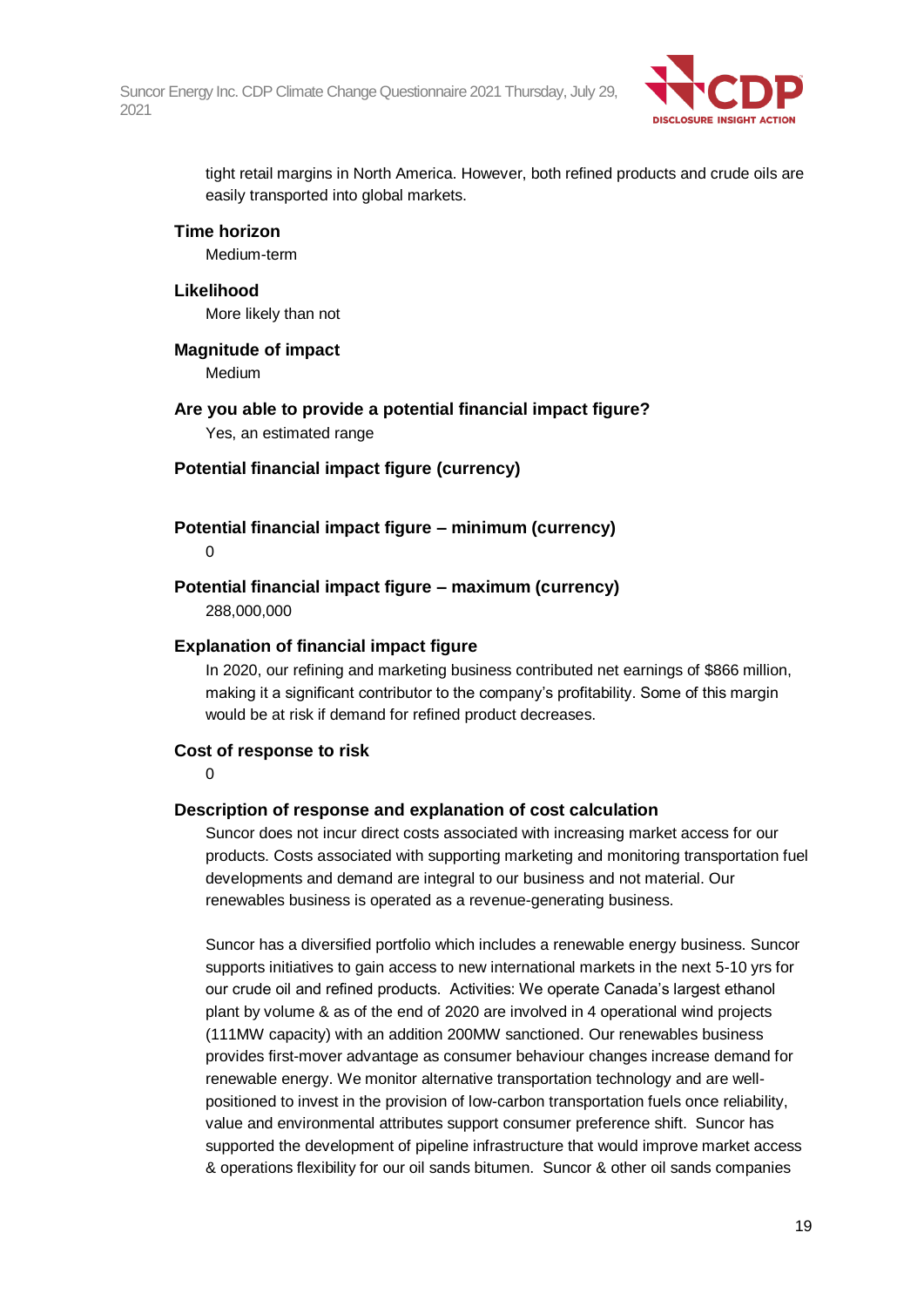

have implemented rail as a bridging solution. The large-scale movement of oil by rail is more costly, more carbon intensive, and less safe than pipeline. Expanded pipeline links are the most efficient way to transport oil sands crude to market, given the sizable capacity advantage of pipelines, & their overall safety & reliability record.

Suncor has also completed a coast-to-coast Canadian EV charging network at more than 50 Petro-Canada stations to provide a retail offering to electric vehicle owners.

Cost of Management (\$0) Note: Suncor does not incur direct costs associated with increasing market access for our products. Costs associated with supporting marketing and monitoring transportation fuel developments and demand are integral to our business and not material. Our renewables business is operated as a revenuegenerating business.

### **Comment**

Risk Name: Changing Consumer Behaviour

#### **Identifier**

Risk 4

### **Where in the value chain does the risk driver occur?**

Direct operations

#### **Risk type & Primary climate-related risk driver**

Acute physical Other, please specify Extreme events - wind storms, temperature extremes, icebergs, and wildfires

#### **Primary potential financial impact**

Decreased revenues due to reduced production capacity

#### **Company-specific description**

Suncor's oil sands facilities in the Athabasca region of Northern Alberta and Suncor's refineries in Montreal, Sarnia, Edmonton and Commerce City sometimes operate in harsh weather environments, subject to expected periods of extreme cold in the winter, heat waves in the summer, and increased wildfire risk. The risk to Suncor is that prolonged periods of extreme cold could force these facilities to reduce capacity for periods of time to ensure worker safety and prevent undue stress on equipment. Prolonged periods of extreme heat may lead to production cuts if adequate supply of cooling water is not available. Suncor's refineries at Montreal and Sarnia have access to extremely large bodies of cooling water, so are far less exposed. In some instances, extreme weather events may cause interruptions in production. This risk exists now and into the very long term > 50 yrs.

#### **Time horizon**

Long-term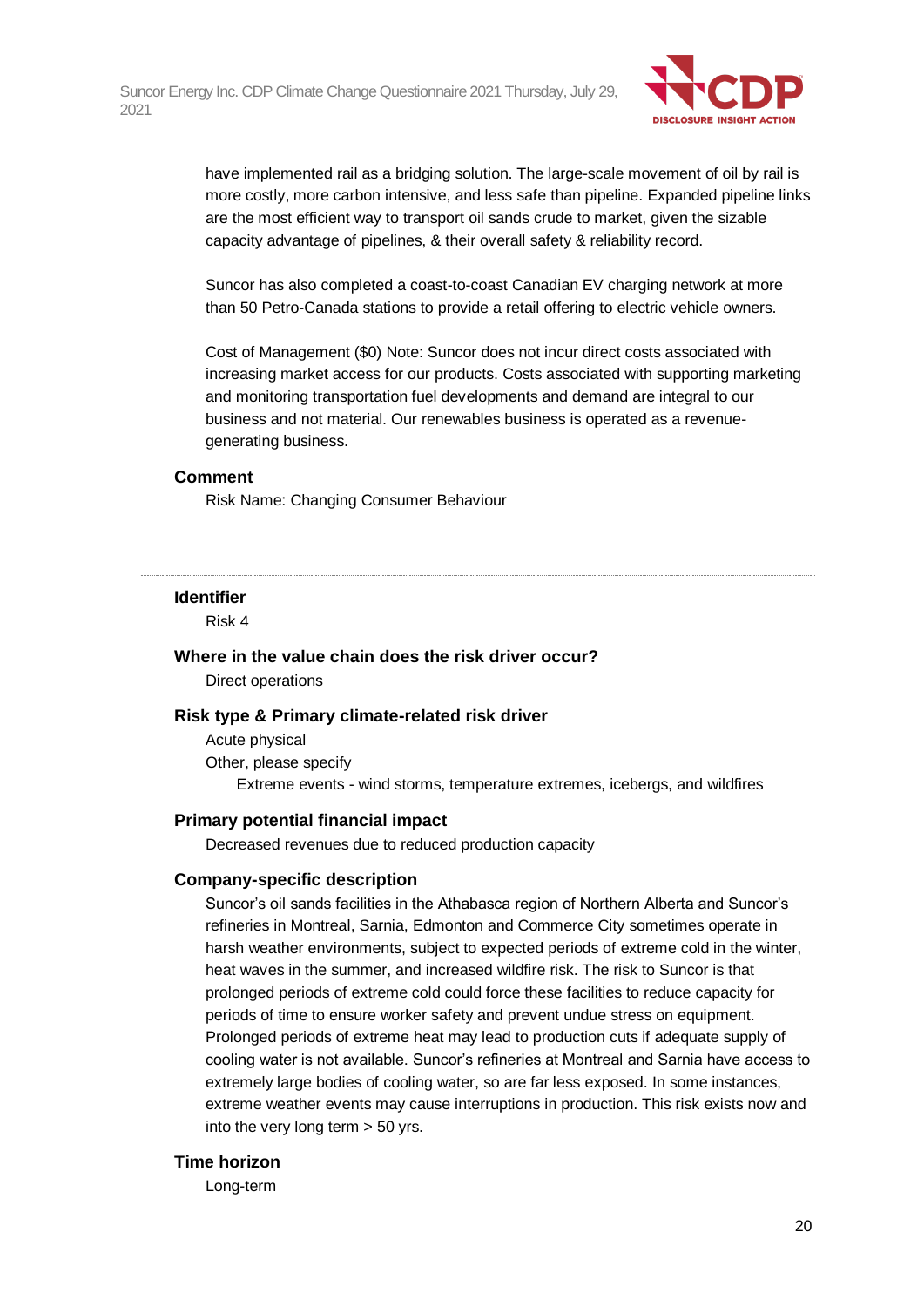

# **Likelihood**

Unlikely

# **Magnitude of impact**

Medium-high

### **Are you able to provide a potential financial impact figure?** Yes, an estimated range

### **Potential financial impact figure (currency)**

### **Potential financial impact figure – minimum (currency)** 0

**Potential financial impact figure – maximum (currency)** 22,800,000

### **Explanation of financial impact figure**

Prolonged periods of extreme weather have the potential of disrupting production, costing millions of dollars in lost revenue. The likelihood of extreme weather events remains unknown, but through our risk management processes, we expect the magnitude of impact to remain low-medium for the foreseeable future, even if increases in extreme temperature or weather variations occur. The estimated financial impact is based on extreme weather causing a shut down of Base Plant operations. Based on the average 2020 daily production and the 2020 average cost of oil (both from our Annual Report), the estimated daily impact on revenue is \$22.8M per day.

## **Cost of response to risk**

1,000,000

### **Description of response and explanation of cost calculation**

There are no additional costs for action to protect against temperature extremes. The cost of management of the operations' physical risk mitigation is in place for the life of the asset. As these programs are applicable to multiple risks it is difficult to apportion a specific cost to managing climate-specific physical risk. The cost of wildfire management is shared with the province and other operators in the area.

Many of Suncor's facilities routinely operate in an annual temp range of -40 to +40 degrees C and facilities are built to withstand extreme weather events. However, in the event of more frequent or prolonged temp extremes, additional capital expenditure may be required to install more robust equipment, warming sheds, or water cooling processes. Physical risks are primarily managed by the operations at a business-unit and facility level. We also maintain insurance, as appropriate, for damage to, or loss of, assets as well as production interruption, with the exception of insurance coverage for Named Windstorms.

The estimated cost of response is based on the cost of earthworks and vegetation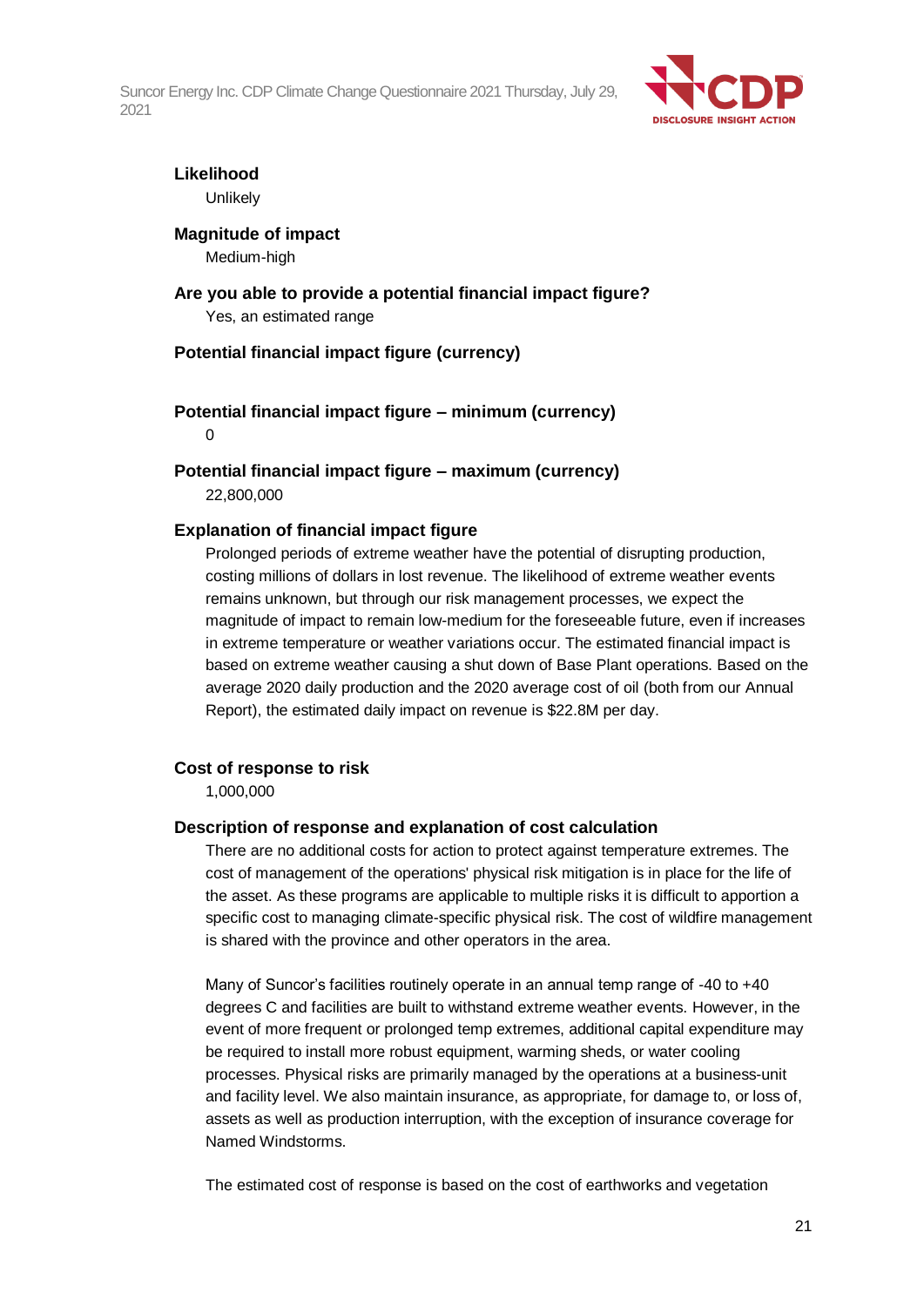

management in the event of a nearby wildfire, in order to prevent impacts on Suncor's facilities in the Athabasca region.

### **Comment**

Type of Financial Impact: Increased operating costs (e.g., inadequate water supply for hydroelectric plants or to cool nuclear and fossil fuel plants)

Potential Financial Impact (\$0/day to \$22.8M/day) Note: This is a range of daily cost based on the loss of production due to Base Plant completely shutting down their production.

Cost of Management (\$1,000,000) Note: There are no additional costs for action to protect against temperature extremes. The cost of management of the operations' physical risk mitigation is in place for the life of the asset. As these programs are applicable to multiple risks it is difficult to apportion a specific cost to managing climatespecific physical risk. The cost of management is based on earthworks and vegetation management in response to a nearby wildfire in the Athabasca region.

# **C2.4**

**(C2.4) Have you identified any climate-related opportunities with the potential to have a substantive financial or strategic impact on your business?**

Yes

## **C2.4a**

**(C2.4a) Provide details of opportunities identified with the potential to have a substantive financial or strategic impact on your business.**

**Identifier** Opp1

**Where in the value chain does the opportunity occur?**

Downstream

### **Opportunity type**

Products and services

### **Primary climate-related opportunity driver**

Development and/or expansion of low emission goods and services

### **Primary potential financial impact**

Increased revenues through access to new and emerging markets

### **Company-specific description**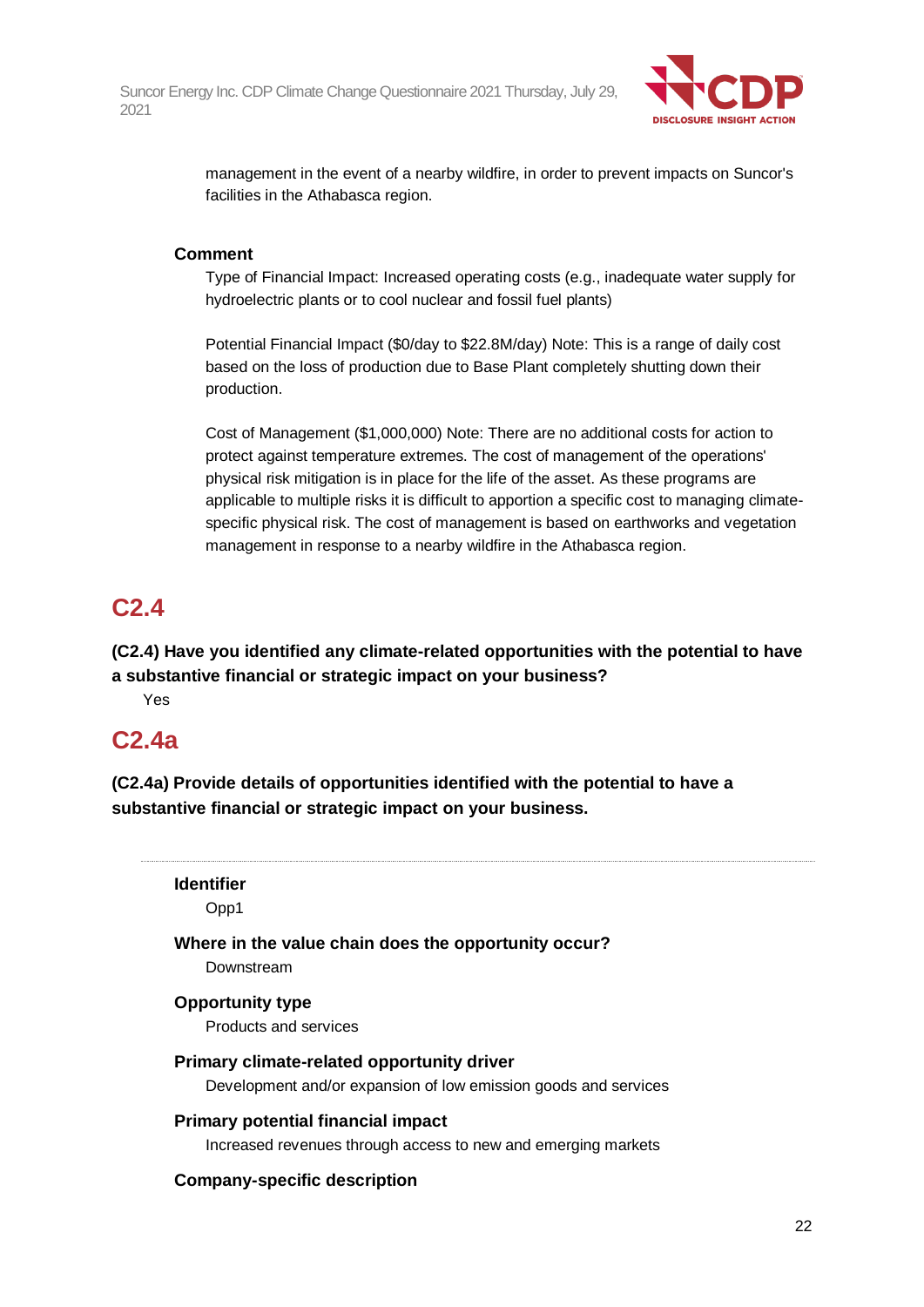

Suncor continues to evaluate new opportunities across Canada to further build on its renewable energy portfolio. Wind power generation creates business opportunities for merchant sale of power to the grid and generation of carbon offset credits that can be used by Suncor or sold on the market. Currently, in Alberta, a wind development protocol exists which allows the developer to generate offset credits to be sold or used as a compliance option under the Alberta TIER Regulation. Of Suncor's 111 MW installed wind energy capacity, 60 MW are situated in Alberta. Suncor has also sanctioned an additional 200 MW with the Forty Mile Wind Project in Alberta. The TIER regulation provides the opportunity for Suncor to create offsets which reduce the compliance costs for other operations under this regulation through its renewable energy operations. Additionally, carbon pricing in major Canadian jurisdictions is making wind power more profitable as jurisdictional targets add additional renewable power. At the same time, the cost of wind power generation continues to decrease, making unsubsidized wind power cost-competitive in most jurisdictions.

### **Time horizon**

Medium-term

### **Likelihood**

Very likely

### **Magnitude of impact**

Medium-low

**Are you able to provide a potential financial impact figure?** Yes, an estimated range

### **Potential financial impact figure (currency)**

### **Potential financial impact figure – minimum (currency)**

1,600,000

### **Potential financial impact figure – maximum (currency)** 2,400,000

### **Explanation of financial impact figure**

In 2020, Suncor and our partners have an interest in four wind power facilities. Combined, these facilities have a gross generating capacity of 111MW, enough to power about 52,000 Canadian homes and avoid approximately 110,000 tonnes of carbon emissions each year. The offsets produced by our wind facilities in Ontario and Saskatchewan are retained by the government. The financial value of our offsets in Alberta Is approximately \$1.6 million to \$2.4 million/year. These offsets can be used by Suncor to offset its compliance costs.

### **Cost to realize opportunity**

0

### **Strategy to realize opportunity and explanation of cost calculation**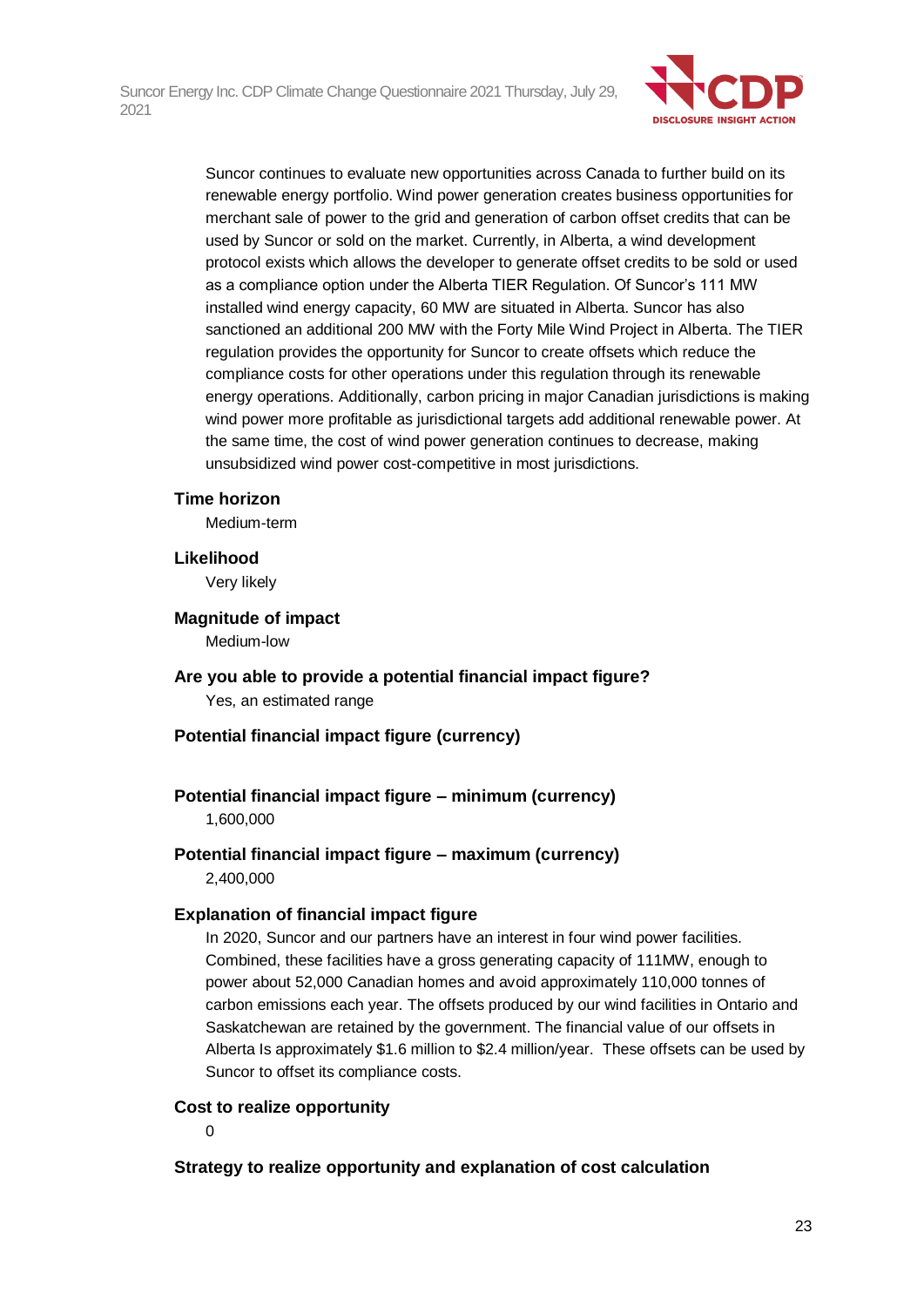

In 2020, compliance obligations for our oil sands facilities were met partially through internally generated wind energy offset credits from Suncor's wind energy projects in Alberta, generating revenue for the renewables business. Each year, Suncor calculates the tonnage of offsets generated under the protocol and submits an application under the protocol. This management method highlights the benefit of Suncor's integrated value chain as the value of offsets has been increasing with time.

### **Comment**

Name of Opportunity: Increasing Renewable Energy Demand

Cost of Management Note: Wind operations area profit generating business. We experience minimal management costs associated with creating the offset credit (measurement, documentation, application) because the power is metered.

#### **Identifier**

Opp2

### **Where in the value chain does the opportunity occur?** Downstream

**Opportunity type**

Products and services

### **Primary climate-related opportunity driver**

Development and/or expansion of low emission goods and services

### **Primary potential financial impact**

Increased revenues resulting from increased demand for products and services

#### **Company-specific description**

Suncor complies with all Renewable Fuel Standards (RFS) in the jurisdictions within which we operate and markets fuel products. Regulatory requirements for renewable fuel such as the RFS present potential revenue opportunities for Suncor in biofuels. Governments across North America are mandating the use of ethanol in transportation fuels. Canadian regulations require an average 5% renewable fuel content in gasoline; proposed Canadian regulations also require an average annual 2% renewable content in diesel fuel. Some provincial regulations require a higher percentage blending, and others have introduced other systems such as a Low Carbon Fuel Standard or a Cap and Trade system. Suncor owns and operates the largest ethanol plant in Canada, and virtually all of the output is blended into gasoline and marketed under the Petro-Canada brand. In 2019, we invested in Enerkem Inc. which manufactures biofuels and renewable chemical products from household garbage that would otherwise be landfilled. In addition to a financial investment, a number of Suncor employees have been seconded to Enerkem's pilot facility in Edmonton.

#### **Time horizon**

Medium-term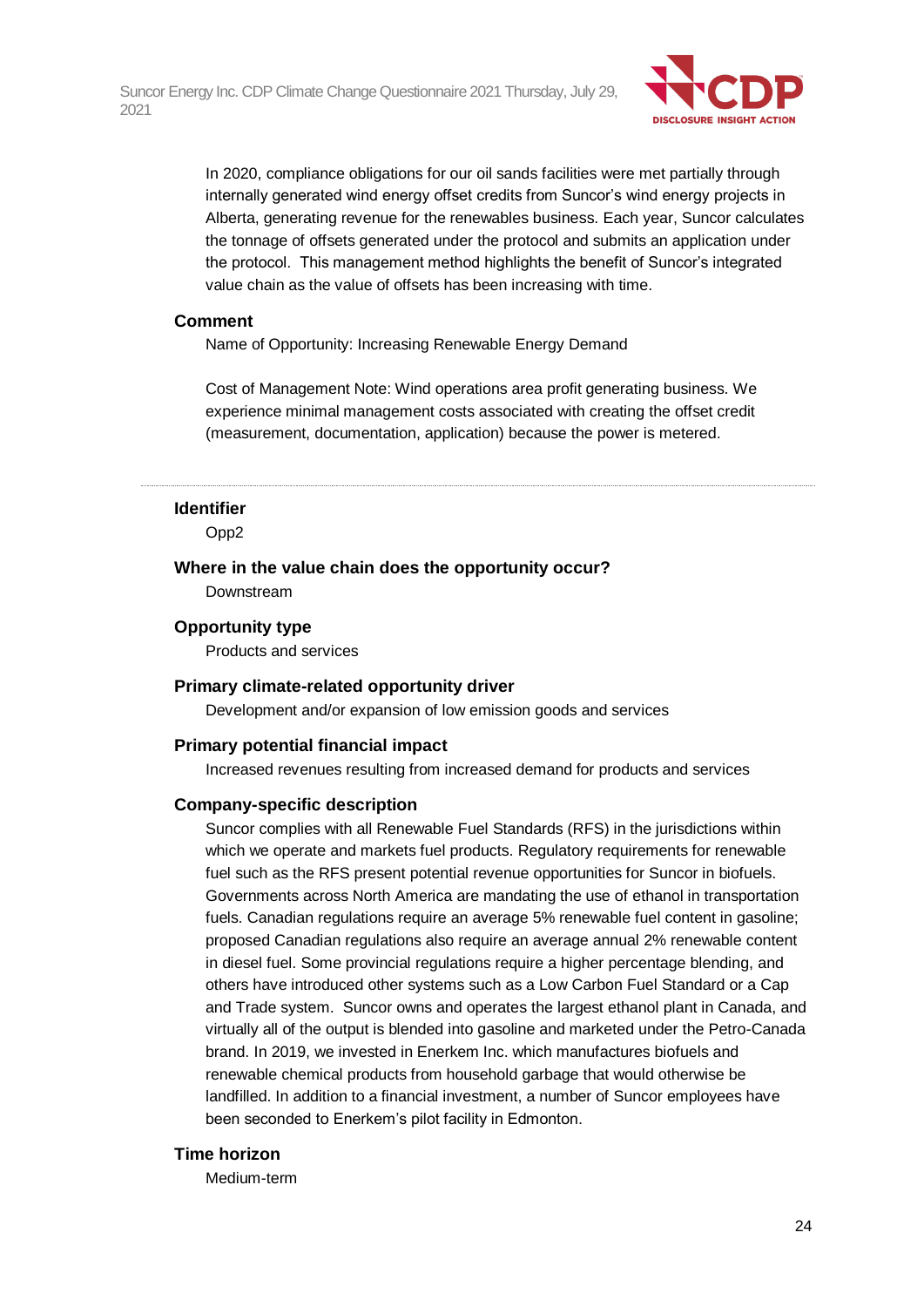

## **Likelihood**

Likely

### **Magnitude of impact**

Medium

### **Are you able to provide a potential financial impact figure?** Yes, an estimated range

### **Potential financial impact figure (currency)**

## **Potential financial impact figure – minimum (currency)**

97,000,000

**Potential financial impact figure – maximum (currency)** 187,000,000

### **Explanation of financial impact figure**

In 2020, Suncor biofuel operations produced 336 million litres of ethanol. Throughout 2020, the spot price for ethanol ranged from CAD\$0.29 to CAD\$0.55. The resulting revenue opportunity ranged from \$97 million to \$187 million CAD in 2020.

### **Cost to realize opportunity**

 $\Omega$ 

### **Strategy to realize opportunity and explanation of cost calculation**

Suncor expects that RFS will be amended to increase the required level of biofuel, creating a stable and increasing market for biofuels. Suncor manages this opportunity by continuously evaluating business and technology opportunities to expand into next generation biofuels markets to take advantage of renewable fuel standards and reduced carbon intensity. This could help to increase the magnitude of biofuels production/blending over the medium-long term (5-10 yr timeframe). Suncor has been blending ethanol in our retail fuels since 1992; Suncor's St. Clair Ethanol plant expanded capacity to 400 million litres per year in an effort to meet this growing North American demand.

### **Comment**

Name of Opportunity: Increasing Biofuels Demand

Cost to Realize Opportunity Note: Suncor's biofuels business is a profit generating business. There is no net management cost.

**Identifier**

Opp3

### **Where in the value chain does the opportunity occur?**

Direct operations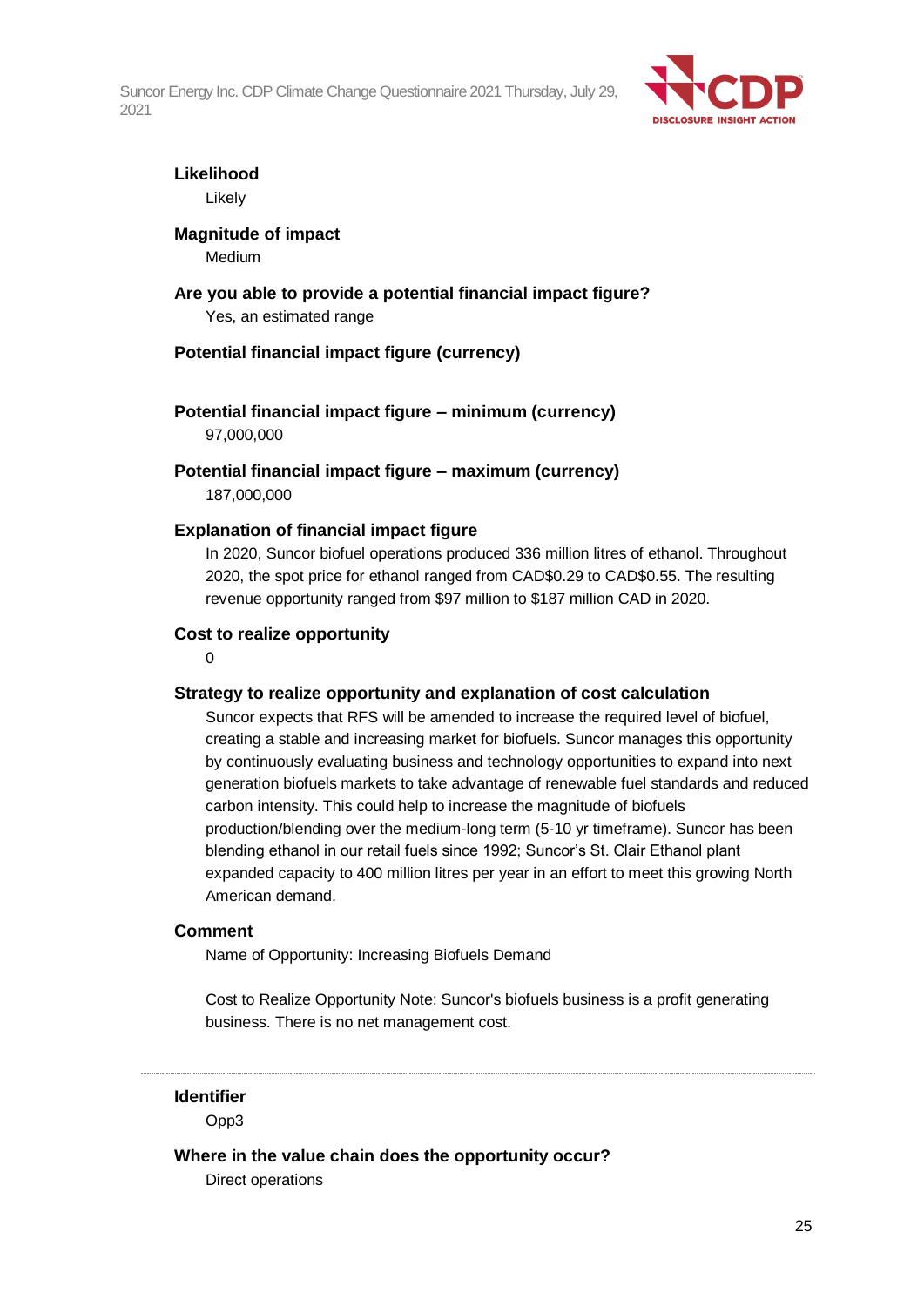

### **Opportunity type**

Products and services

### **Primary climate-related opportunity driver**

Development and/or expansion of low emission goods and services

### **Primary potential financial impact**

Increased revenues resulting from increased demand for products and services

### **Company-specific description**

Suncor supports the use of offsets as compliance mechanisms under existing and proposed climate change regulations. Suncor has actively engaged in the development of offset protocols where it sees opportunities to either purchase quality offsets in the market, or create offsets in our own operations. In addition to the renewable energy production (see Renewable Energy Demand opportunity in section C2.4a, above), Suncor uses natural gas cogeneration (80% efficient) to provide combined steam and power to their own facilities and exporting surplus power to the grid to displace more carbon-intensive coal-fired generation or natural gas combined cycle generation (40% efficient). Suncor operates 1.1 GW of cogeneration with surplus capacity sold to the power grid. Where surplus power is exported to the grid, Suncor is able to earn offset credits on the difference between a grid intensity level reflecting the efficiency of the cogeneration unit and a regulated performance standard. This presents an opportunity for Suncor through reduction of compliance costs because these offset credits may be used as compliance instruments under Alberta's TIER regulation. Additionally, due to the must-run nature of our operations, the cogenerated power sold to the grid is highly reliable compared to other forms of generation, reducing the overall pool price for power benefiting Alberta residents. Over the past few years, Suncor has developed its internal carbon marketing capability which has helped to reduce our overall compliance cost. Suncor has an opportunity with cap and trade schemes to stimulate research and innovation in energy efficiency; earn revenue from investments made to reduce our own emissions; improve the economics of the reduction project; and develop internal capability to understand the carbon trading markets.

### **Time horizon**

Short-term

### **Likelihood**

Virtually certain

## **Magnitude of impact**

Low

**Are you able to provide a potential financial impact figure?** Yes, an estimated range

### **Potential financial impact figure (currency)**

### **Potential financial impact figure – minimum (currency)**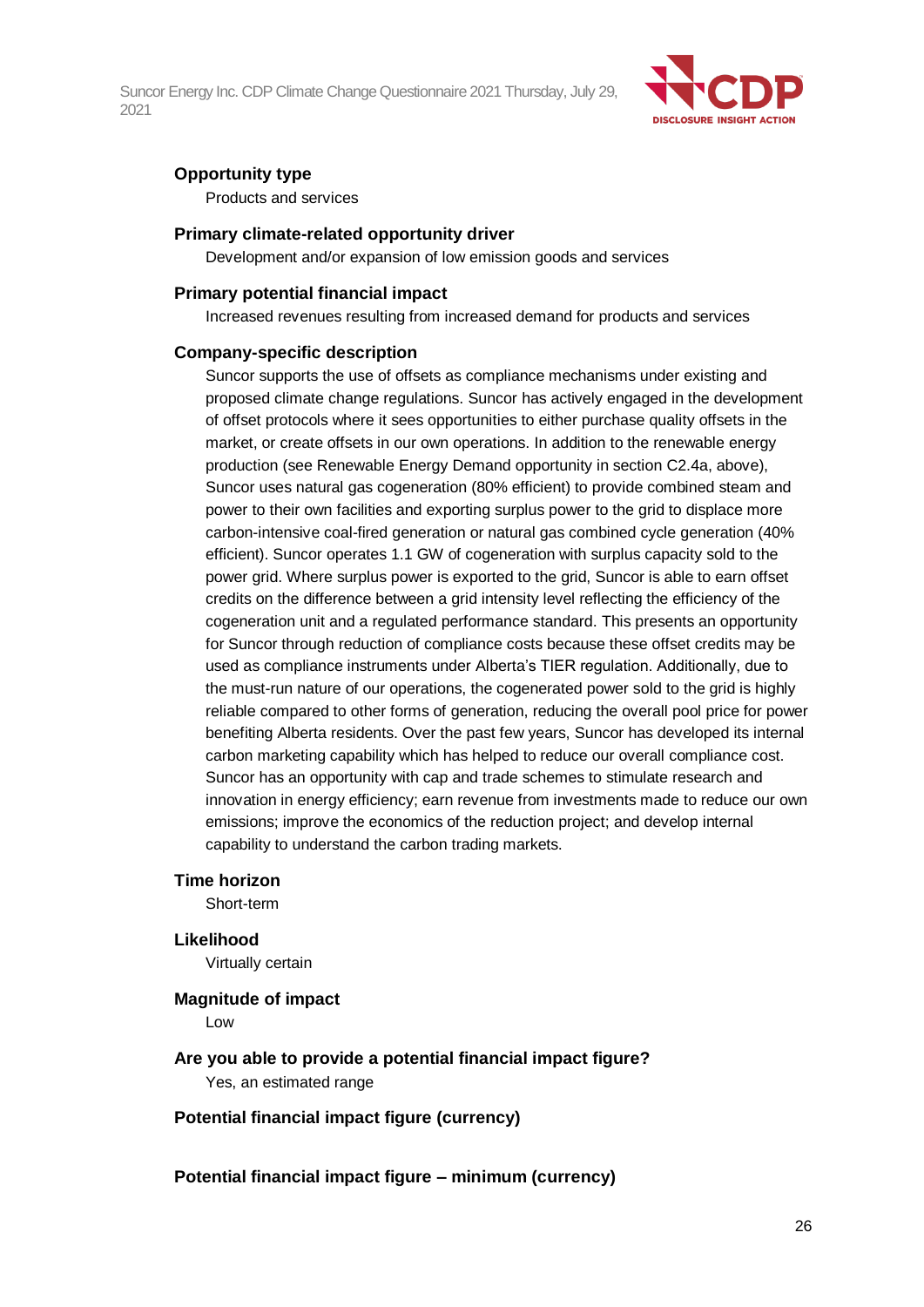

### 0

### **Potential financial impact figure – maximum (currency)**

39,070,000

### **Explanation of financial impact figure**

Suncor's facilities occasionally generate carbon offset credits. The bulk of these credits are generated and used in the Alberta carbon market for Suncor's oil sands and in situ operations.

With ongoing policy changes, the range of the financial impact represents our experience with emission performance credits (EPCs).

### **Cost to realize opportunity**

400,000

### **Strategy to realize opportunity and explanation of cost calculation**

Suncor manages this opportunity through measurement, reporting, and receipt of emission performance credits, as well as a regular review of its operations for the potential to generate additional offset credits. The deployment of cogeneration technology in Suncor's in-situ facilities continues to have a significant positive impact such that Suncor can directly control its production, maintain energy security, earn emission performance credits through the sale of competitively priced surplus power and reduce the carbon intensity of the provincial electricity grid. The power sales opportunity has led to the establishment of a real time power trading desk to capture full value of the power sold to the electricity grid.

### **Comment**

Name of Opportunity: Carbon Credit Offset Generation

Cost to Realize Opportunity Note: Internal capability is provided by corporate and facility based personnel with multiple duties. Total workload is approximately 2 FTE.

#### **Identifier**

Opp4

### **Where in the value chain does the opportunity occur?**

Direct operations

### **Opportunity type**

Resource efficiency

### **Primary climate-related opportunity driver**

Use of more efficient production and distribution processes

### **Primary potential financial impact**

Reduced direct costs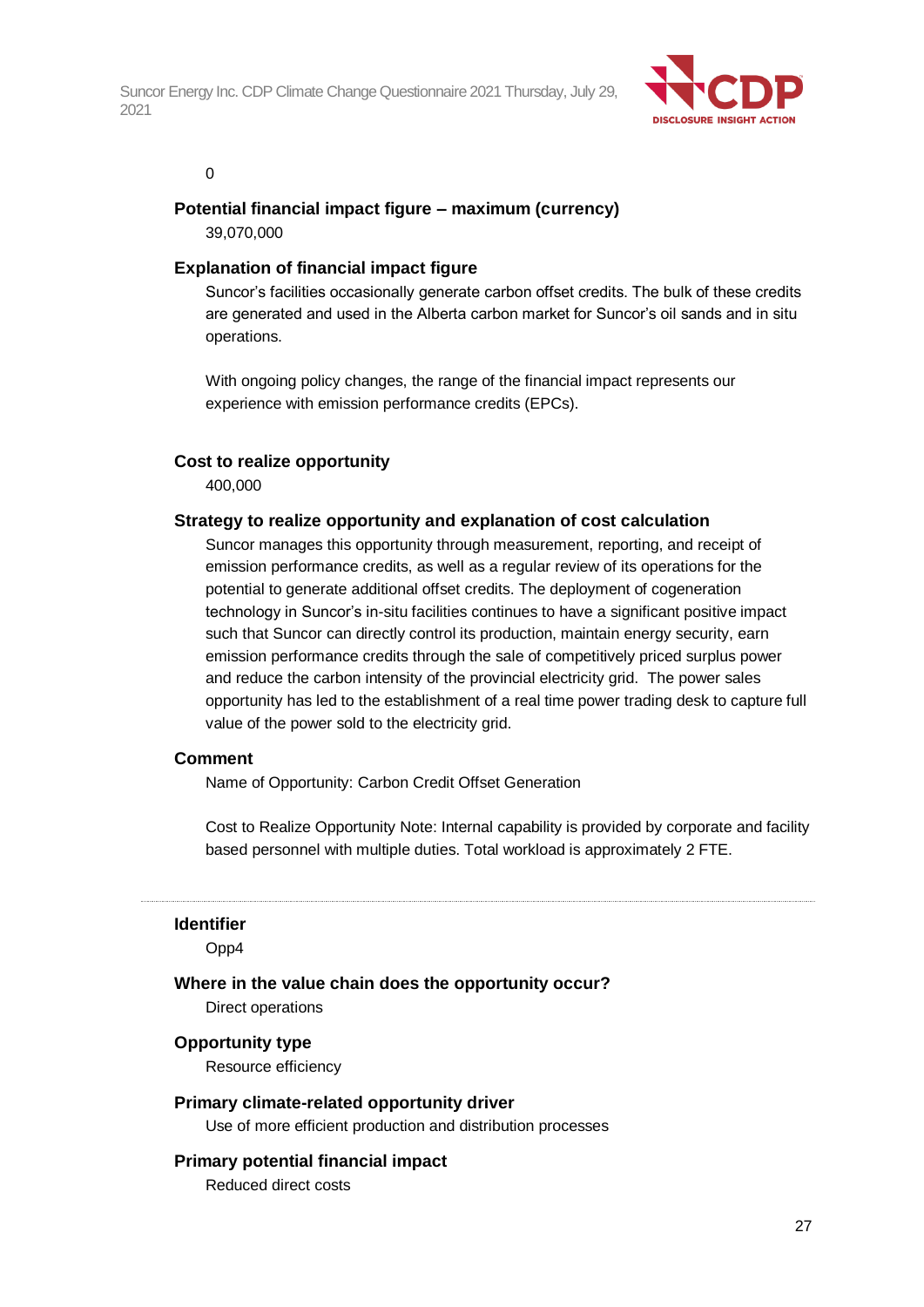

### **Company-specific description**

There is a natural incentive to reduce energy use. The acceleration of technological innovation to substantially change production processes and reduce GHG emissions in our operations is expected to lower energy use and, therefore, lower energy costs. The same technology that reduces energy consumption could also allow for easier and more cost effective extraction of complex unconventional resources.

### **Time horizon**

Medium-term

### **Likelihood**

More likely than not

**Magnitude of impact**

Medium-high

**Are you able to provide a potential financial impact figure?** Yes, an estimated range

### **Potential financial impact figure (currency)**

**Potential financial impact figure – minimum (currency)** 60,500,000

### **Potential financial impact figure – maximum (currency)**

121,000,000

### **Explanation of financial impact figure**

Energy costs are the single largest input cost in our business. We estimate that a fuel efficiency improvement of 10% to 20% will reduce natural gas costs in Suncor's production of bitumen (mining and in situ) by \$60.5M to \$121M per year. Technology improvements have the possibility of reducing other costs, as well, such as GHG compliance costs, water treatment costs, etc.

### **Cost to realize opportunity**

535,000,000

### **Strategy to realize opportunity and explanation of cost calculation**

One method Suncor utilizes for managing technological advancements is by being a strong advocate for carbon policy that promotes accelerated technology development. Suncor is a founding member of COSIA, a 9 member organization seeking to develop and share intellectual property on environmental technology in the oil sands. Through collaboration centered around a common interest like environment and technology stewardship, Suncor and partners are able to pool resources with the goal of making significant advancement over acting alone. As a result, we expect to see advancements benefiting the environment over the next 2-10 yrs. For example, we have been working with COSIA, to advance a regional approach to industry-wide water management practices. Over the last several years we made significant progress in taking our water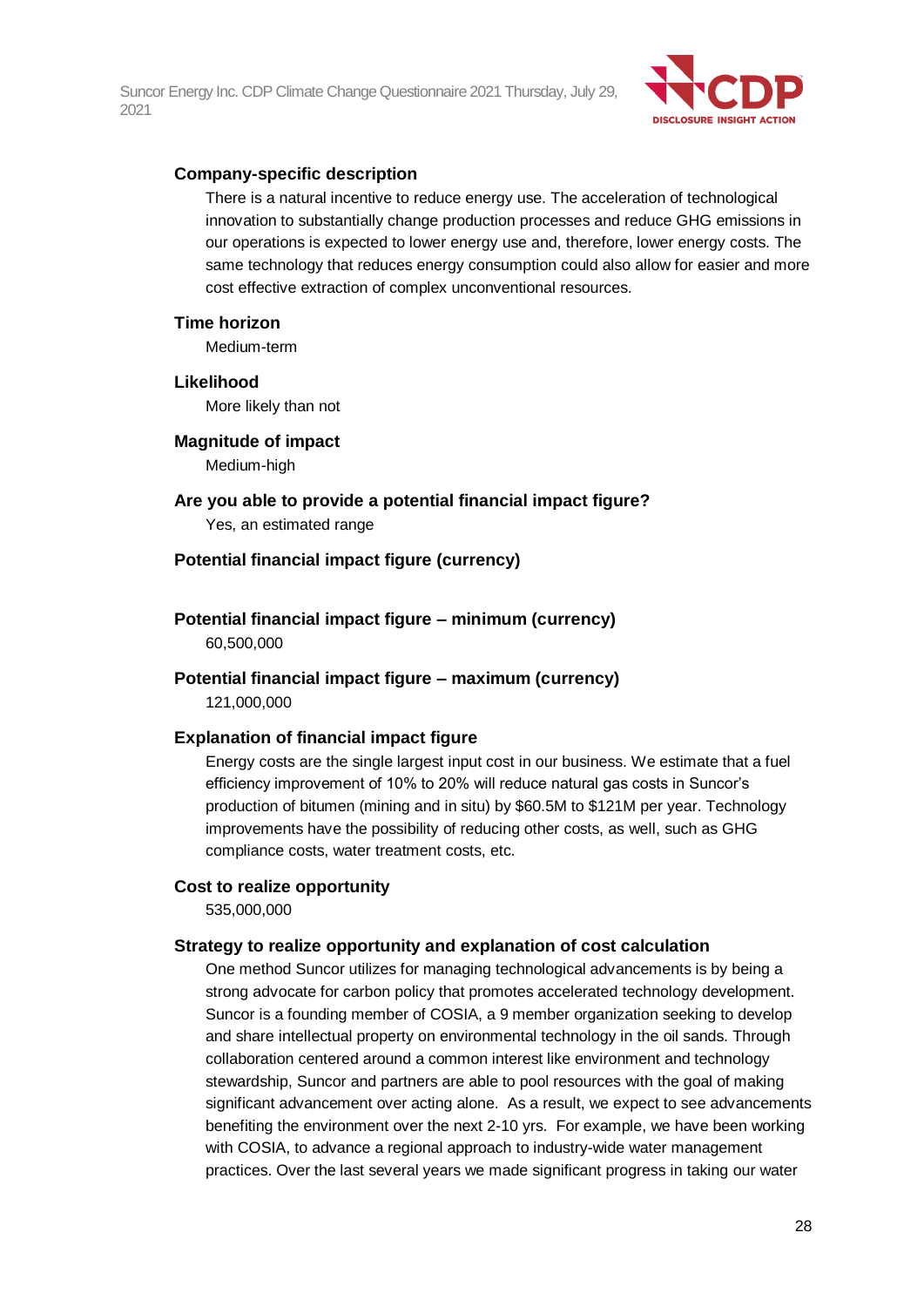

strategy from the planning stage to implementation.

Suncor is an active member of the CRIN, which aims to position Canada as a global leader in producing clean hydrocarbon energy from source to end use. The network brings together the oil and gas industry, innovators, investors, start-ups, policy-makers, incubators and accelerators, researchers and students. It facilitates the connections to advance technologies for use in Canada and with the potential for export to global markets emphasizing the potential impact that our country can make to help address global challenges.

### **Comment**

Name of Opportunity: Low-Carbon Technology With Adjacent Industries and development of new technologies

Cost to Realize Opportunity Note: Suncor invested approximately \$535 million in technology development and deployment, and digital technologies as part of a robust strategy to optimize current assets and develop next-generation facilities in 2020.

#### **Identifier**

Opp5

**Where in the value chain does the opportunity occur?**

Downstream

### **Opportunity type**

Products and services

### **Primary climate-related opportunity driver**

Development and/or expansion of low emission goods and services

#### **Primary potential financial impact**

Increased revenues through access to new and emerging markets

#### **Company-specific description**

With increasing consumer uptake of EVs, there is an opportunity to offer customers EV supercharging and increase traffic in Petro-Canada's convenience stores. Completed in 2019, Suncor has the first cross-Canada network of more than 50 fastcharging electric vehicle (EV) chargers at Petro-Canada™ stations. These stations are positioned no further than 250 kilometres apart, ensuring an EV charging station is within range on this electric highway and eliminating one of the significant barriers to EV adoption.

### **Time horizon**

Short-term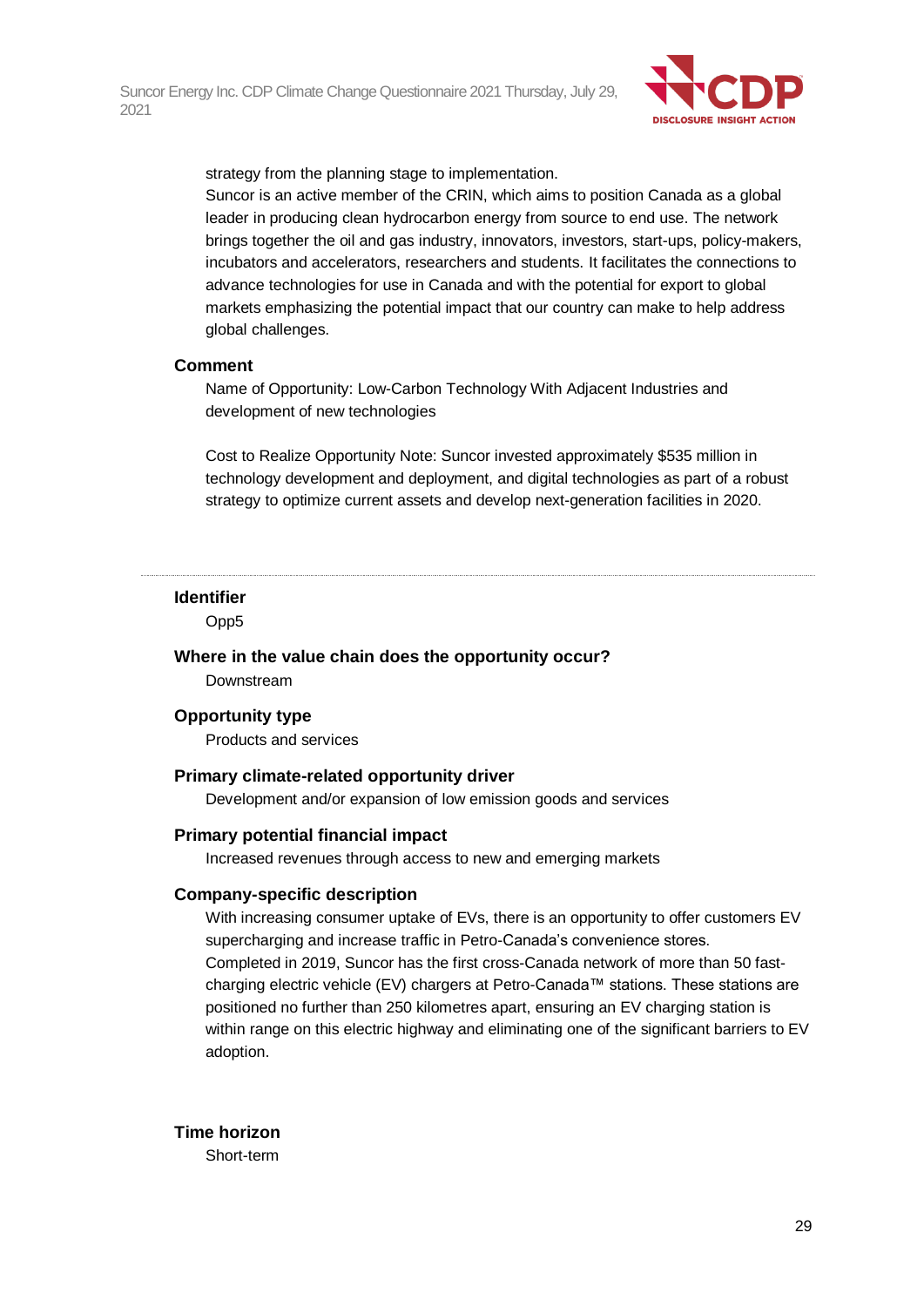

### **Likelihood** Virtually certain

**Magnitude of impact**

Low

**Are you able to provide a potential financial impact figure?** No, we do not have this figure

**Potential financial impact figure (currency)**

**Potential financial impact figure – minimum (currency)**

**Potential financial impact figure – maximum (currency)**

## **Explanation of financial impact figure**

In 2021, Suncor completed 57 EV fast charging stations at existing Petro-Canada stations along the TransCanada Highway, from coast-to-coast. Charging fees are determined by the minute.

**Cost to realize opportunity**

**Strategy to realize opportunity and explanation of cost calculation**

**Comment**

# **C3. Business Strategy**

# **C3.1**

**(C3.1) Have climate-related risks and opportunities influenced your organization's strategy and/or financial planning?**

Yes

# **C3.1b**

**(C3.1b) Does your organization intend to publish a low-carbon transition plan in the next two years?**

| a scheduled |  | Intention to Intention to<br>publish a | include the<br>low-carbon transition plan as | <b>Comment</b> |
|-------------|--|----------------------------------------|----------------------------------------------|----------------|
|-------------|--|----------------------------------------|----------------------------------------------|----------------|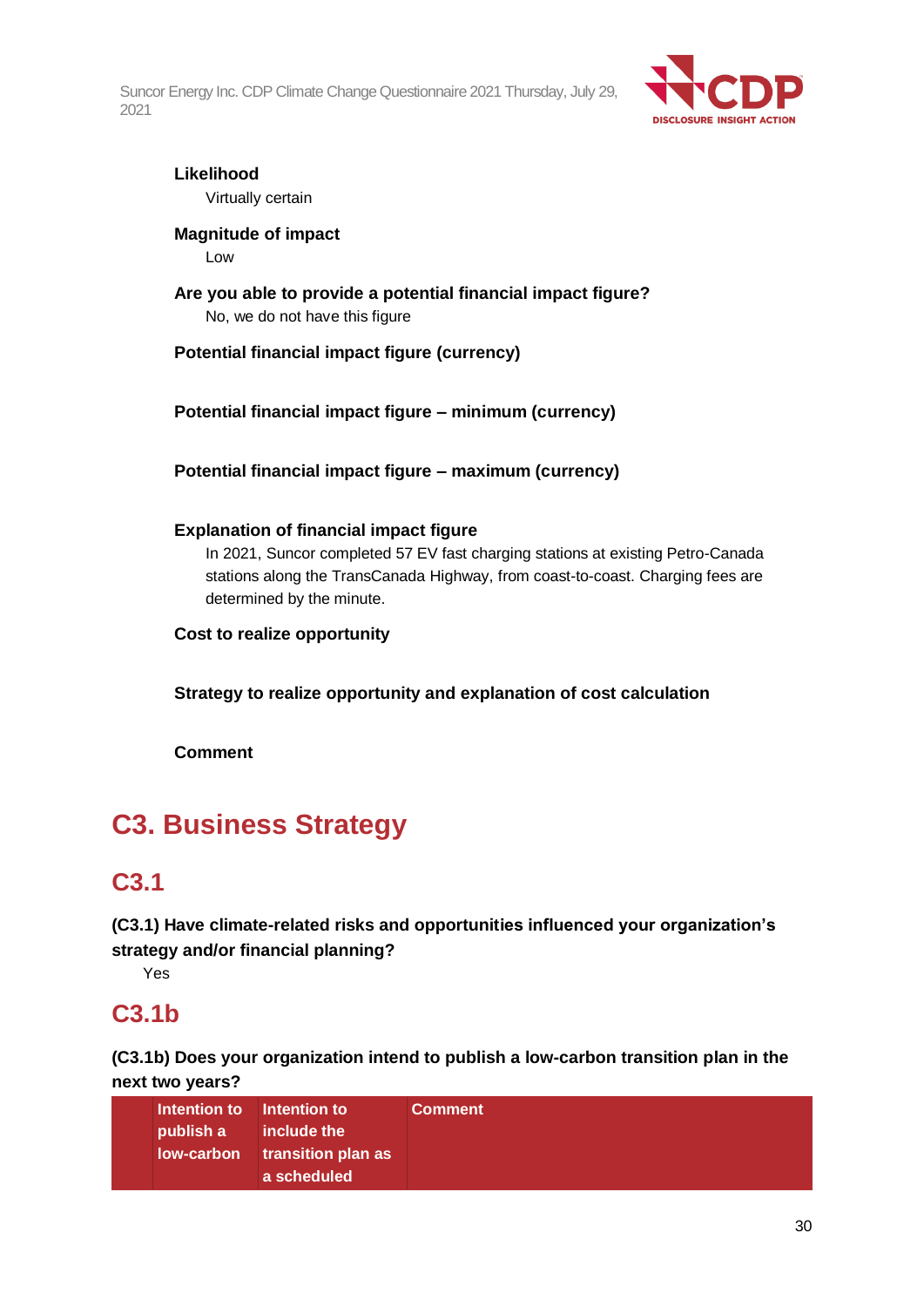

|                    | transition                       | resolution item at                                                                                                                       |                                                                                                                                                                                                                                                                                                                                                                                                                                                                                                                                                                                                                                                                                                                                                                                                                                                                                                                                                                                                                                                                                                                                                                                 |
|--------------------|----------------------------------|------------------------------------------------------------------------------------------------------------------------------------------|---------------------------------------------------------------------------------------------------------------------------------------------------------------------------------------------------------------------------------------------------------------------------------------------------------------------------------------------------------------------------------------------------------------------------------------------------------------------------------------------------------------------------------------------------------------------------------------------------------------------------------------------------------------------------------------------------------------------------------------------------------------------------------------------------------------------------------------------------------------------------------------------------------------------------------------------------------------------------------------------------------------------------------------------------------------------------------------------------------------------------------------------------------------------------------|
|                    | plan                             |                                                                                                                                          |                                                                                                                                                                                                                                                                                                                                                                                                                                                                                                                                                                                                                                                                                                                                                                                                                                                                                                                                                                                                                                                                                                                                                                                 |
|                    |                                  |                                                                                                                                          |                                                                                                                                                                                                                                                                                                                                                                                                                                                                                                                                                                                                                                                                                                                                                                                                                                                                                                                                                                                                                                                                                                                                                                                 |
| Row<br>$\mathbf 1$ | Yes, in the<br>next two<br>years | <b>Annual General</b><br><b>Meetings (AGMs)</b><br>No, we do not<br>intend to include it<br>as a scheduled<br><b>AGM</b> resolution item | In May 2021, Suncor announced our updated strategy to<br>focus on increasing shareholder returns and accelerating<br>progress in reducing GHG emissions with an objective to<br>be net-zero by 2050.<br>Our new strategy is: To be Canada's leading energy<br>company by growing our business in low greenhouse gas<br>(GHG) fuels, electricity, and hydrogen while sustaining<br>and optimizing our existing hydrocarbon business and<br>transforming our GHG footprint; all enabled by our<br>expertise, long-life resources, integrated business model,<br>strong connection to customers, and world-class<br>environment, social and governance (ESG) performance.<br>Our new strategy is underpinned by six strategic<br>objectives:<br>1- Grow long term returns on invested capital. Achieved<br>through: 6-8% cash return to shareholders through<br>dividends and share buybacks; 3-5% free funds flow<br>growth with long-term annual growth of \$2B annual free<br>funds flow growth by 2025; mid-teens+ return on capital<br>for new investments.<br>2- Be a net-zero GHG emissions company by 2050 and<br>substantially contribute to society's net zero goals. By |
|                    |                                  |                                                                                                                                          | 2030, reduce annual emissions by 10 megatonnes (MT)<br>across our energy value chain.<br>3- Sustain and improve our base business while<br>improving its cost and carbon competitiveness.<br>4- Grow low GHG emissions businesses that will<br>materially contribute to earnings and cash flow. Achieved<br>through expansion of the businesses we are in today:<br>renewable fuels, electricity and hydrogen.<br>5- Grow our customer connection through new low<br>carbon products and services. Help customers contribute<br>to a net-zero world.<br>6- Achieve world-class ESG performance and disclosure<br>while being recognized as a leader in sustainability and<br>the energy transition.<br>For more information, please visit:<br>https://www.suncor.com/en-ca/about-us/strategy                                                                                                                                                                                                                                                                                                                                                                                    |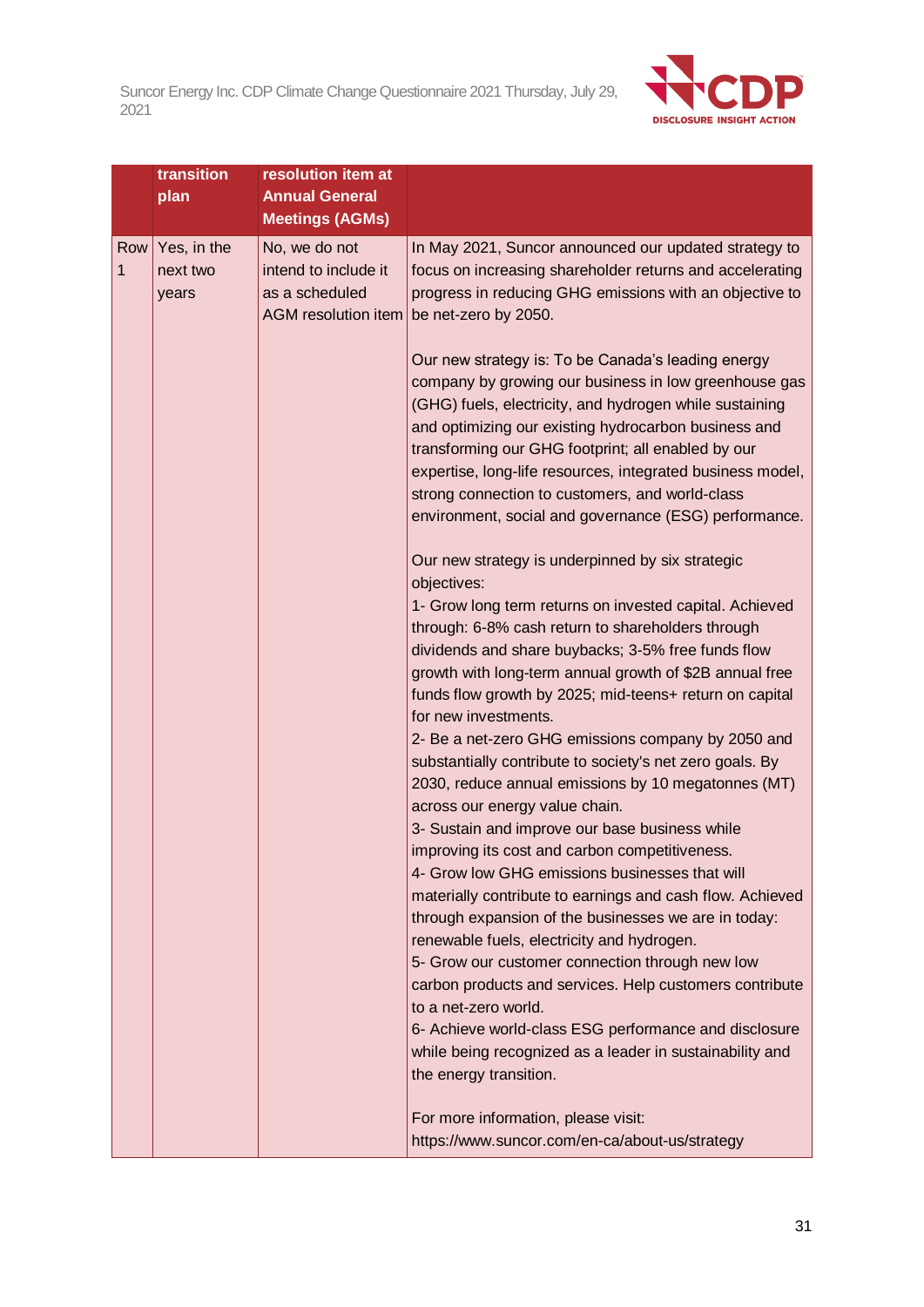

# **C3.2**

### **(C3.2) Does your organization use climate-related scenario analysis to inform its strategy?**

Yes, qualitative and quantitative

# **C3.2a**

## **(C3.2a) Provide details of your organization's use of climate-related scenario analysis.**

| <b>Climate-related</b>          | <b>Details</b>                                                                                                                                                                                                                                                                                                                                                                                                                                                                                                                                                                                                                                                                                                                                                                                                                                                                                                                                                                                                       |  |  |
|---------------------------------|----------------------------------------------------------------------------------------------------------------------------------------------------------------------------------------------------------------------------------------------------------------------------------------------------------------------------------------------------------------------------------------------------------------------------------------------------------------------------------------------------------------------------------------------------------------------------------------------------------------------------------------------------------------------------------------------------------------------------------------------------------------------------------------------------------------------------------------------------------------------------------------------------------------------------------------------------------------------------------------------------------------------|--|--|
| scenarios and<br>models applied |                                                                                                                                                                                                                                                                                                                                                                                                                                                                                                                                                                                                                                                                                                                                                                                                                                                                                                                                                                                                                      |  |  |
| 2DS                             | Suncor's 2°C scenario (2DC), developed in 2019 with IHS Markit is informing our<br>long-term business planning and corporate strategy and allows us to understand<br>what a pathway could entail to keep global temperatures from rising 2°C, or less,<br>by 2100 compared with pre-industrial levels.<br>Developing this scenario pushed us to think critically about the characteristics of a                                                                                                                                                                                                                                                                                                                                                                                                                                                                                                                                                                                                                      |  |  |
|                                 | plausible, relevant and consistent view of the future. The process was valuable<br>and provided us with several key takeaways including the need for coordinated<br>global action on climate change, the power of carbon pricing to incentivize low<br>GHG technology, and the changing energy mix required to power the world's<br>economies amidst a growing population.                                                                                                                                                                                                                                                                                                                                                                                                                                                                                                                                                                                                                                           |  |  |
|                                 | Key insights<br>- Peak emissions are reached following a combination of cost and generational<br>pressures, technological innovation, and political unity that bring enough of the<br>world together to take dramatic and unified action to change the trajectory of GHG<br>emissions.<br>- Aggressive emissions reduction is required in all sectors, and solutions to<br>remove GHGs from the atmosphere are required to reduce the total concentration<br>of CO2 by 2100.<br>- An international alliance with a shared 2°C ambition, along with transparent<br>collaboration in technology, trade and environmental approaches is established.<br>- A broad-based price on carbon throughout the economy is required to reduce<br>consumption and incent the adoption and improvement of low GHG technology.<br>- In conjunction with carbon pricing, governments encourage market-based<br>solutions within the alliance, including open carbon markets to buy, sell and trade<br>offsets across a vast economy. |  |  |
|                                 | <b>Expected impact on Suncor</b><br>- Grow our business in low GHG fuels, electricity and hydrogen.<br>- Sustain and optimize our existing hydrocarbon business and transform our GHG<br>footprint.<br>- Continue our participation in early-stage investments in innovation, technology                                                                                                                                                                                                                                                                                                                                                                                                                                                                                                                                                                                                                                                                                                                             |  |  |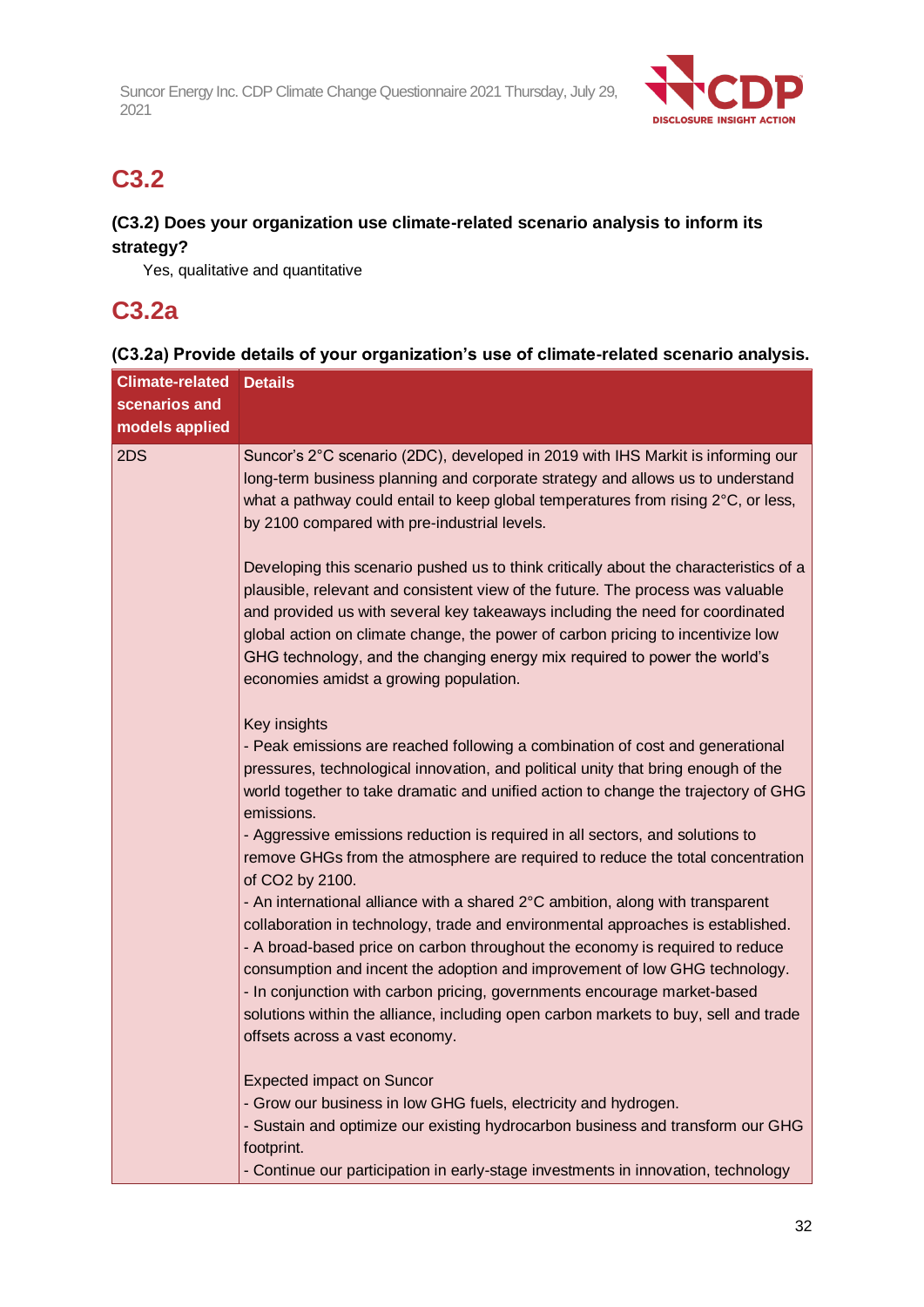

|                                               | and clean energy venture capital funds to reduce GHG emissions.<br>- Play a unique role, along with other large organizations, in climate change<br>solution scaling and commercialization.                                                                                                                                                                                                                                                                                                                                                                                                                                                                                                                                                                                                                                                                                                                                                                       |  |
|-----------------------------------------------|-------------------------------------------------------------------------------------------------------------------------------------------------------------------------------------------------------------------------------------------------------------------------------------------------------------------------------------------------------------------------------------------------------------------------------------------------------------------------------------------------------------------------------------------------------------------------------------------------------------------------------------------------------------------------------------------------------------------------------------------------------------------------------------------------------------------------------------------------------------------------------------------------------------------------------------------------------------------|--|
| Other, please<br>specify<br><b>IHS Markit</b> | We use three energy future scenarios to 2050 to test and assess the resiliency of<br>our business strategy against inherent uncertainty. All scenarios are developed<br>using distinct, challenging, relevant and plausible world trajectories. The three<br>energy future scenarios to 2050 use variables adjusted in an internally consistent<br>manner. Some of the aspects we consider in our scenario development include<br>demographics, economics, environment, geopolitics, legal, social and cultural,<br>and technology. Our scenarios are used annually by the CEO, the executive<br>leadership team and the Board of Directors to assess business and growth<br>strategy and identify alternative strategic directions. The scenarios are also used<br>by internal teams to evaluate projects and opportunities. This process continues<br>to be a useful tool for stress-testing our business on several key dimensions,<br>including climate risk. |  |
|                                               | Under each of these scenarios, we believe a substantial amount of oil will be<br>required for decades to come as the world gets on track to meet its climate<br>ambitions. This view is also supported by organizations such as the International<br>Energy Agency (IEA) and the U.S. Energy Information Administration.                                                                                                                                                                                                                                                                                                                                                                                                                                                                                                                                                                                                                                          |  |
|                                               | These scenarios confirm the need to continually lower costs and carbon<br>throughout our business. However, as the energy system transitions away from<br>carbon intensive sources of energy, we believe some level of hydrocarbons will<br>continue to be needed for consumer products, transportation, agriculture and<br>industrial uses.                                                                                                                                                                                                                                                                                                                                                                                                                                                                                                                                                                                                                      |  |
|                                               | Each scenario has an implied crude oil price range and climate change regulatory<br>impact. Two of the three reflect the current global aspiration toward reducing<br>carbon emissions; what differentiates the scenarios is the context, pace and scale<br>at which that comes about.                                                                                                                                                                                                                                                                                                                                                                                                                                                                                                                                                                                                                                                                            |  |
|                                               | Of the three energy future scenarios, "Autonomy" represents the technology and<br>policy context that would progress closest to achieving the aspiration of limiting<br>global warming to 2°C or less vs. pre-industrial levels. In 2020, we adopted IHS<br>Markit's "Discord" scenario naming convention, replacing "Vertigo". Discord<br>focuses less on extreme volatility and more on enduring disunity, uncertainty,<br>long-term market weakness and nationalism.                                                                                                                                                                                                                                                                                                                                                                                                                                                                                           |  |
|                                               | Summary of energy future scenarios to 2050:<br>- Autonomy: Revolutionary change in social and political attitudes toward energy,<br>climate and the environment.<br>- Rivalry: Population growth, urbanization and growing middle class drive energy<br>demand – diverse supply is required to satisfy demand, with intense competition<br>for market share between energy sources.                                                                                                                                                                                                                                                                                                                                                                                                                                                                                                                                                                               |  |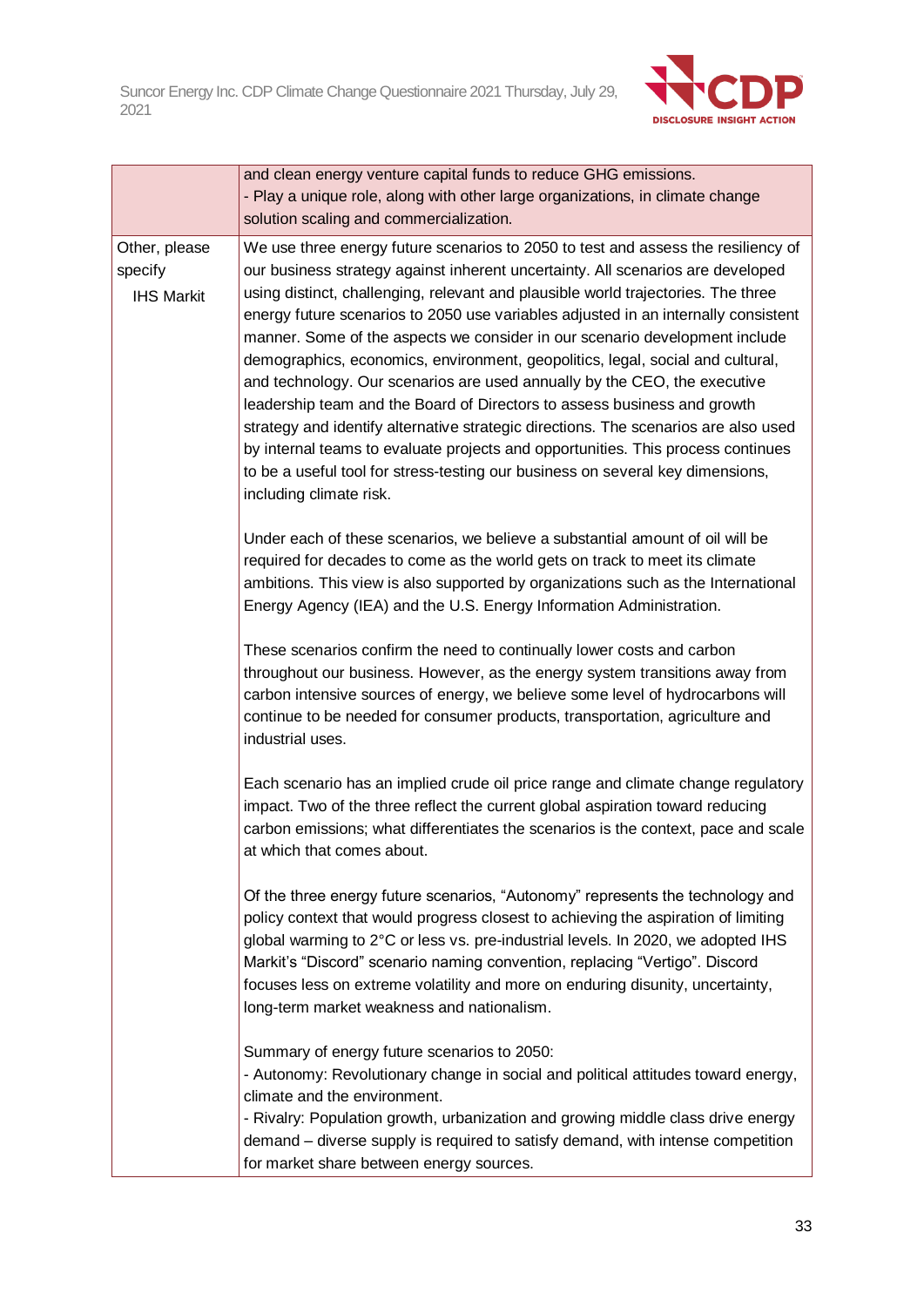

- Discord: A world with economic and political fragmentation and market uncertainty and weakness.

Along with scenarios, we also develop and annually update our signposts, which are milestones to identify critical shifts in the external context. The world is in a constant state of change, sometimes moving faster than we expect; 2020 being a prime example with the COVID-19 pandemic paired with oil market turmoil. Tracking the pace and direction of the change is an integral part of our scenario work and helps us develop and evaluate strategic alternatives for our business by incorporating both global and Canadian current events, trends and actions. Signposts include changes in global energy demand and supply mix, political and economic indicators, climate data, policy and consumer trends, and technology advances.

For further information please see sustainability.suncor.com

# **C3.3**

## **(C3.3) Describe where and how climate-related risks and opportunities have influenced your strategy.**

|                          | <b>Have climate-related</b><br>risks and<br>opportunities<br>influenced your<br>strategy in this area? | <b>Description of influence</b>                                                                                                                                                                                                                                                                                                                                                                                                                                                                                                                                                                                                                                                                                                                                                                                                                                                                                                                                                                                                                                                  |
|--------------------------|--------------------------------------------------------------------------------------------------------|----------------------------------------------------------------------------------------------------------------------------------------------------------------------------------------------------------------------------------------------------------------------------------------------------------------------------------------------------------------------------------------------------------------------------------------------------------------------------------------------------------------------------------------------------------------------------------------------------------------------------------------------------------------------------------------------------------------------------------------------------------------------------------------------------------------------------------------------------------------------------------------------------------------------------------------------------------------------------------------------------------------------------------------------------------------------------------|
| Products and<br>services | Yes                                                                                                    | In alignment with our Purpose to provide trusted energy that<br>enhances people's lives while caring for each other and the<br>earth, and informed by our scenario analysis, we have<br>updated our strategy to focus on increasing shareholder<br>returns and accelerating progress in reducing GHG<br>emissions with an objective to be net-zero by 2050.<br>Our strategy: To be Canada's leading energy company by<br>growing our business in low greenhouse gas (GHG) fuels,<br>electricity, and hydrogen while sustaining and optimizing our<br>existing hydrocarbon business and transforming our GHG<br>footprint; all enabled by our expertise, long-life resources,<br>integrated business model, strong connection to customers,<br>and world-class environment, social and governance (ESG)<br>performance.<br>As part of our six strategic objectives, we will be working to<br>grow low GHG emissions businesses that will materially<br>contribute to earnings and cash flow (via expansion of the<br>businesses we are in today, renewable fuels, electricity and |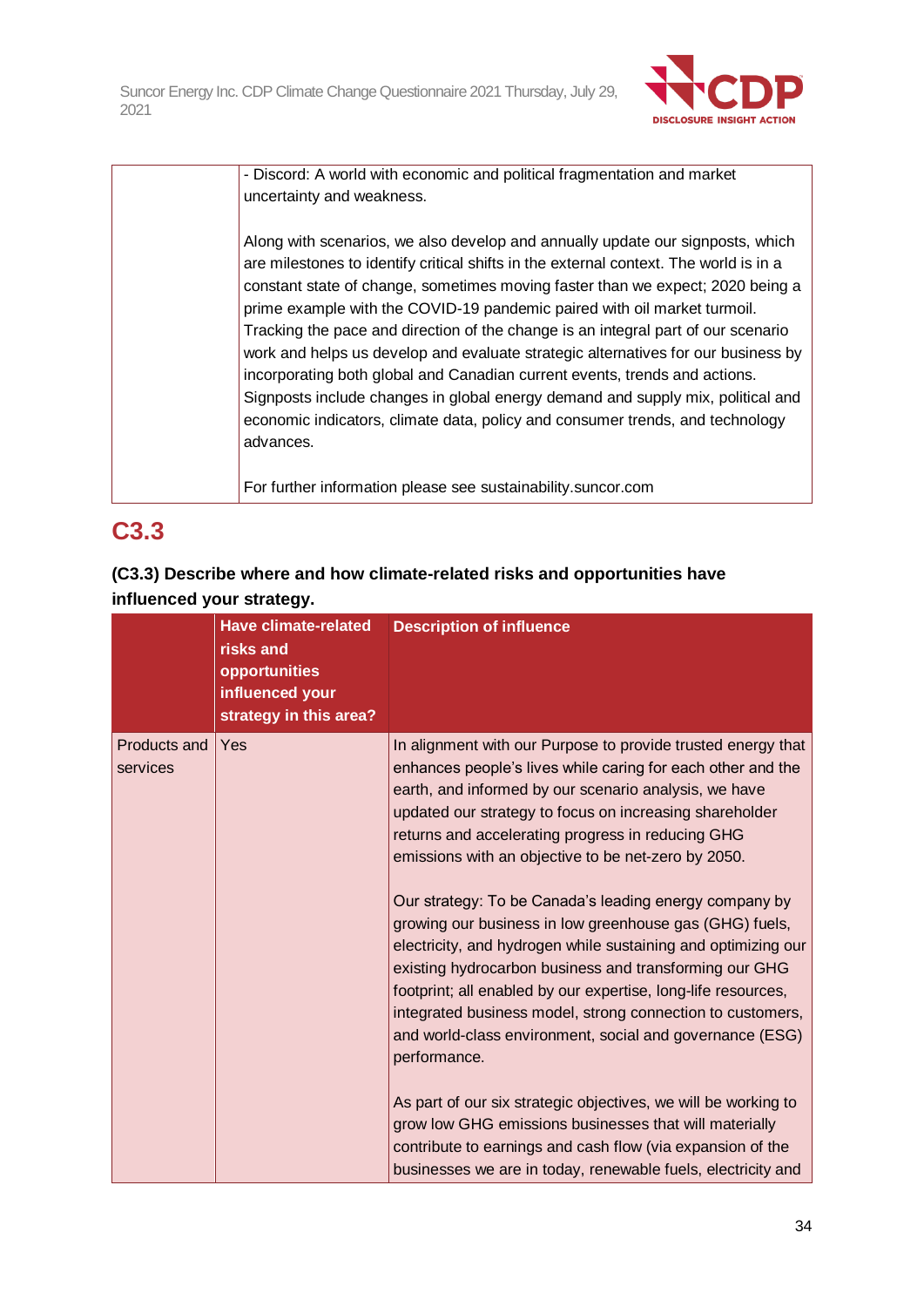

|                                       |     | hydrogen) and to grow our customer connection through<br>new low carbon products and services (e.g. first cross-<br>Canada network of more than 50 fast-charging electric<br>vehicle (EV) chargers at Petro-Canada™ stations).<br>Other examples include:<br>- Equity stakes in renewable fuels projects with Enerkem in<br>Quebec<br>- Investing in LanzaJet, Inc., which is expected to produce<br>sustainable aviation fuel<br>- New partnership with ATCO on the early stages design<br>and engineering for a potential clean hydrogen project near<br>Fort Saskatchewan, Alberta (which could produce more<br>than 300,000 tonnes per year of clean hydroge and reduce<br>Alberta's CO2 emissions by more than two million tonnes<br>per year)<br>- Participating in the Alberta Zero Emissions Truck<br>Electrification Collaboration (AZETEC) project, involving<br>design, manufacture and test of long-range hydrogen fuel<br>cell trucks fro operation year-round between Calgary and<br>Edmonton. The 18-month pilot will serve as an initial step on<br>a path to developing economically viable commercial<br>hydrogen transport fueling stations.                                                  |
|---------------------------------------|-----|------------------------------------------------------------------------------------------------------------------------------------------------------------------------------------------------------------------------------------------------------------------------------------------------------------------------------------------------------------------------------------------------------------------------------------------------------------------------------------------------------------------------------------------------------------------------------------------------------------------------------------------------------------------------------------------------------------------------------------------------------------------------------------------------------------------------------------------------------------------------------------------------------------------------------------------------------------------------------------------------------------------------------------------------------------------------------------------------------------------------------------------------------------------------------------------------------------------|
| Supply chain<br>and/or value<br>chain | Yes | In 2020, we continued work to identify baseline risks and<br>opportunities within our supply chain. Through the supplier<br>prequalification process, we now gather data and screen<br>potential suppliers based on sustainability-related criteria.<br>Annually we review our critical suppliers' sustainability<br>reports, codes of conduct and CDP Climate Change<br>responses. We have mapped our suppliers on a global<br>basis and are working to better understand the sustainability<br>risks and opportunities available. In addition, we have<br>added a supply chain sustainability risk to our risk register.<br>In early 2020, our senior leaders met with our key supplier<br>community and industry partners to signal Suncor's<br>intentions to transform relationships to accelerate innovation<br>and sustainability performance. The event, called FORGE,<br>created an opportunity to collaborate across the breadth of<br>Suncor's supply chain. We intend to build off the efforts of<br>FORGE to embed sustainable practices to our supply chain,<br>create opportunities for cross-value-chain strategic supplier<br>engagement and enable supply chain contributions to<br>innovation. |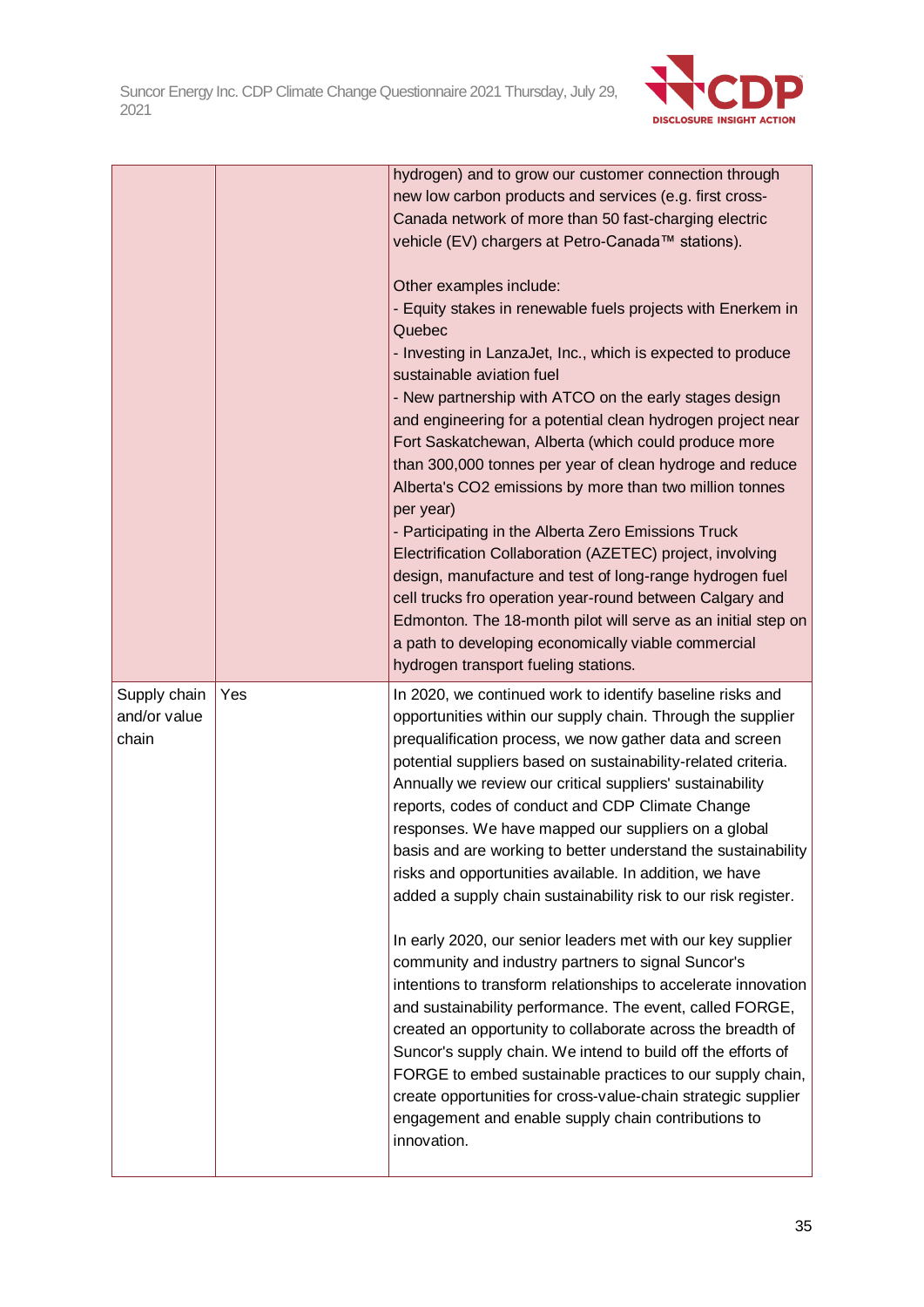

|                      |     | Another outcome of FORGE was the development of<br>supplier relationship management structure. This innovative<br>approach allows Suncor and our key suppliers to share best<br>practices to achieve continuous improvement in<br>sustainability performance throughout the value chain.<br>These discussions contributed to the formalization of a<br>supplier performance assessment survey that incorporates<br>multiple sustainability factors, including questions to our<br>suppliers related to emissions and allows Suncor to receive<br>two-way feedback from our suppliers.                                                                                                                                                                                                                                                                                                                                                                                                                                                                                                                                                                                                                                                                                                          |
|----------------------|-----|------------------------------------------------------------------------------------------------------------------------------------------------------------------------------------------------------------------------------------------------------------------------------------------------------------------------------------------------------------------------------------------------------------------------------------------------------------------------------------------------------------------------------------------------------------------------------------------------------------------------------------------------------------------------------------------------------------------------------------------------------------------------------------------------------------------------------------------------------------------------------------------------------------------------------------------------------------------------------------------------------------------------------------------------------------------------------------------------------------------------------------------------------------------------------------------------------------------------------------------------------------------------------------------------|
| Investment in<br>R&D | Yes | Technology and innovation are critical to achieving our<br>goals and executing on our strategy and strategic<br>objectives. In 2020, we invested \$535M in technology<br>development, deployment and digitalization. Going forward,<br>our technology investments will largely be focused on:<br>- Sustain and optimize our base business while improving<br>its cost and carbon competitiveness - develop next<br>generation processes with GHG reductions through energy<br>efficiency improvements, fuel switching, solvents, non-<br>aqueous extraction, upgrading innovations and<br>transformational technologies for power, steam, hydrogen<br>and carbon capture, utilization and storage<br>- Grow low GHG emissions businesses - advance low GHG<br>fuels, electricity and hydrogen through strategic investments<br>- Harness the digital transformation - use artificial<br>intelligence, machine learning, advanced analytics and<br>remote sensing technologies to improve safety, reliability<br>and sustainability<br>- Partner on strategic investments and collaborations - work<br>together within our industry, invest in global clean-tech<br>venture capital funds and technology companies, including<br>LanzaTech, LanzaJet Inc., Enerkem Inc. and Evok<br>Innovations |
| Operations           | Yes | We have evaluated the cost impacts for emerging and<br>evolving emissions regulations and how they apply to GHG<br>emissions (Scope 1 and 2), from the working interest in both<br>our upstream and downstream assets. These estimates are<br>split out to more accurately reflect the integrated nature of<br>our business. The after-tax cost per barrel of our upstream<br>net production over the next ten years is estimated at an<br>average of \$0.46 per barrel. The estimated average after-<br>tax cost per barrel of our downstream saleable yield over<br>this same period is \$0.38 per barrel. These figures reflect<br>our best understanding of carbon emissions regulations,                                                                                                                                                                                                                                                                                                                                                                                                                                                                                                                                                                                                  |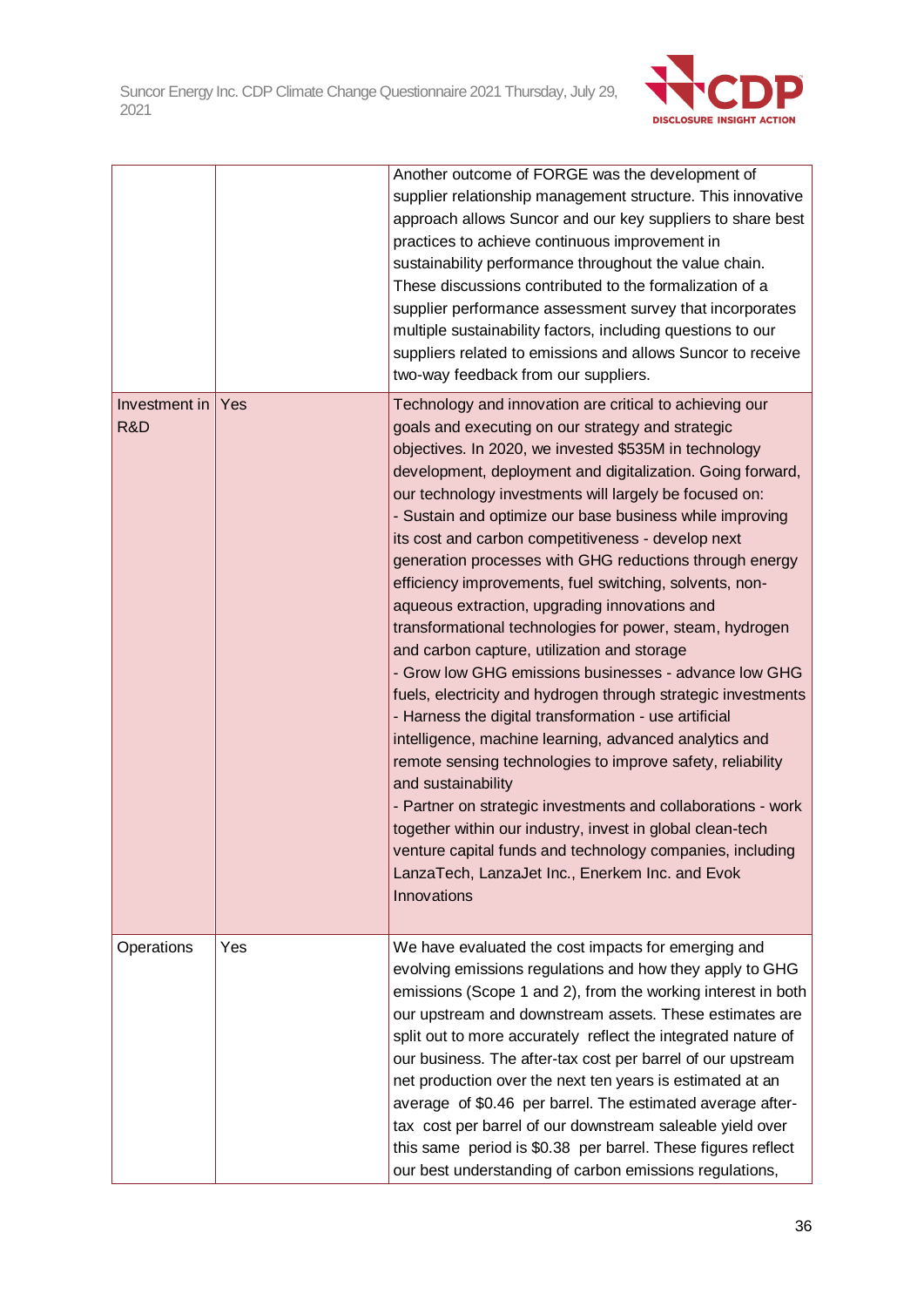

|  | policy impacts and production forecasts at the time of          |
|--|-----------------------------------------------------------------|
|  | publication, many of which are in flux with a high degree of    |
|  | uncertainty. Upstream includes Oil Sands and Exploration &      |
|  | Production segments. Downstream includes Refining and           |
|  | Logistics and biofuels production, excluding distribution.      |
|  | Emission performance credits (EPCs) from cogeneration           |
|  | power exports are included in the upstream after-tax cost       |
|  | per barrel figures. Benefits from our renewable power           |
|  | projects are not included in our upstream and downstream        |
|  | estimated average after-tax cost per barrel figures. In future  |
|  | reporting we will look to describe the cost benefits of our low |
|  | carbon lines of business.                                       |
|  |                                                                 |

## **C3.4**

## **(C3.4) Describe where and how climate-related risks and opportunities have influenced your financial planning.**

|          | elements that<br>have been<br>influenced                                                                                                            | <b>Financial planning Description of influence</b>                                                                                                                                                                                                                                                                                                                                                                                                                                                                                                                                                                                                                                                                                                                                                                                                                                                                                                                                                                                                                                                                                                                                                                                                                                                                                          |
|----------|-----------------------------------------------------------------------------------------------------------------------------------------------------|---------------------------------------------------------------------------------------------------------------------------------------------------------------------------------------------------------------------------------------------------------------------------------------------------------------------------------------------------------------------------------------------------------------------------------------------------------------------------------------------------------------------------------------------------------------------------------------------------------------------------------------------------------------------------------------------------------------------------------------------------------------------------------------------------------------------------------------------------------------------------------------------------------------------------------------------------------------------------------------------------------------------------------------------------------------------------------------------------------------------------------------------------------------------------------------------------------------------------------------------------------------------------------------------------------------------------------------------|
| Row<br>1 | Revenues<br>Direct costs<br>Indirect costs<br>Capital<br>expenditures<br>Capital allocation<br>Acquisitions and<br>divestments<br>Access to capital | Suncor's carbon price outlook (to assess all investments/projects) utilizes<br>a carbon price range from \$40/tonne to \$170/tonne on an increasing<br>percentage of emissions to ensure projects are expected to provide a<br>competitive IRR under expected carbon regulations. Stress testing is<br>done as appropriate.<br>While carbon pricing has increased operating costs, the current<br>regulations have not materially impacted Suncor's revenues. Materiality<br>of impact on revenue may increase with tightening regulations. The<br>greatest impact on revenue will arise from oil price and oil demand. From<br>an opportunity perspective, Suncor is already active in wind power and<br>biofuels.<br>Carbon pricing or cap and trade regulations apply in most of the<br>jurisdictions in which Suncor operates assets. These prices have<br>increased operating costs (although at some facilities, carbon credit<br>generation has offset the cost of compliance).<br>Financial risks associated with increasing carbon prices are affecting<br>investment decisions within Suncor. The portfolio of growth options is<br>being prioritized to take into account the carbon-intensity of the proposed<br>operation and of the energy product.<br>Demand for oil products, commodity prices, and opportunities to reduce |
|          |                                                                                                                                                     |                                                                                                                                                                                                                                                                                                                                                                                                                                                                                                                                                                                                                                                                                                                                                                                                                                                                                                                                                                                                                                                                                                                                                                                                                                                                                                                                             |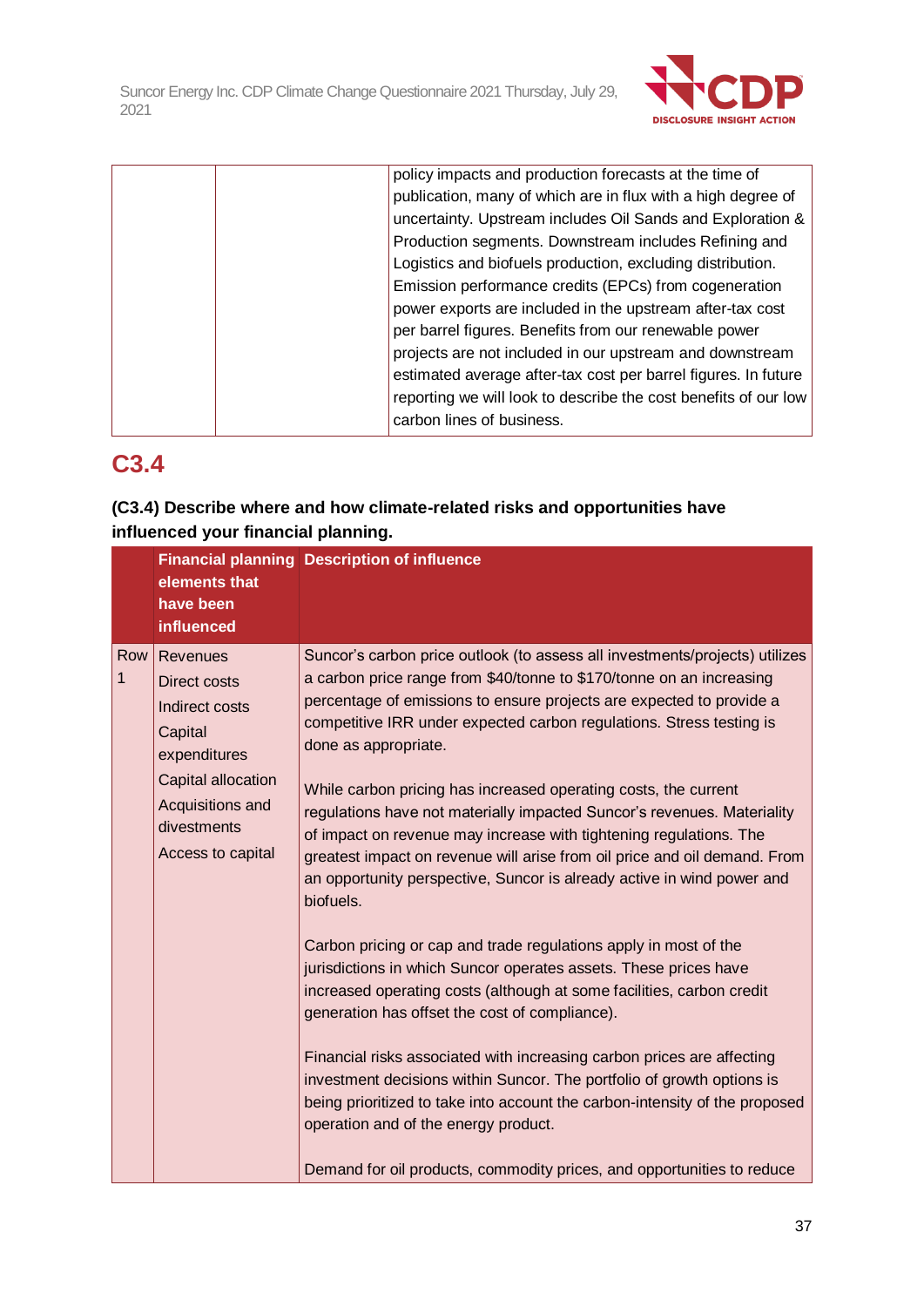

|  | operating costs of some existing operations are currently the greatest       |
|--|------------------------------------------------------------------------------|
|  | drivers regarding the value and rate of return of Suncor's portfolio of      |
|  | assets. Carbon intensity and associated carbon costs of assets are           |
|  | considered during potential acquisitions and divestitures.                   |
|  | The current initiatives toward divestment of oil & gas commitments have      |
|  | caused certain investors and insurers to either reduce or eliminate their    |
|  | exposure to the sector. Notwithstanding the efforts of those few to divest   |
|  | from oil & gas, some new investors have entered oil and gas positions        |
|  | and some remaining investors have been willing to increase their             |
|  | investment in oil and gas, so the net impact on Suncor is negligible at this |
|  | time.                                                                        |
|  | Risks and opportunities that influence financial planning range from         |
|  | short- to long-term.                                                         |

## **C3.4a**

## **(C3.4a) Provide any additional information on how climate-related risks and opportunities have influenced your strategy and financial planning (optional).**

Suncor' Climate Report, discloses Suncor's best assessment of the business risks associated with climate change and the transition to a low-carbon economy – as well as strategies Suncor is taking to mitigate those risks. In alignment with our Purpose to provide trusted energy that enhances people's lives while caring for each other and the earth, and informed by our scenario analysis, we have updated our strategy to focus on increasing shareholder returns and accelerating progress in reducing GHG emissions with an objective to be net-zero by 2050.

Through our purpose, we continue to produce the reliable energy the world needs, while taking to become a net-zero company by 2050, and significantly contribute to society's net zero goals. To get there, we've updated our strategy to ensure our long-term resilience as a sustainable energy company and we've developed supporting strategic objectives that are integrated and related by:

- Optimizing our base business by developing next generation processes with 50-70% potential GHG reductions through energy efficiency improvements, fuel switching, solvents, nonaqueous extraction, upgrading innovations and transformational technologies for power, steam, hydrogen and carbon capture, utilization and storage

- Expand low emissions business by: allocating approximately 10% (or \$500 million) of our annual

capital budget in the mid-term on investments that advance our low GHG energy offerings, increasing our renewable fuels production capacity, increasing our low GHG electricity capacity to market and expanding our electric highway and including clean hydrogen production to market.

This report is publicly available on Suncor's website (https://sustainability.suncor.com/en/downloads).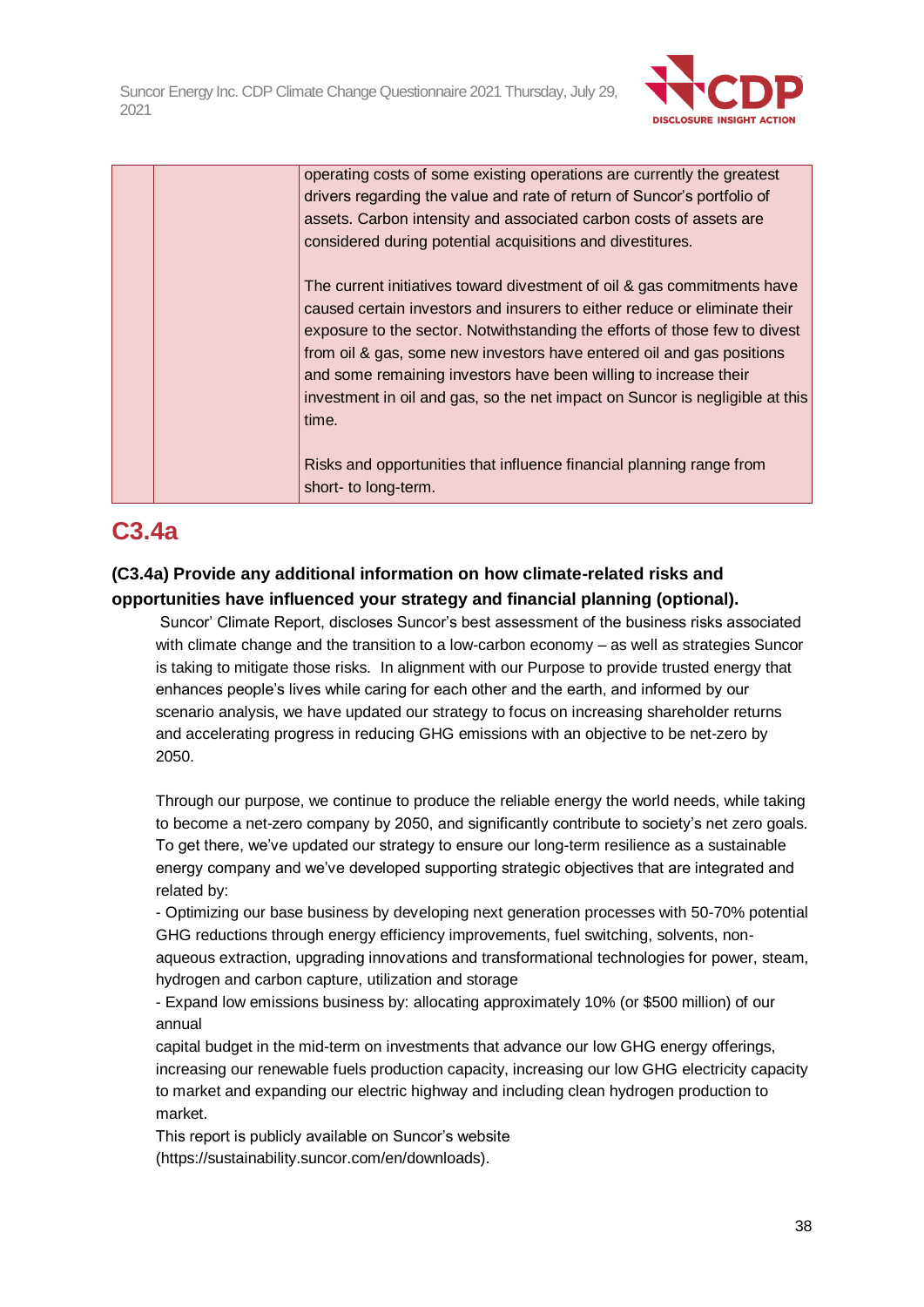

# **C4. Targets and performance**

# **C4.1**

**(C4.1) Did you have an emissions target that was active in the reporting year?** Intensity target

## **C4.1b**

**(C4.1b) Provide details of your emissions intensity target(s) and progress made against those target(s).**

| <b>Target reference number</b><br>Int 1                                                                             |  |
|---------------------------------------------------------------------------------------------------------------------|--|
| Year target was set<br>2015                                                                                         |  |
| <b>Target coverage</b><br>Company-wide                                                                              |  |
| Scope(s) (or Scope 3 category)<br>Scope 1+2 (location-based)                                                        |  |
| <b>Intensity metric</b><br>Metric tons CO2e per unit of production                                                  |  |
| <b>Base year</b><br>2014                                                                                            |  |
| Intensity figure in base year (metric tons CO2e per unit of activity)<br>0.42                                       |  |
| % of total base year emissions in selected Scope(s) (or Scope 3 category)<br>covered by this intensity figure<br>99 |  |
| <b>Target year</b><br>2030                                                                                          |  |
| Targeted reduction from base year (%)<br>30                                                                         |  |
| Intensity figure in target year (metric tons CO2e per unit of activity) [auto-<br>calculated]<br>0.294              |  |
|                                                                                                                     |  |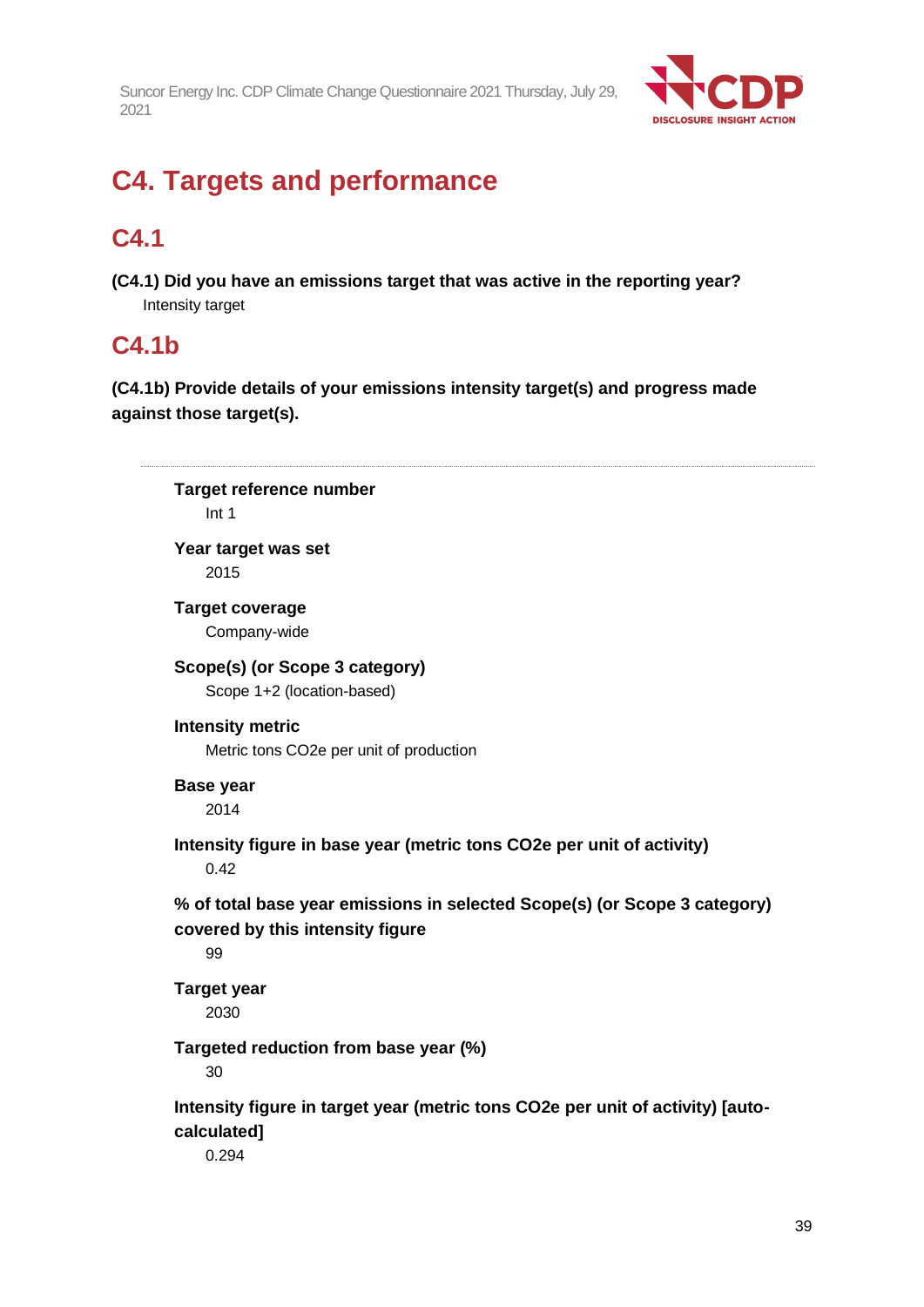

### **% change anticipated in absolute Scope 1+2 emissions** 0

- **% change anticipated in absolute Scope 3 emissions**  $\Omega$
- **Intensity figure in reporting year (metric tons CO2e per unit of activity)** 0.437

## **% of target achieved [auto-calculated]**

-13.4920634921

**Target status in reporting year**

**Underway** 

## **Is this a science-based target?**

No, but we anticipate setting one in the next 2 years

## **Target ambition**

### **Please explain (including target coverage)**

In 2020, Suncor's goal is a 30% reduction in GHG emissions intensity by 2030 (scope 1 and 2 emissions only). If current production remained flat, we would expect a similar reduction in absolute emissions. However, planned production growth during this timeframe would result in negligible change in absolute scope 1 and 2 emissions due to a lower GHG emissions intensity.

With the continuous improvement of emission calculation methodology, the data quality has been continuously improved (e.g. previously missing sources are added in the inventory).

## **C4.2**

## **(C4.2) Did you have any other climate-related targets that were active in the reporting year?**

No other climate-related targets

## **C-OG4.2d**

**(C-OG4.2d) Indicate which targets reported in C4.1a/b incorporate methane emissions, or if you do not have a methane-specific emissions reduction target for your oil and gas activities, please explain why not and forecast how your methane emissions will change over the next five years.**

In addition to participating in a voluntary methane emission reduction program, Suncor has incorporated methane emissions into the company-wide goal to reduce total GHG emission intensity of the production of oil and petroleum products by 30% by 2030. As a result of having our methane-specific emissions already incorporated in the company wide GHG intensity reduction goal, the need to have an additional methane goal is redundant. Progress on our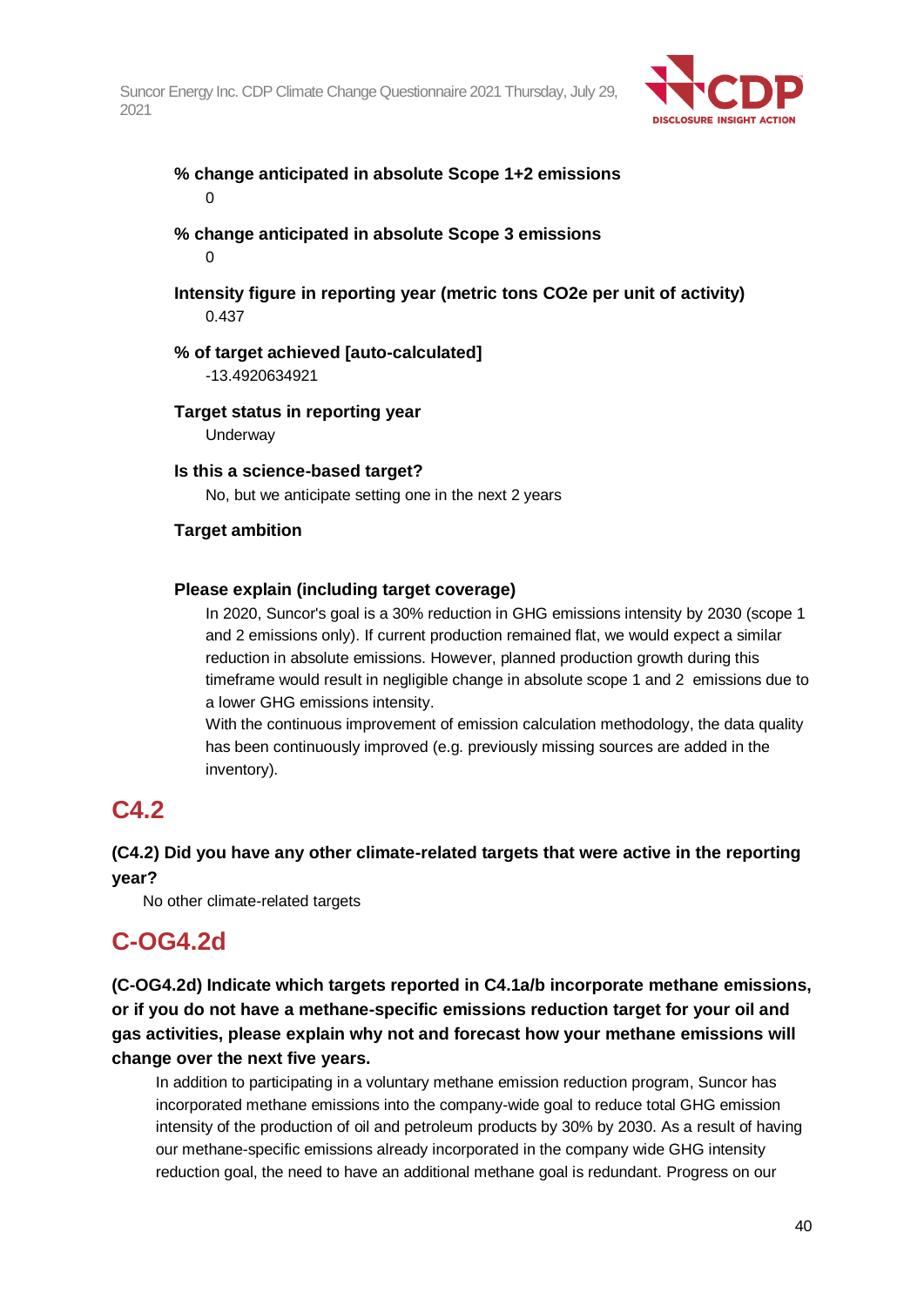

GHG intensity goal by 2030 requires emissions reductions, including methane, across our facilities. Efforts and technologies specific to managing methane emissions are pursued through a dedicated group within Suncor, in support of the 2030 GHG goal. This group is looking at technologies to better understand area fugitive emissions of methane (i.e. from tailings ponds and mine faces) and identify opportunities to reduce these sources of methane.

## **C4.3**

**(C4.3) Did you have emissions reduction initiatives that were active within the reporting year? Note that this can include those in the planning and/or implementation phases.**

Yes

## **C4.3a**

**(C4.3a) Identify the total number of initiatives at each stage of development, and for those in the implementation stages, the estimated CO2e savings.**

|                                   | <b>Number of</b><br><i>initiatives</i> | Total estimated annual CO2e savings in metric<br>tonnes CO2e (only for rows marked *) |
|-----------------------------------|----------------------------------------|---------------------------------------------------------------------------------------|
| Under investigation               | 2                                      | 23,830                                                                                |
| To be implemented*                | 6                                      | 69,117                                                                                |
| Implementation<br>commenced*      | 3                                      | 128,286                                                                               |
| Implemented*                      | 3                                      | 37,296                                                                                |
| Not to be implemented $ 0\rangle$ |                                        | O                                                                                     |

## **C4.3b**

**(C4.3b) Provide details on the initiatives implemented in the reporting year in the table below.**

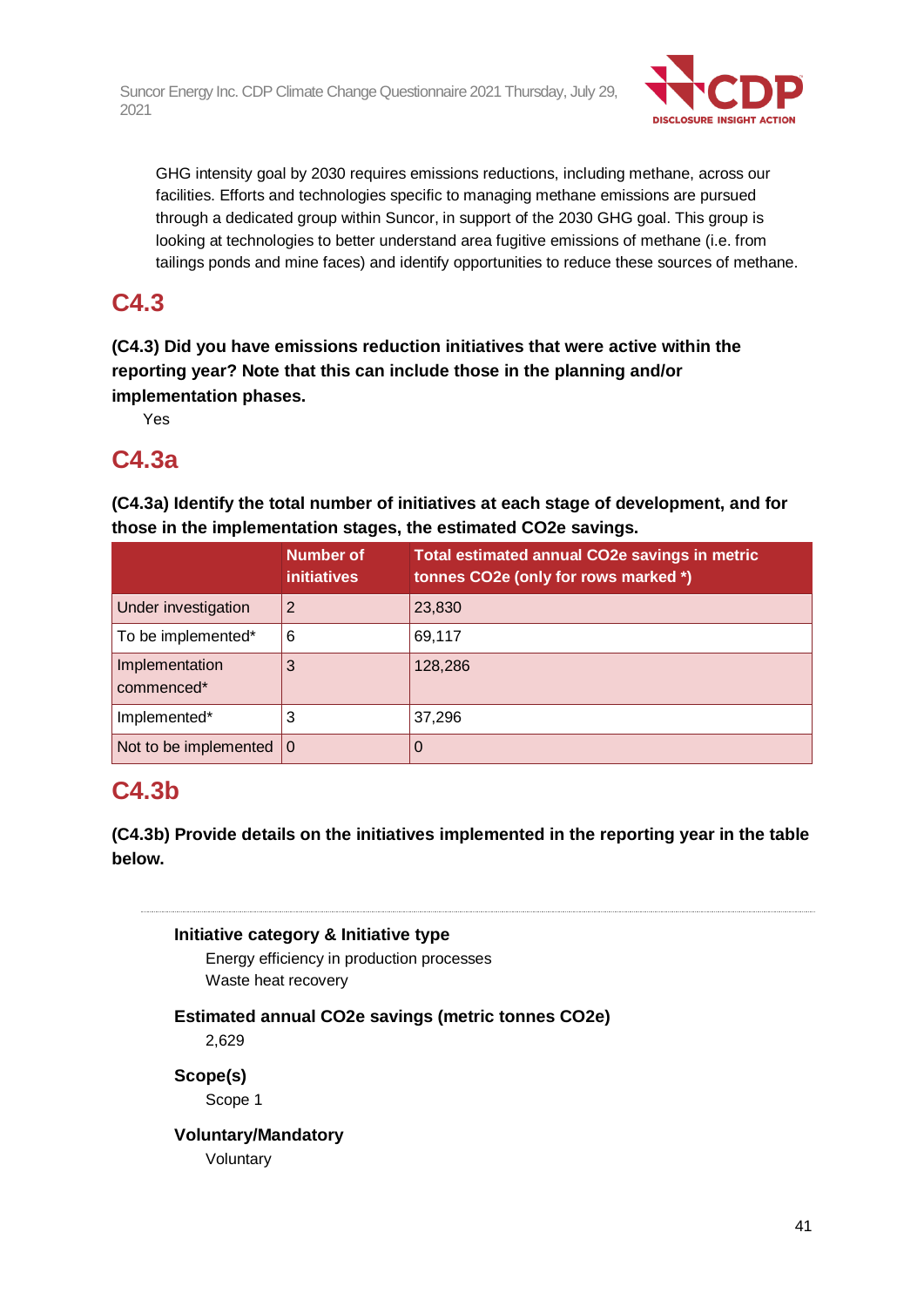

### **Annual monetary savings (unit currency – as specified in C0.4)** 37,300

### **Investment required (unit currency – as specified in C0.4)** 500,000

#### **Payback period**

1-3 years

## **Estimated lifetime of the initiative**

6-10 years

### **Comment**

Montreal refinery: Upgraded compressor and had electrical saving J-5120 and J-5130

#### **Initiative category & Initiative type**

Energy efficiency in production processes Waste heat recovery

**Estimated annual CO2e savings (metric tonnes CO2e)** 16,013

**Scope(s)** Scope 1

#### **Voluntary/Mandatory**

Voluntary

## **Annual monetary savings (unit currency – as specified in C0.4)**

1,094,719

#### **Investment required (unit currency – as specified in C0.4)** 500,000

#### **Payback period**

1-3 years

#### **Estimated lifetime of the initiative**

3-5 years

#### **Comment**

Oil sands base plant: hot process water optimization

#### **Initiative category & Initiative type**

Energy efficiency in production processes Waste heat recovery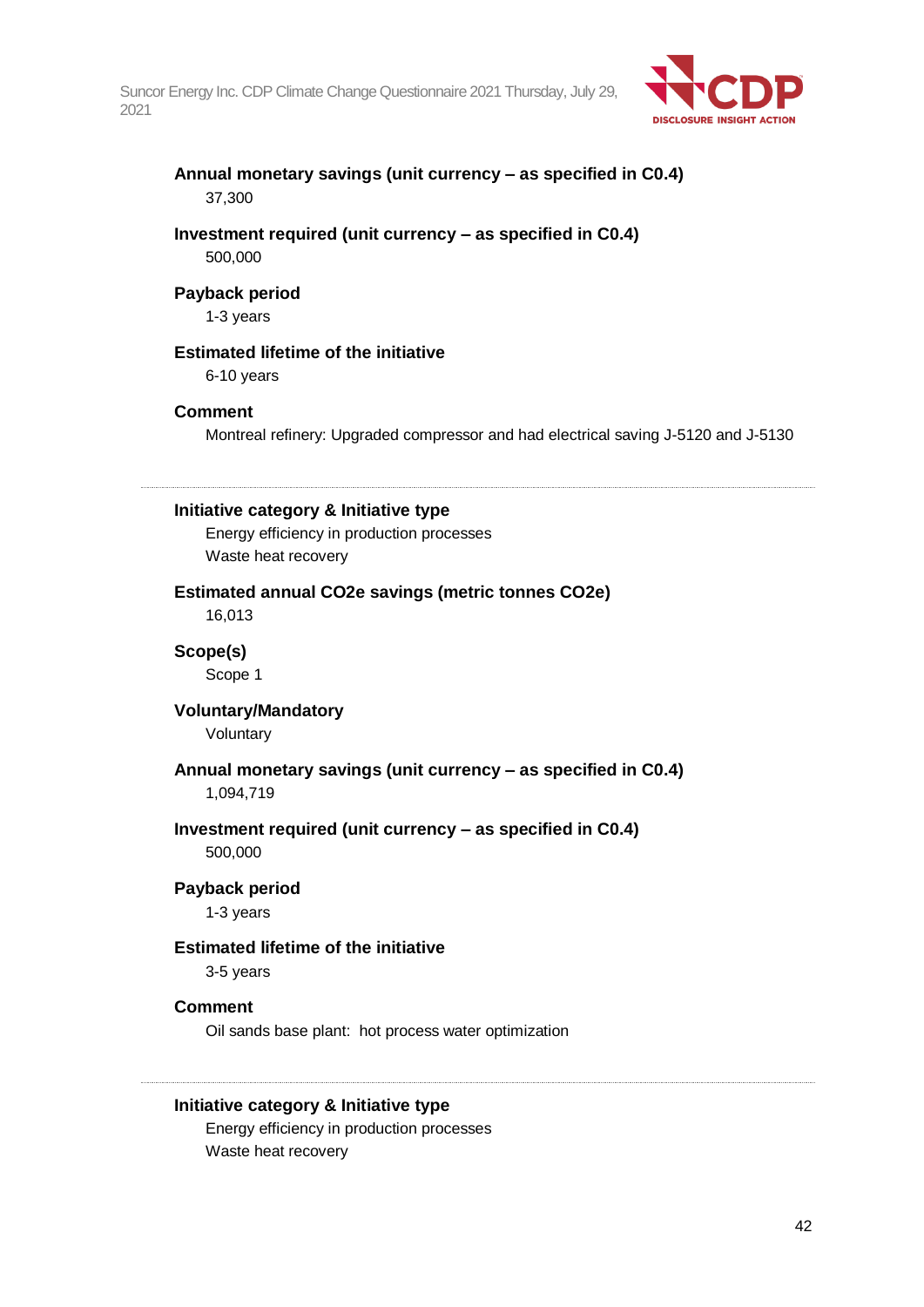

## **Estimated annual CO2e savings (metric tonnes CO2e)** 13 **Scope(s)** Scope 1 **Voluntary/Mandatory** Voluntary **Annual monetary savings (unit currency – as specified in C0.4)** 872 **Investment required (unit currency – as specified in C0.4)** 500,000 **Payback period** 1-3 years **Estimated lifetime of the initiative**

3-5 years

### **Comment**

Oil sands base plant: fuel gas utilization optimization to reduce flaring

## **C4.3c**

## **(C4.3c) What methods do you use to drive investment in emissions reduction activities?**

| Our pursuit of new oil sands extraction technology and process                                                                                                                                                                                                                                                                                                                                                                                                                                                                                                                                                                                                                                                                                                                                                                                                     |
|--------------------------------------------------------------------------------------------------------------------------------------------------------------------------------------------------------------------------------------------------------------------------------------------------------------------------------------------------------------------------------------------------------------------------------------------------------------------------------------------------------------------------------------------------------------------------------------------------------------------------------------------------------------------------------------------------------------------------------------------------------------------------------------------------------------------------------------------------------------------|
| innovation is one method that is used to manage the potential cost of<br>complying with emerging carbon regulations and policy frameworks.<br>The development of low carbon technologies is also a key aspect of<br>Suncor's efforts to meet its GHG goal.                                                                                                                                                                                                                                                                                                                                                                                                                                                                                                                                                                                                         |
| In 2020, Suncor spent approximately \$535 million on technology<br>development and deployment and digital technologies targeting the<br>reduction of capital expenditures, lowering operating costs and<br>environmental performance improvements. The unique nature of our<br>processes could afford us the opportunity to fundamentally reduce our<br>emissions intensity and enhance the way we responsibly develop<br>Canada's oil sands resources. For example, we are piloting innovative<br>technologies for bitumen resource recovery that use electromagnetic<br>heating in combination with solvent dilution, potentially reducing the<br>need for water and significantly reducing the energy (GHG) required<br>from steam generation. Another technology under development that<br>uses no water instead uses vaporized hydrocarbon solvents to heat a |
|                                                                                                                                                                                                                                                                                                                                                                                                                                                                                                                                                                                                                                                                                                                                                                                                                                                                    |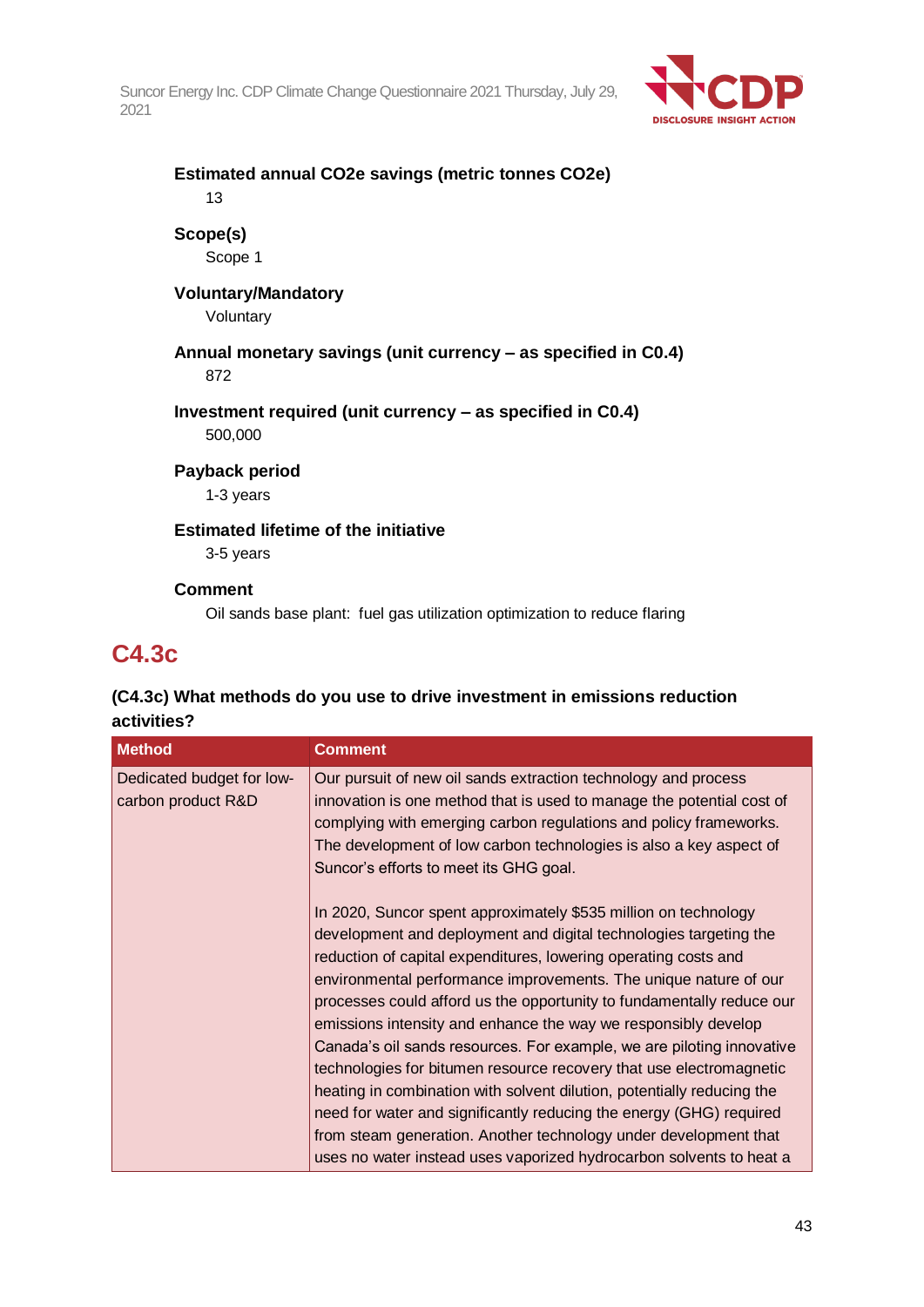

|                                                             | bitumen reservoir. The solvent dilutes and mobilizes bitumen for<br>efficient and effective extraction.                                                                                                                                                                                                                                                                                                                                                                                                                                                                                                                                                                                       |
|-------------------------------------------------------------|-----------------------------------------------------------------------------------------------------------------------------------------------------------------------------------------------------------------------------------------------------------------------------------------------------------------------------------------------------------------------------------------------------------------------------------------------------------------------------------------------------------------------------------------------------------------------------------------------------------------------------------------------------------------------------------------------|
| Employee engagement                                         | Suncor employees take individual accountability for reducing waste and<br>improving energy efficiency as part of our employee engagement<br>initiative and Green Ambassador Program. This initiative extends from<br>lunchtime sessions on energy conservation to recognizing employees<br>for energy efficiency and special recognition for GHG emission<br>reduction projects through Suncor Excellence Awards. Additionally,<br>initiatives are underway to engage with business units and employees<br>in regard to methods of meeting our GHG goal, including presentations<br>at internal conferences and articles in internal communication channels<br>(e.g. website, email updates). |
| Internal price on carbon                                    | An internal carbon price is applied in the annual business planning<br>process for each of our facilities to understand the impact that the<br>expected carbon regulations will have on our operating costs. The<br>internal cost of carbon is also applied to all of our potential growth<br>projects and strategies to assess the viability of the projects over the<br>long term.                                                                                                                                                                                                                                                                                                          |
| Internal<br>incentives/recognition<br>programs              | We incentivize GHG performance by progressing projects that get us<br>closer to our GHG goal (e.g. fuel switching, in situ pilots, renewables)<br>and these are reflected in the business unit "strategic initiatives"<br>component of the executive annual incentive pay.                                                                                                                                                                                                                                                                                                                                                                                                                    |
| Marginal abatement cost<br>curve                            | Suncor applies internal and external marginal abatement cost curves to<br>prioritize mitigation projects and rank specific opportunities. The carbon<br>price outlook is used to evaluate abatement economics.                                                                                                                                                                                                                                                                                                                                                                                                                                                                                |
| Partnering with<br>governments on<br>technology development | Suncor collaborates with the following government-based<br>organizations: Emissions Reduction Alberta supports projects that help<br>Alberta to reduce greenhouse gas emissions and adapt to climate<br>change. Alberta Innovates - to help drive research and accelerate<br>technologies that improve overall environmental performance.                                                                                                                                                                                                                                                                                                                                                     |
| Other<br>Partnering with<br>Academia                        | Suncor provides in-kind and/or funding support toward academic<br>research in the areas of energy systems, energy & climate change<br>policies, carbon lifecycle modelling and analysis, technology<br>development and carbon sequestration initiatives.                                                                                                                                                                                                                                                                                                                                                                                                                                      |
| Other<br><b>Energy Management</b><br>Systems (EMS)          | Energy is one of Suncor's largest inputs creating a natural incentive for<br>us to continue to reduce our overall energy use and the related<br>emissions. The EMS includes both installed energy monitoring<br>equipment as well as a process followed at each of our key operating<br>facilities that provides real time energy information to operators,<br>allowing them to correct and optimize energy inputs on a continuous<br>basis.                                                                                                                                                                                                                                                  |
| Other                                                       | Operational Reliability and Continuous Improvement driven by Suncor's<br>focus on operational excellence is another method used by our                                                                                                                                                                                                                                                                                                                                                                                                                                                                                                                                                        |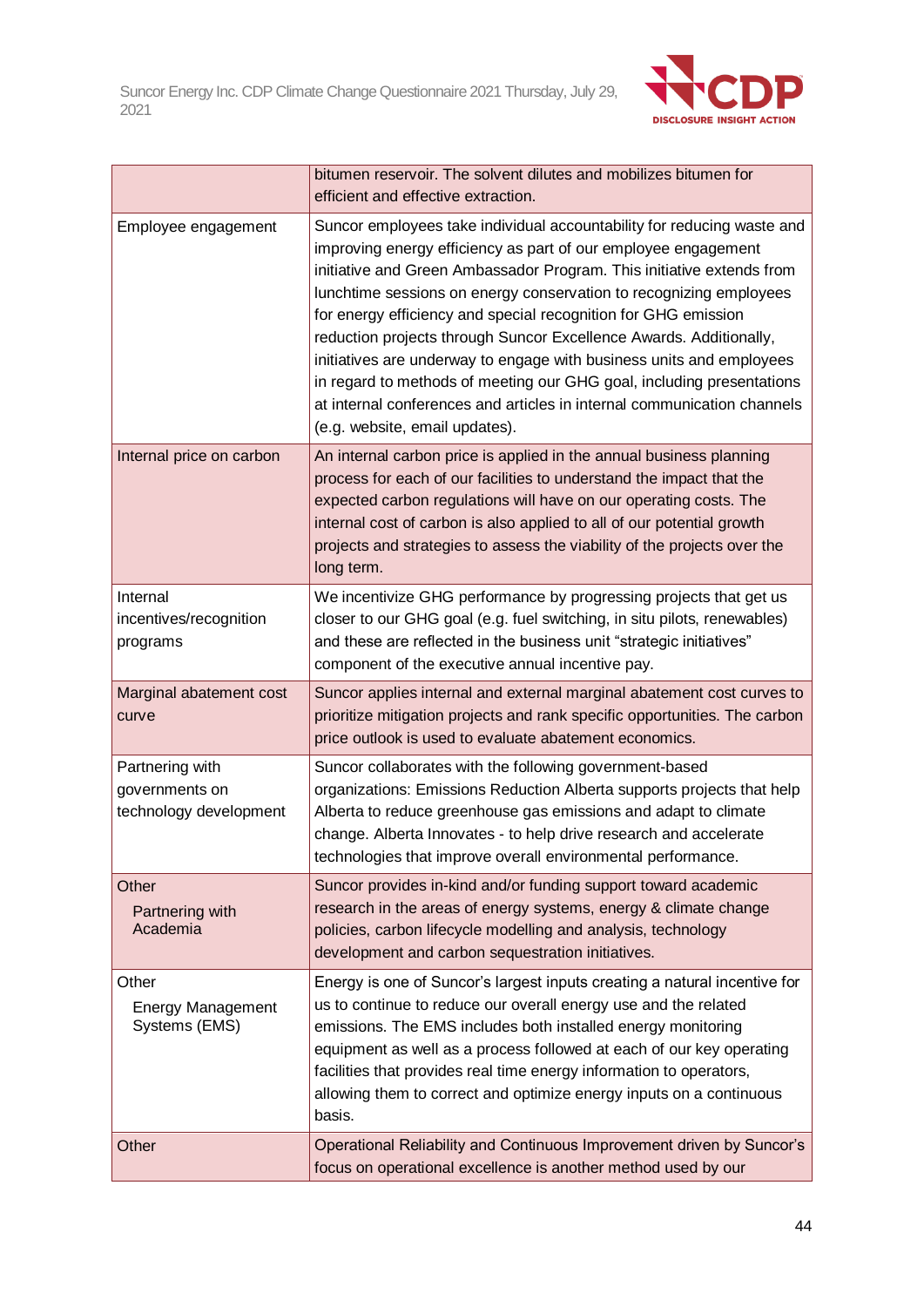

| company to increase our efficiency and thereby reducing Suncor's |
|------------------------------------------------------------------|
| emissions. Suncor's operational excellence extends through our   |
| integrated business, applying consistent stringent standards and |
| practices to improve overall performance. GHG benefits include   |
|                                                                  |
|                                                                  |

## **C4.5**

**(C4.5) Do you classify any of your existing goods and/or services as low-carbon products or do they enable a third party to avoid GHG emissions?**

Yes

## **C4.5a**

**(C4.5a) Provide details of your products and/or services that you classify as lowcarbon products or that enable a third party to avoid GHG emissions.**

## **Level of aggregation**

Product

**Description of product/Group of products** Cogeneration Power

**Are these low-carbon product(s) or do they enable avoided emissions?** Low-carbon product

## **Taxonomy, project or methodology used to classify product(s) as low-carbon or to calculate avoided emissions**

Other, please specify

Electricity Grid Factors – Environment Canada National Inventory Report , 1990- 2017, Part 3, Annex 13 Electricity in Canada: Summary and Intensity Tables In 2019, we used the updated GWP's released in the IPCC fourth assessment report (2007).

**% revenue from low carbon product(s) in the reporting year**

0.44

## **Comment**

With the cogeneration operations in Upstream facilities, Suncor is amongst the largest power producers in Alberta. Suncor facilities use cogeneration to produce combined steam and power, providing considerable energy efficiency gains. These facilities also export a surplus of power to the Alberta provincial power grid, reducing end user power customers by displacing coal power generation and less efficient natural gas generation with cleaner generation. 0.44% is the % revenue value associated with cogeneration as a portion of total revenue in 2020.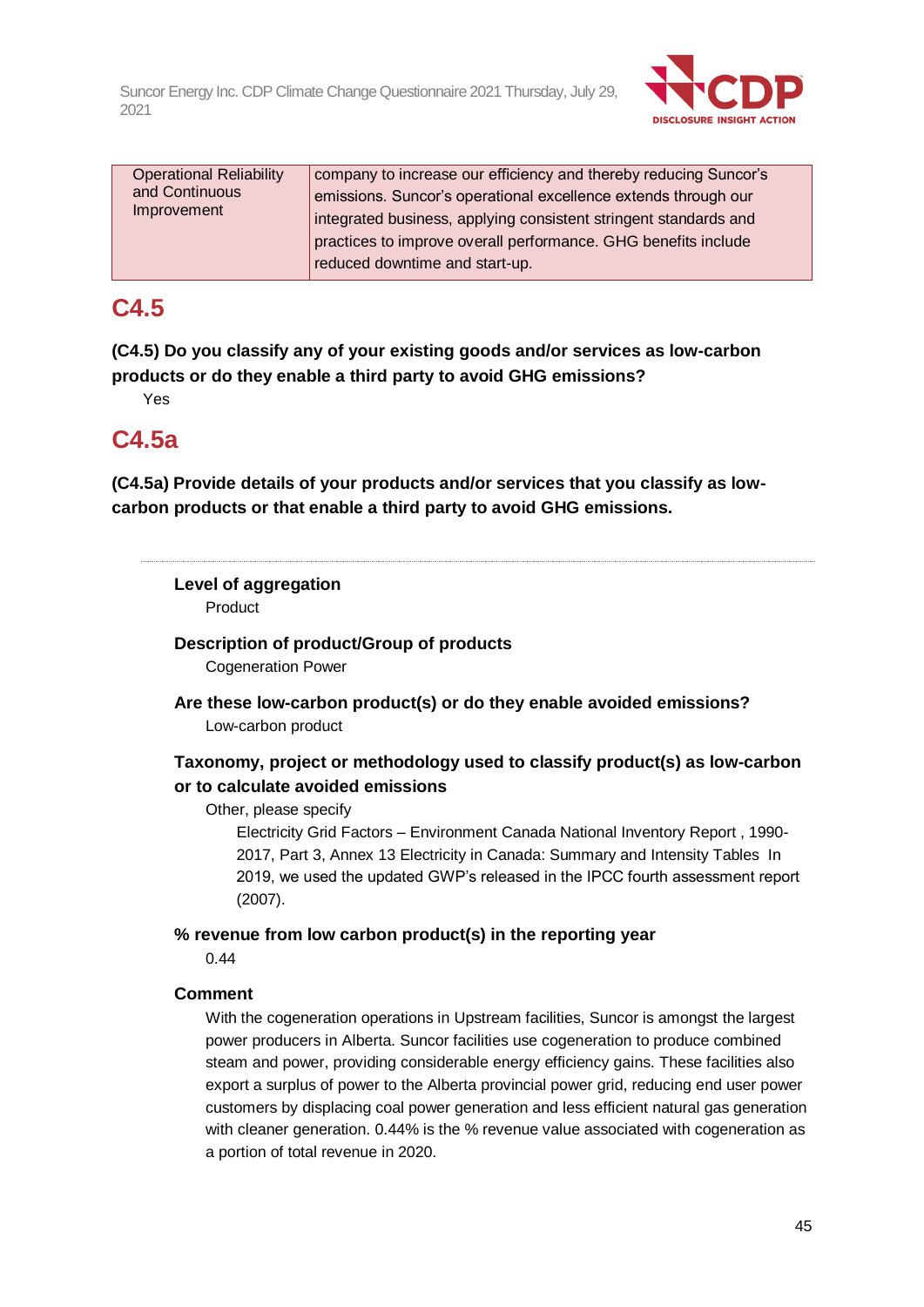

Taxonomy, project or methodology used to classify product(s) as low-carbon or to calculate avoided emissions: Other, please specify:

Electricity Grid Factors – Environment Canada National Inventory Report , 1990-2017, Part 3, Annex 13 Electricity in Canada: Summary and Intensity Tables

Global Warming Potentials – Environment Canada Global Warming Potentials http://www.ec.gc.ca/ges-ghg/default.asp?lang=En&n=CAD07259-1 For the 2019 reporting year we have used the updated GWP's released in the IPCC fourth assessment report (2007).

**Level of aggregation**

Product

### **Description of product/Group of products**

Wind/Renewable Power

**Are these low-carbon product(s) or do they enable avoided emissions?** Low-carbon product

## **Taxonomy, project or methodology used to classify product(s) as low-carbon or to calculate avoided emissions**

#### Other, please specify

Electricity Grid Factors – Environment Canada National Inventory Report , 1990- 2017, Part 3, Annex 13 Electricity in Canada: Summary and Intensity Tables In 2019, we used the updated GWP's released in the IPCC fourth assessment report (2007).

#### **% revenue from low carbon product(s) in the reporting year**

0.09

### **Comment**

Suncor produces renewable wind energy. The use of this power enables end users to avoid scope 2 emissions that would have otherwise been consumed through reliance on fossil-fuel power generation. The wind projects in Alberta, Saskatchewan and Ontario reduce the regional grid intensity factor. 0.09% is calculated based on revenue from renewable power sales as a portion of total revenue in 2020.

Taxonomy, project or methodology used to classify product(s) as low-carbon or to calculate avoided emissions: Other, please specify: Electricity Grid Factors – Environment Canada National Inventory Report , 1990-2016, Part 3, Annex 13 Electricity in Canada: Summary and Intensity Tables

Global Warming Potentials – Environment Canada Global Warming Potentials http://www.ec.gc.ca/ges-ghg/default.asp?lang=En&n=CAD07259-1 For the 2020, reporting year we have used the updated GWP's released in the IPCC fourth assessment report (2007).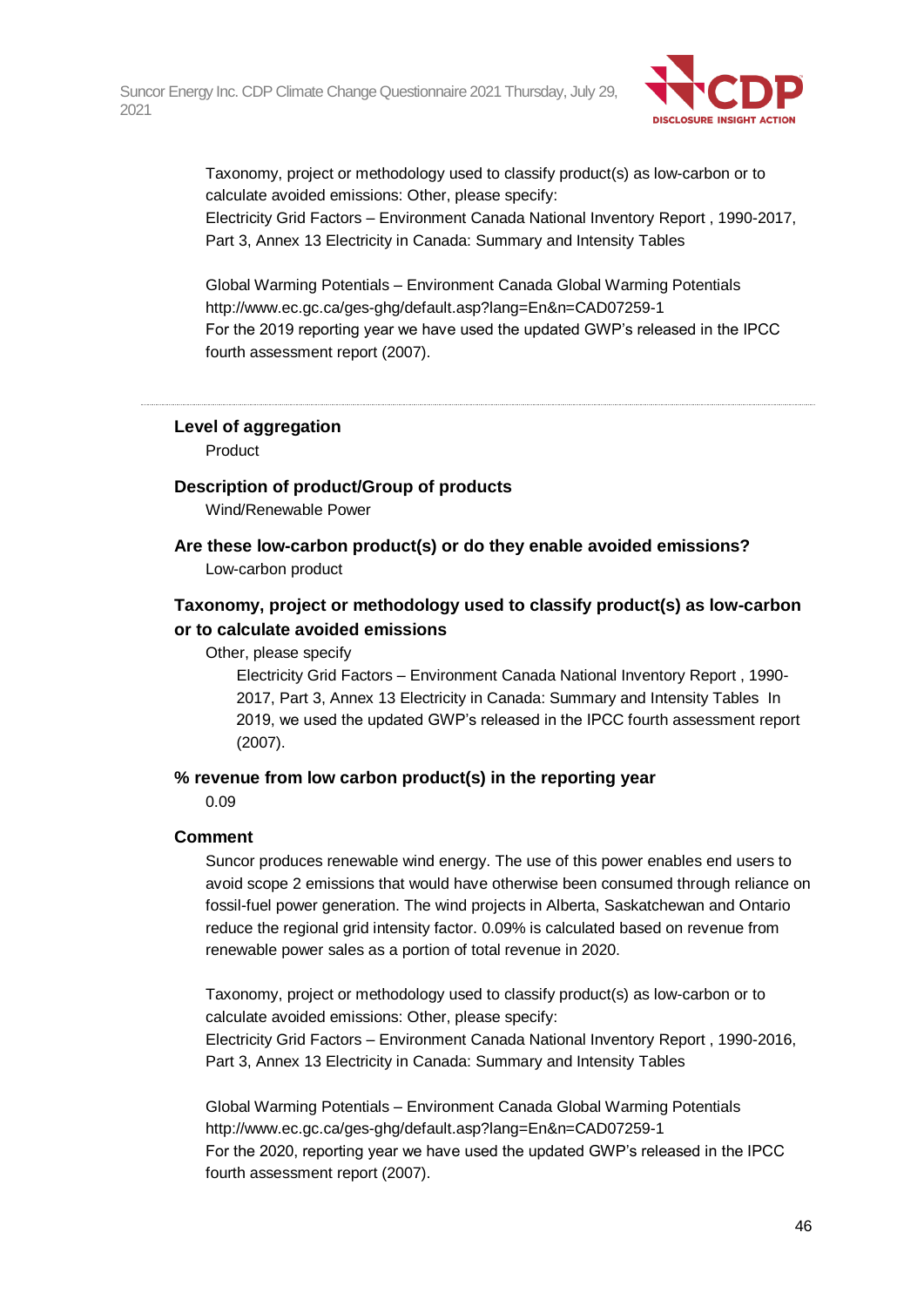

Assumptions – Capacity factors for each contributing wind farm are assumed calculated to be 35% (average of all wind farms).

#### **Level of aggregation**

Product

#### **Description of product/Group of products**

Renewable Fuels

**Are these low-carbon product(s) or do they enable avoided emissions?** Low-carbon product

## **Taxonomy, project or methodology used to classify product(s) as low-carbon or to calculate avoided emissions**

Other, please specify

For the 2020 reporting year we have used the updated GWP's released in the IPCC fourth assessment report (2007).

#### **% revenue from low carbon product(s) in the reporting year**

0.86

#### **Comment**

Suncor's Ethanol Plant (St. Clair, Ontario) produces biofuel that is blended into gasoline and diesel to reduce the carbon intensity of the fuel purchased by our customers in our downstream operations. Suncor avoids close to 0.6 million tonnes of CO2e per year through the development, deployment and operation of renewable energy facilities. These avoided emissions are not currently deducted from our reported corporate wide GHG totals. 0.86% is calculated based on revenue from ethanol sales as a portion of total revenue from our St. Clair Ethanol plant (excluding government funding) in 2020.

Taxonomy, project or methodology used to classify product(s) as low-carbon or to calculate avoided emissions: Other, please specify: Global Warming Potentials – Environment Canada Global Warming Potentials http://www.ec.gc.ca/ges-ghg/default.asp?lang=En&n=CAD07259-1

## **C-OG4.6**

## **(C-OG4.6) Describe your organization's efforts to reduce methane emissions from your activities.**

Suncor's methane reduction efforts begin with all registered facilities being surveyed annually for leaks. All detected leaks to atmosphere are immediately fixed as a safety hazard. We also do not vent gas streams such as associated gas, tank blankets, compressor vents or compressor starters; we conserve when we can (if a low pressure system exists that we can tie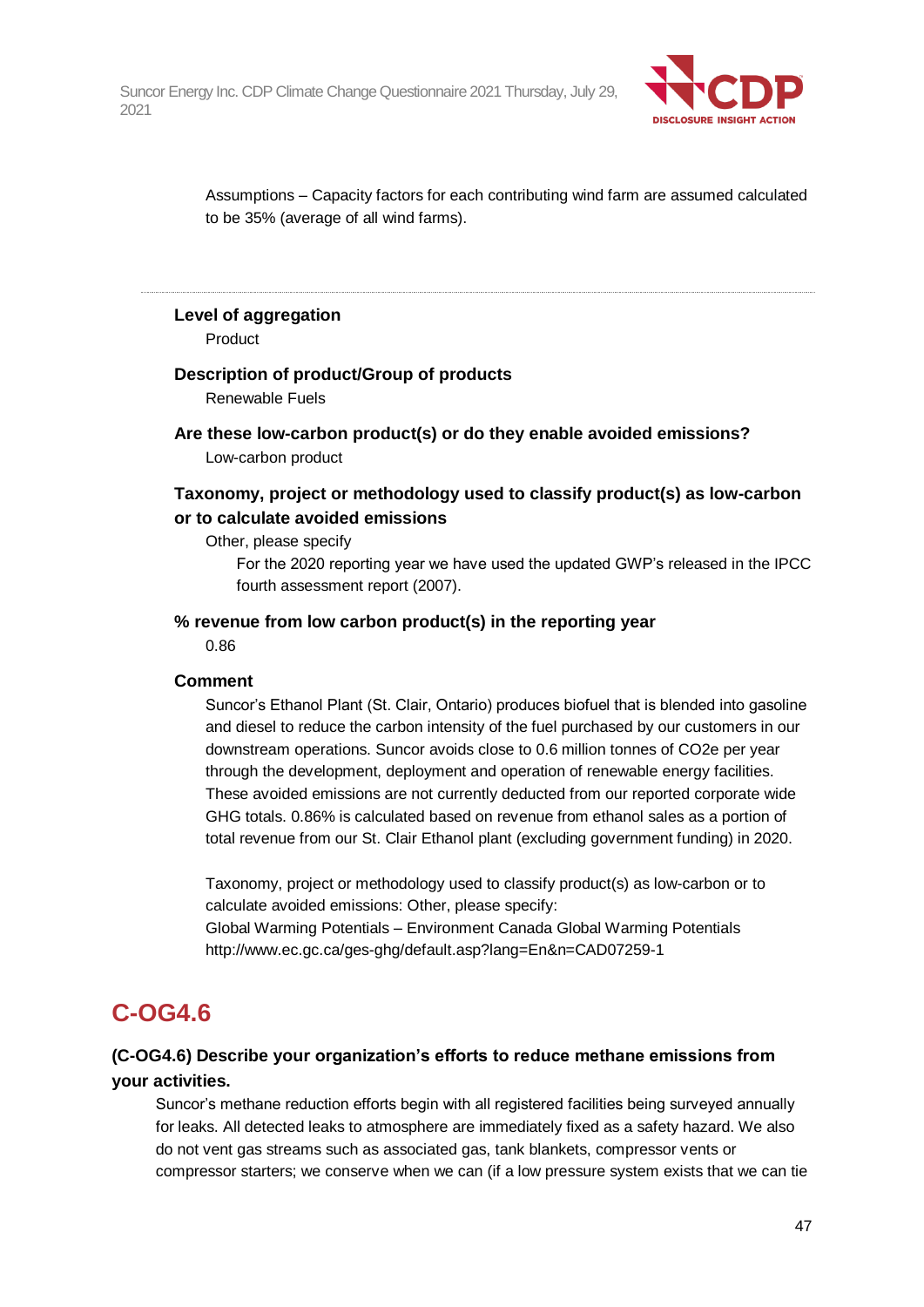

into) and flare the gas as a minimum. Some small remote sites without electrical power use natural gas to run pneumatics, but these are gradually being replaced by small instrument air or solar powered control packages. An additional source of methane emissions is from tailings ponds and exposed mine surfaces at Suncor's oil sands facilities. New monitoring technology is being developed to help the industry better understand the locations and timing of methane emissions form these sources. Monitoring technology development includes open path sensors that can measure methane concentrations along a line over the source areas, methane concentration sensors mounted on drones or fixed wing airplanes that can measure the concentrations of methane along screens or boxed downwind of facilities, and satellite-mounted sensors that measure methane in the air column above facilities. These detection technologies will help Suncor to better understand where and when methane emissions come from areal sources, helping allow for improved reduction efforts. Methane reduction efforts being examined in regards to emissions from tailings ponds include looking into froth treatment technologies and tailings handling techniques that may reduce the precursors to methane building up in tailings ponds.

## **C-OG4.7**

**(C-OG4.7) Does your organization conduct leak detection and repair (LDAR) or use other methods to find and fix fugitive methane emissions from oil and gas production activities?**

Yes

## **C-OG4.7a**

**(C-OG4.7a) Describe the protocol through which methane leak detection and repair or other leak detection methods, are conducted for oil and gas production activities, including predominant frequency of inspections, estimates of assets covered, and methodologies employed.**

Our upstream oil and gas facilities comply with provincial and federal methane regulations - Regulations Respecting Reduction in the Release of Methane and Certain Volatile Organic Compounds (Upstream Oil and Gas Sector) published by the Canadian federal government in 2018, as applicable for leak detection and repair (LDAR). Methodologies employed are both optical gas imaging (OGI) camera inspections and US EPA Method 21. Leak repair confirmation is done by US EPA Method 21. The frequency of inspections is as required by the regulations. Our upgraders and refineries meet the requirements of their regulatory approvals and operate in compliance with the Canadian Council of Ministers of Environment (CCME) Environmental Code of Practice for the Measurement and Control of Fugitive VOC Emissions From Equipment Leaks (Oct 1993).

In addition to complying with existing regulatory requirements, Suncor works with COSIA to develop new methods of detecting fugitive methane emissions. Regulators follow these research efforts to improve methane emissions technologies, standards, and regulations continuously. One recent example of an innovative methane emissions detection technology is a satellite-based methane detection sensor that can quantify methane concentrations directly above industrial facilities at a spatial resolution of approximately 50m.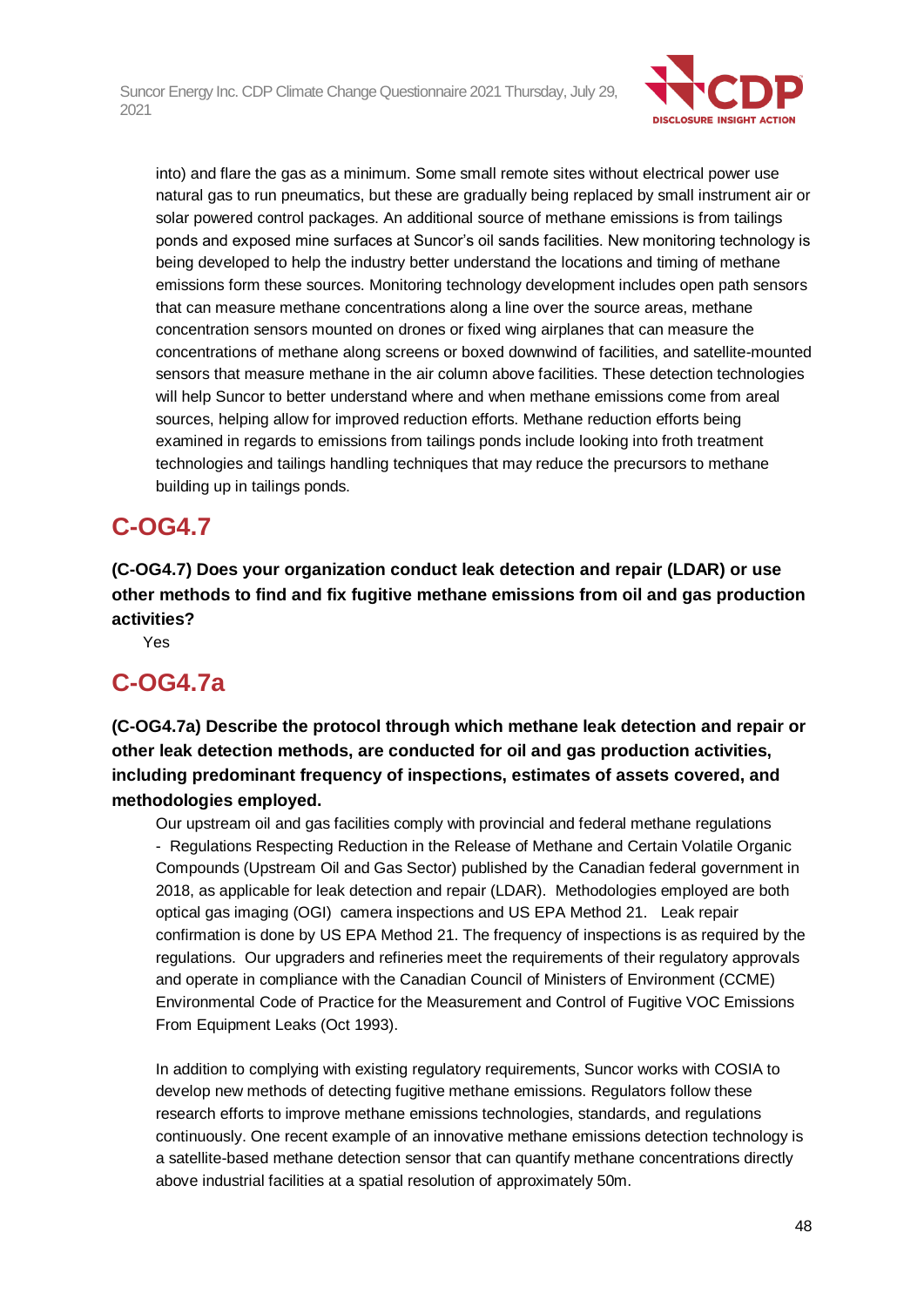

# **C-OG4.8**

## **(C-OG4.8) If flaring is relevant to your oil and gas production activities, describe your organization's efforts to reduce flaring, including any flaring reduction targets.**

Intermittent flaring during process fluctuations is part of the process in Suncor's oil production activities. Suncor does not have a separate goal for reducing flaring in operations. However, as flaring is included in Scope 1 emissions, Flaring Reduction Programs are currently covered within the scope of Suncor's GHG intensity reduction goal. This reduction goal aims to reduce total GHG emission intensity of the production of oil and petroleum products by 30% by 2030, and as a result of this goal, GHG intensive processes, such as flaring, are encouraged to be reduced through energy efficiency goals applied to the business unit level. These energy efficiency goals will help contribute to Suncor's companywide GHG goal, and ultimately help lower the intensity of Suncor's production by 2030.

In Flaring Reduction Programs, Suncor is making efforts to manage and minimize the flaring. For example, at Suncor's Terra Nova offshore petroleum facility, flare management practices are implemented that are consistent with the World Bank Global Flaring Initiative. In Suncor upstream oil sands facility, great efforts have been put in fuel gas optimization which includes developing better fuel gas blending controller and utilization. The implementation of those projects has allowed a better fuel gas distribution within the plant and therefore minimize implementation of those projects has allowed a better fuel gas distribution within the plant and therefore minimizes fuel gas and hydrogen flaring.

# **C5. Emissions methodology**

## **C5.1**

**(C5.1) Provide your base year and base year emissions (Scopes 1 and 2).**

**Scope 1**

**Base year start** January 1, 2010

## **Base year end**

December 31, 2010

**Base year emissions (metric tons CO2e)**

17,073,028

### **Comment**

Direct emissions - definition and category aligned with Environmental Canada GHGRP guidance

### **Scope 2 (location-based)**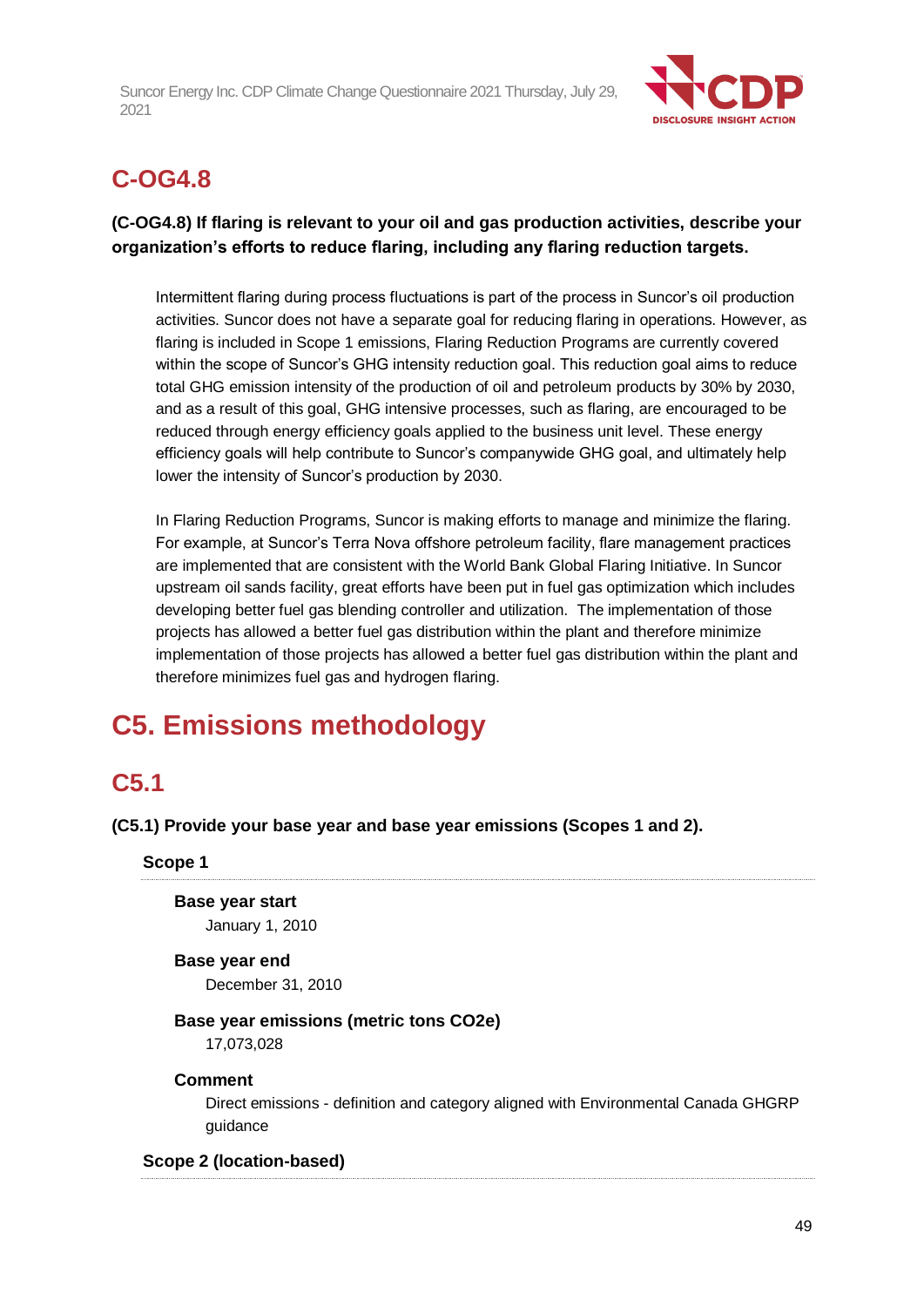

### **Base year start**

January 1, 2010

#### **Base year end**

December 31, 2010

#### **Base year emissions (metric tons CO2e)**

1,841,748

#### **Comment**

Purchased low-carbon electricity and steam use grid electricity emission factor and general steam emission factor

#### **Scope 2 (market-based)**

#### **Base year start**

January 1, 2010

#### **Base year end**

December 31, 2010

#### **Base year emissions (metric tons CO2e)**

1,313,469

#### **Comment**

Purchased low-carbon electricity and steam use supplier-specific emission factors

## **C5.2**

## **(C5.2) Select the name of the standard, protocol, or methodology you have used to collect activity data and calculate emissions.**

American Petroleum Institute Compendium of Greenhouse Gas Emissions Methodologies for the Oil and Natural Gas Industry, 2009

IPCC Guidelines for National Greenhouse Gas Inventories, 2006

The Greenhouse Gas Protocol: A Corporate Accounting and Reporting Standard (Revised Edition)

US EPA Center for Corporate Climate Leadership: Indirect Emissions From Purchased Electricity US EPA Center for Corporate Climate Leadership: Direct Emissions from Stationary Combustion Sources

US EPA Center for Corporate Climate Leadership: Direct Emissions from Mobile Combustion Sources

US EPA Mandatory Greenhouse Gas Reporting Rule

Other, please specify

Canada's National Inventory Report (NIR), 2019; WBCSD/WRI GHG Gas Protocol: A Corporate Accounting and Reporting Standard 2004; Canadian federal and provincial Greenhouse Gas Quantification regulations, WCI Final Essential Requirements, and others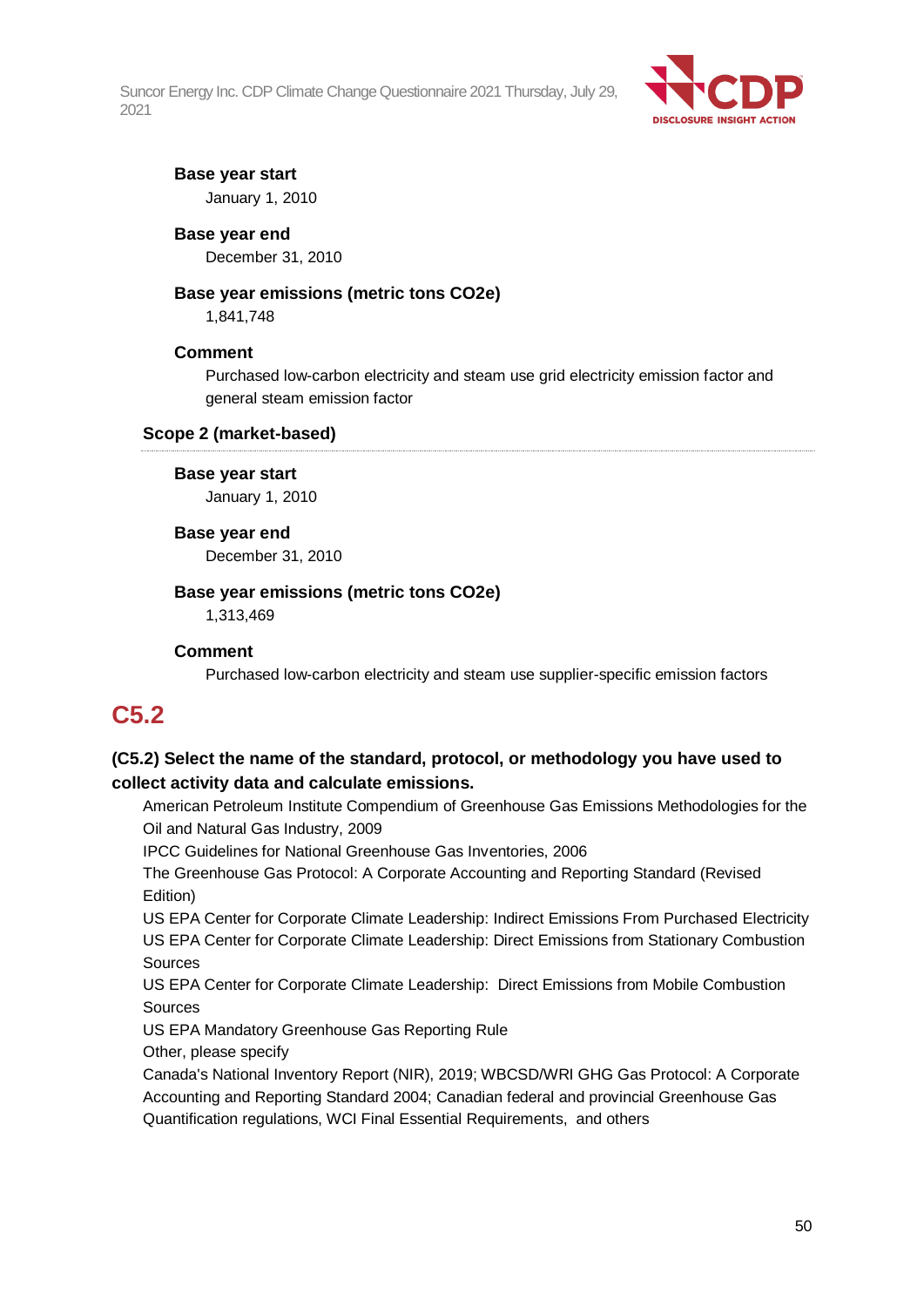

## **C5.2a**

## **(C5.2a) Provide details of the standard, protocol, or methodology you have used to collect activity data and calculate emissions.**

- For Quebec facilities: Regulation respecting mandatory reporting of certain emissions of contaminants into the atmosphere 2020;
- For British Columbia facilities: Final Essential Requirements for Mandatory Reporting Amended for Canadian Harmonization, 2011; Western Climate Initiative (WCI) Final Essential Requirements of Mandatory Reporting: Amended for Canadian Harmonization, 2013;
- For Ontario facilities: Canadian's Greenhouse Gas Quantification Requirements (Greenhouse Gas Reporting Program), 2020;
- For Alberta facilities: Alberta Greenhouse Gas Quantification Methodologies (Technology Innovation and Emission Reduction Regulation) (Version 2.1);
- For Newfoundland facilities: Management of Greenhouse Gas Reporting Regulations under the Management of Greenhouse Gas Act, 2017;
- For other Canadian facilities: Canadian's Greenhouse Gas Quantification Requirements (Greenhouse Gas Reporting Program), 2020;
- For US facilities: US EPA Mandatory Greenhouse Gas Reporting Rule

# **C6. Emissions data**

## **C6.1**

## **(C6.1) What were your organization's gross global Scope 1 emissions in metric tons CO2e?**

## **Reporting year**

**Gross global Scope 1 emissions (metric tons CO2e)** 19,564,862

### **Start date**

January 1, 2020

### **End date**

December 31, 2020

## **Comment**

Scope 1 (Direct Emission) are emissions from sources that are owned and controlled by Suncor. In 2020, Suncor's gross global Scope 1 emissions are calculated as per Environment Canada Facility Greenhouse Gas Reporting Program guidance, including reporting boundary, emission category, calculation methodology and global warming potentials.

### **Past year 1**

**Gross global Scope 1 emissions (metric tons CO2e)**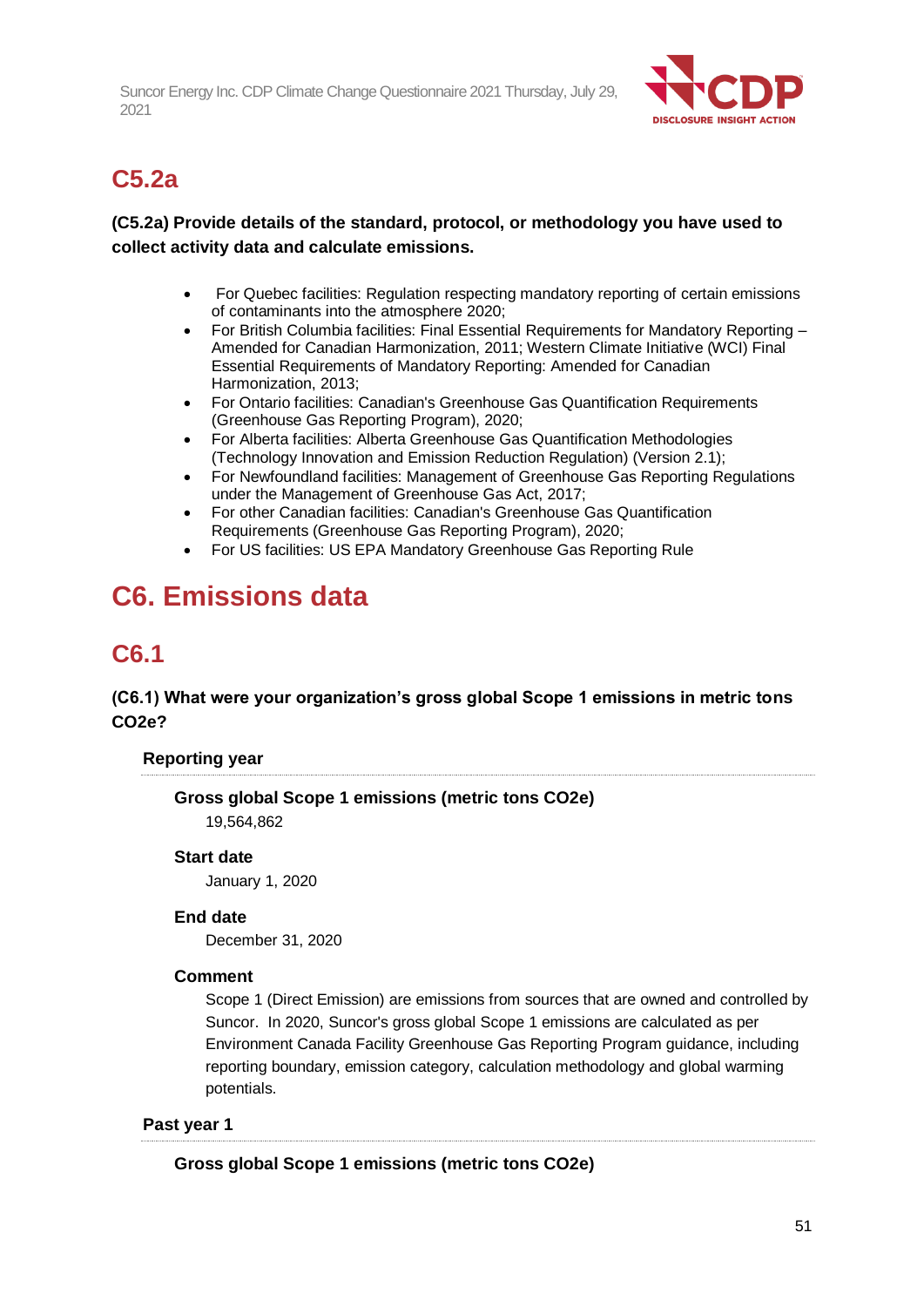

**Start date**

**End date**

**Comment**

## **C6.2**

**(C6.2) Describe your organization's approach to reporting Scope 2 emissions.**

#### **Row 1**

#### **Scope 2, location-based**

We are reporting a Scope 2, location-based figure

### **Scope 2, market-based**

We are reporting a Scope 2, market-based figure

#### **Comment**

Scope 2 includes emissions from energy purchased or acquired and consumed by the reporting company. It includes the emissions from purchase electricity, steam, heat and cooling. Scope 2 emission are considered an indirect emissions source (along with Scope 3), because the emissions are a consequence of activities of the reporting organization but actually occur at sources owned or controlled by another organization (i.e. an electricity generator or utility).

In 2020, Suncor location-based Scope 2 emissions are calculated based on generic emission factors (i.e. grid electricity emission factor, natural gas boiler steam generation emission factor, and chilled water emission factor). Suncor market-based Scope 2 emissions are calculated by using supplier-specific emission factors for purchased commodity, or determined by developing facility-specific methodology.

## **C6.3**

**(C6.3) What were your organization's gross global Scope 2 emissions in metric tons CO2e?**

### **Reporting year**

**Scope 2, location-based** 1,290,990

**Scope 2, market-based (if applicable)** 1,226,367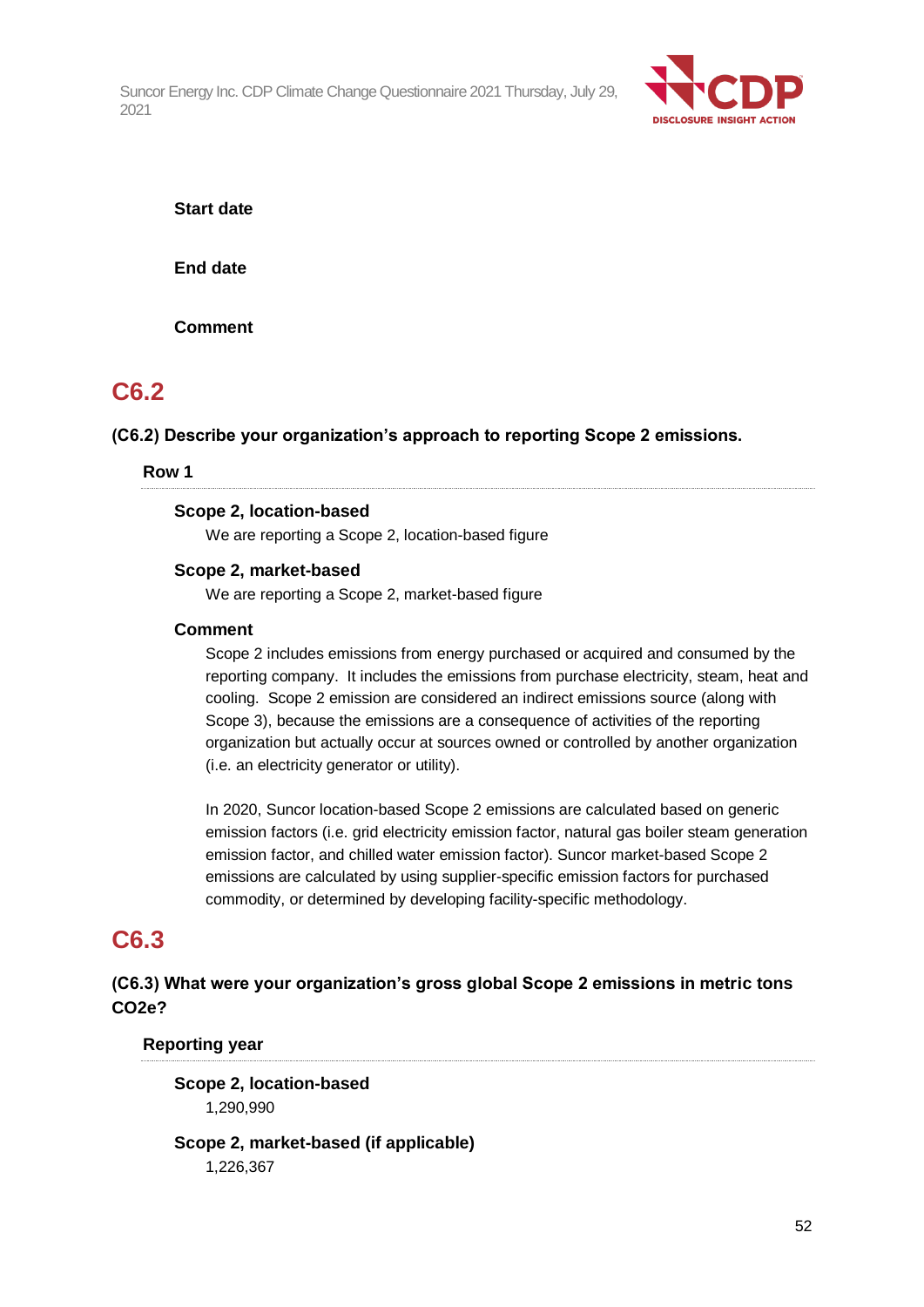

### **Start date**

January 1, 2020

#### **End date**

December 31, 2020

#### **Comment**

Indirect (Scope 2) includes emissions from energy purchased or acquired and consumed by the reporting company. It includes the emissions from purchase electricity, steam, heat and cooling.

For Suncor facilities, the difference between location-based and market-based emissions are from electricity and steam purchased from known specific sources (e.g. Cogen plants) (MacKay River In-situ, Sania Refinery, and Commerce City Refinery), and steam purchased from Hydrogen plant (Edmonton Refinery), and cooling water purchased from waste water treatment plant (Edmonton Refinery)

### **Past year 1**

**Scope 2, location-based**

1,422,340

## **Scope 2, market-based (if applicable)**

1,339,909

### **Start date**

January 1, 2019

#### **End date**

December 31, 2019

#### **Comment**

## **C6.4**

**(C6.4) Are there any sources (e.g. facilities, specific GHGs, activities, geographies, etc.) of Scope 1 and Scope 2 emissions that are within your selected reporting boundary which are not included in your disclosure?**

No

## **C6.5**

**(C6.5) Account for your organization's gross global Scope 3 emissions, disclosing and explaining any exclusions.**

**Purchased goods and services**

**Evaluation status**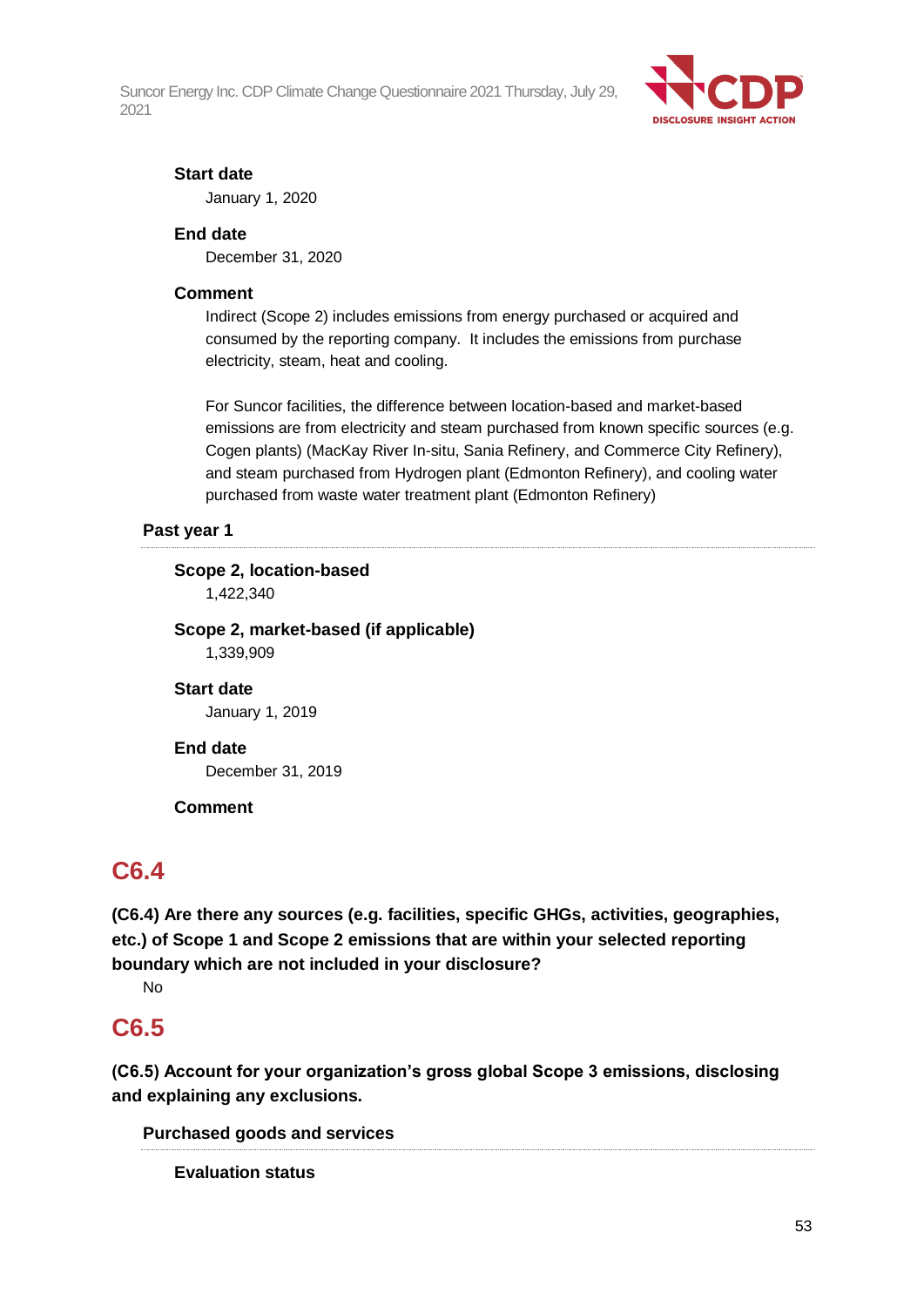

Relevant, not yet calculated

#### **Please explain**

All upstream (cradle-to-gate) emissions of purchased goods and services are not currently calculated. Suncor does collect information on emissions from invoiced purchased hydrogen volumes from suppliers.

#### **Capital goods**

#### **Evaluation status**

Relevant, not yet calculated

#### **Please explain**

All upstream (cradle-to-gate) emissions of purchased capital goods are not currently calculated.

#### **Fuel-and-energy-related activities (not included in Scope 1 or 2)**

#### **Evaluation status**

Relevant, not yet calculated

#### **Please explain**

All upstream (cradle-to-gate) emissions of purchased fuels, purchased electricity, T&D losses, and generation of purchased electricity sold to end users are not currently calculated.

#### **Upstream transportation and distribution**

#### **Evaluation status**

Relevant, not yet calculated

#### **Please explain**

All transportation and distribution of products purchased are not currently calculated.

#### **Waste generated in operations**

#### **Evaluation status**

Relevant, not yet calculated

#### **Please explain**

Disposal and treatment of waste generated in operations (in facilities not owned or controlled) are not currently calculated.

#### **Business travel**

#### **Evaluation status**

Relevant, not yet calculated

#### **Please explain**

All transportation of employees for business-related activities (in vehicles not owned or operated) are not currently calculated. Suncor does collect information on emissions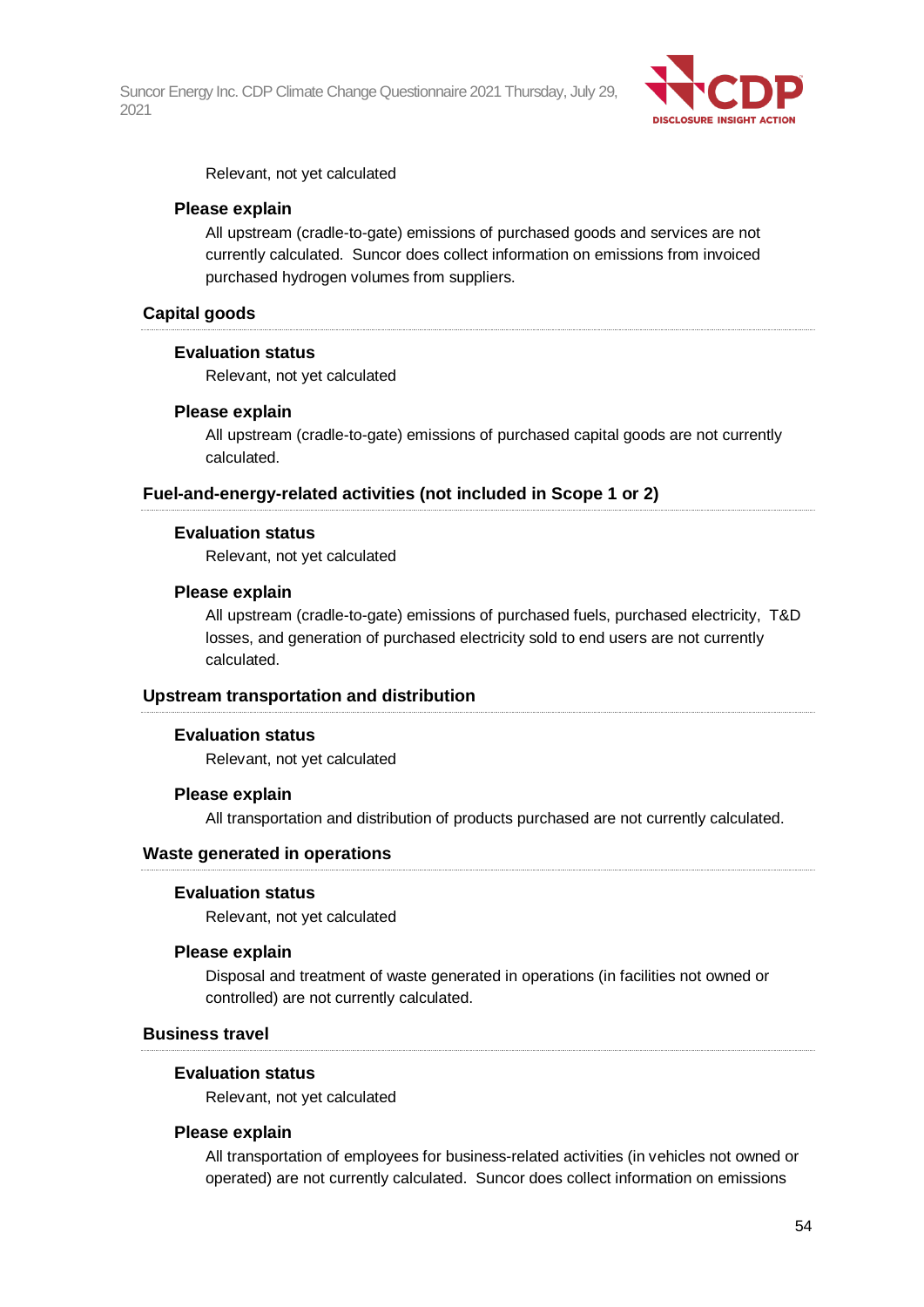

from business travel through commercial flight for both upstream and downstream facilities. Data from third party flight booking company and Suncor internal aviation system. This also includes the fuel consumption in fleet.

#### **Employee commuting**

#### **Evaluation status**

Relevant, not yet calculated

#### **Please explain**

All transportation of employees between their homes and their worksites (in vehicles not owned or operated) are not currently calculated. Suncor does collect information on emissions from bus diesel fuel consumption for non-operation related activities.

#### **Upstream leased assets**

#### **Evaluation status**

Relevant, not yet calculated

#### **Please explain**

All emissions from operation of assets leased are not currently calculated. Suncor does collect information on emissions from primary office buildings metered electrical use and upstream camps natural gas consumption.

#### **Downstream transportation and distribution**

### **Evaluation status**

Relevant, not yet calculated

#### **Please explain**

All emissions from transportation and distribution of products sold are not currently calculated.

### **Processing of sold products**

#### **Evaluation status**

Relevant, not yet calculated

#### **Please explain**

All emissions from processing of intermediate products sold are not currently calculated. Suncor does collect information on emissions from CO2 produced and sold to third party companies.

#### **Use of sold products**

#### **Evaluation status**

Relevant, calculated

#### **Metric tonnes CO2e**

123,000,000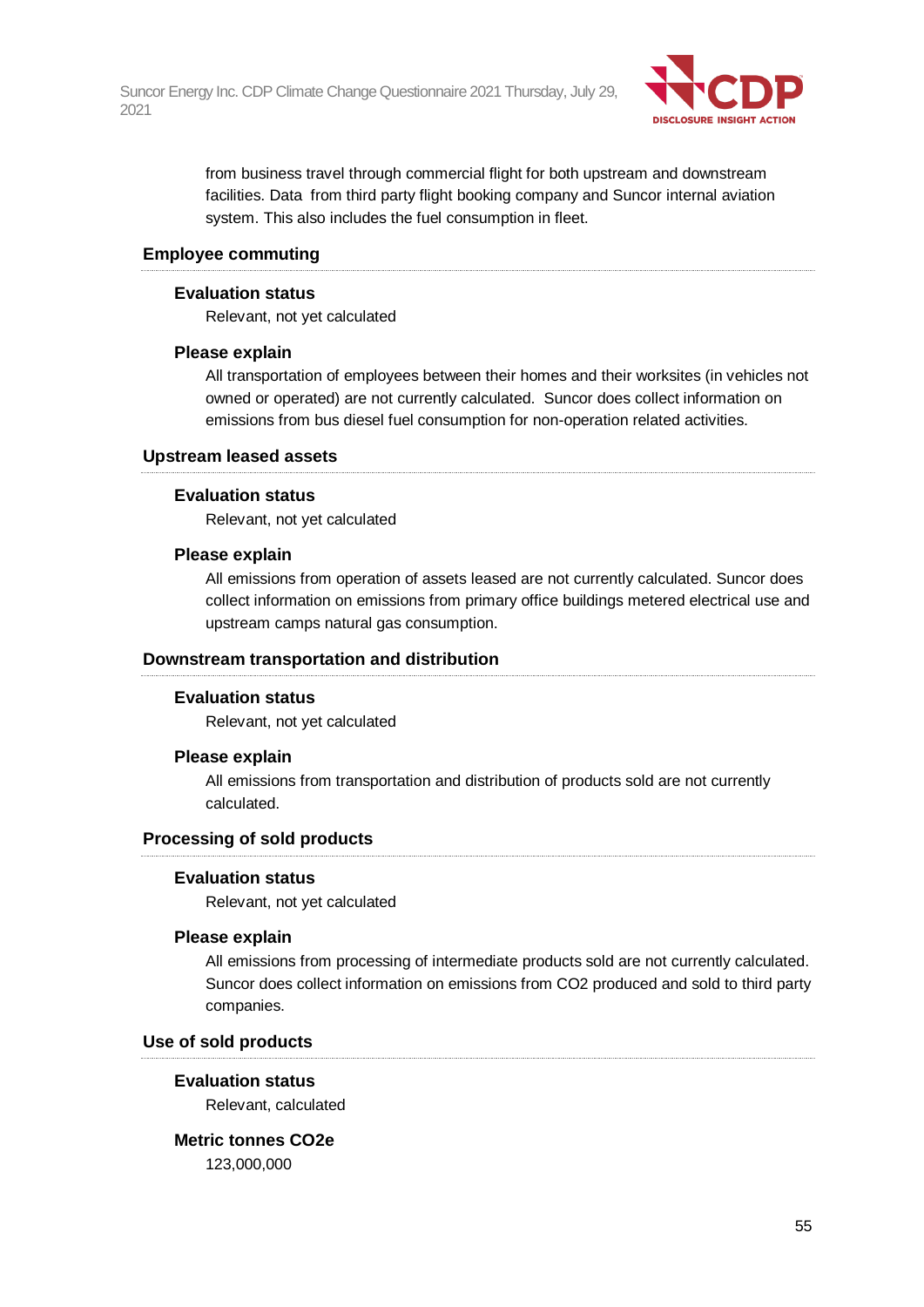

#### **Emissions calculation methodology**

The estimated range of emissions on use of sold products is between 23 - 123 MtCO2e. GHG emissions from the use of sold products (category 11) is by far the most material scope 3 category for Suncor, which is consistent with other integrated energy producers. Due to the integrated nature of Suncor's business, scope 3 (category 11) emissions can be calculated at various stages of production. The International Petroleum Industry Environmental Conservation Association, or IPIECA, provides guidance on methodologies, considerations and reporting elements that Suncor has considered in the calculation of our scope 3 emissions. We recognize that stakeholders are interested in understanding our emissions and to remain transparent, we have provided our scope 3 emissions using multiple methodologies (these are not additive). Estimates of Suncor's scope 3 emissions are based on three different calculation methodologies: Upstream production = 123Mt; Refining throughput = 58Mt; Branded sales = 23Mt

### **Percentage of emissions calculated using data obtained from suppliers or value chain partners**

 $\Omega$ 

#### **Please explain**

Suncor holds all the necessary information for the 'use of sold products' emissions estimate.

#### **End of life treatment of sold products**

#### **Evaluation status**

Not relevant, explanation provided

#### **Please explain**

Since Suncor assumes its hydrocarbon products are combusted, there are no further end of life treatments assumed.

#### **Downstream leased assets**

#### **Evaluation status**

Relevant, not yet calculated

#### **Please explain**

All emissions from operation of assets leased are not currently calculated.

#### **Franchises**

#### **Evaluation status**

Relevant, not yet calculated

#### **Please explain**

All emissions from operation of franchises are not currently calculated.

#### **Investments**

#### **Evaluation status**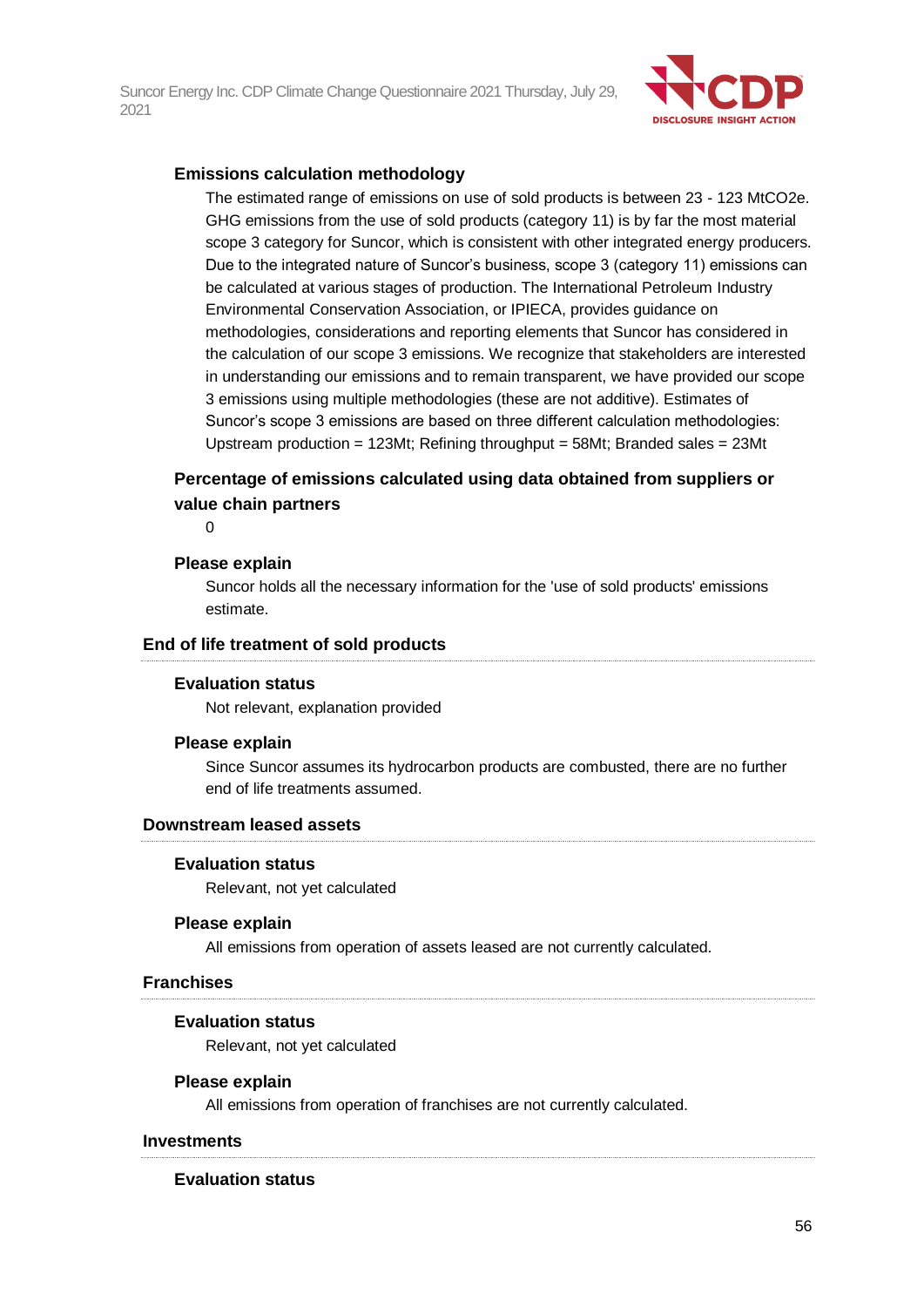

Not relevant, explanation provided

#### **Please explain**

Our 'use of sold products' calculation includes hydrocarbon from our invested, but not operated, assets.

#### **Other (upstream)**

**Evaluation status** Not evaluated

**Please explain**

**Other (downstream)**

**Evaluation status** Not evaluated

**Please explain**

## **C6.7**

**(C6.7) Are carbon dioxide emissions from biogenic carbon relevant to your organization?**

No

## **C6.10**

**(C6.10) Describe your gross global combined Scope 1 and 2 emissions for the reporting year in metric tons CO2e per unit currency total revenue and provide any additional intensity metrics that are appropriate to your business operations.**

**Intensity figure** 0.000837584

**Metric numerator (Gross global combined Scope 1 and 2 emissions, metric tons CO2e)**

20,855,851

**Metric denominator** unit total revenue

**Metric denominator: Unit total** 24,900,000,000

**Scope 2 figure used**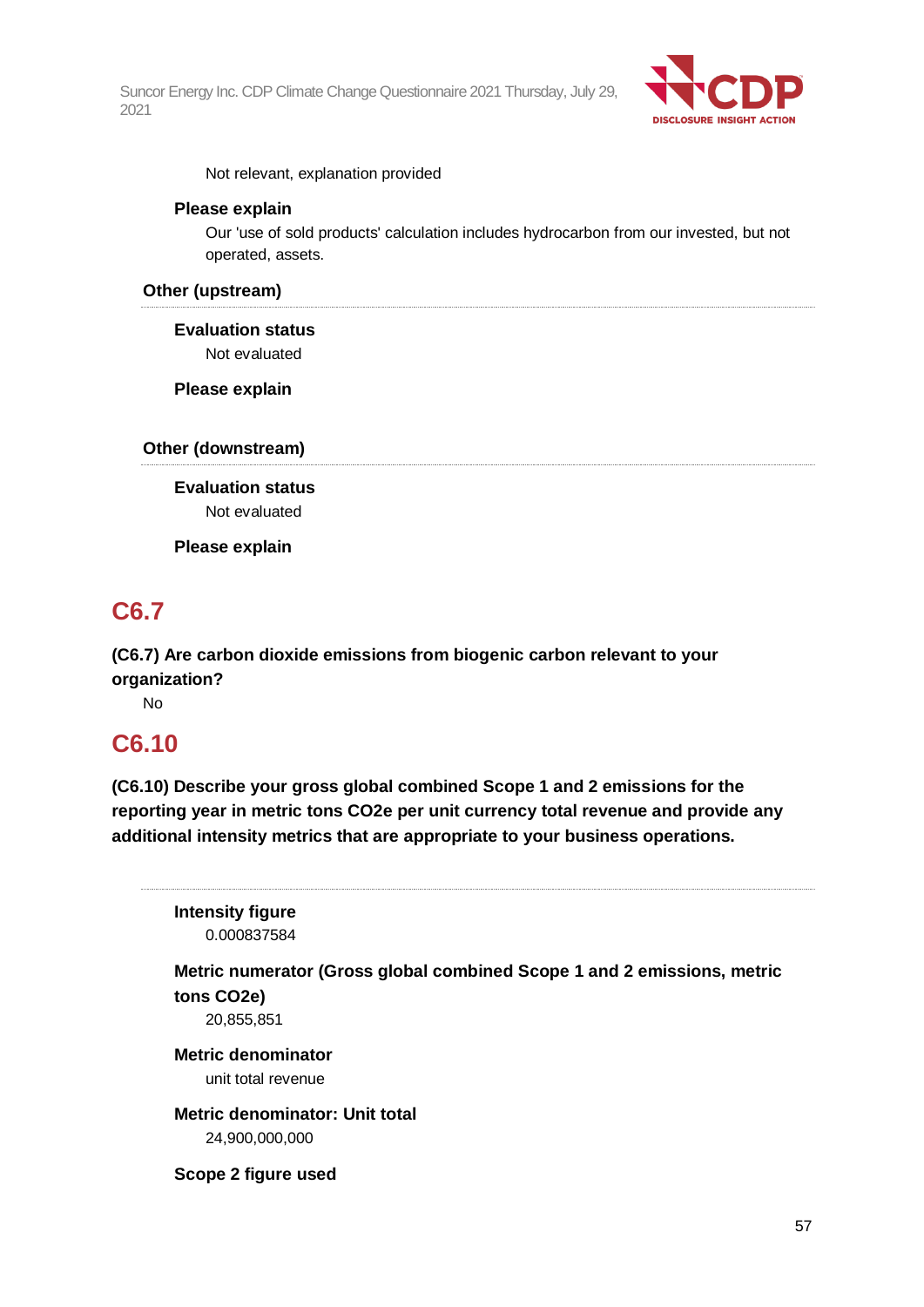

#### Location-based

#### **% change from previous year** 46.1

#### **Direction of change**

Increased

#### **Reason for change**

Emission decreased by 8.8%, revenue decreased by: 37.5%, results in increase of intensity figure in 2020 by 46.1%. Suncor's downstream refining and supply facilities had a significant lower production mainly due to reduced gasoline during the COVID-19 pandemic beginning in the first quarter of 2020 and with the Government of Alberta's mandatory production curtailments implemented during 2019, resulted in the higher GHG intensity compared to 2019.

### **Intensity figure**

0.069896521

### **Metric numerator (Gross global combined Scope 1 and 2 emissions, metric tons CO2e)**

20,855,851

### **Metric denominator**

barrel of oil equivalent (BOE)

## **Metric denominator: Unit total**

298,381,822

#### **Scope 2 figure used**

Location-based

## **% change from previous year**

17.77

#### **Direction of change**

Increased

### **Reason for change**

Emission decreased by 8.8%, production decreased by 15.1%, results in increase of intensity figure in 2020 by 17.77%. Suncor's downstream refining and supply facilities had a significant lower production mainly due to reduced gasoline during the COVID-19 pandemic beginning in the first quarter of 2020 and with the Government of Alberta's mandatory production curtailments implemented during 2019, resulted in the higher GHG intensity compared to 2019.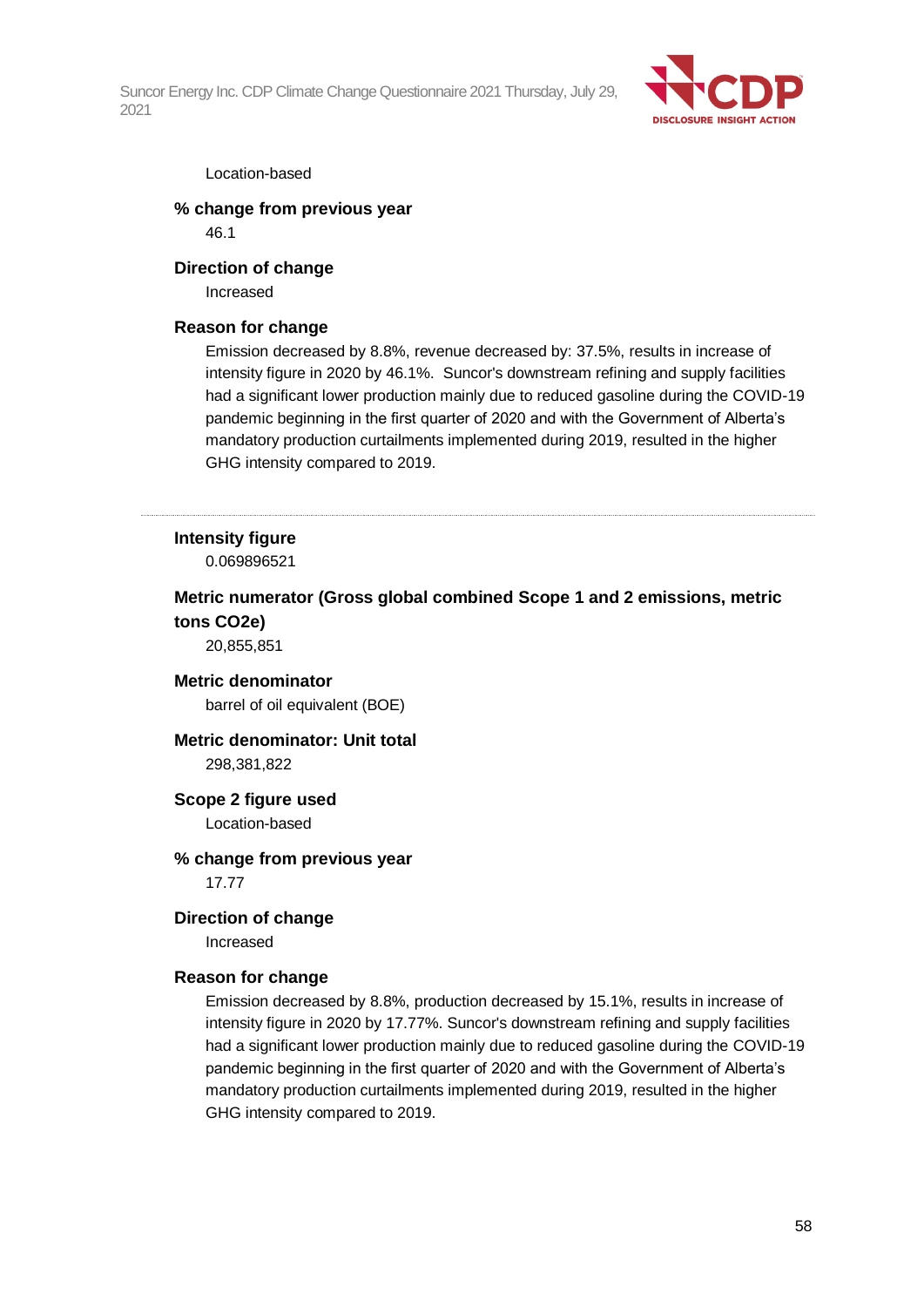

## **C-OG6.12**

## **(C-OG6.12) Provide the intensity figures for Scope 1 emissions (metric tons CO2e) per unit of hydrocarbon category.**

### **Unit of hydrocarbon category (denominator)**

Thousand barrels of crude oil/ condensate

**Metric tons CO2e from hydrocarbon category per unit specified**

 $\Omega$ 

**% change from previous year**

100

#### **Direction of change**

**Decreased** 

#### **Reason for change**

Terra Nova has been shut down since December 2019 with the Asset Life Extension (ALE) plan. The Terra Nova FPSO then left the field and went quayside for all of 2020. The TN facility was not producing in 2020 therefore the data shows: 0 production and 45.5 kt CO2e emissions related to preservation/vessel activities (no production activities). Suncor will be reporting these emissions to ECCC, as it meets the minimum 10 ktCO2e threshold, but these emissions are not production-related. In 2021, coowners have reached an agreement in principle to restructure the project ownership and provide short-term funding toward continuing the development of the Asset Life Extension Project, with the intent to move to a sanction decision in fall 2021.

#### **Comment**

The denominator is Suncor E&P Terra Nova crude oil production

### **Unit of hydrocarbon category (denominator)**

Thousand barrels of oil sands (includes bitumen and synthetic crude)

### **Metric tons CO2e from hydrocarbon category per unit specified** 70.37

#### **% change from previous year**

 $\mathbf{\hat{z}}$ 

#### **Direction of change**

**Decreased** 

#### **Reason for change**

In 2020 Suncor upstream Oil Sands Base Plant Upgrader had comparable SCO production with 2019, while the Scope 1 emission decreased due to less flaring and less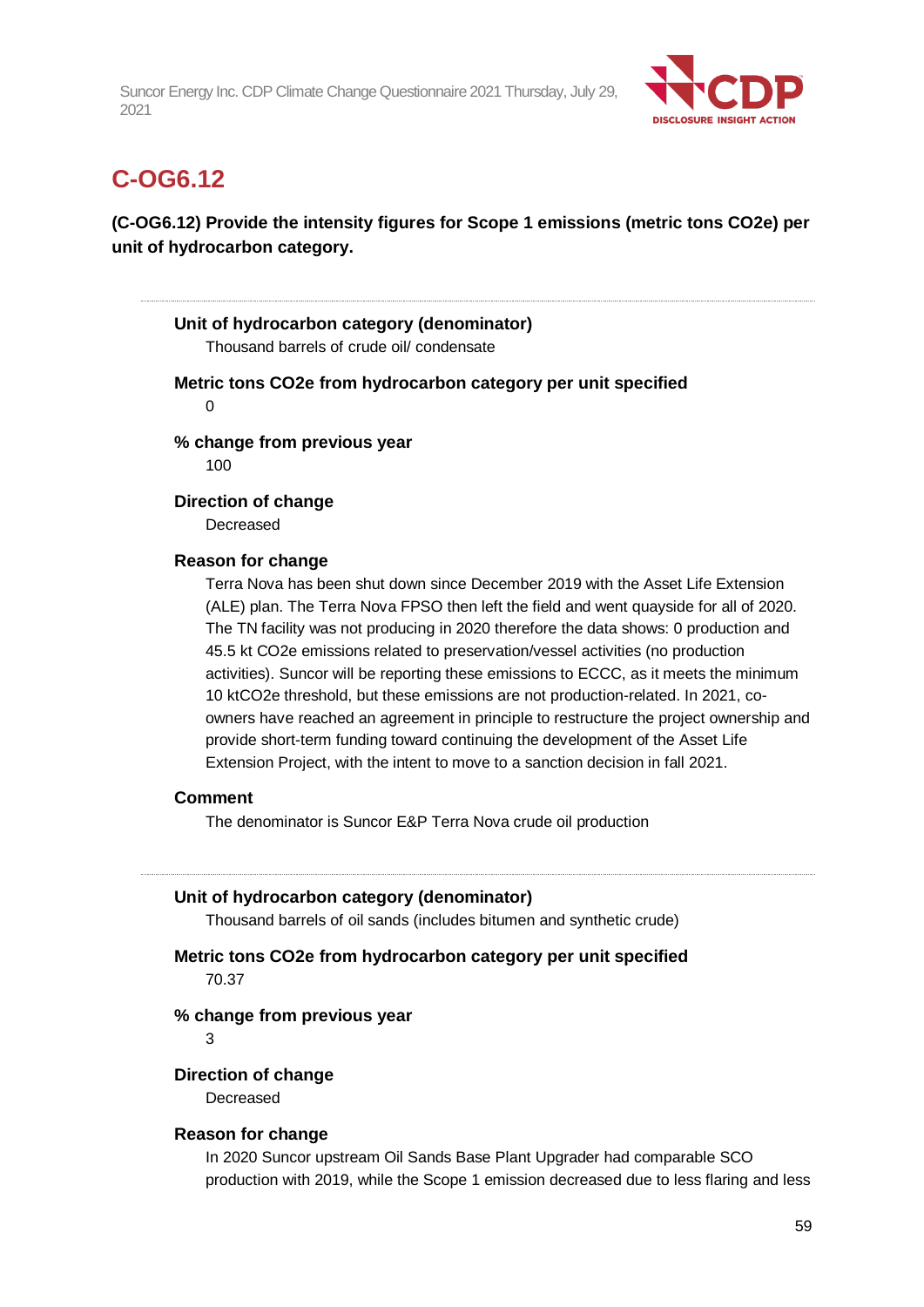

consumption of high emission intensity fuels (i.e. coke), which leads to higher energy efficiency in Upgrading plants.

#### **Comment**

The denominator is Suncor upstream SCO production

#### **Unit of hydrocarbon category (denominator)**

Thousand barrels of oil sands (includes bitumen and synthetic crude)

**Metric tons CO2e from hydrocarbon category per unit specified** 64.32

**% change from previous year**

13

#### **Direction of change**

Increased

#### **Reason for change**

In 2020, the production and emissions at Suncor's Firebag steam assisted gravity drainage (SAGD) operations was comparable with 2019. Firebag expanded its capacity to 215 kbbls/day in Q4 2020, which offset the lower production due to COVID-19. Suncor's overall In Situ facility emission intensity was higher compared to 2019. The intensity increase was mainly due to fire and unexpected maintenance for four months at the MacKay River facility.

In 2020, Suncor Fort Hills Mining facility had a significant lower production with Secondary Extraction moving from 2 train to 1 train operations for 6 monghts due to pandemic and cost savings, which resulted in the higher GHG intensity compared to 2019.

#### **Comment**

The denominator is Suncor upstream In-situ bitumen and Fort Hills bitumen productions

#### **Unit of hydrocarbon category (denominator)**

Thousand barrels of refinery net production

## **Metric tons CO2e from hydrocarbon category per unit specified**

25.16

#### **% change from previous year**

4

**Direction of change** Increased

**Reason for change**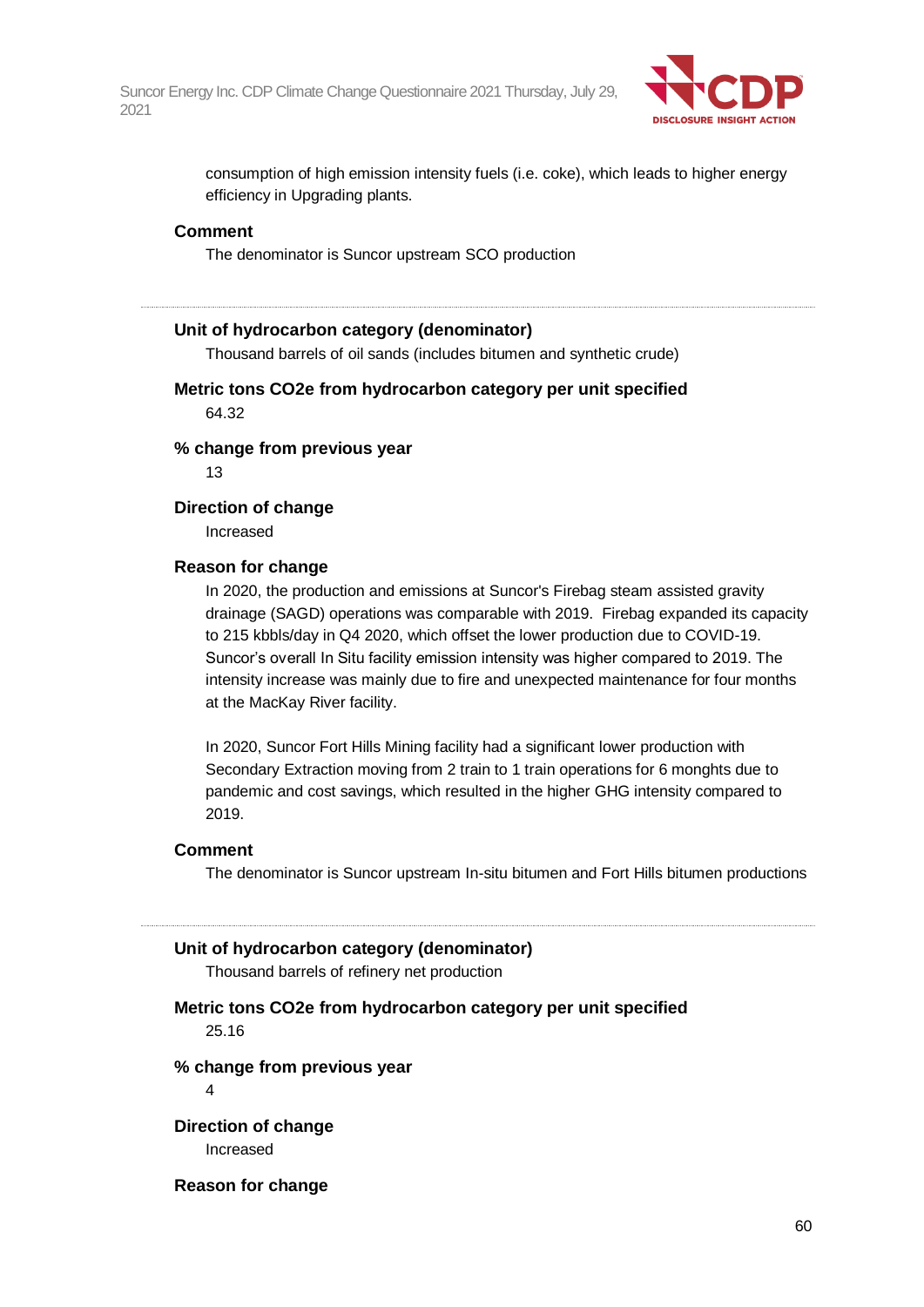

In 2020, Suncor downstream refining and supply facilities had a significant lower production mainly due to reduced gasoline demand during pandemic, which resulted in the higher GHG intensity compared to 2019.

#### **Comment**

The denominator is Suncor total downstream product to market

## **C-OG6.13**

**(C-OG6.13) Report your methane emissions as percentages of natural gas and hydrocarbon production or throughput.**

**Oil and gas business division** Upstream

**Estimated total methane emitted expressed as % of natural gas production or throughput at given division**

## **Estimated total methane emitted expressed as % of total hydrocarbon production or throughput at given division**

0.03

#### **Comment**

The unit is tonne CH4 / m3 total upstream hydrocarbon production. The methane emissions are the total combined gross Scope 1 methane emissions from Suncor upstream facilities (including vents, leaks, etc.).

**Oil and gas business division** Downstream

**Estimated total methane emitted expressed as % of natural gas production or throughput at given division**

## **Estimated total methane emitted expressed as % of total hydrocarbon production or throughput at given division**

0.003

### **Comment**

The unit is tonne CH4 / m3 total downstream hydrocarbon production. The methane emissions are the total combined gross Scope 1 methane emissions from Suncor upstream facilities (including vents, leaks, etc.).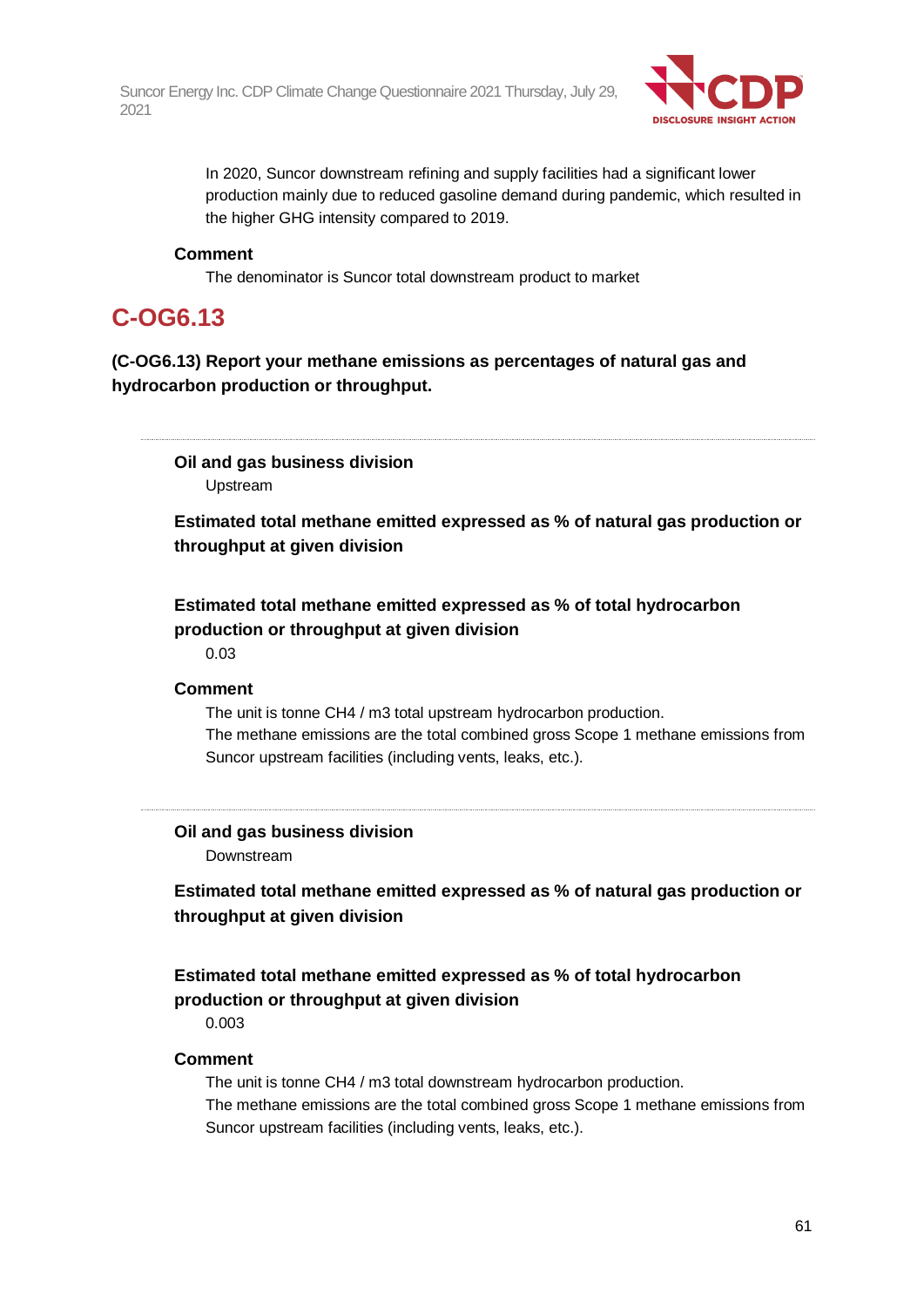

# **C7. Emissions breakdowns**

# **C7.1**

**(C7.1) Does your organization break down its Scope 1 emissions by greenhouse gas type?**

Yes

## **C7.1a**

**(C7.1a) Break down your total gross global Scope 1 emissions by greenhouse gas type and provide the source of each used greenhouse warming potential (GWP).**

| <b>Greenhouse</b><br>gas | Scope 1 emissions (metric tons of GWP Reference<br>CO <sub>2e</sub> ) |                                                            |
|--------------------------|-----------------------------------------------------------------------|------------------------------------------------------------|
| CO <sub>2</sub>          | 19,207,269                                                            | <b>IPCC Fourth Assessment Report (AR4 -</b><br>$100$ year) |
| CH <sub>4</sub>          | 263,819                                                               | <b>IPCC Fourth Assessment Report (AR4 -</b><br>$100$ year) |
| <b>N2O</b>               | 88,794                                                                | <b>IPCC Fourth Assessment Report (AR4 -</b><br>$100$ year) |
| <b>HFCs</b>              | 1,122                                                                 | <b>IPCC Fourth Assessment Report (AR4 -</b><br>$100$ year) |
| <b>PFCs</b>              | 105                                                                   | <b>IPCC Fourth Assessment Report (AR4 -</b><br>$100$ year) |
| SF <sub>6</sub>          | 3,752                                                                 | <b>IPCC Fourth Assessment Report (AR4 -</b><br>$100$ year) |

## **C-OG7.1b**

**(C-OG7.1b) Break down your total gross global Scope 1 emissions from oil and gas value chain production activities by greenhouse gas type.**

**Emissions category** Fugitives **Value chain** Upstream **Product** Oil **Gross Scope 1 CO2 emissions (metric tons CO2)**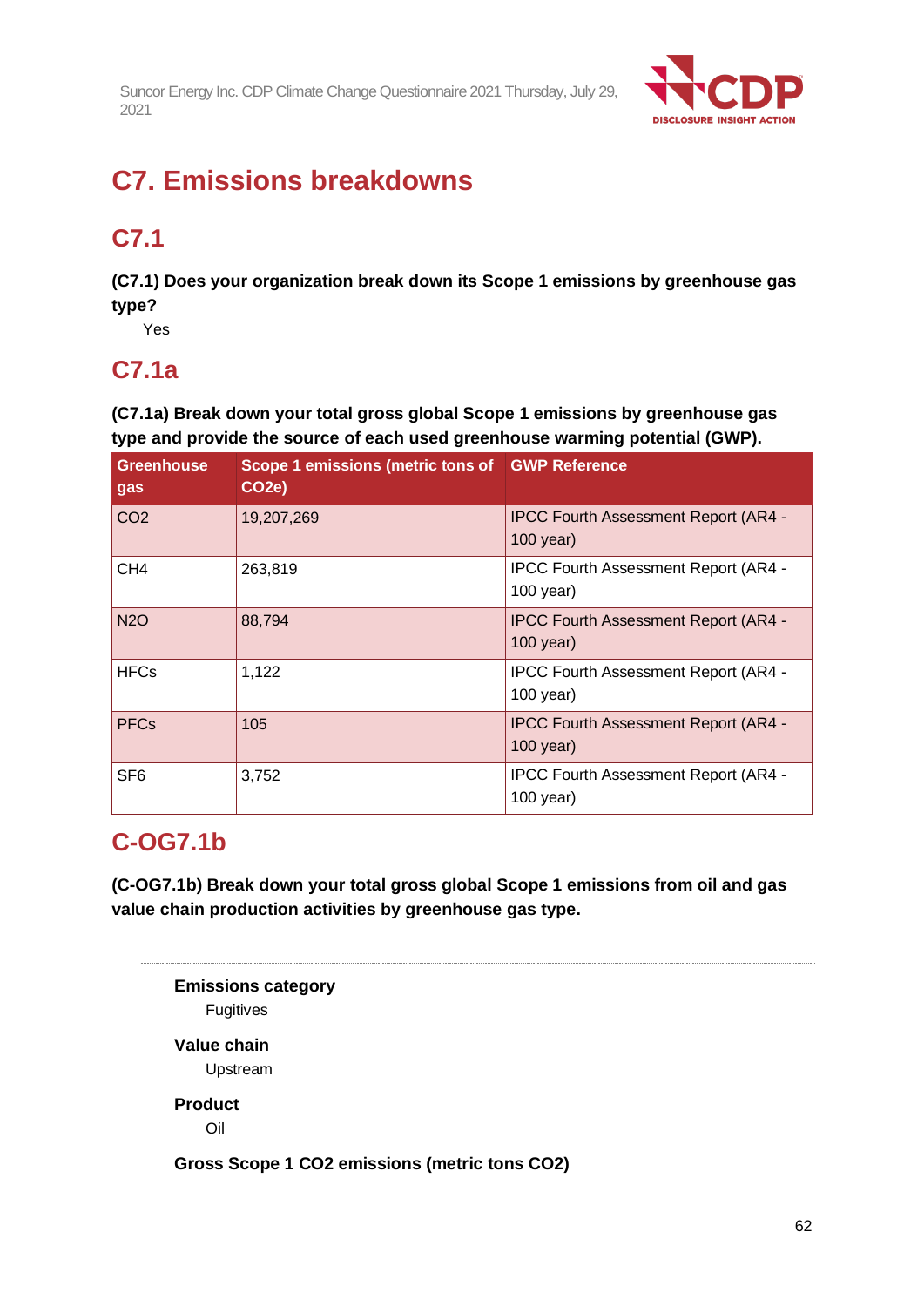

#### 97,998

## **Gross Scope 1 methane emissions (metric tons CH4)** 8,853

### **Total gross Scope 1 emissions (metric tons CO2e)** 319,322

#### **Comment**

Upstream facilities include bitumen and crude oil producers

### **Emissions category**

Fugitives

## **Value chain**

Downstream

### **Product**

Oil

### **Gross Scope 1 CO2 emissions (metric tons CO2)**

**Gross Scope 1 methane emissions (metric tons CH4)** 95

### **Total gross Scope 1 emissions (metric tons CO2e)**

2,367

#### **Comment**

Downstream facilities include refineries and renewable fuel producers, as well as pipeline and product terminals

#### **Emissions category**

Venting

#### **Value chain**

Upstream

#### **Product**

Oil

### **Gross Scope 1 CO2 emissions (metric tons CO2)**

5,118

### **Gross Scope 1 methane emissions (metric tons CH4)**

359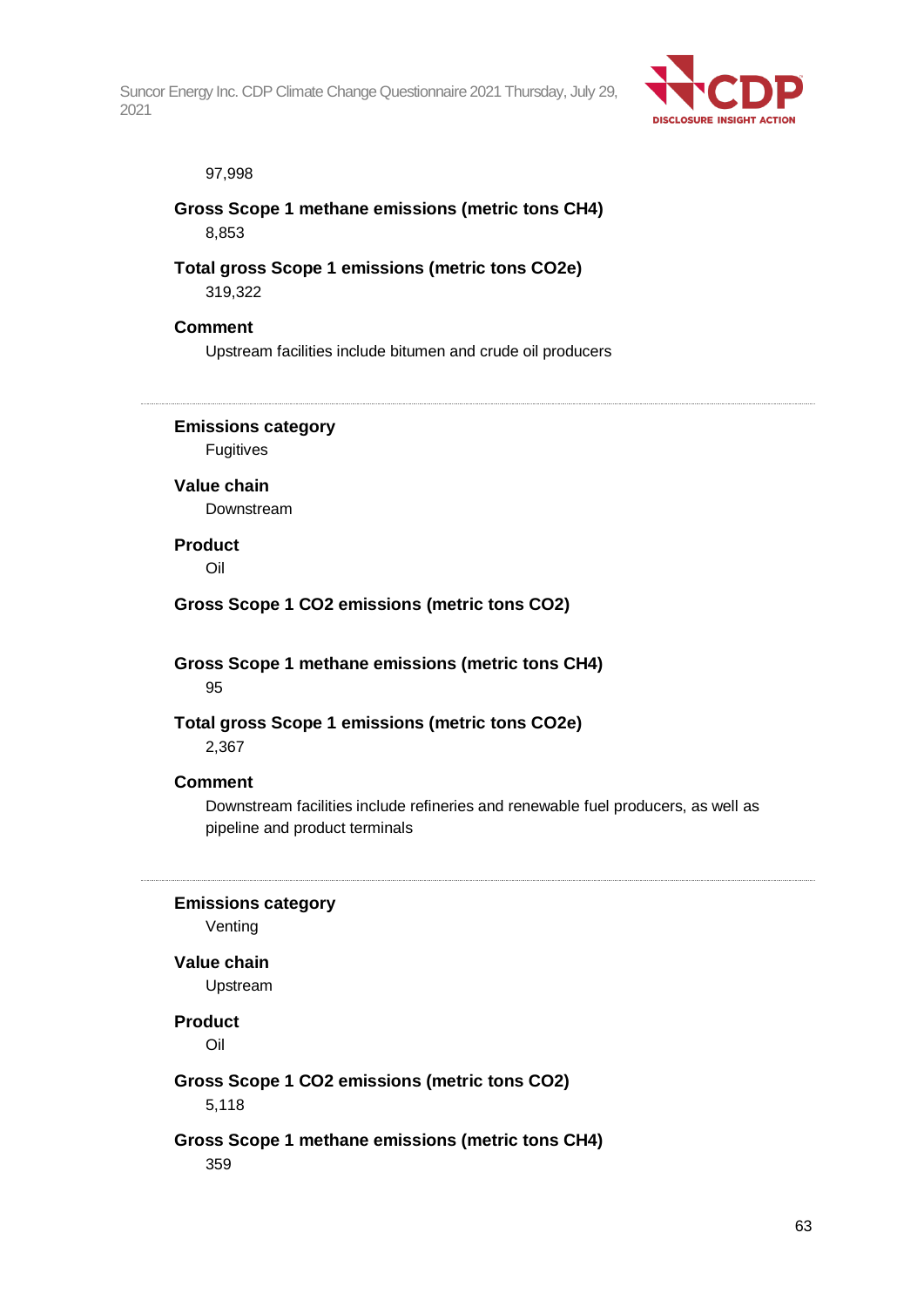

### **Total gross Scope 1 emissions (metric tons CO2e)** 14,081

#### **Comment**

Suncor does not have gas production

### **Emissions category**

Venting

#### **Value chain**

Downstream

## **Product**

Oil

#### **Gross Scope 1 CO2 emissions (metric tons CO2)** 292,834

#### **Gross Scope 1 methane emissions (metric tons CH4)** 9

### **Total gross Scope 1 emissions (metric tons CO2e)** 293,538

**Comment**

**Emissions category** Flaring **Value chain** Upstream **Product** Oil **Gross Scope 1 CO2 emissions (metric tons CO2)** 172,019 **Gross Scope 1 methane emissions (metric tons CH4)** 125 **Total gross Scope 1 emissions (metric tons CO2e)** 175,632

### **Comment**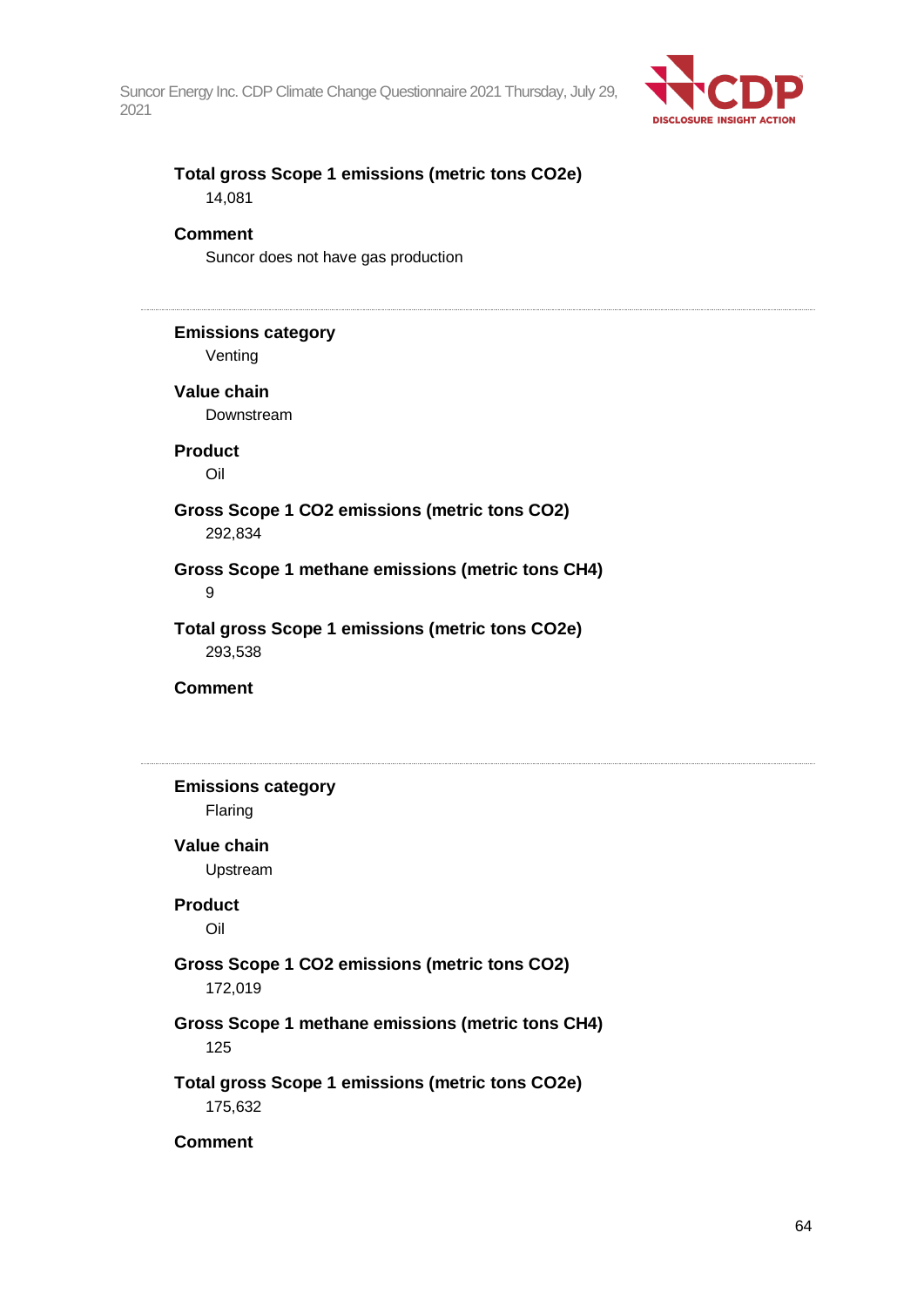

**Emissions category** Flaring **Value chain** Downstream **Product** Oil **Gross Scope 1 CO2 emissions (metric tons CO2)** 180,576 **Gross Scope 1 methane emissions (metric tons CH4)** 372 **Total gross Scope 1 emissions (metric tons CO2e)** 190,418 **Comment Emissions category** Combustion (excluding flaring) **Value chain** Upstream **Product** Oil **Gross Scope 1 CO2 emissions (metric tons CO2)** 12,861,813 **Gross Scope 1 methane emissions (metric tons CH4)** 472 **Total gross Scope 1 emissions (metric tons CO2e)** 12,923,187 **Comment**

**Emissions category**

Combustion (excluding flaring)

#### **Value chain**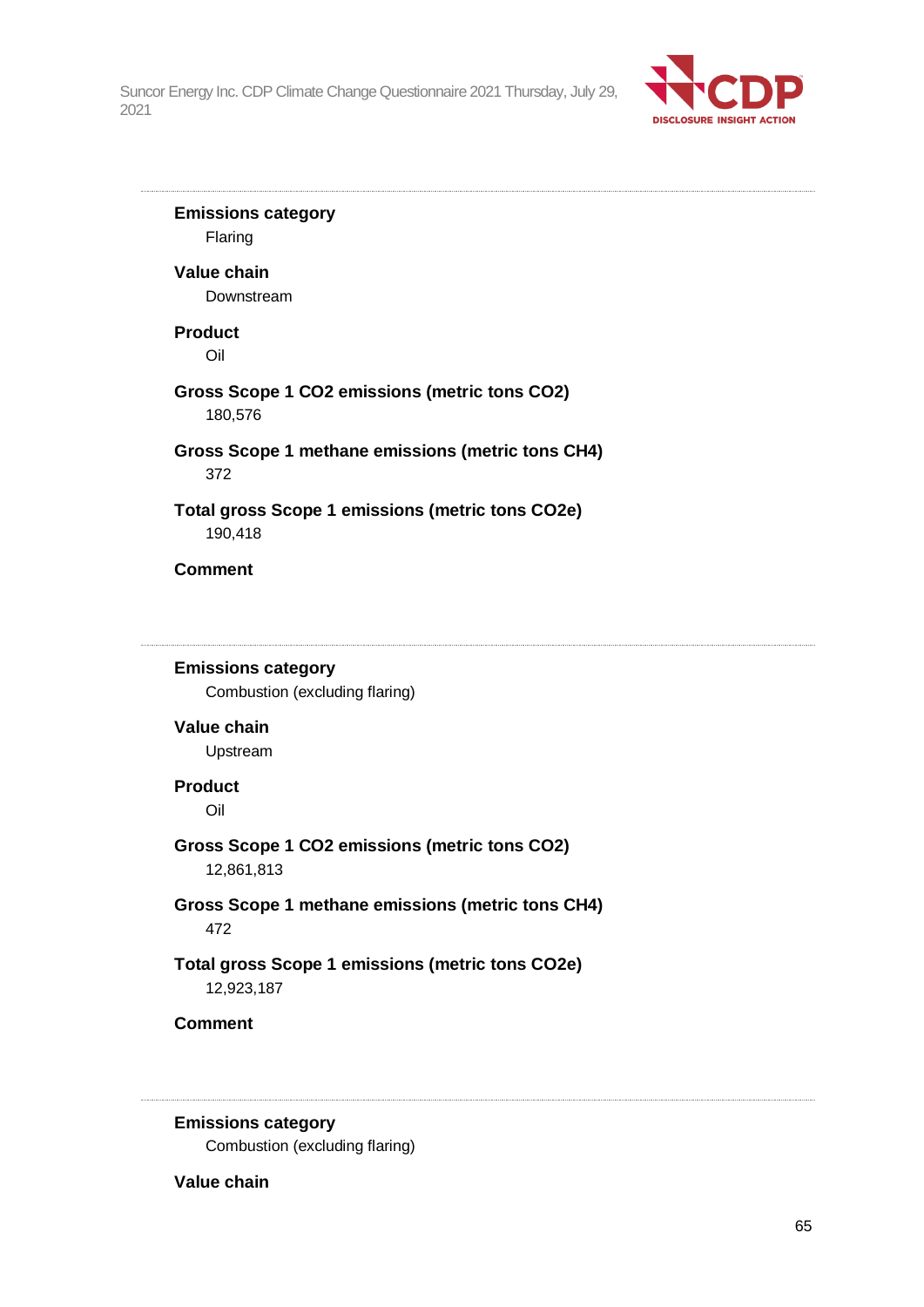

#### Downstream

## **Product**

Oil

**Gross Scope 1 CO2 emissions (metric tons CO2)** 2,940,952

**Gross Scope 1 methane emissions (metric tons CH4)** 83

**Total gross Scope 1 emissions (metric tons CO2e)** 2,955,002

#### **Comment**

## **Emissions category**

Process (feedstock) emissions

## **Value chain**

#### **Product**

Oil

## **Gross Scope 1 CO2 emissions (metric tons CO2)**

1,355,473

#### **Gross Scope 1 methane emissions (metric tons CH4)** 0

### **Total gross Scope 1 emissions (metric tons CO2e)** 1,355,473

**Comment**

### **Emissions category**

Other (please specify) Emissions not elsewhere classified

### **Value chain**

#### **Product**

Oil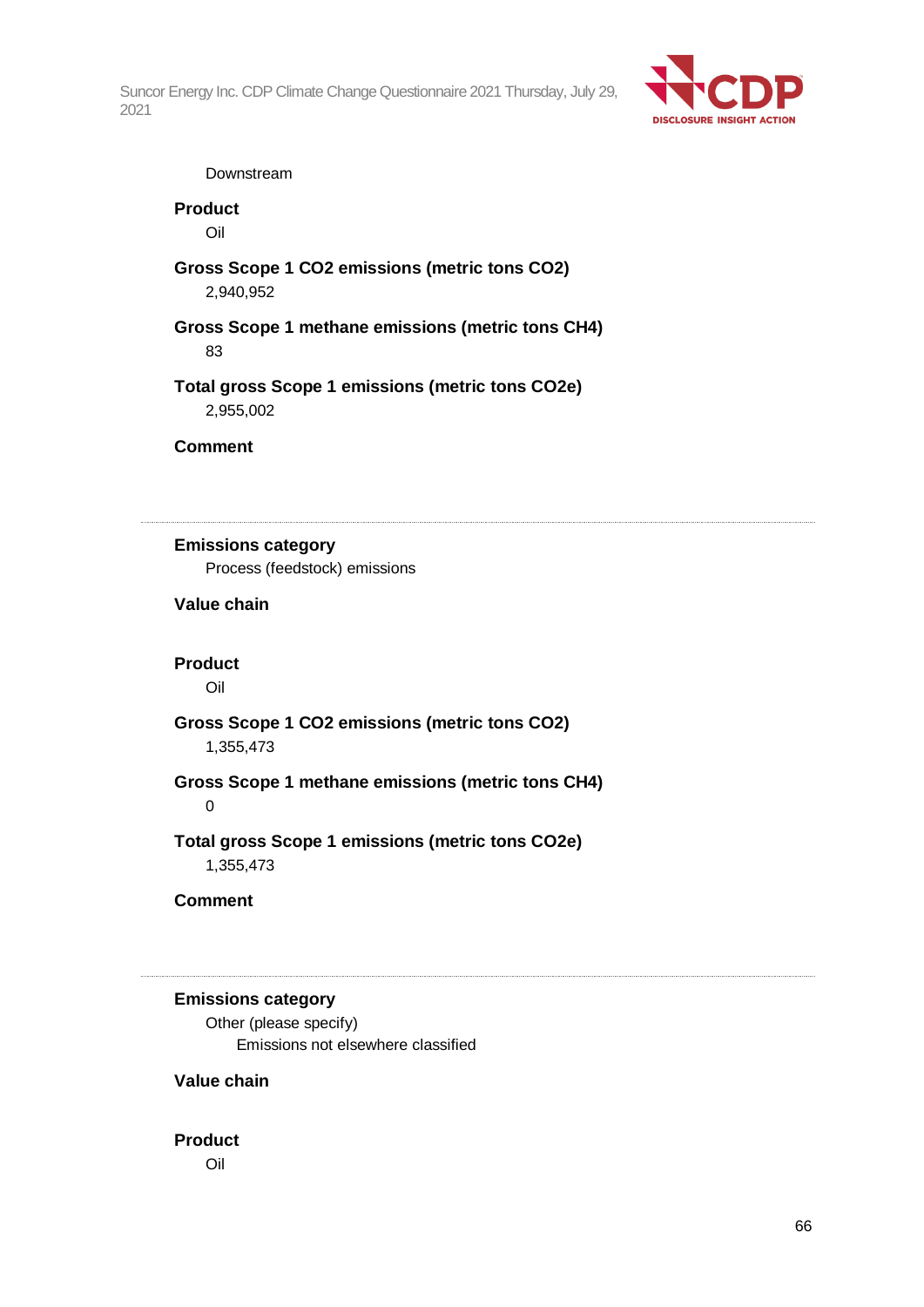

### **Gross Scope 1 CO2 emissions (metric tons CO2)** 1,300,486

## **Gross Scope 1 methane emissions (metric tons CH4)** 185

# **Total gross Scope 1 emissions (metric tons CO2e)**

1,335,841

## **Comment**

Mainly from on-site transportation

# **C7.2**

## **(C7.2) Break down your total gross global Scope 1 emissions by country/region.**

| <b>Country/Region</b>    | Scope 1 emissions (metric tons CO2e) |  |
|--------------------------|--------------------------------------|--|
| <b>Canada</b>            | 18,690,230                           |  |
| United States of America | 874,632                              |  |

## **C7.3**

## **(C7.3) Indicate which gross global Scope 1 emissions breakdowns you are able to provide.**

By business division By facility By activity

# **C7.3a**

## **(C7.3a) Break down your total gross global Scope 1 emissions by business division.**

| <b>Business division</b> | Scope 1 emissions (metric ton CO2e) |
|--------------------------|-------------------------------------|
| Upstream                 | 15,388,334                          |
| Downstream               | 4,176,528                           |

## **C7.3b**

## **(C7.3b) Break down your total gross global Scope 1 emissions by business facility.**

| Facility             | <b>Scope 1 emissions (metric tons)</b><br>CO <sub>2e</sub> ) | Latitude | Longitude                   |
|----------------------|--------------------------------------------------------------|----------|-----------------------------|
| Oil Sands Base Plant | 8,064,853                                                    | 57.0033  | $-111.4661$                 |
| In Situ Firebag      | 5,112,319                                                    | 57.2297  | $-110.8325$                 |
| In Situ MacKay River | 261,600                                                      | 57.03347 | $\blacksquare$<br>111.88712 |
| Terra Nova FPSO      | 0                                                            | 46.2831  | $-48.2851$                  |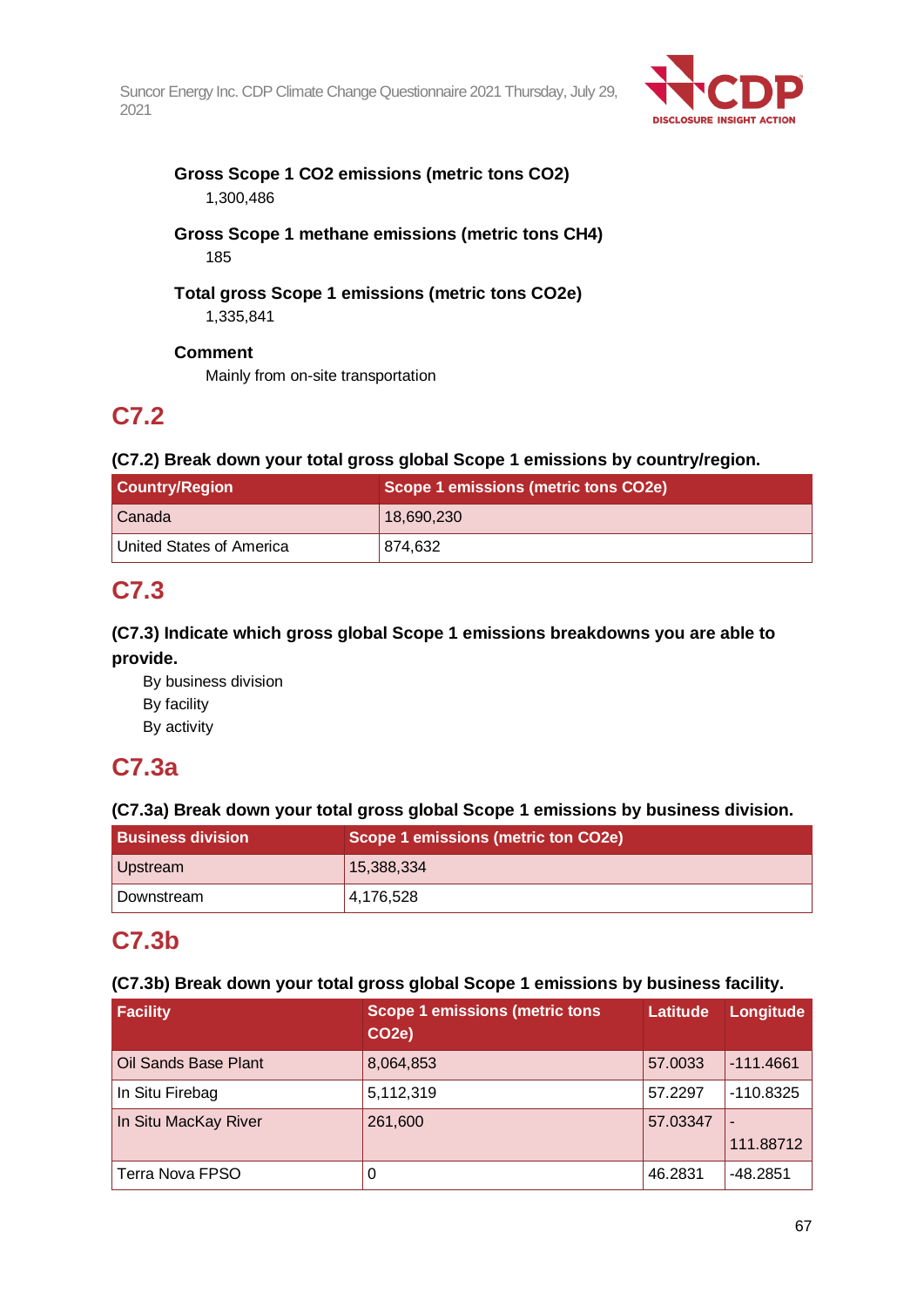

| <b>Edmonton Refinery</b>          | 1,277,302 | 53.55558  |                          |
|-----------------------------------|-----------|-----------|--------------------------|
|                                   |           |           | 113.33275                |
| <b>Montreal Refinery</b>          | 1,081,831 | 45.50806  | $-73.57111$              |
| Sarnia Refinery                   | 761,493   | 42.9306   | $-82.4433$               |
| <b>Commerce City Refinery</b>     | 874,632   | 39.80168  |                          |
|                                   |           |           | 104.94698                |
| <b>Montreal Sulphur Plant</b>     | 22,497    | 45.639381 |                          |
|                                   |           |           | 73.515457                |
| <b>Burrard Terminal</b>           | 11,374    | 49.283    | $-122.85$                |
| <b>Canadian Pipelines</b>         | 5,934     | 57.1165   | $-111.1493$              |
| Renewables - St. Clair Ethanol    | 140,693   | 42.9294   | $-82.4381$               |
| Plant                             |           |           |                          |
| Renewables - Wind                 | 6         | 49.71306  | $\overline{\phantom{m}}$ |
|                                   |           |           | 112.78745                |
| <b>Fort Hills</b>                 | 1,949,563 | 57.39207  | $\blacksquare$           |
|                                   |           |           | 111.56791                |
| <b>US Pipelines and Terminals</b> | 764       | 39.1779   |                          |
|                                   |           |           | 108.78052                |

## **C7.3c**

## **(C7.3c) Break down your total gross global Scope 1 emissions by business activity.**

| <b>Activity</b>                                    | <b>Scope 1 emissions (metric tons CO2e)</b> |
|----------------------------------------------------|---------------------------------------------|
| Stationary combustion (for electricity generation) | 3,873,764                                   |
| Stationary combustion (for other heating use)      | 12,004,426                                  |
| Process emissions                                  | 1,355,473                                   |
| Fugitive emissions                                 | 321,690                                     |
| Flaring and Venting emissions                      | 673,669                                     |
| Transportation                                     | 1,329,388                                   |
| Other                                              | 6,453                                       |

# **C-CE7.4/C-CH7.4/C-CO7.4/C-EU7.4/C-MM7.4/C-OG7.4/C-ST7.4/C-TO7.4/C-TS7.4**

**(C-CE7.4/C-CH7.4/C-CO7.4/C-EU7.4/C-MM7.4/C-OG7.4/C-ST7.4/C-TO7.4/C-TS7.4) Break down your organization's total gross global Scope 1 emissions by sector production activity in metric tons CO2e.**

| <b>Gross Scope 1 emissions, metric tons</b> | <b>Comment</b> |
|---------------------------------------------|----------------|
| CO <sub>2e</sub>                            |                |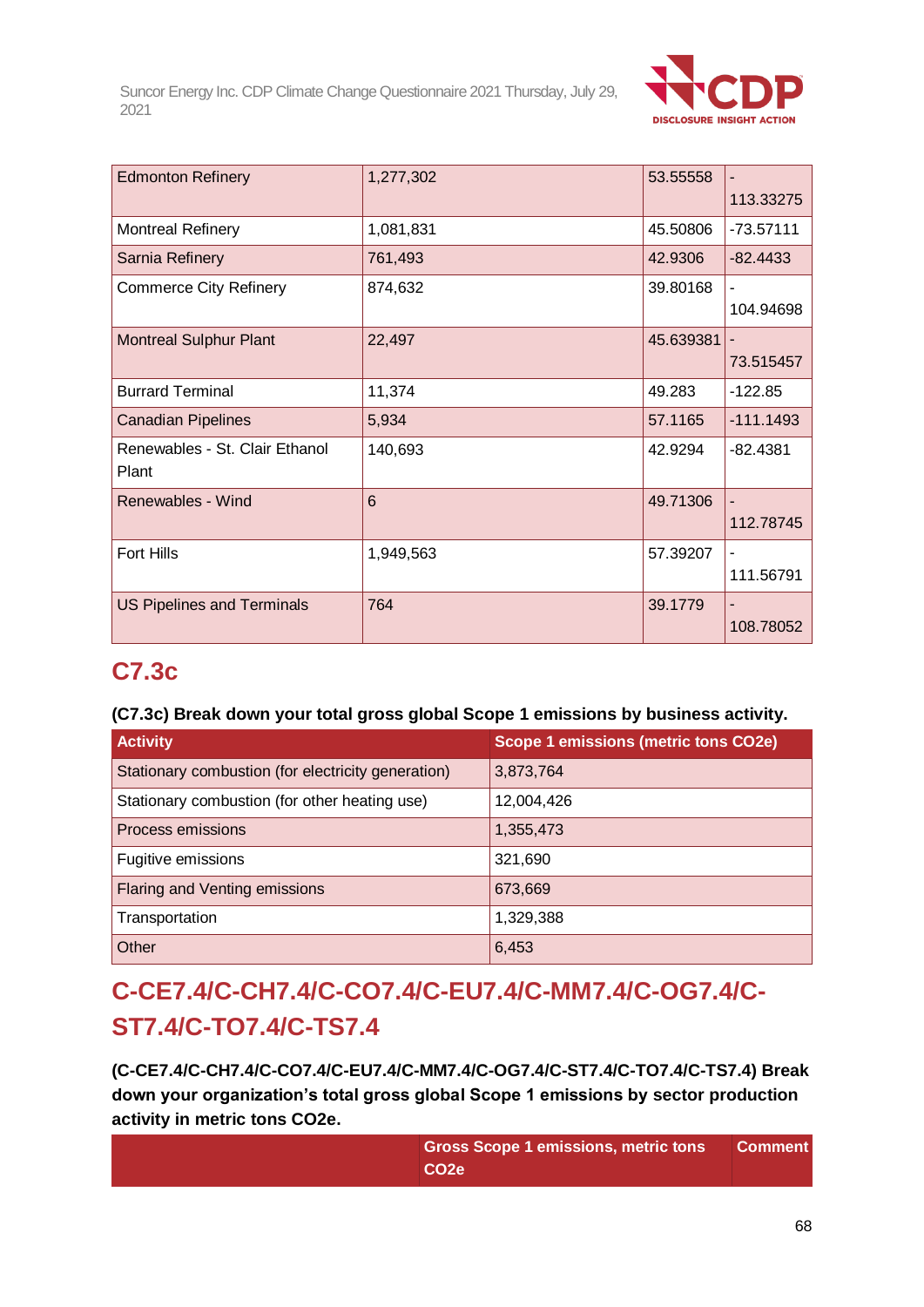

| Oil and gas production activities (upstream) 15,388,334 |           |  |
|---------------------------------------------------------|-----------|--|
| Oil and gas production activities<br>(midstream)        |           |  |
| Oil and gas production activities<br>(downstream)       | 4,176,528 |  |

## **C7.5**

## **(C7.5) Break down your total gross global Scope 2 emissions by country/region.**

| <b>Country/Region</b>       | Scope 2,<br>location-<br>based (metric<br>tons CO2e) | Scope 2,<br>market-based consumed<br>(metric tons<br>CO <sub>2e</sub> ) | <b>Purchased and</b><br>electricity, heat,<br>steam or cooling<br>(MWh) | <b>Purchased and consumed</b><br>low-carbon electricity,<br>heat, steam or cooling<br>accounted for in Scope 2<br>market-based approach<br>(MWh) |
|-----------------------------|------------------------------------------------------|-------------------------------------------------------------------------|-------------------------------------------------------------------------|--------------------------------------------------------------------------------------------------------------------------------------------------|
| Canada                      | 1,099,843                                            | 1,090,222                                                               | 4,867,608                                                               | 2,740,776                                                                                                                                        |
| United States of<br>America | 191,147                                              | 136,145                                                                 | 0                                                                       | 0                                                                                                                                                |

## **C7.6**

## **(C7.6) Indicate which gross global Scope 2 emissions breakdowns you are able to provide.**

By business division By facility By activity

## **C7.6a**

## **(C7.6a) Break down your total gross global Scope 2 emissions by business division.**

| <b>Business</b><br>  division | Scope 2, location-based (metric tons Scope 2, market-based (metric tons<br>CO <sub>2</sub> e) | CO <sub>2</sub> e) |
|-------------------------------|-----------------------------------------------------------------------------------------------|--------------------|
| Upstream                      | 455,971                                                                                       | 357,580            |
| Downstream                    | 835,018                                                                                       | 868,787            |

## **C7.6b**

## **(C7.6b) Break down your total gross global Scope 2 emissions by business facility.**

| <b>Facility</b>      | Scope 2, location-based (metric Scope 2, market-based (metric<br>tons CO <sub>2</sub> e) | tons CO <sub>2</sub> e) |
|----------------------|------------------------------------------------------------------------------------------|-------------------------|
| Oil Sands Base Plant |                                                                                          |                         |
| In Situ Firebag      |                                                                                          |                         |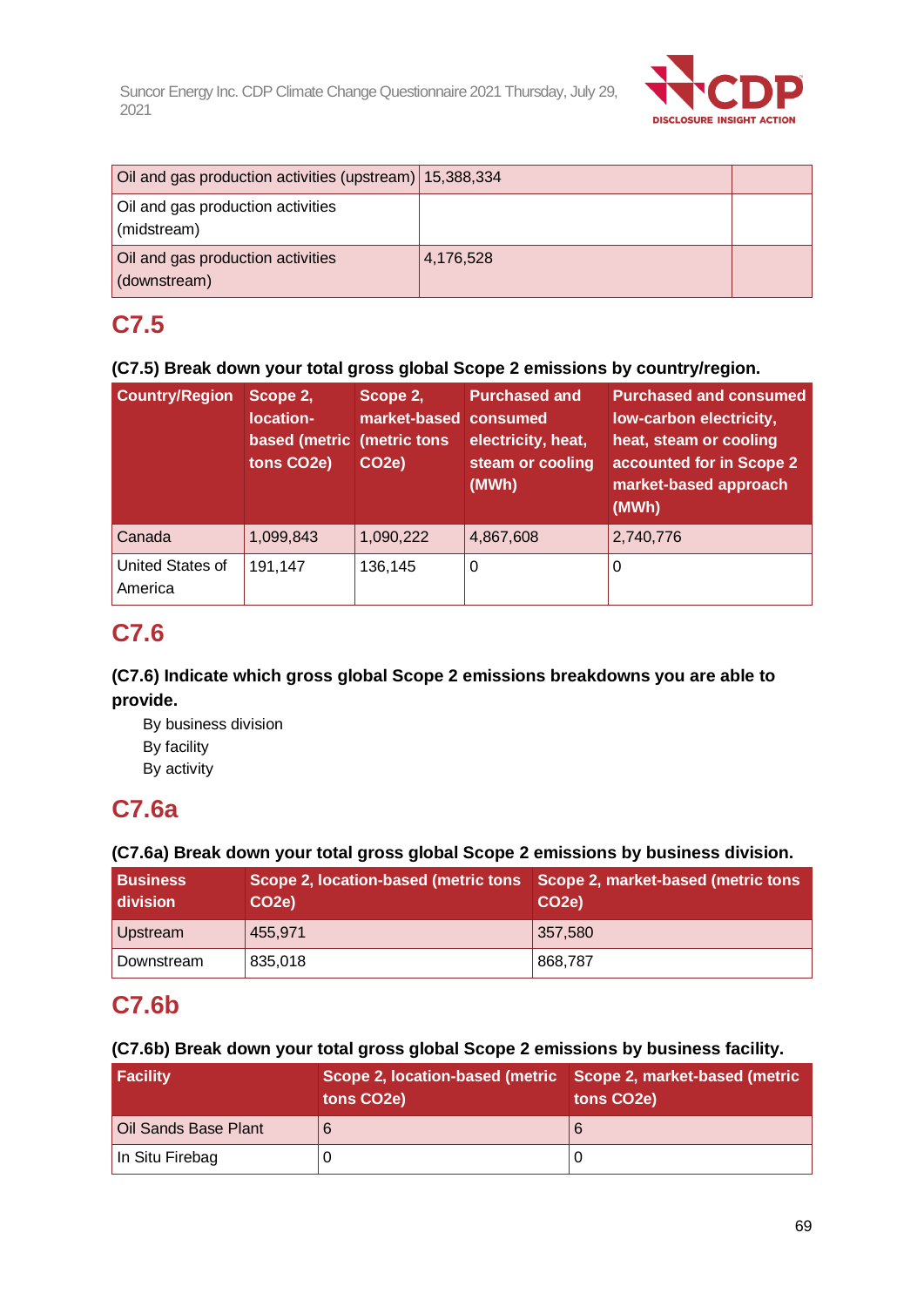

| In Situ MacKay River                          | 451,291     | 352,899     |
|-----------------------------------------------|-------------|-------------|
| Terra Nova FPSO                               |             |             |
| <b>Fort Hills</b>                             | 4,675       | 4,675       |
| <b>Edmonton Refinery</b>                      | 445,162     | 418,093     |
| <b>Montreal Refinery</b>                      | 547         | 547         |
| Sarnia Refinery                               | 157,467     | 273,307     |
| <b>Commerce City Refinery</b>                 | 191,147     | 136,145     |
| <b>Montreal Sulphur Plant</b>                 | 12          | 12          |
| <b>Burrard Terminal</b>                       | 116         | 116         |
| <b>Canadian Pipelines</b>                     | 39,345      | 39,345      |
| Renewables - St Clair<br><b>Ethanol Plant</b> | 1,218       | 1,218       |
| Renewables - Wind                             | 5           | 5           |
| <b>US Pipelines and Terminals</b>             | $\mathbf 0$ | $\mathbf 0$ |

## **C7.6c**

## **(C7.6c) Break down your total gross global Scope 2 emissions by business activity.**

| <b>Activity</b>          | Scope 2, location-based (metric tons Scope 2, market-based (metric tons<br>CO <sub>2</sub> e) | CO <sub>2e</sub> ) |
|--------------------------|-----------------------------------------------------------------------------------------------|--------------------|
| Purchased<br>Electricity | 602,497                                                                                       | 610,831            |
| <b>Purchased Steam</b>   | 688,433                                                                                       | 614,906            |
| <b>Purchased Heat</b>    |                                                                                               |                    |
| Purchased Cooling 59     |                                                                                               | 631                |

# **C-CE7.7/C-CH7.7/C-CO7.7/C-MM7.7/C-OG7.7/C-ST7.7/C-TO7.7/C-TS7.7**

**(C-CE7.7/C-CH7.7/C-CO7.7/C-MM7.7/C-OG7.7/C-ST7.7/C-TO7.7/C-TS7.7) Break down your organization's total gross global Scope 2 emissions by sector production activity in metric tons CO2e.**

|                                                  | <b>Scope 2, location-</b><br>based, metric tons<br>CO <sub>2e</sub> | Scope 2, market-based (if<br>applicable), metric tons CO2e | <b>Comment</b> |
|--------------------------------------------------|---------------------------------------------------------------------|------------------------------------------------------------|----------------|
| Oil and gas production<br>activities (upstream)  | 544,917                                                             | 357,580                                                    |                |
| Oil and gas production<br>activities (midstream) |                                                                     |                                                            |                |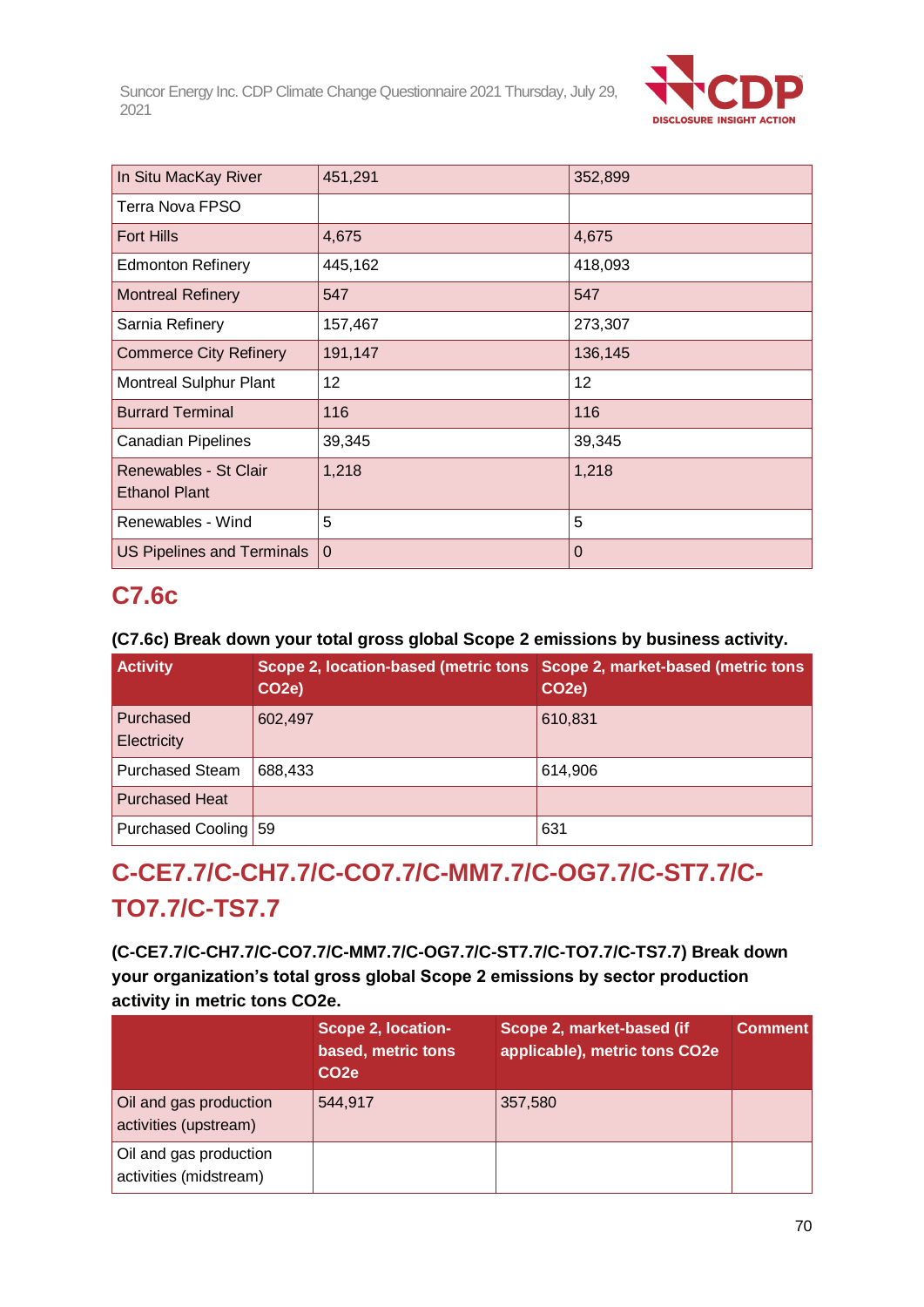

| Oil and gas production  | 835,018 | 868,787 |  |
|-------------------------|---------|---------|--|
| activities (downstream) |         |         |  |

## **C7.9**

## **(C7.9) How do your gross global emissions (Scope 1 and 2 combined) for the reporting year compare to those of the previous reporting year?**

Decreased

## **C7.9a**

**(C7.9a) Identify the reasons for any change in your gross global emissions (Scope 1 and 2 combined), and for each of them specify how your emissions compare to the previous year.**

|                                                 | <b>Change in</b><br>emissions<br>(metric tons<br>CO <sub>2</sub> e) | <b>Direction</b><br>of change | <b>Emissions</b><br>value<br>(percentage) | <b>Please explain calculation</b>                                                                                                                                                                                                                                                                                          |
|-------------------------------------------------|---------------------------------------------------------------------|-------------------------------|-------------------------------------------|----------------------------------------------------------------------------------------------------------------------------------------------------------------------------------------------------------------------------------------------------------------------------------------------------------------------------|
| Change in<br>renewable<br>energy<br>consumption | 4,544                                                               | Decreased                     | 0.23                                      | 2020 emissions from two sources are<br>quantified and compared to 2019:<br>Biodiesel is consumed in Oil Sand<br>Base Plant and Fort Hills for various<br>conbustion equipments and heavy<br>hauler/trucks for Mining site;<br>Biogas which is generated from<br>fermentation is consumed in Ethanol<br>Plant in equipment. |
| Other<br>emissions<br>reduction<br>activities   | 37,269                                                              | Decreased                     | 1.86                                      | A few projects were conduced in<br>2020 to improve energy efficiency<br>and therefore decreased the Scope 1<br>emissions. These projects include<br>process optimization to improve heat<br>transfer and plant reliability.                                                                                                |
| <b>Divestment</b>                               |                                                                     |                               |                                           |                                                                                                                                                                                                                                                                                                                            |
| Acquisitions                                    |                                                                     |                               |                                           |                                                                                                                                                                                                                                                                                                                            |
| <b>Mergers</b>                                  |                                                                     |                               |                                           |                                                                                                                                                                                                                                                                                                                            |
| Change in<br>output                             |                                                                     |                               |                                           |                                                                                                                                                                                                                                                                                                                            |
| Change in<br>methodology                        |                                                                     |                               |                                           |                                                                                                                                                                                                                                                                                                                            |
| Change in<br>boundary                           |                                                                     |                               |                                           |                                                                                                                                                                                                                                                                                                                            |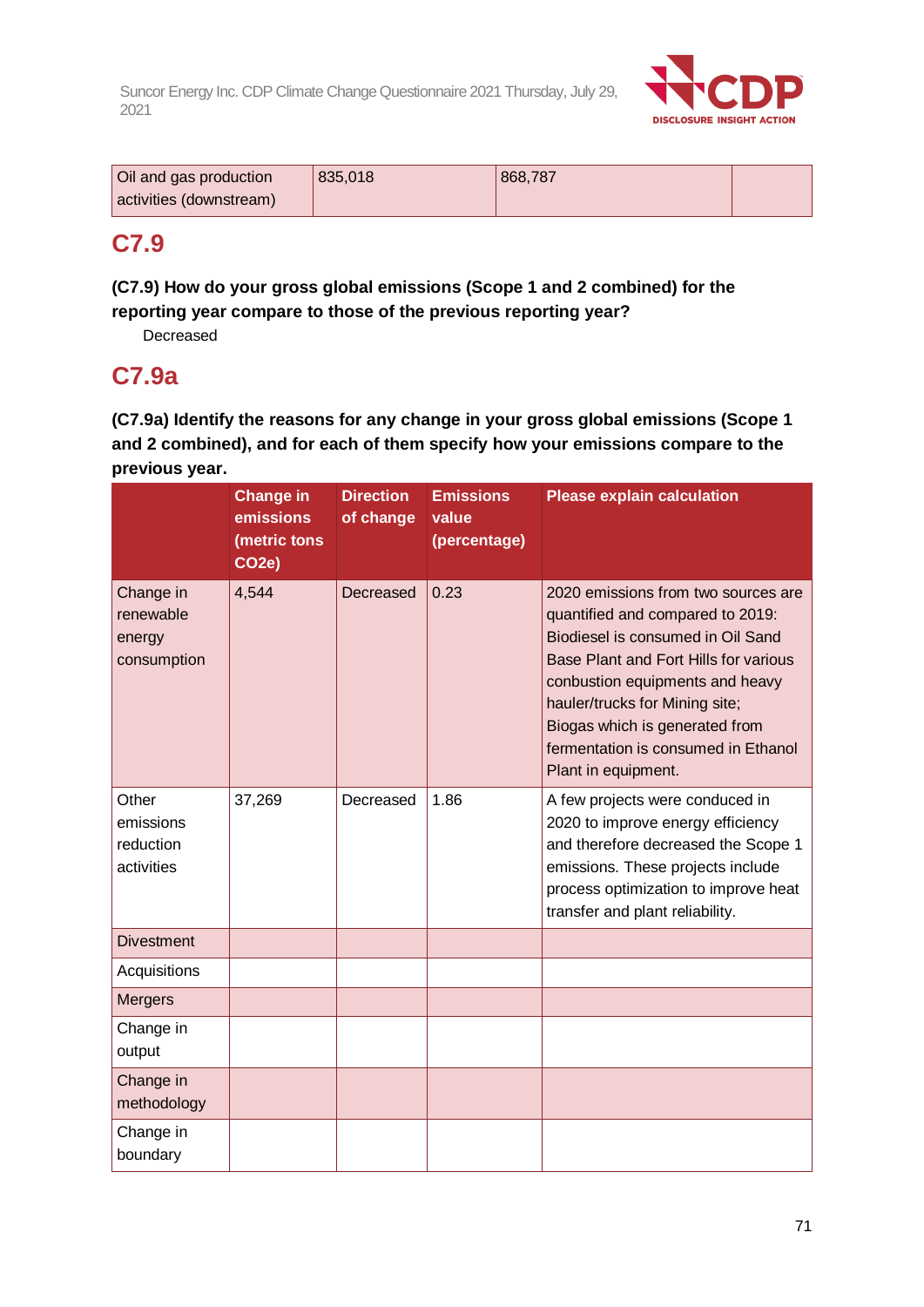

| Change in<br>physical<br>operating<br>conditions |           |           |       |                                                                                                                                                                                                 |
|--------------------------------------------------|-----------|-----------|-------|-------------------------------------------------------------------------------------------------------------------------------------------------------------------------------------------------|
| Unidentified                                     |           |           |       |                                                                                                                                                                                                 |
| Other                                            | 1,960,922 | Decreased | 97.91 | Scope 1 + 2 emissions decreased<br>compared to 2019 primarily due to<br>decreased production during<br>pandemic with lower market demand,<br>as well as planned/unplanned plant<br>maintenance. |

## **C7.9b**

**(C7.9b) Are your emissions performance calculations in C7.9 and C7.9a based on a location-based Scope 2 emissions figure or a market-based Scope 2 emissions figure?**

Location-based

# **C8. Energy**

## **C8.1**

## **(C8.1) What percentage of your total operational spend in the reporting year was on energy?**

More than 10% but less than or equal to 15%

## **C8.2**

## **(C8.2) Select which energy-related activities your organization has undertaken.**

|                                                     | Indicate whether your organization undertook this energy-<br>related activity in the reporting year |
|-----------------------------------------------------|-----------------------------------------------------------------------------------------------------|
| Consumption of fuel (excluding<br>feedstocks)       | Yes                                                                                                 |
| Consumption of purchased or<br>acquired electricity | Yes                                                                                                 |
| Consumption of purchased or<br>acquired heat        | <b>No</b>                                                                                           |
| Consumption of purchased or<br>acquired steam       | Yes                                                                                                 |
| Consumption of purchased or<br>acquired cooling     | Yes                                                                                                 |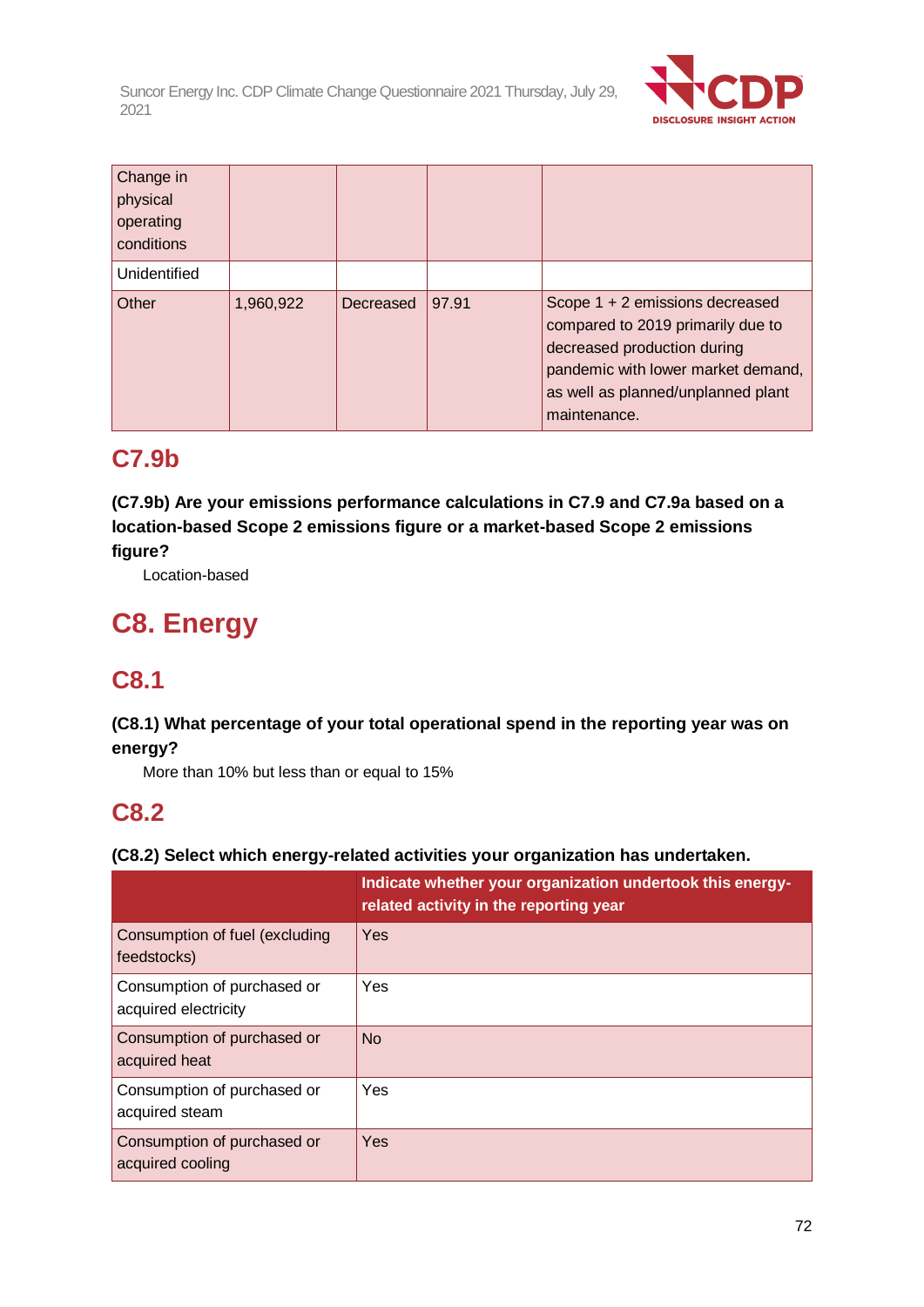

| Generation of electricity, heat, | Yes |
|----------------------------------|-----|
| steam, or cooling                |     |

# **C8.2a**

### **(C8.2a) Report your organization's energy consumption totals (excluding feedstocks) in MWh.**

|                                                                | <b>Heating</b><br>value         | <b>MWh from</b><br>renewable<br><b>sources</b> | <b>MWh from non-</b><br>renewable<br><b>sources</b> | <b>Total (renewable</b><br>and non-<br>renewable) MWh |
|----------------------------------------------------------------|---------------------------------|------------------------------------------------|-----------------------------------------------------|-------------------------------------------------------|
| Consumption of fuel<br>(excluding feedstock)                   | LHV (lower<br>heating<br>value) | 52,174                                         | 87,523,207                                          | 87,575,381                                            |
| Consumption of<br>purchased or acquired<br>electricity         |                                 | $\Omega$                                       | 1,803,216                                           | 1,803,216                                             |
| Consumption of<br>purchased or acquired<br>steam               |                                 | $\Omega$                                       | 3,064,191                                           | 3,064,191                                             |
| Consumption of<br>purchased or acquired<br>cooling             |                                 | 0                                              | 201                                                 | 201                                                   |
| Consumption of self-<br>generated non-fuel<br>renewable energy |                                 |                                                |                                                     |                                                       |
| Total energy<br>consumption                                    |                                 | 52,174                                         | 92,390,814                                          | 92,442,988                                            |

# **C8.2b**

### **(C8.2b) Select the applications of your organization's consumption of fuel.**

|                                                          | Indicate whether your organization undertakes this<br>fuel application |
|----------------------------------------------------------|------------------------------------------------------------------------|
| Consumption of fuel for the generation of<br>electricity | Yes                                                                    |
| Consumption of fuel for the generation of<br>heat        | Yes                                                                    |
| Consumption of fuel for the generation of<br>steam       | Yes                                                                    |
| Consumption of fuel for the generation of<br>cooling     | No                                                                     |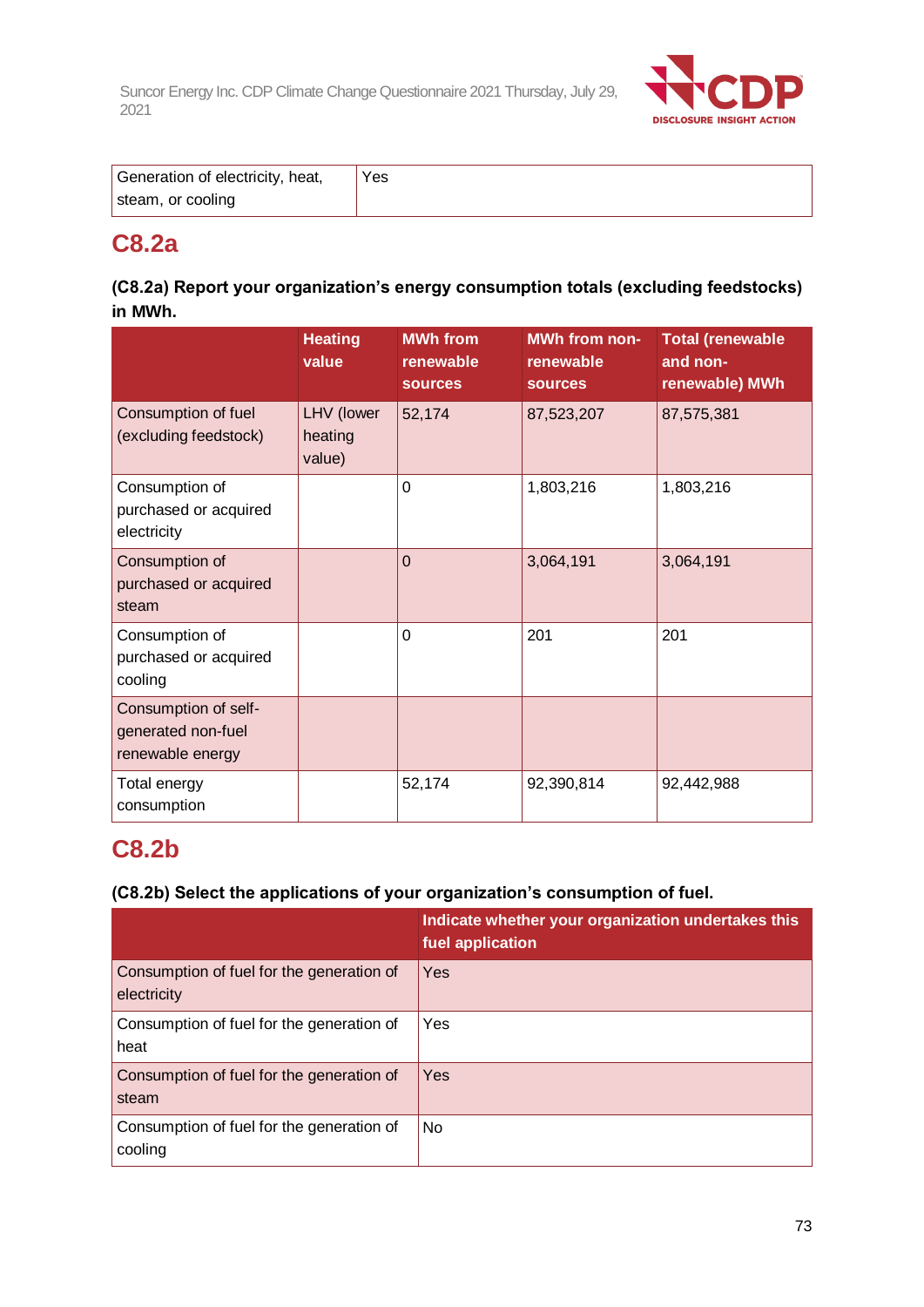

| Consumption of fuel for co-generation or | Yes |
|------------------------------------------|-----|
| tri-generation                           |     |

# **C8.2c**

### **(C8.2c) State how much fuel in MWh your organization has consumed (excluding feedstocks) by fuel type.**

| <b>Fuels (excluding feedstocks)</b><br><b>Natural Gas</b>                                                                                           |
|-----------------------------------------------------------------------------------------------------------------------------------------------------|
| <b>Heating value</b><br>LHV (lower heating value)                                                                                                   |
| Total fuel MWh consumed by the organization<br>53,325,191                                                                                           |
| MWh fuel consumed for self-generation of electricity<br>19,261,836                                                                                  |
| MWh fuel consumed for self-generation of heat<br>13,198,893                                                                                         |
| MWh fuel consumed for self-generation of steam<br>20,864,462                                                                                        |
| MWh fuel consumed for self-cogeneration or self-trigeneration<br>25,455,474                                                                         |
| <b>Emission factor</b><br>0.00211                                                                                                                   |
| <b>Unit</b><br>metric tons CO2e per m3                                                                                                              |
| <b>Emissions factor source</b><br>NG composition; Canadian's Greenhouse Gas Quantification Requirements<br>(Greenhouse Gas Reporting Program), 2020 |
| <b>Comment</b><br>NG compositions are provided by NG producers (weighted average of upstream and                                                    |

**Fuels (excluding feedstocks)** Fuel Gas

**Heating value**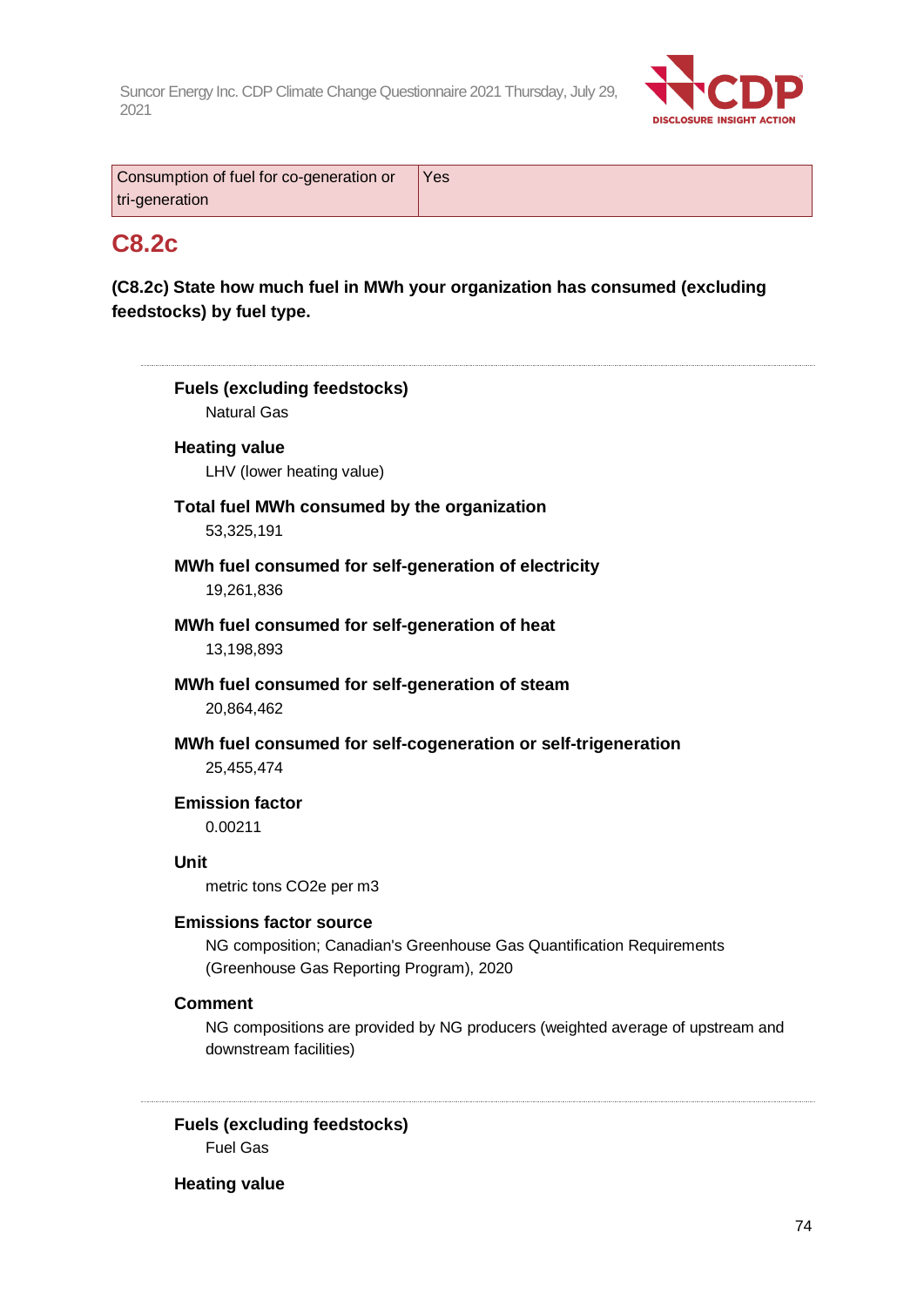

LHV (lower heating value)

- **Total fuel MWh consumed by the organization** 19,879,798
- **MWh fuel consumed for self-generation of electricity** 0

**MWh fuel consumed for self-generation of heat** 14,412,560

**MWh fuel consumed for self-generation of steam** 5,467,238

**MWh fuel consumed for self-cogeneration or self-trigeneration**  $\Omega$ 

**Emission factor**

0.0018

**Unit**

metric tons CO2e per m3

#### **Emissions factor source**

Gas composition; Canadian's Greenhouse Gas Quantification Requirements (Greenhouse Gas Reporting Program), 2020

#### **Comment**

Fuel gas compositions are obtained from lab analysis (weighted average of upstream and downstream facilities) Emission factor: 0.001804

**Fuels (excluding feedstocks)** Diesel

#### **Heating value**

LHV (lower heating value)

#### **Total fuel MWh consumed by the organization**

5,716,193

#### **MWh fuel consumed for self-generation of electricity**

**MWh fuel consumed for self-generation of heat** 5,716,193

#### **MWh fuel consumed for self-generation of steam**

 $\Omega$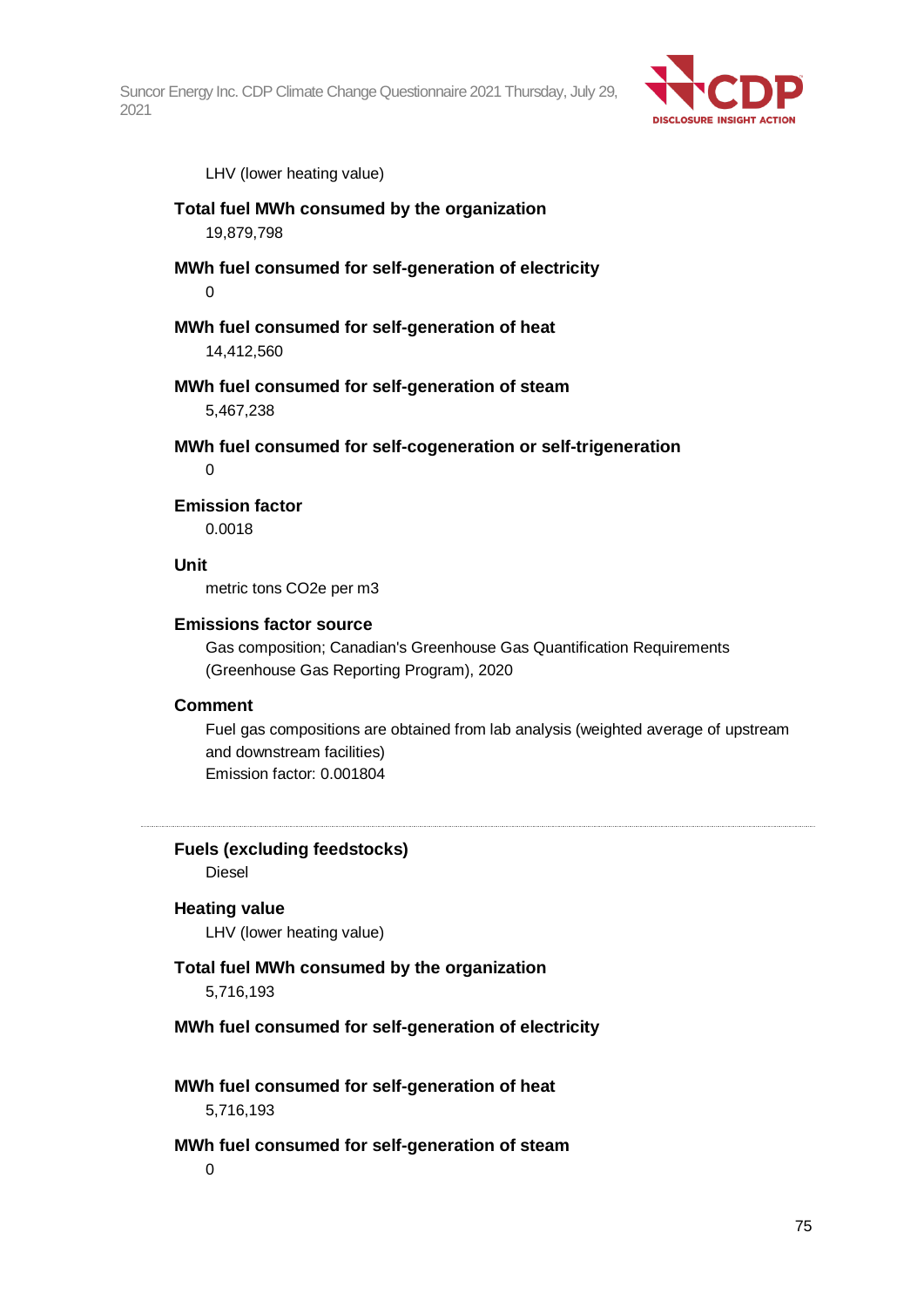

### **MWh fuel consumed for self-cogeneration or self-trigeneration** 0

#### **Emission factor**

942.4

#### **Unit**

lb CO2e per barrel

#### **Emissions factor source**

Canadian's Greenhouse Gas Quantification Requirements (Greenhouse Gas Reporting Program), 2020

#### **Comment**

Default emission factors are applied

#### **Fuels (excluding feedstocks)**

Heavy Gas Oil

#### **Heating value**

LHV (lower heating value)

- **Total fuel MWh consumed by the organization** 334,613
- **MWh fuel consumed for self-generation of electricity**  $\Omega$

# **MWh fuel consumed for self-generation of heat**

77,482

#### **MWh fuel consumed for self-generation of steam** 257,131

### **MWh fuel consumed for self-cogeneration or self-trigeneration**

 $\Omega$ 

#### **Emission factor**

1,102.3

#### **Unit**

lb CO2e per barrel

#### **Emissions factor source**

Canadian's Greenhouse Gas Quantification Requirements (Greenhouse Gas Reporting Program), 2020

#### **Comment**

Default emission factors are applied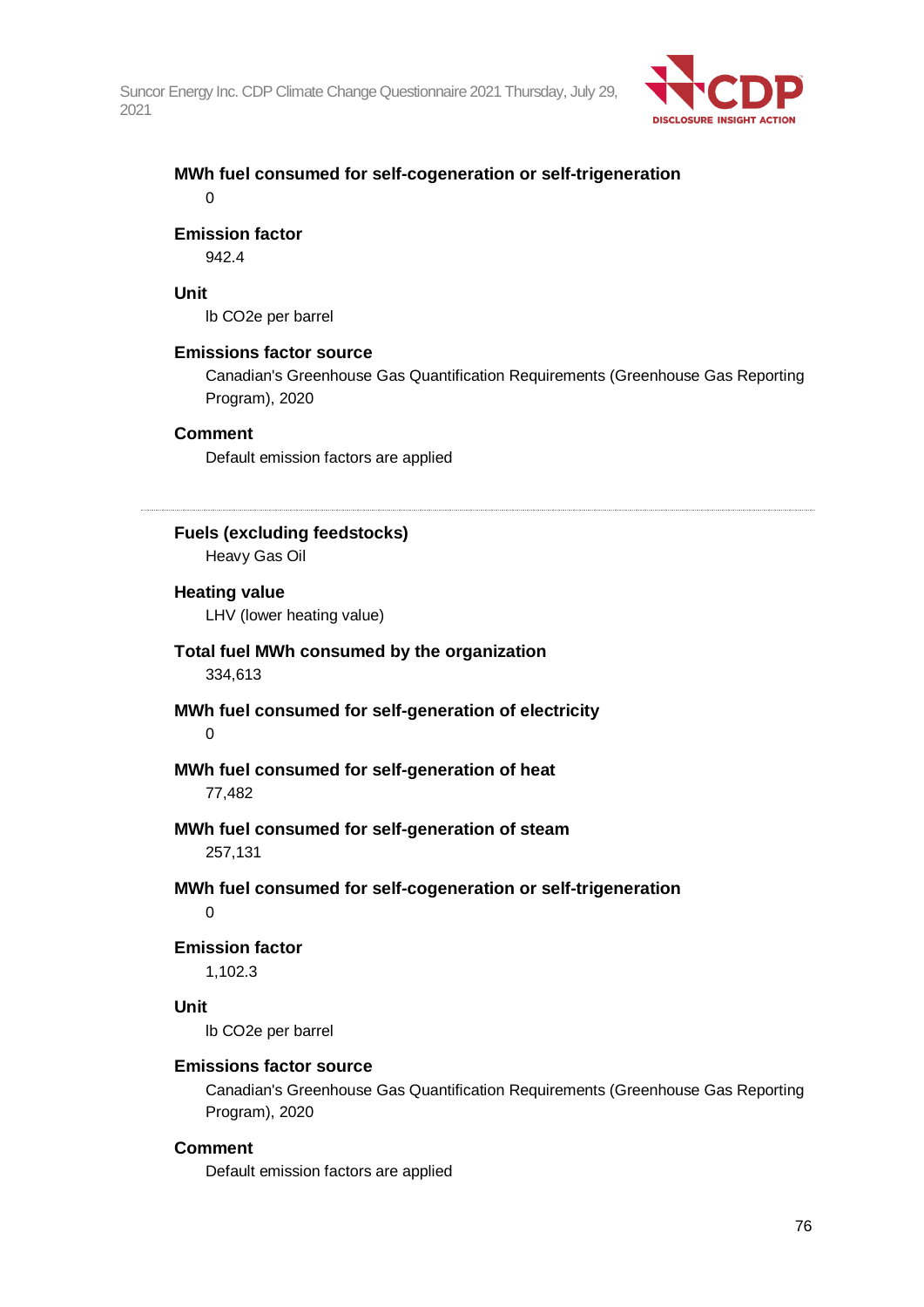

**Fuels (excluding feedstocks)** Propane Liquid **Heating value** LHV (lower heating value) **Total fuel MWh consumed by the organization** 41,030 **MWh fuel consumed for self-generation of electricity** 0 **MWh fuel consumed for self-generation of heat** 41,030 **MWh fuel consumed for self-generation of steam MWh fuel consumed for self-cogeneration or self-trigeneration**  $\Omega$ **Emission factor** 542.5 **Unit** lb CO2e per barrel **Emissions factor source** Canadian's Greenhouse Gas Quantification Requirements (Greenhouse Gas Reporting Program), 2020 **Comment** Default emission factors are applied **Fuels (excluding feedstocks)** Petroleum Coke **Heating value** LHV (lower heating value) **Total fuel MWh consumed by the organization** 6,713,152 **MWh fuel consumed for self-generation of electricity**

0

**MWh fuel consumed for self-generation of heat**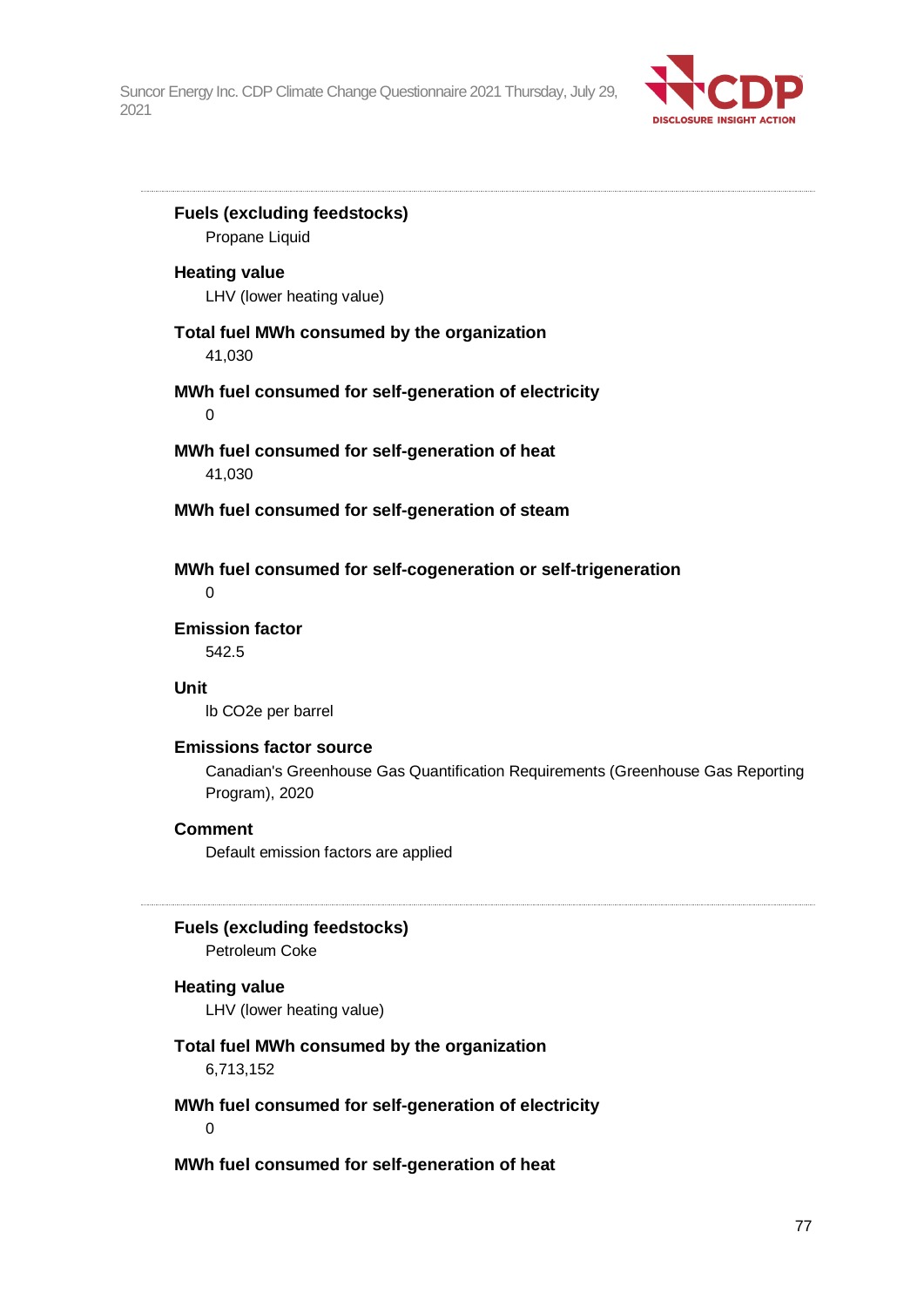

#### 2,391,396

#### **MWh fuel consumed for self-generation of steam**

4,321,756

**MWh fuel consumed for self-cogeneration or self-trigeneration**

 $\Omega$ 

#### **Emission factor**

2.738

#### **Unit**

metric tons CO2e per metric ton

#### **Emissions factor source**

Coke composition; Albeta Greenhouse Gas Quantification Methodologies (Technology Innovation and Emission Redeuction Regulation) (Version 2.1)

#### **Comment**

Coke compositions are obtained from lab analysis

**Fuels (excluding feedstocks)**

Biodiesel

### **Heating value**

LHV (lower heating value)

#### **Total fuel MWh consumed by the organization**

51,592.1

#### **MWh fuel consumed for self-generation of electricity**

 $\Omega$ 

# **MWh fuel consumed for self-generation of heat**

51,592

# **MWh fuel consumed for self-generation of steam**

 $\Omega$ 

### **MWh fuel consumed for self-cogeneration or self-trigeneration**

0

### **Emission factor**

869.2

#### **Unit**

lb CO2e per barrel

#### **Emissions factor source**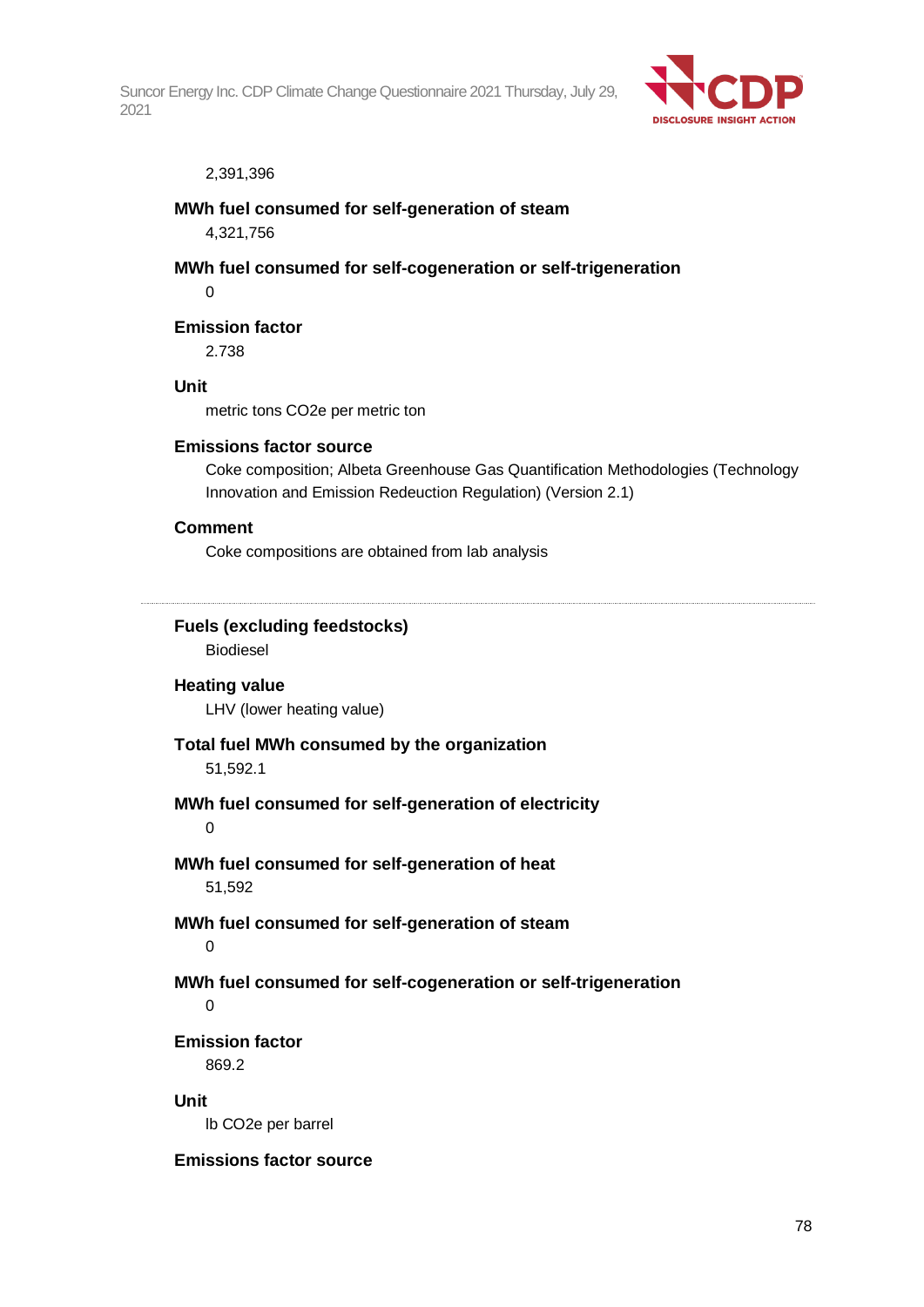

Albeta Greenhouse Gas Quantification Methodologies (Technology Innovation and Emission Redeuction Regulation) (Version 2.1)

#### **Comment**

Default emission factors are applied

### **Fuels (excluding feedstocks)**

Biogas

### **Heating value**

LHV (lower heating value)

#### **Total fuel MWh consumed by the organization**

**MWh fuel consumed for self-generation of electricity** 0

**MWh fuel consumed for self-generation of heat**

**MWh fuel consumed for self-generation of steam**

 $\Omega$ 

**MWh fuel consumed for self-cogeneration or self-trigeneration**

 $\Omega$ 

#### **Emission factor**

0.04954

#### **Unit**

metric tons CO2e per GJ

#### **Emissions factor source**

Canadian's Greenhouse Gas Quantification Requirements (Greenhouse Gas Reporting Program), 2020

#### **Comment**

Default emission factors are applied

### **C8.2d**

**(C8.2d) Provide details on the electricity, heat, steam, and cooling your organization has generated and consumed in the reporting year.**

| generation<br>(MWh) | <b>Generation that is</b><br>∣ from renewable <sup>⊦</sup><br>consumed by the<br>organization (MWh)<br>sources (MWh) | Gross generation Generation from<br>renewable sources that is<br>consumed by the<br>organization (MWh) |
|---------------------|----------------------------------------------------------------------------------------------------------------------|--------------------------------------------------------------------------------------------------------|
|---------------------|----------------------------------------------------------------------------------------------------------------------|--------------------------------------------------------------------------------------------------------|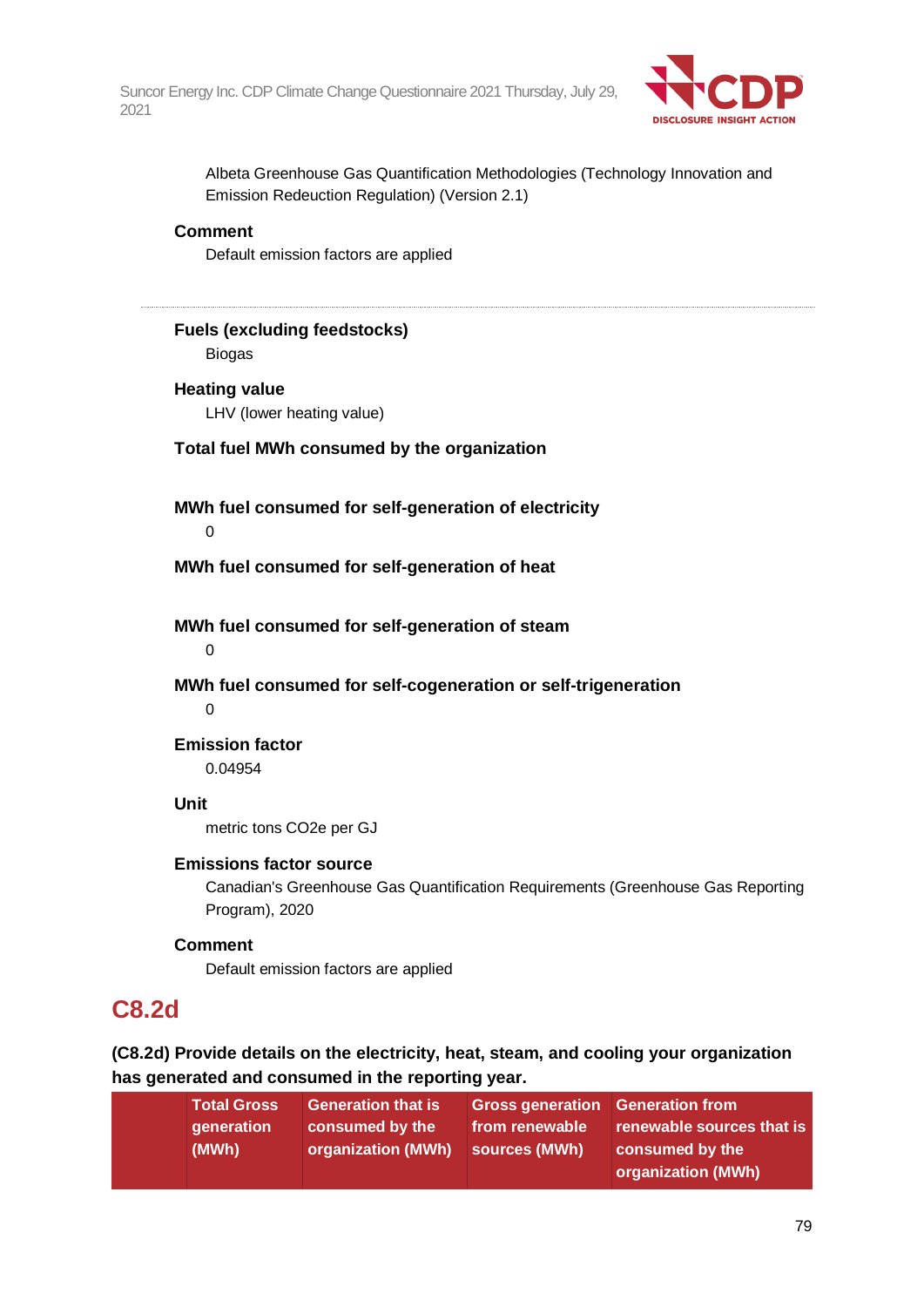

|         | <b>Electricity 7,754,997</b> | 6,562,338  | 96,952  |         |
|---------|------------------------------|------------|---------|---------|
| Heat    | 28,711,317                   | 28,711,317 | 140,764 | 140,764 |
| Steam   | 22,108,583                   | 22,108,583 |         | U       |
| Cooling | 0                            |            |         | U       |

# **C8.2e**

**(C8.2e) Provide details on the electricity, heat, steam, and/or cooling amounts that were accounted for at a zero emission factor in the market-based Scope 2 figure reported in C6.3.**

**Sourcing method**

Heat/steam/cooling supply agreement

#### **Low-carbon technology type**

Other, please specify **Cogeneration** 

**Country/area of consumption of low-carbon electricity, heat, steam or cooling** Canada

#### **MWh consumed accounted for at a zero emission factor**

2,740,776

#### **Comment**

Cogeneration Power Emission factor: 0.2445 metric tons CO2e per MWh Cogeneration Steam Emission factor: 0.2001 metric tons CO2e per MWh

# **C9. Additional metrics**

### **C9.1**

**(C9.1) Provide any additional climate-related metrics relevant to your business.**

# **C-OG9.2a**

**(C-OG9.2a) Disclose your net liquid and gas hydrocarbon production (total of subsidiaries and equity-accounted entities).**

| In-year net Comment |  |
|---------------------|--|
| production          |  |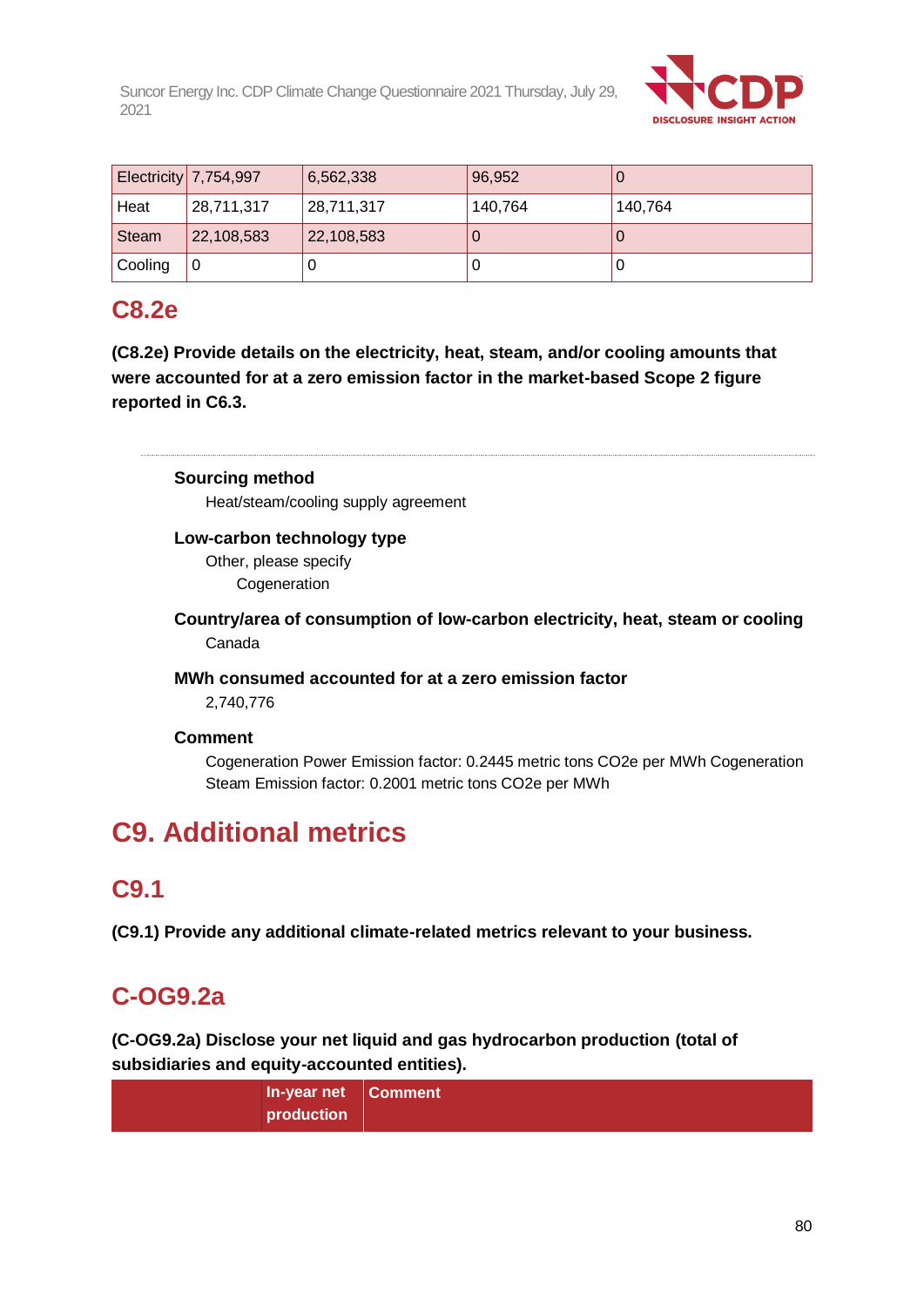

| Crude oil and<br>condensate, million<br>barrels                            | 0            | 2020 crude oil produced from Terra Nova FPSO is 0. Terra<br>Nova has been shut down since December 2019 with the Asset<br>Life Extension (ALE) plan. The Terra Nova FPSO then left the<br>field and went quayside for all of 2020. Suncor is still<br>determining an economically viable path forward for the safe<br>and reliable return to operations. |
|----------------------------------------------------------------------------|--------------|----------------------------------------------------------------------------------------------------------------------------------------------------------------------------------------------------------------------------------------------------------------------------------------------------------------------------------------------------------|
| Natural gas liquids,<br>million barrels                                    | $\Omega$     | No NGL produced from Suncor Facilities                                                                                                                                                                                                                                                                                                                   |
| Oil sands, million<br>barrels (includes<br>bitumen and<br>synthetic crude) | 181.1        | 2020 Bitumen and synthetic crude oil produced from Oil Sands<br>facilities                                                                                                                                                                                                                                                                               |
| Natural gas, billion<br>cubic feet                                         | $\mathbf{0}$ | No NG produced from Suncor Facilities                                                                                                                                                                                                                                                                                                                    |

# **C-OG9.2b**

### **(C-OG9.2b) Explain which listing requirements or other methodologies you use to report reserves data. If your organization cannot provide data due to legal restrictions on reporting reserves figures in certain countries, please explain this.**

Suncor reports reserves in accordance with Canadian Securities Administrators' National Instrument 51-101 "Standards of Disclosure for Oil and Gas Activities" (NI 51-101). Suncor's reserves were evaluated by independent qualified reserves evaluators, GLJ and Sproule, in accordance with NI 51-101 and the Canadian Oil and Gas Evaluation (COGE) Handbook. Suncor reports 1P reserves in accordance with the Securities and Exchange Commission (SEC).

# **C-OG9.2c**

### **(C-OG9.2c) Disclose your estimated total net reserves and resource base (million boe), including the total associated with subsidiaries and equity-accounted entities.**

|     | <b>Estimated total net</b><br>proved + probable<br>reserves (2P) (million<br>BOE) | <b>Estimated total net</b><br>proved + probable +<br>possible reserves (3P)<br>(million BOE) | <b>Estimated net</b><br>total resource<br>base (million<br>BOE) | <b>Comment</b>                                            |
|-----|-----------------------------------------------------------------------------------|----------------------------------------------------------------------------------------------|-----------------------------------------------------------------|-----------------------------------------------------------|
| Row | 6,658                                                                             |                                                                                              |                                                                 | Volumes and<br>percentages based<br>on NI 51-101.<br>101. |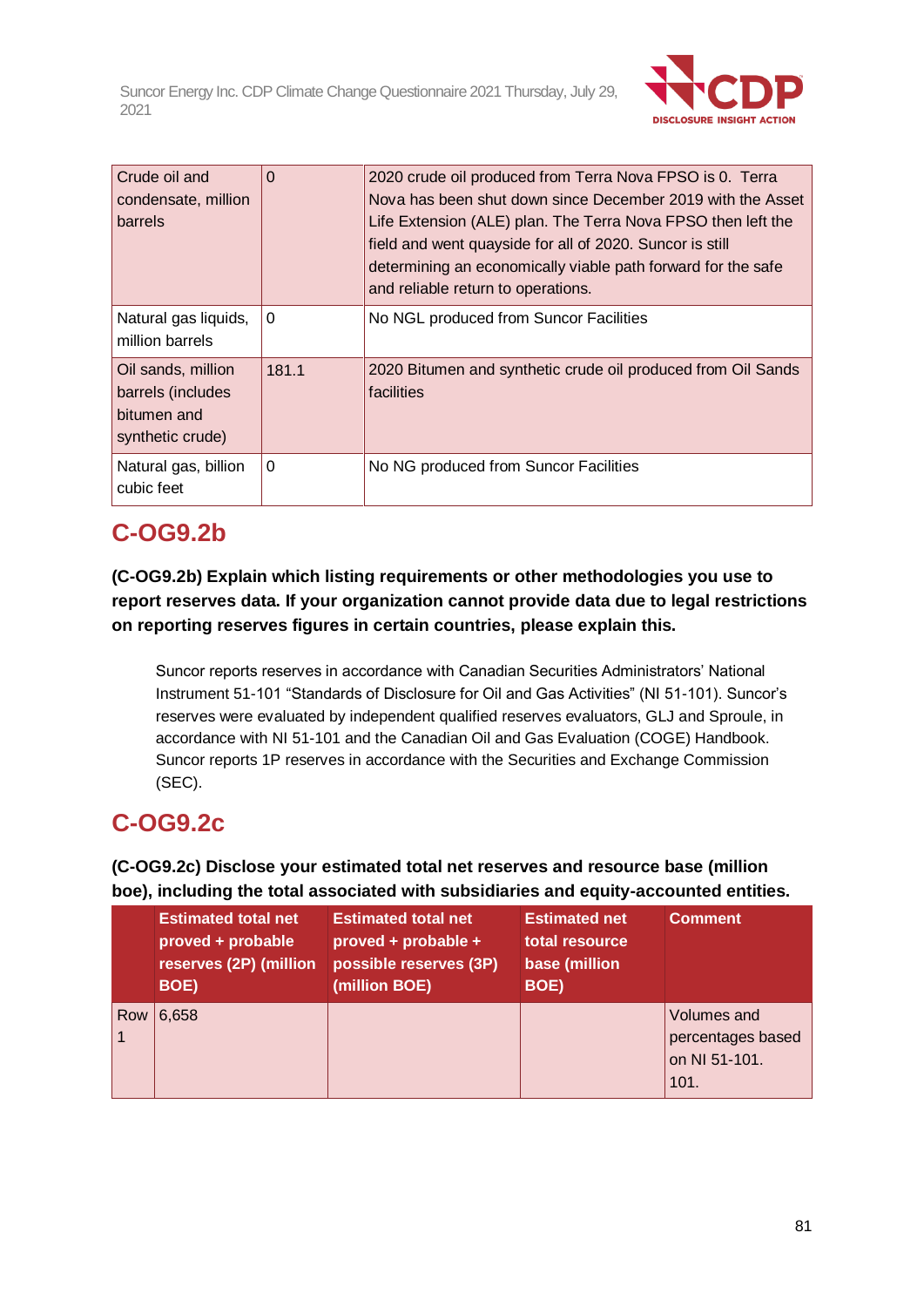

# **C-OG9.2d**

### **(C-OG9.2d) Provide an indicative percentage split for 2P, 3P reserves, and total resource base by hydrocarbon categories.**

|                                                        | Net proved +<br>probable<br>reserves (2P)<br>(%) | Net proved +<br>probable +<br>possible reserves<br>$(3P)$ $(\%)$ | <b>Net total</b><br><b>resource</b><br>base (%) | <b>Comment</b>                                    |
|--------------------------------------------------------|--------------------------------------------------|------------------------------------------------------------------|-------------------------------------------------|---------------------------------------------------|
| Crude oil/<br>condensate/natural<br>gas liquids        | $\overline{4}$                                   |                                                                  |                                                 | Volumes and<br>percentages based<br>on NI 51-101. |
| Natural gas                                            | 0                                                |                                                                  |                                                 |                                                   |
| Oil sands (includes<br>bitumen and<br>synthetic crude) | 96                                               |                                                                  |                                                 | Volumes and<br>percentages based<br>on NI 51-101. |

# **C-OG9.2e**

**(C-OG9.2e) Provide an indicative percentage split for production, 1P, 2P, 3P reserves, and total resource base by development types.**

```
Development type
    Onshore
In-year net production (%)
    \OmegaNet proved reserves (1P) (%)
    \OmegaNet proved + probable reserves (2P) (%)
    0
Net proved + probable + possible reserves (3P) (%)
```
**Net total resource base (%)**

### **Comment**

Assets onshore In-year net production: 0.7% production numbers are as per the NI 51- 101 methodology but are gross (before royalty) rather than net (after royalty). However, this distinction is, in all likelihood, immaterial to the distribution.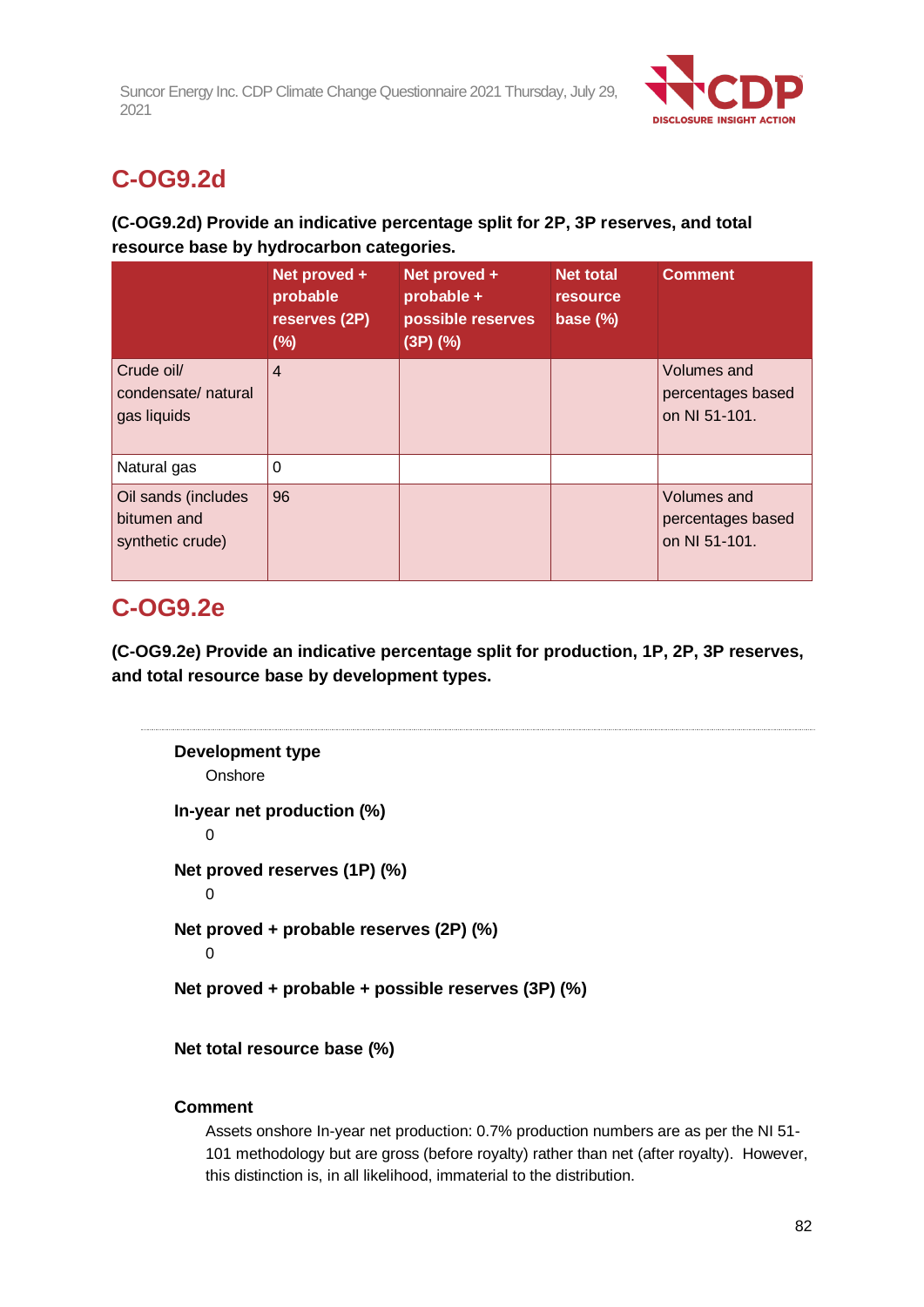

**Development type** Shallow-water **In-year net production (%)** 14 **Net proved reserves (1P) (%)** 4 **Net proved + probable reserves (2P) (%)** 4 **Net proved + probable + possible reserves (3P) (%)**

**Net total resource base (%)**

#### **Comment**

Assets in water depth  $<$  150m In-year net production: 14.3% Net proved reserves: 1P = 3.5% Net proved + probable reserves:  $2P = 3.8$ %. In year net production numbers are as per the NI 51-101 methodology but are gross (before royalty) rather than net (after royalty).

```
Development type
    Deepwater
In-year net production (%)
    0
Net proved reserves (1P) (%)
    \OmegaNet proved + probable reserves (2P) (%)
    0
Net proved + probable + possible reserves (3P) (%)
```
**Net total resource base (%)**

#### **Comment**

Assets in water depth 150m – 1,500m In-year net production: 0% Net proved reserves:  $1P = 0.2\%$  Net proved + probable reserves:  $2P = 0.2\%$ . In year net production numbers are as per the NI 51-101 methodology but are gross (before royalty) rather than net (after royalty).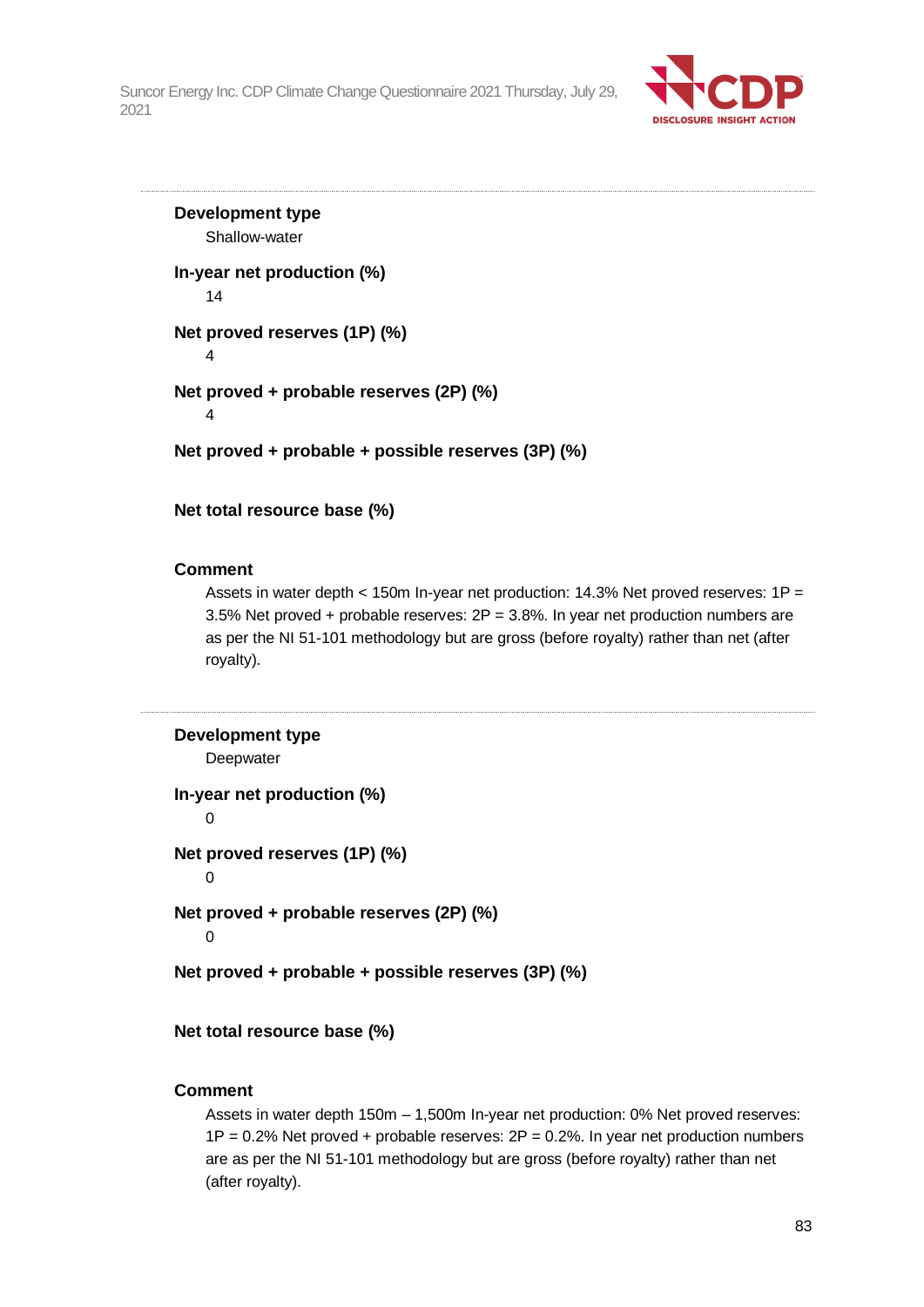

**Development type** Oil sand/extra heavy oil **In-year net production (%)** 85 **Net proved reserves (1P) (%)** 96 **Net proved + probable reserves (2P) (%)** 96 **Net proved + probable + possible reserves (3P) (%)**

**Net total resource base (%)**

### **Comment**

Oil sand/extra heavy oil: Oil sands extraction by mining and in-situ methods and other assets that produce oil with an API gravity of less than 10°. In-year net production: 85% Net proved reserves:  $1P = 96.3\%$  Net proved + probable reserves:  $2P = 96\%$ . In year net production numbers are as per the NI 51-101 methodology but are gross (before royalty) rather than net (after royalty).

### **C-OG9.3a**

**(C-OG9.3a) Disclose your total refinery throughput capacity in the reporting year in thousand barrels per day.**

|                                 | Total refinery throughput capacity (Thousand barrels per day) |
|---------------------------------|---------------------------------------------------------------|
| $\vert$ Capacity $\vert$ 485.96 |                                                               |

# **C-OG9.3b**

**(C-OG9.3b) Disclose feedstocks processed in the reporting year in million barrels per year.**

|                  | <b>Throughput (Million barrels)</b> | <b>Comment</b> |
|------------------|-------------------------------------|----------------|
| Oil              | 149.02                              |                |
| Other feedstocks | 10.04                               |                |
| Total            | 159.07                              |                |

### **C-OG9.3c**

**(C-OG9.3c) Are you able to break down your refinery products and net production?** Yes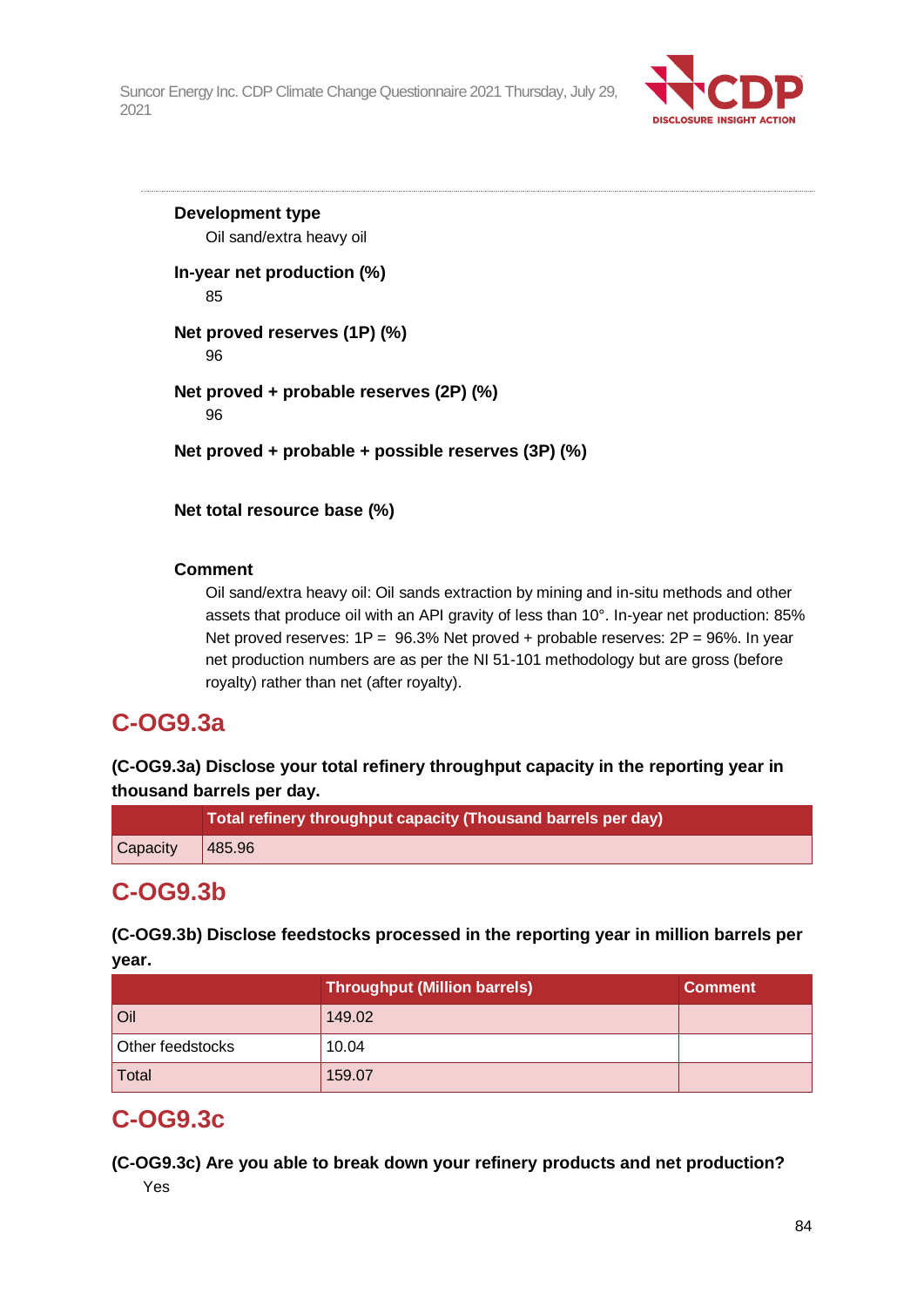

# **C-OG9.3d**

### **(C-OG9.3d) Disclose your refinery products and net production in the reporting year in million barrels per year.**

| <b>Product</b><br>produced | Refinery net production (Million barrels) *not including products<br>used/consumed on site |
|----------------------------|--------------------------------------------------------------------------------------------|
| Gasolines                  | 69.75                                                                                      |
| Diesel fuels               | 57.26                                                                                      |
| Fuel oils                  | 22.82                                                                                      |
| Other, please<br>specify   | 8.97                                                                                       |
| Other distillates          |                                                                                            |

# **C-CE9.6/C-CG9.6/C-CH9.6/C-CN9.6/C-CO9.6/C-EU9.6/C-MM9.6/C-OG9.6/C-RE9.6/C-ST9.6/C-TO9.6/C-TS9.6**

**(C-CE9.6/C-CG9.6/C-CH9.6/C-CN9.6/C-CO9.6/C-EU9.6/C-MM9.6/C-OG9.6/C-RE9.6/C-ST9.6/C-TO9.6/C-TS9.6) Does your organization invest in research and development (R&D) of low-carbon products or services related to your sector activities?**

|            | <b>Investment in Comment</b><br>low-carbon<br>R&D |                                                                                                                                                                                                                                                                                                                                                                                                                                                                                                                                                                                                                                                                                                                                                                                                                                                                                                                                                                                                                                                                                                                                                                            |
|------------|---------------------------------------------------|----------------------------------------------------------------------------------------------------------------------------------------------------------------------------------------------------------------------------------------------------------------------------------------------------------------------------------------------------------------------------------------------------------------------------------------------------------------------------------------------------------------------------------------------------------------------------------------------------------------------------------------------------------------------------------------------------------------------------------------------------------------------------------------------------------------------------------------------------------------------------------------------------------------------------------------------------------------------------------------------------------------------------------------------------------------------------------------------------------------------------------------------------------------------------|
| Row  <br>1 | Yes                                               | In 2020, we invested C\$535M in technology development, deployment and<br>digitalization. Going forward, our technology investments will largely be<br>focused on:<br>- Sustain and optimize our base business while improving its cost and carbon<br>competitiveness - develop next generation processes with 50-70% potential<br>GHG reductions through energy efficiency improvements, fuel switching,<br>solvents, non-aqueous extraction, upgrading innovations and<br>transformational technologies for power, steam, hydrogen and carbon<br>capture, utilization and storage<br>- Grow low GHG emissions businesses - advance low GHG fuels, electricity<br>and hydrogen through strategic investments<br>- Harness the digital transformation - use artificial intelligence, machine<br>learning, advanced analytics and remote sensing technologies to improve<br>safety, reliability and sustainability<br>- Partner on strategic investments and collaborations - work together within<br>our industry, invest in global clean-tech venture capital funds and technology<br>companies, including LanzaTech, LanzaJet Inc., Enerkem Inc. and Evok<br>Innovations |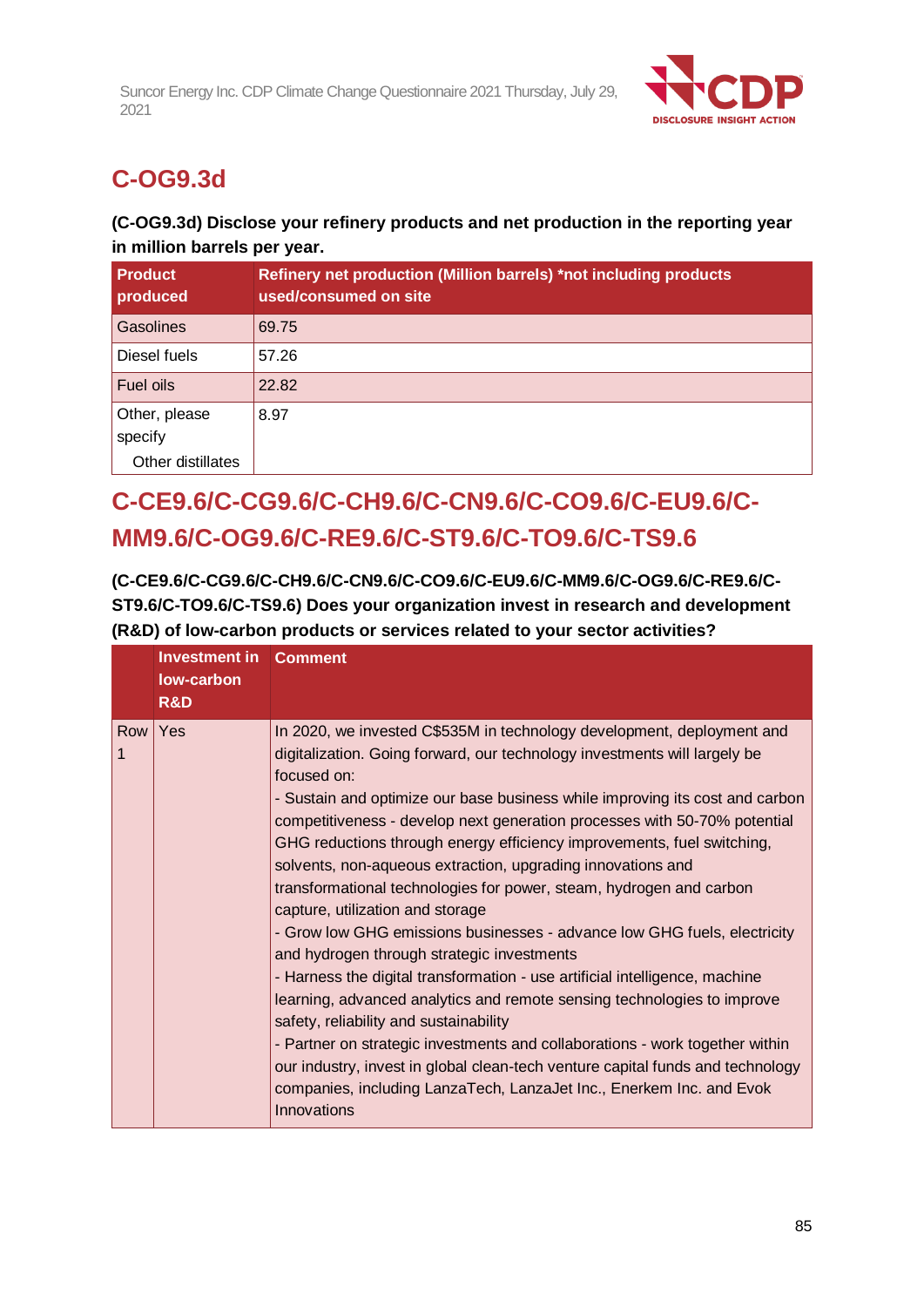

# **C-CO9.6a/C-EU9.6a/C-OG9.6a**

### **(C-CO9.6a/C-EU9.6a/C-OG9.6a) Provide details of your organization's investments in low-carbon R&D for your sector activities over the last three years.**

| <b>Technology area</b>                              | <b>Stage of</b><br>development in<br>the reporting<br>year | <b>Average %</b><br>of total R&D<br><b>investment</b><br>over the last reporting<br>3 years | R&D<br><i>investment</i><br>figure in the<br>year<br>(optional) | <b>Comment</b>                                                                                                                                                                                                                                                                                                                                                                                                                                                                                                                                                                                                                                                                                                                                                                                                                                                                                                                                                                                                                                                                                                                                    |
|-----------------------------------------------------|------------------------------------------------------------|---------------------------------------------------------------------------------------------|-----------------------------------------------------------------|---------------------------------------------------------------------------------------------------------------------------------------------------------------------------------------------------------------------------------------------------------------------------------------------------------------------------------------------------------------------------------------------------------------------------------------------------------------------------------------------------------------------------------------------------------------------------------------------------------------------------------------------------------------------------------------------------------------------------------------------------------------------------------------------------------------------------------------------------------------------------------------------------------------------------------------------------------------------------------------------------------------------------------------------------------------------------------------------------------------------------------------------------|
| <b>Enhanced Oil</b><br>Recovery (EOR)<br>techniques | Full/commercial-<br>scale<br>demonstration                 |                                                                                             |                                                                 | Suncor is focused on solvents<br>as an alternative to steam in<br>recovering bitumen from in situ<br>reservoirs. Our current focus in<br>solvent recovery processes<br>builds on our experience and<br>background knowledge, gained<br>from participation in<br>experiments going back more<br>than 20 years. In the solvent-<br>based processes that Suncor is<br>pursuing, a light hydrocarbon<br>solvent such as propane or<br>butane is used as the primary<br>means to mobilize bitumen.<br>The effectiveness of solvent-<br>based recovery processes is<br>significantly enhanced as the<br>temperature of the reservoir is<br>raised. The increased<br>temperature promotes in situ<br>solvent reflux which maximizes<br>recovery efficiency by limiting<br>the volume of solvent recycled<br>back to surface facilities.<br>Currently, Suncor is advancing,<br>to the pilot phase, a suite of<br>solvent technologies referred to<br>as Solvent+, where the "+"<br>refers to a range of heating<br>technologies that can be<br>coupled with solvent injection.<br>These include:<br>• wellbore heating<br>· superheated solvent injection |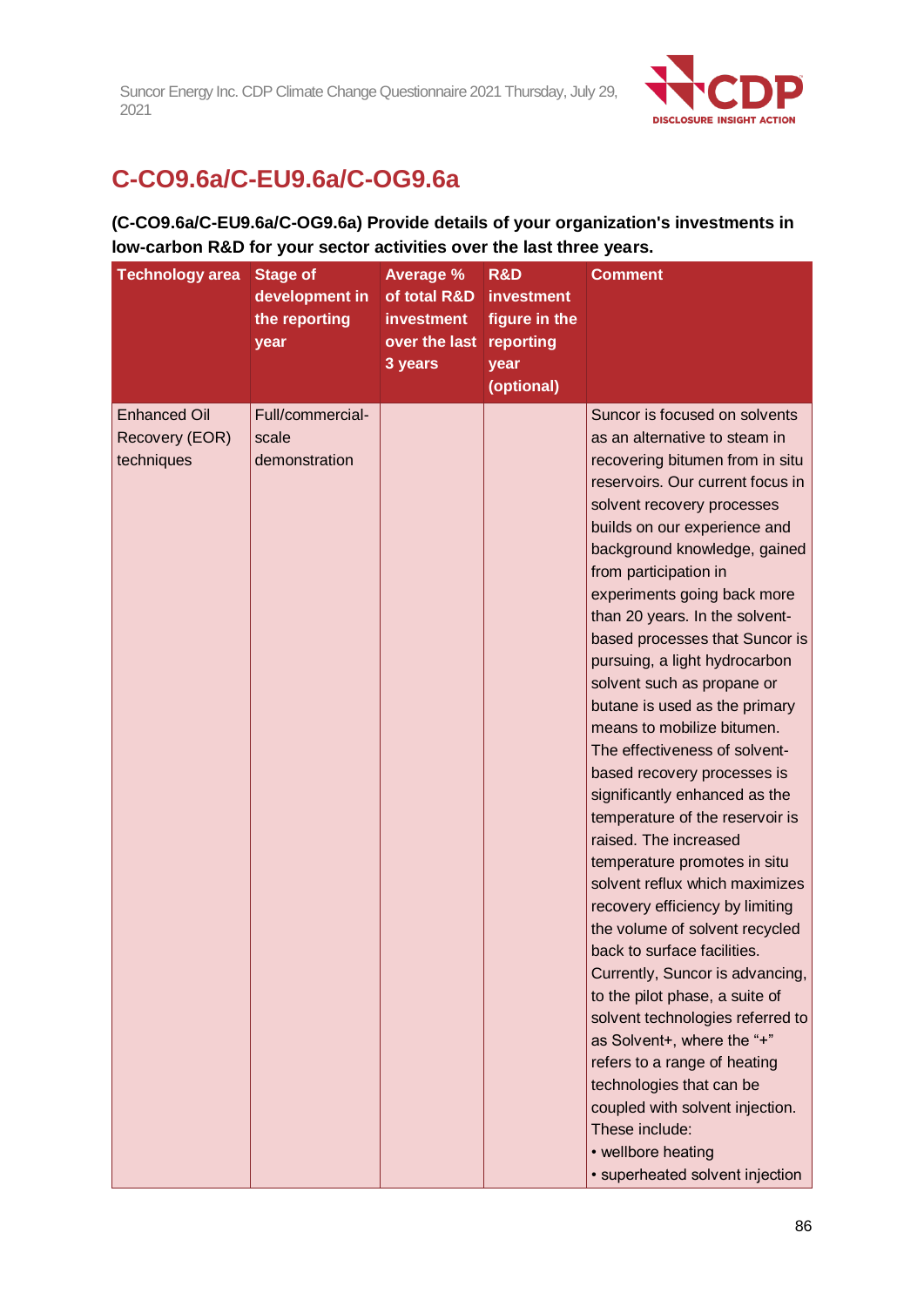

|                                              |                                     |  | • electromagnetic heating If<br>successful, Solvent+ offers the<br>potential for significant<br>environmental improvements<br>over SAGD including:<br>• reduction in GHG emissions<br>intensity by 50 to 70%<br>• elimination of process water<br>• reduction in the surface<br>footprint<br>• reduction in transport diluent<br>requirements<br>• reduction in carbon content of<br>produced oil<br>• potential to unlock additional<br>resources                                                                                                                                                                                                                                                                                                                                                                                             |
|----------------------------------------------|-------------------------------------|--|------------------------------------------------------------------------------------------------------------------------------------------------------------------------------------------------------------------------------------------------------------------------------------------------------------------------------------------------------------------------------------------------------------------------------------------------------------------------------------------------------------------------------------------------------------------------------------------------------------------------------------------------------------------------------------------------------------------------------------------------------------------------------------------------------------------------------------------------|
| Carbon capture<br>and<br>storage/utilisation | Applied research<br>and development |  | As we move towards our net-<br>zero by 2050 strategic<br>objective, CCUS will be a<br>critical component of our<br>emissions reduction efforts.<br>Earlier this year, Suncor<br>invested in Svante Inc., which<br>is<br>developing a second-<br>generation CO2 capture<br>technology for the<br>decarbonization of both<br>combustion emissions and<br>clean hydrogen production.<br>This investment will support<br>Svante in its efforts to<br>accelerate the commercial<br>scale deployment of a<br>technology that has the<br>potential to dramatically reduce<br>the cost associated with carbon<br>capture. With supportive fiscal<br>and regulatory policies and on-<br>going collaboration, we expect<br>CCUS will be a key component<br>of reducing emissions in our<br>base business. It will also<br>enable the production of clean |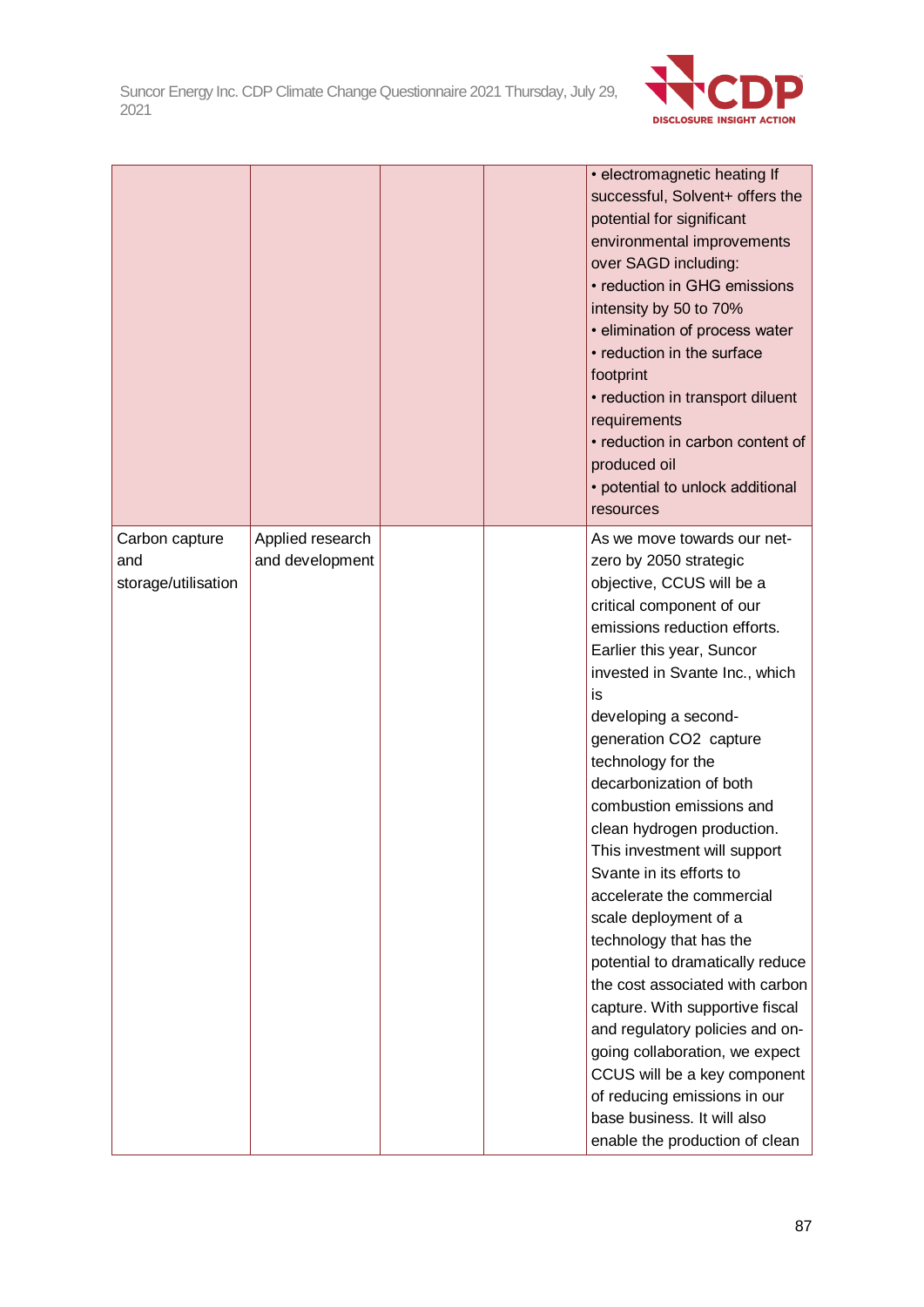

|                                        |                        |  | hydrogen from natural gas as<br>an energy product.                                         |
|----------------------------------------|------------------------|--|--------------------------------------------------------------------------------------------|
| Other, please<br>specify<br>Subsurface | Pilot<br>demonstration |  | As part of our efforts to<br>improve the steam assisted<br>gravity drainage (SAGD)         |
| steam<br>enhancements<br>and solvents  |                        |  | process for our in situ assets,<br>we are pursuing a number of<br>surface and subsurface   |
|                                        |                        |  | technologies to lower the cost<br>and GHG intensity at our<br>existing facilities. The     |
|                                        |                        |  | technologies we are pursuing<br>include:                                                   |
|                                        |                        |  | • Expanding Solvent SAGD<br>(ES-SAGD) - By partially                                       |
|                                        |                        |  | replacing steam with a solvent,<br>we aim to accelerate bitumen                            |
|                                        |                        |  | production, and reduce the<br>steam-to-oil ratio (SOR) to<br>lower GHG intensity. In 2020, |
|                                        |                        |  | we completed the solvent<br>injection phase of the pad-                                    |
|                                        |                        |  | scale demonstration at Firebag<br>and we're now in the                                     |
|                                        |                        |  | monitoring phase post-<br>injection, including solvent                                     |
|                                        |                        |  | recovery. As we deploy ES-<br>SAGD commercially, we plan                                   |
|                                        |                        |  | to undertake additional<br>commercial demonstration<br>activities to further understand    |
|                                        |                        |  | production performance and<br>solvent recovery.                                            |
|                                        |                        |  | • Extra Low Intensity Thermal<br>Extraction (ELITE) - This                                 |
|                                        |                        |  | subsurface steam<br>enhancement technology                                                 |
|                                        |                        |  | focuses on driving down the<br>SOR by operating at a                                       |
|                                        |                        |  | significantly reduced<br>temperature and pressure,<br>reducing steam requirements          |
|                                        |                        |  | and ultimately reducing the<br>GHG intensity. We initiated this                            |
|                                        |                        |  | pilot at Firebag early                                                                     |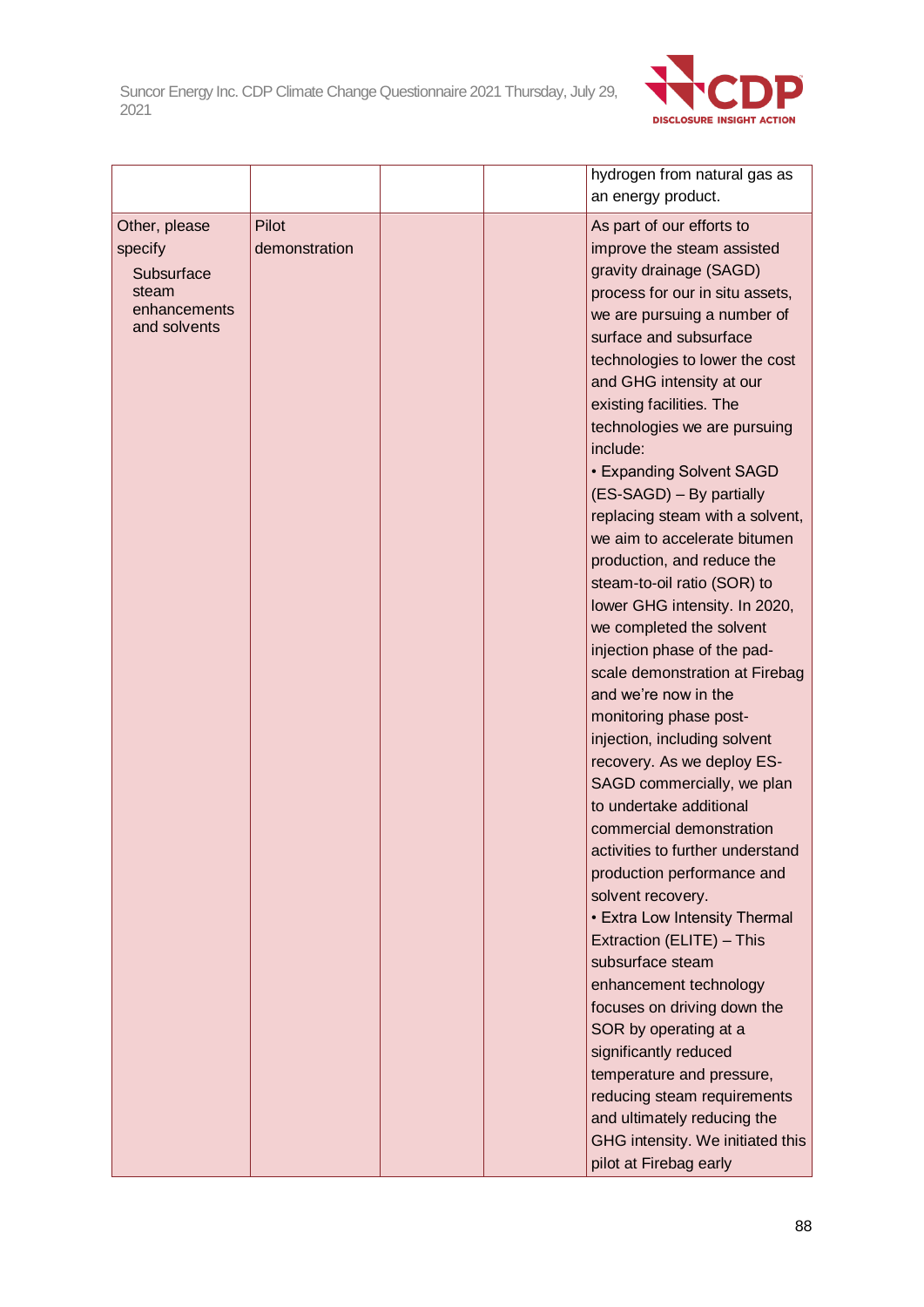

|               |                  |  | in 2021 and expect it to last for |
|---------------|------------------|--|-----------------------------------|
|               |                  |  | approximately two years.          |
|               |                  |  | • Heavy Oil Late Life Energy      |
|               |                  |  | Recovery (HOLLER) - Reusing       |
|               |                  |  | heat from mature SAGD             |
|               |                  |  | operations to generate low-       |
|               |                  |  | carbon power and drive down       |
|               |                  |  | GHG emissions.                    |
|               |                  |  | We believe a combination of       |
|               |                  |  | these three technologies has      |
|               |                  |  | the potential to reduce           |
|               |                  |  | emissions intensity in existing   |
|               |                  |  | in situ operations by up to 30%.  |
|               |                  |  | Additionally, we continue to      |
|               |                  |  | test a range of hydrocarbon       |
|               |                  |  | solvents                          |
|               |                  |  | and heating mechanisms to         |
|               |                  |  | significantly lower the GHG       |
|               |                  |  | intensity of our in situ          |
|               |                  |  | operations by up to 70%.          |
|               |                  |  | These technologies could          |
|               |                  |  | include solvents paired with      |
|               |                  |  | wellbore heating, super           |
|               |                  |  | heating, or electromagnetic       |
|               |                  |  | heating and the addition of       |
|               |                  |  | steam. We are building on         |
|               |                  |  | more than 20 years of             |
|               |                  |  | experience and knowledge          |
|               |                  |  | from participating in pilots and  |
|               |                  |  | testing solvent recovery          |
|               |                  |  | processes.                        |
| Other, please | Full/commercial- |  | Cogeneration is an established    |
| specify       | scale            |  | technology that improves the      |
| Cogeneration  | demonstration    |  | efficiency of our base business.  |
|               |                  |  | By producing both industrial      |
|               |                  |  | steam and electricity through a   |
|               |                  |  | natural gas-fueled process,       |
|               |                  |  | cogeneration is the lowest        |
|               |                  |  | GHG-intensive form of             |
|               |                  |  | hydrocarbon-based power           |
|               |                  |  | generation. All our oil sands     |
|               |                  |  | facilities use cogeneration, and  |
|               |                  |  | we                                |
|               |                  |  | continue to recognize the value   |
|               |                  |  | it brings to our operations. We   |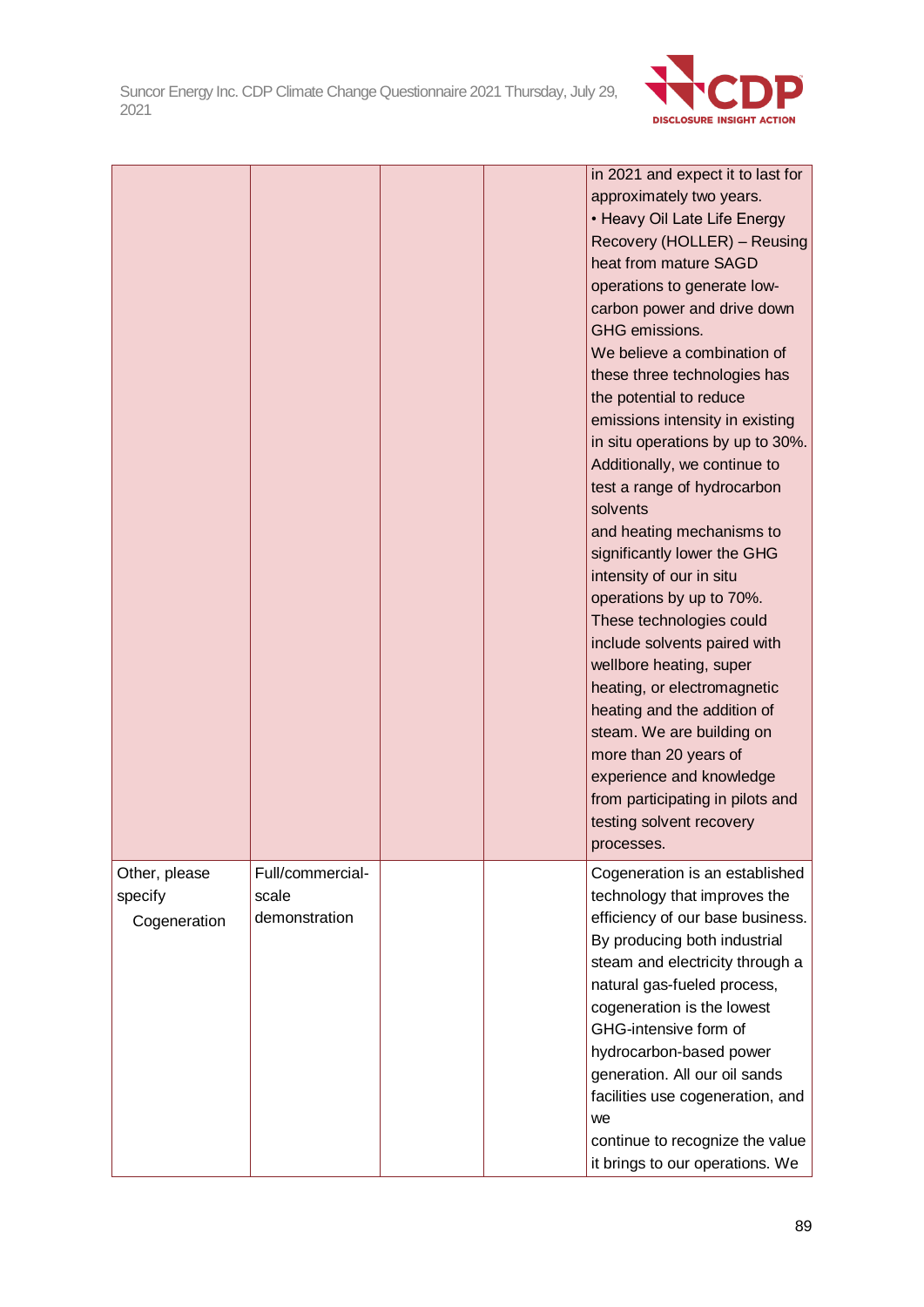

|                       |                  |  | are replacing the coke-fired<br>boilers at our Oil Sands Base<br>Plant with cogeneration units |
|-----------------------|------------------|--|------------------------------------------------------------------------------------------------|
|                       |                  |  | and anticipate the cogeneration                                                                |
|                       |                  |  | facility to be commissioned late                                                               |
|                       |                  |  | 2024. In addition to providing                                                                 |
|                       |                  |  | the facility with steam needed                                                                 |
|                       |                  |  | for operations and reducing                                                                    |
|                       |                  |  | direct GHG emissions at site,                                                                  |
|                       |                  |  | the cogeneration units will<br>export an additional 800                                        |
|                       |                  |  | megawatts (MW) of electricity                                                                  |
|                       |                  |  | to the provincial grid,                                                                        |
|                       |                  |  | equivalent to roughly 7% of                                                                    |
|                       |                  |  | Alberta's current electricity                                                                  |
|                       |                  |  | demand. The GHG intensity of<br>the                                                            |
|                       |                  |  | power produced from our                                                                        |
|                       |                  |  | cogeneration units is                                                                          |
|                       |                  |  | approximately 75% lower than                                                                   |
|                       |                  |  | coal-fired power generation.                                                                   |
|                       |                  |  | For example, our cokefired                                                                     |
|                       |                  |  | boiler replacement (CBR)                                                                       |
|                       |                  |  | project will reduce GHG                                                                        |
|                       |                  |  | emissions by approximately 5.1                                                                 |
|                       |                  |  | megatonnes (Mt)1 per year in                                                                   |
|                       |                  |  | Alberta. This is equivalent to                                                                 |
|                       |                  |  | displacing over 1,000,000 cars<br>from the road.                                               |
|                       |                  |  |                                                                                                |
| Other, please         | Full/commercial- |  | Fuel switching, whether from                                                                   |
| specify               | scale            |  | solid fuel, natural gas,                                                                       |
| <b>Fuel Switching</b> | demonstration    |  | electrification, or blending<br>hydrogen with gas for                                          |
|                       |                  |  | combustion, is one way we can                                                                  |
|                       |                  |  | lower the intensity of our                                                                     |
|                       |                  |  | operations. For example, in                                                                    |
|                       |                  |  | addition to providing low-GHG                                                                  |
|                       |                  |  | power, our CBR project will                                                                    |
|                       |                  |  | also replace the coke                                                                          |
|                       |                  |  | combustion for steam                                                                           |
|                       |                  |  | generation with lower-carbon-                                                                  |
|                       |                  |  | intensity natural gas, reducing                                                                |
|                       |                  |  | GHG emissions.                                                                                 |
| Other, please         | Pilot            |  | Through partnerships with                                                                      |
| specify               | demonstration    |  | equipment suppliers and                                                                        |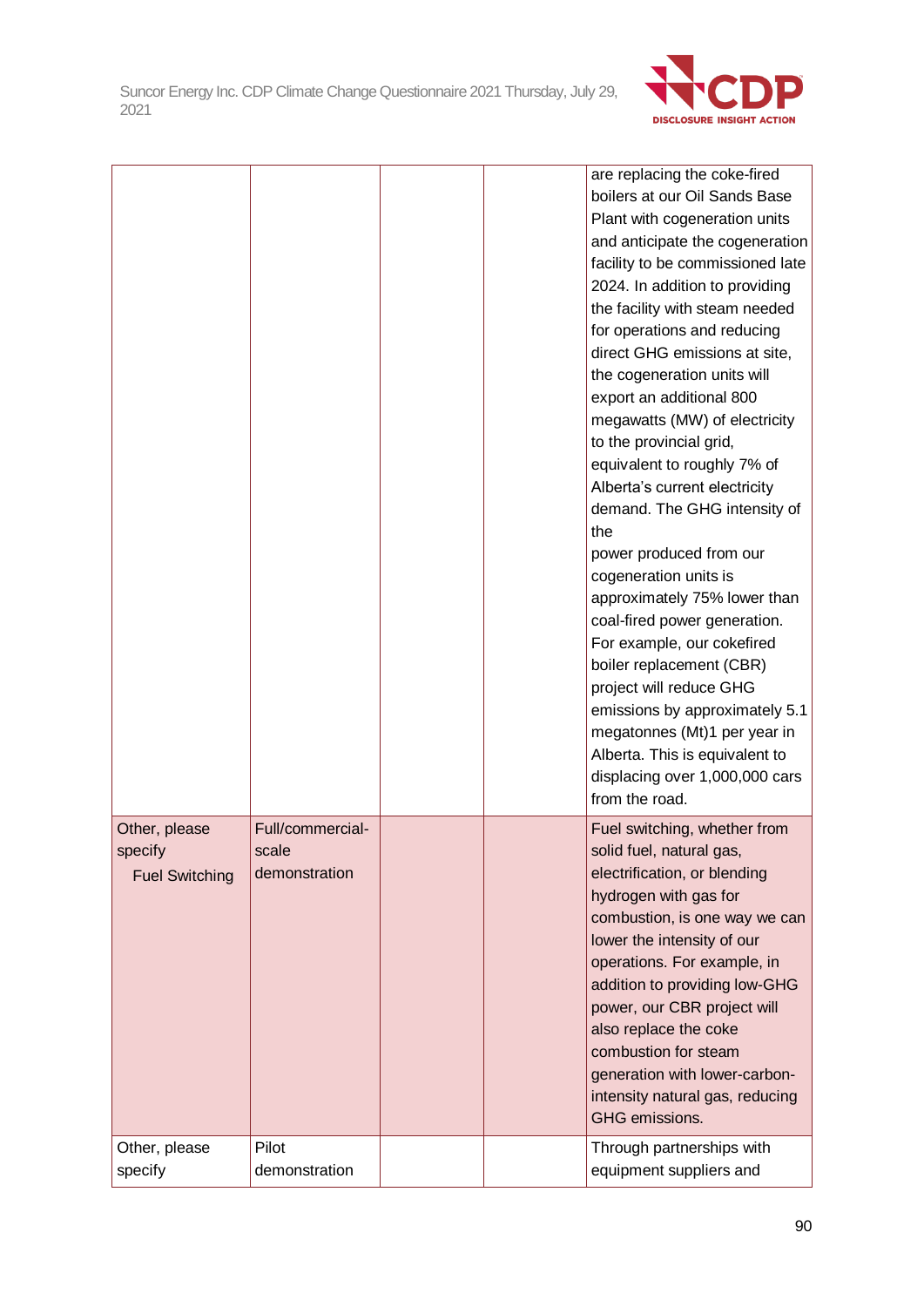

| Non-aqueous<br>extraction                                    |                                            |  | research organizations, we are<br>pursuing new technologies that<br>reduce the need for water in<br>bitumen extraction from mining<br>operations. Currently,<br>warm water is used to separate<br>bitumen from sand. By<br>replacing that water with a<br>solvent, we could significantly<br>reduce tailings, costs, and our<br>GHG emissions. We have<br>increased the size and scope<br>of our<br>non-aqueous extraction pilots<br>with a number of partners that<br>are helping advance the<br>technology. We are working<br>with COANDA Research and<br>Development, InnoTech<br>Alberta, CanmetENERGY, and<br>Exergy Solutions, as well as<br>several academic institutions. |
|--------------------------------------------------------------|--------------------------------------------|--|-----------------------------------------------------------------------------------------------------------------------------------------------------------------------------------------------------------------------------------------------------------------------------------------------------------------------------------------------------------------------------------------------------------------------------------------------------------------------------------------------------------------------------------------------------------------------------------------------------------------------------------------------------------------------------------|
| Other, please<br>specify<br>Thermal<br>bitumen<br>conversion | Pilot<br>demonstration                     |  | We are advancing thermal<br>bitumen conversion technology<br>to partially upgrade bitumen,<br>which would increase value by<br>decreasing the cost to upgrade<br>and reducing the amount of<br>diluent<br>required to transport this<br>product, and lower GHG<br>intensity from extraction to the<br>end user. We are also<br>advancing conversion<br>technologies to achieve high-<br>yield, low-GHG intensity<br>upgrading of bitumen to<br>valuable end-products. The<br>technologies when realized<br>could also integrate with<br>existing Suncor infrastructure.                                                                                                           |
| Other, please<br>specify<br>Renewable<br>fuels               | Full/commercial-<br>scale<br>demonstration |  | In Canada, demand is<br>increasing for renewable fuels<br>driven by consumer<br>preferences and the                                                                                                                                                                                                                                                                                                                                                                                                                                                                                                                                                                               |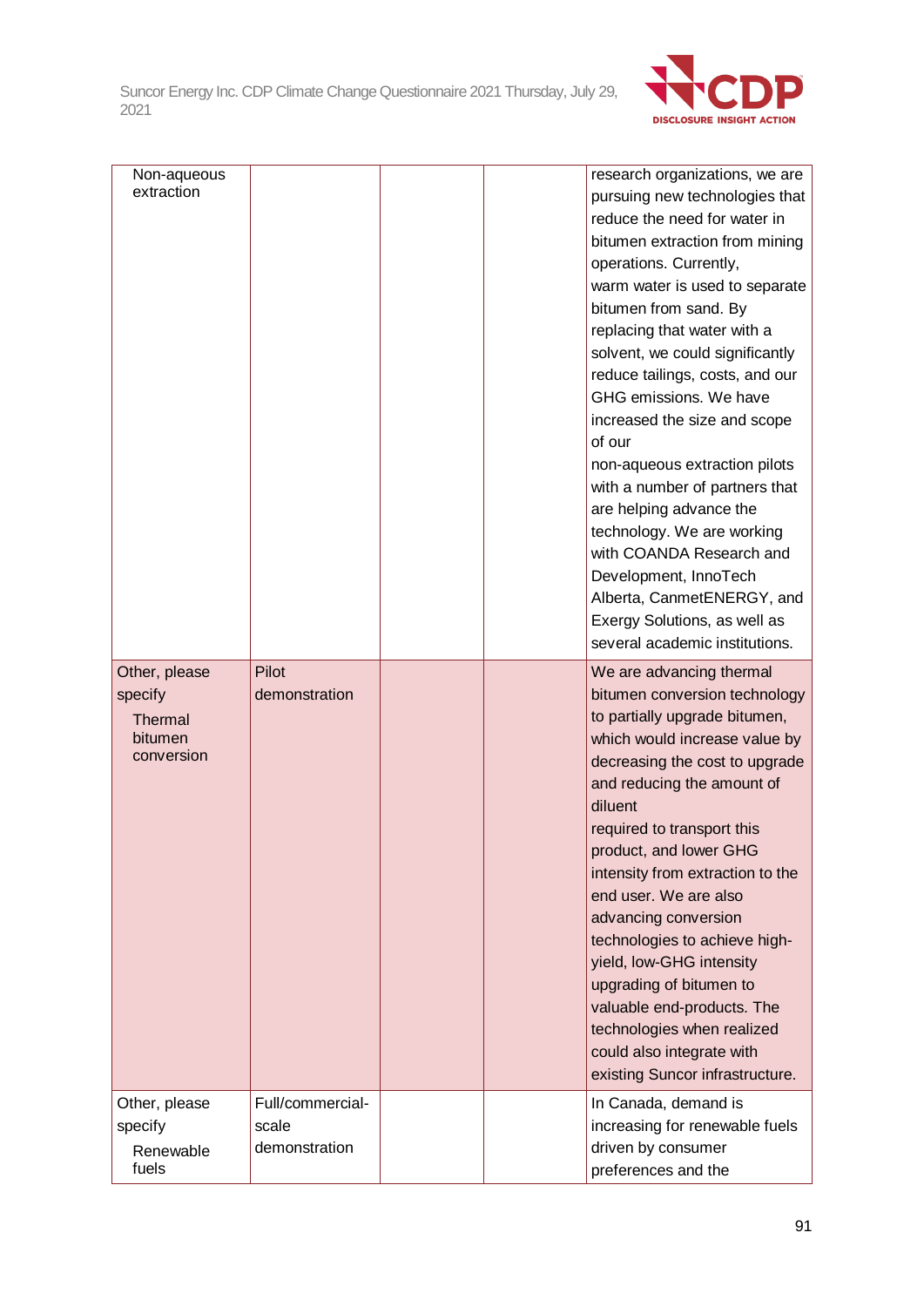

|  |  | implementation of policy, e.g.,  |
|--|--|----------------------------------|
|  |  | the Clean Fuel Regulation        |
|  |  | (CFR). Since 2006, Suncor has    |
|  |  | been making                      |
|  |  | a significant impact in          |
|  |  | Canada's emerging biofuels       |
|  |  | industry and we continue to      |
|  |  | expand our presence in this      |
|  |  | space. Our ethanol plant, the    |
|  |  | largest in Canada, provides      |
|  |  | ethanol for blended gasoline.    |
|  |  | We continue to research lower-   |
|  |  | carbon-intensity ethanol and     |
|  |  | are advancing a portfolio of     |
|  |  | projects with universities and   |
|  |  | companies aimed at producing     |
|  |  | advanced renewable fuels from    |
|  |  | waste, forestry and agricultural |
|  |  | excess biomass, and refinery     |
|  |  | gases. Early investment in       |
|  |  | novel renewable fuel             |
|  |  | technologies helps Suncor        |
|  |  | develop a portfolio of           |
|  |  | commercial development           |
|  |  | opportunities. These renewable   |
|  |  | fuel projects have the potential |
|  |  | to significantly reduce GHG      |
|  |  | emissions, increase revenues     |
|  |  | and provide expected rates of    |
|  |  | return in the mid-teens to       |
|  |  | shareholders.                    |
|  |  | Examples include:                |
|  |  | • participating in the Alberta-  |
|  |  | Based Biorefinery (AB-Bio)       |
|  |  | project with Alberta Innovates   |
|  |  | to de-risk sustainable Alberta-  |
|  |  | based feedstocks to produce      |
|  |  | low-GHG fuels                    |
|  |  | • increasing renewable fuel      |
|  |  | blending for our diesel and      |
|  |  | gasoline pools                   |
|  |  | • investing in companies         |
|  |  | advancing next generation        |
|  |  | clean and renewable fuel         |
|  |  | technologies.                    |
|  |  |                                  |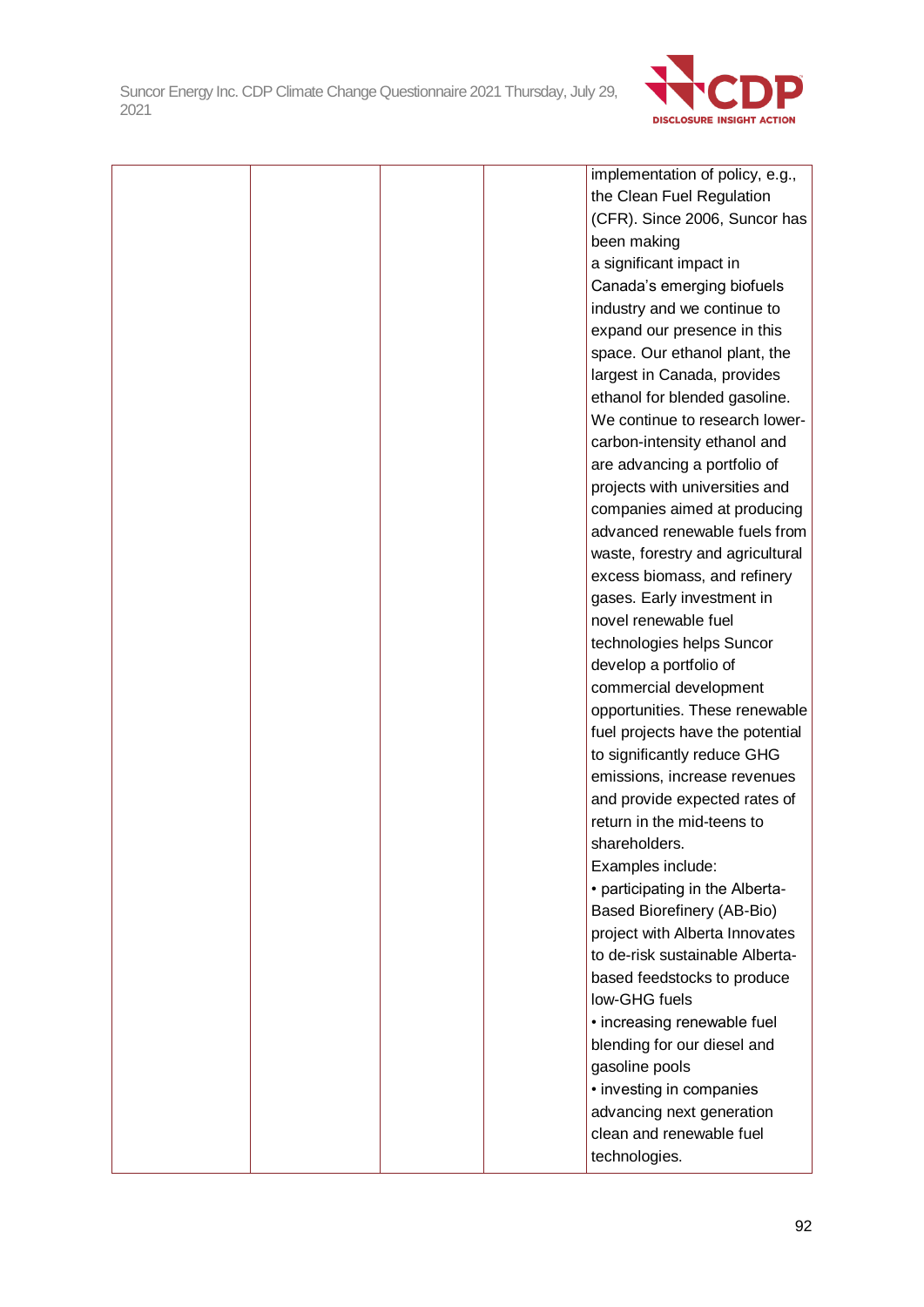

| Renewable energy Full/commercial- |               |  | Wind power: Wind power is        |
|-----------------------------------|---------------|--|----------------------------------|
|                                   | scale         |  | one of the fastest-growing       |
|                                   | demonstration |  | sources of electricity           |
|                                   |               |  | generation in the world. Suncor  |
|                                   |               |  | has been in the wind power       |
|                                   |               |  | business for more than 20        |
|                                   |               |  | years and we are planning to     |
|                                   |               |  | build on that experience to      |
|                                   |               |  | deliver value for our            |
|                                   |               |  | shareholders. As a merchant      |
|                                   |               |  | power producer, we are           |
|                                   |               |  | selective in the jurisdictions.  |
|                                   |               |  |                                  |
|                                   |               |  | Solar power: In recent years,    |
|                                   |               |  | with technological               |
|                                   |               |  | advancements, solar has          |
|                                   |               |  | become a more commercially       |
|                                   |               |  | viable option. Solar             |
|                                   |               |  | technologies can complement      |
|                                   |               |  | our business through stand-      |
|                                   |               |  | alone projects,                  |
|                                   |               |  | integration with existing        |
|                                   |               |  | facilities, and co-location with |
|                                   |               |  | wind power. We continue to       |
|                                   |               |  | evaluate new opportunities       |
|                                   |               |  | across Canada to build our       |
|                                   |               |  | renewable energy portfolio.      |
|                                   |               |  | The Forty Mile Power Project is  |
|                                   |               |  | a renewable energy project       |
|                                   |               |  | planned to be developed in two   |
|                                   |               |  | phases; phase one, a 200 MW      |
|                                   |               |  | wind power project and phase     |
|                                   |               |  | two, a 220 MW solar power        |
|                                   |               |  | project. Phase one is expected   |
|                                   |               |  | to be completed and              |
|                                   |               |  | operational in late 2022 and     |
|                                   |               |  | upon completion of this phase,   |
|                                   |               |  | we will increase our wind        |
|                                   |               |  | generation capacity by almost    |
|                                   |               |  | three times. Phase two, the      |
|                                   |               |  | Forty Mile Solar Power Project,  |
|                                   |               |  | has commenced consultation       |
|                                   |               |  | activities and could be          |
|                                   |               |  | operational by late 2024.        |
|                                   |               |  |                                  |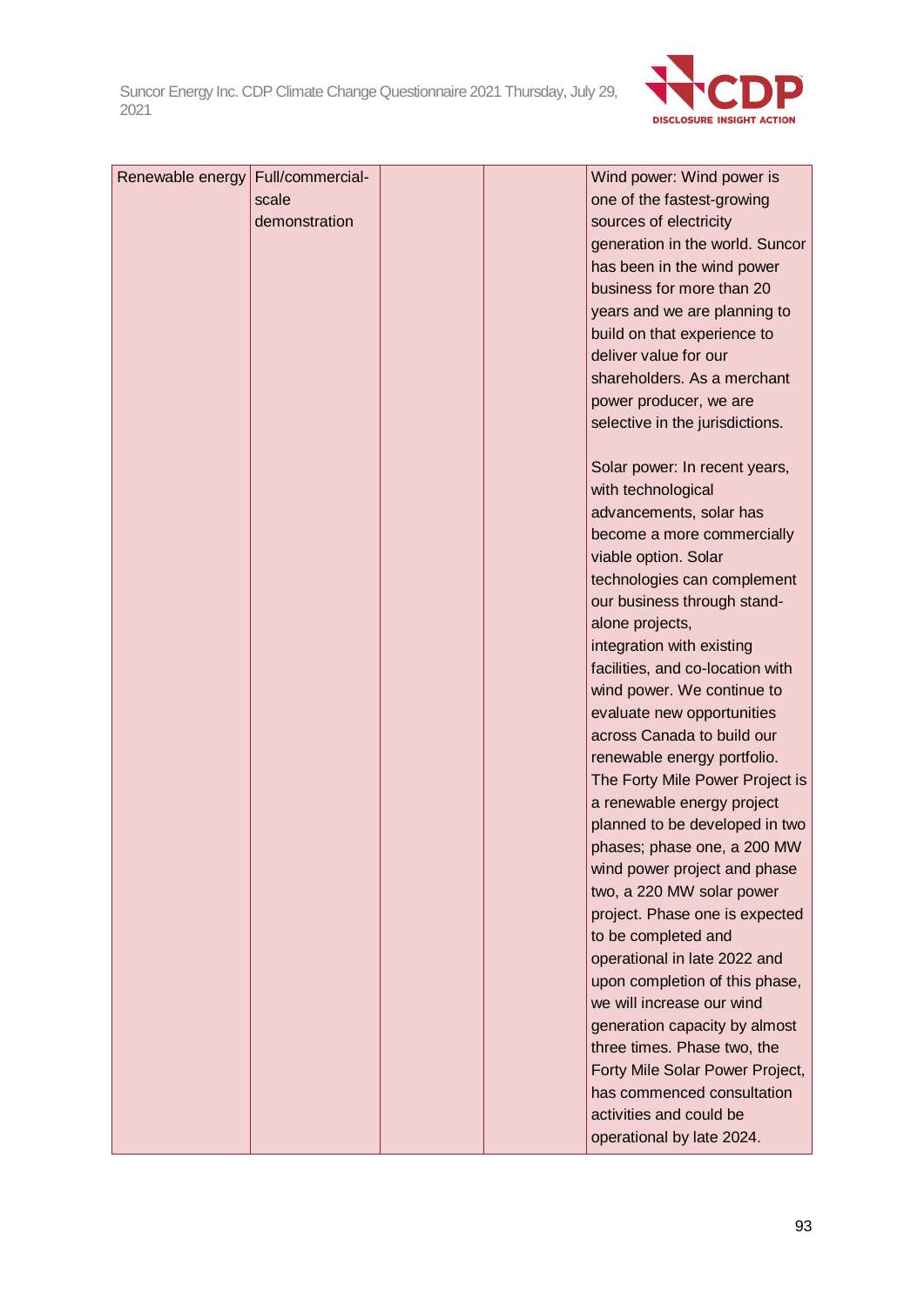

| Hydrogen | Applied research |  | Suncor is the largest producer   |
|----------|------------------|--|----------------------------------|
|          | and development  |  | and consumer of hydrogen in      |
|          |                  |  | Canada. We view hydrogen as      |
|          |                  |  | being a significant part of the  |
|          |                  |  | future energy mix and            |
|          |                  |  | recognize the opportunity for    |
|          |                  |  | Alberta to be a global leader in |
|          |                  |  | the production of clean          |
|          |                  |  | hydrogen. As such, we have       |
|          |                  |  | partnered with ATCO to           |
|          |                  |  | evaluate the potential for a     |
|          |                  |  | world-scale clean hydrogen       |
|          |                  |  | project near Fort                |
|          |                  |  | Saskatchewan, Alta. If           |
|          |                  |  | sanctioned, this project would   |
|          |                  |  | produce more than 300,000        |
|          |                  |  | tonnes per year of clean         |
|          |                  |  | hydrogen and reduce Alberta's    |
|          |                  |  | CO2 emissions by more than 2     |
|          |                  |  | Mt per year. This is an          |
|          |                  |  | equivalent to removing           |
|          |                  |  | approximately 450,000 cars       |
|          |                  |  | from the road annually.          |
|          |                  |  | Further, by using advanced       |
|          |                  |  | technology to capture over       |
|          |                  |  | 90% of the emissions             |
|          |                  |  | generated in the production of   |
|          |                  |  | hydrogen, and                    |
|          |                  |  | then using the hydrogen in our   |
|          |                  |  | refining processes and           |
|          |                  |  | cogeneration, we would also      |
|          |                  |  | reduce the carbon intensity of   |
|          |                  |  | our refined products. To further |
|          |                  |  | reduce Alberta's emissions,      |
|          |                  |  | approximately 20% of the clean   |
|          |                  |  | hydrogen from the facility       |
|          |                  |  | would be used in blending with   |
|          |                  |  | Alberta's natural gas supply.    |
|          |                  |  | This project is also expected to |
|          |                  |  | generate substantial economic    |
|          |                  |  | activity and jobs across the     |
|          |                  |  | province, and make               |
|          |                  |  | a sizable contribution to        |
|          |                  |  | Canada's net-zero ambition. If   |
|          |                  |  | government support, policy and   |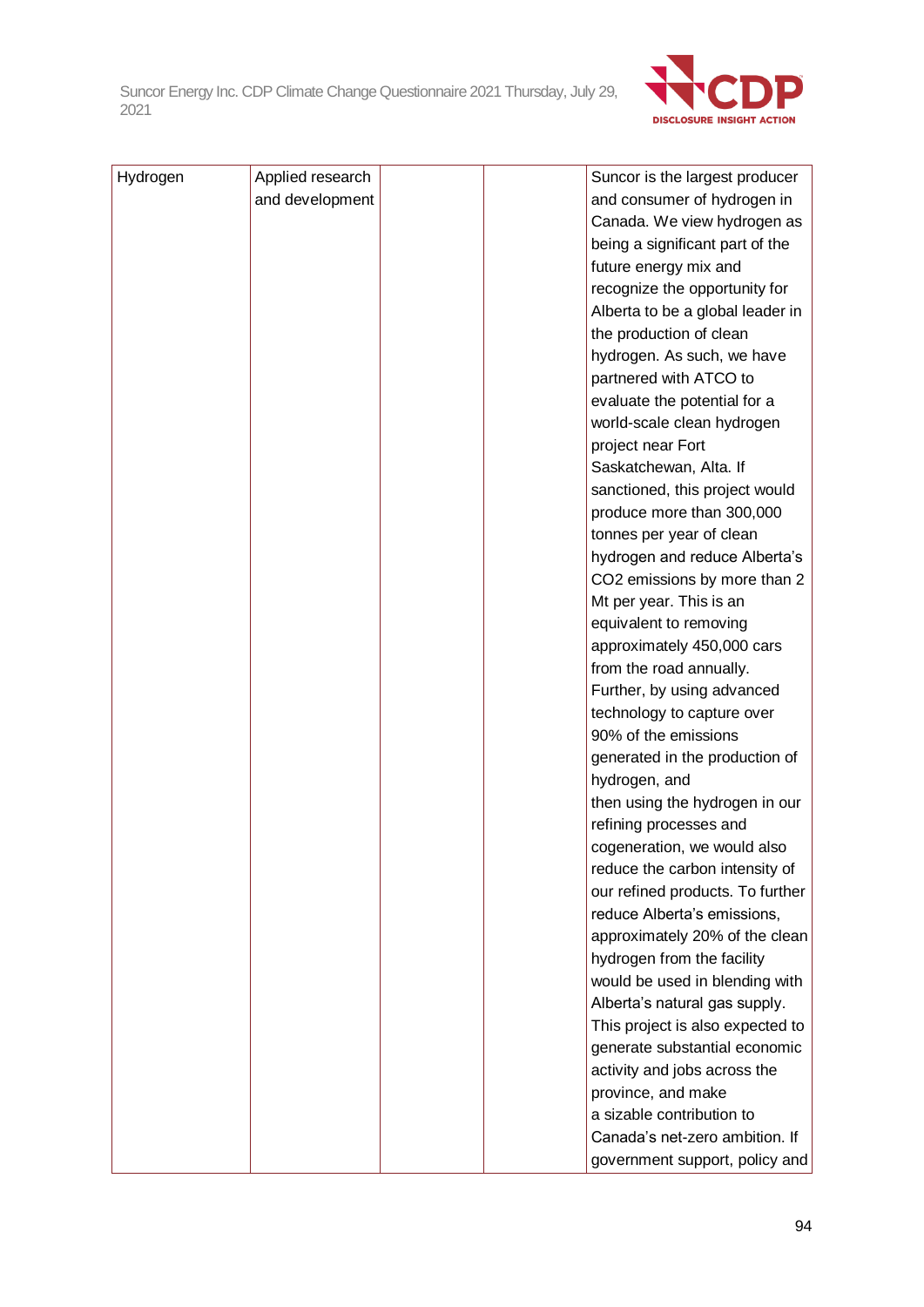

|  |  | regulatory certainty is obtained  |
|--|--|-----------------------------------|
|  |  | to support a sanction decision,   |
|  |  | the facility could be operational |
|  |  | as early as 2028.                 |
|  |  |                                   |
|  |  | Additionally, we are pursuing     |
|  |  | other opportunities to advance    |
|  |  | the hydrogen economy in           |
|  |  | Canada. In June 2021, we          |
|  |  | announced a first-of-its-kind     |
|  |  | project, Alberta Zero Emissions   |
|  |  | <b>Truck Electrification</b>      |
|  |  | Collaboration (AZETEC), to        |
|  |  | design, manufacture and test      |
|  |  | long-range hydrogen fuel cell     |
|  |  | trucks for operation year-round   |
|  |  | between Calgary and               |
|  |  | Edmonton. This 18-month pilot     |
|  |  | with our partners will serve as   |
|  |  | an initial step on a path to      |
|  |  | developing economically viable    |
|  |  | commercial hydrogen transport     |
|  |  | fuelling stations.                |

# **C-OG9.7**

**(C-OG9.7) Disclose the breakeven price (US\$/BOE) required for cash neutrality during the reporting year, i.e. where cash flow from operations covers CAPEX and dividends paid/ share buybacks.**

45

# **C-OG9.8**

**(C-OG9.8) Is your organization involved in the sequestration of CO2?** No

# **C10. Verification**

# **C10.1**

**(C10.1) Indicate the verification/assurance status that applies to your reported emissions.**

|         | <b>Verification/assurance status</b>                   |
|---------|--------------------------------------------------------|
| Scope 1 | Third-party verification or assurance process in place |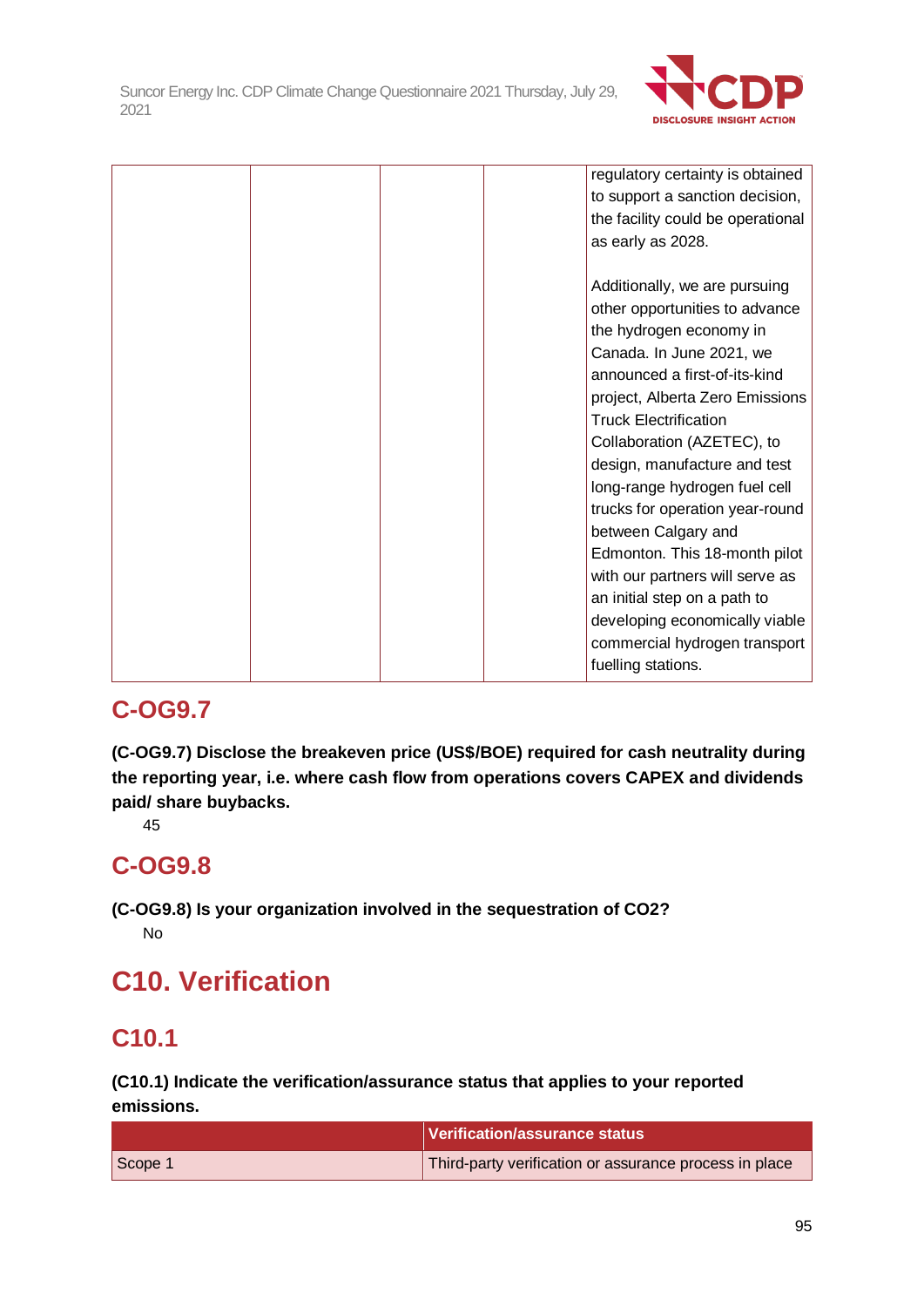

|         | Scope 2 (location-based or market-based)   Third-party verification or assurance process in place |
|---------|---------------------------------------------------------------------------------------------------|
| Scope 3 | No third-party verification or assurance                                                          |

### **C10.1a**

**(C10.1a) Provide further details of the verification/assurance undertaken for your Scope 1 emissions, and attach the relevant statements.**

# **Verification or assurance cycle in place** Annual process **Status in the current reporting year** Complete **Type of verification or assurance** Limited assurance **Attach the statement** 2021-suncor-assurance-statement-en.pdf **Page/ section reference** Ernst & Young LLP Independent Assurance Statement **Relevant standard** ISAE3000 **Proportion of reported emissions verified (%)** 99 **Verification or assurance cycle in place** Annual process **Status in the current reporting year Complete Type of verification or assurance** Third party verification/assurance underway **Attach the statement** Verification Report - Suncor Energy Inc. Oil Sands - Suncor Energy Inc. Fort Hills TPV CR20.pdf **Page/ section reference**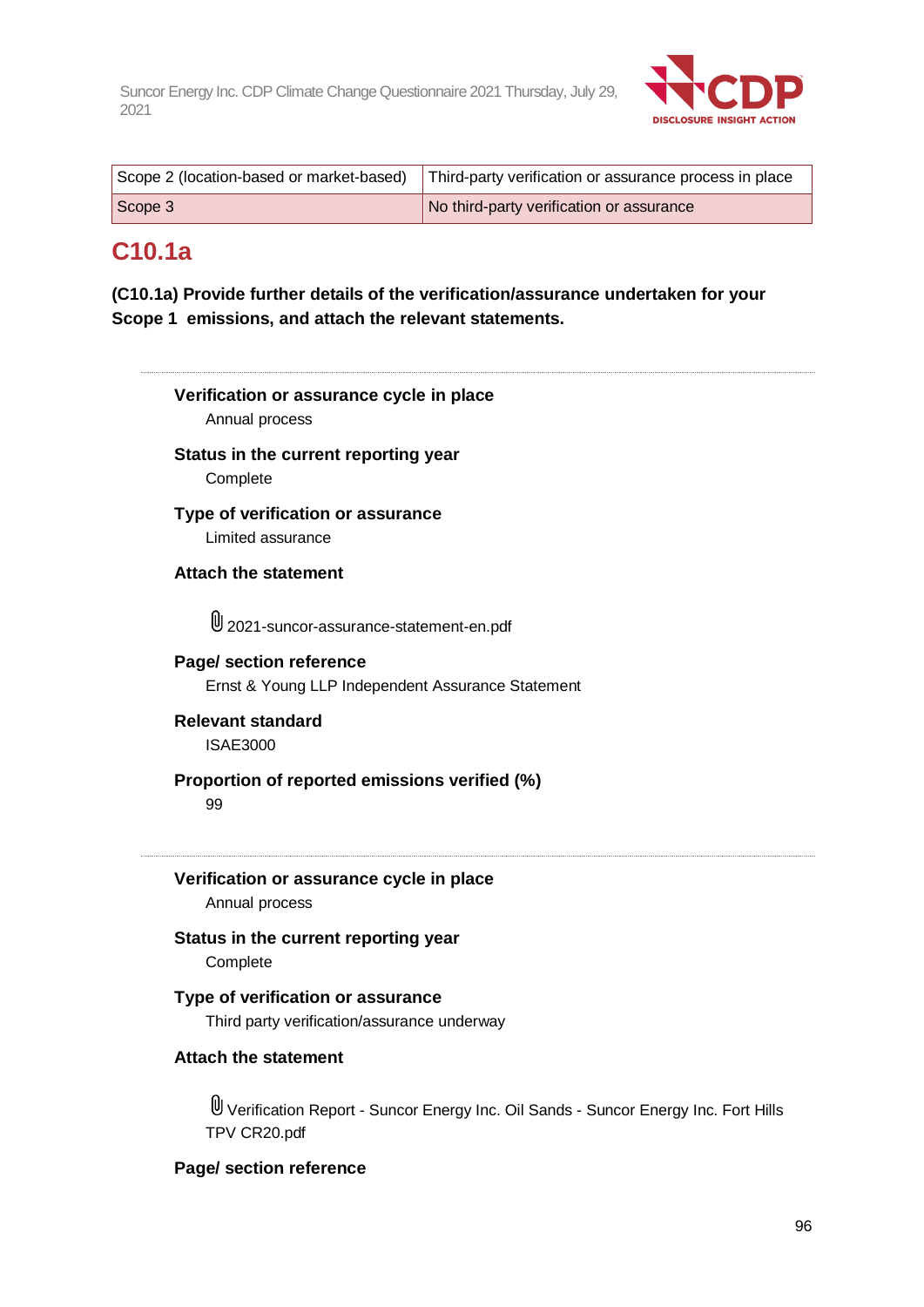

Technology Innovation and Emission Reduction Regulation - Fort Hills

#### **Relevant standard**

Other, please specify

Alberta Greenhouse Gas Quantification Methodologies (Technology Innovation and Emission Reduction Regulation) (Version 2.1)

#### **Proportion of reported emissions verified (%)**

100

#### **Verification or assurance cycle in place**

Annual process

# **Status in the current reporting year**

**Complete** 

#### **Type of verification or assurance**

Third party verification/assurance underway

#### **Attach the statement**

Verification Report - Suncor Energy Inc. Oil Sands - Suncor Oil Sands Base Plant\_2021 05 21.pdf

#### **Page/ section reference**

Technology Innovation and Emission Reduction Regulation - Base Plant

#### **Relevant standard**

Other, please specify

Alberta Greenhouse Gas Quantification Methodologies (Technology Innovation and Emission Reduction Regulation) (Version 2.1)

#### **Proportion of reported emissions verified (%)**

100

### **Verification or assurance cycle in place**

Annual process

#### **Status in the current reporting year**

**Complete** 

#### **Type of verification or assurance**

Third party verification/assurance underway

#### **Attach the statement**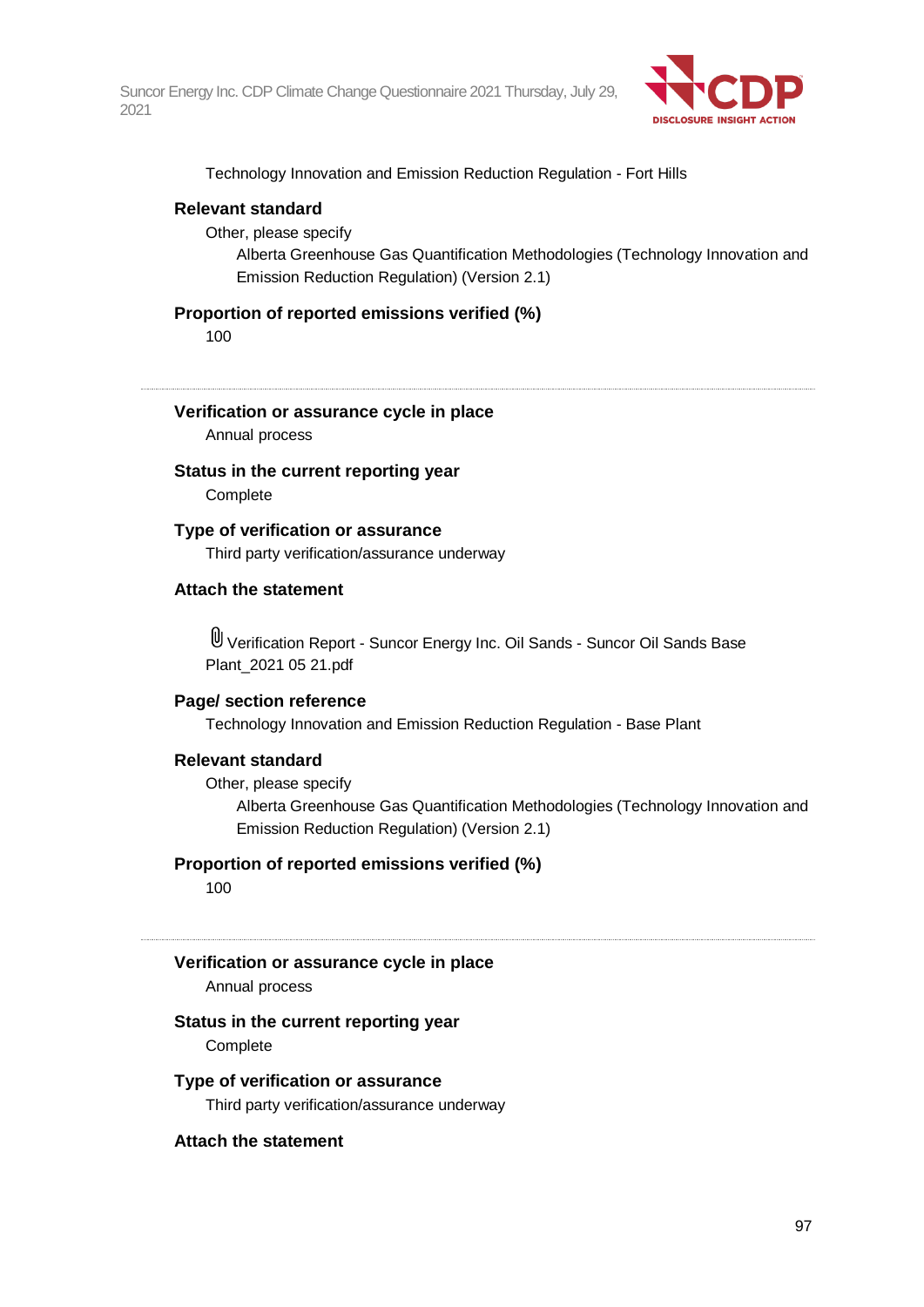

Verification Report - Suncor Energy Inc. Oil Sands - Suncor Energy Inc. Firebag In Situ\_2021 05 18.pdf

#### **Page/ section reference**

Technology Innovation and Emission Reduction Regulation - Firebag

#### **Relevant standard**

Other, please specify

Alberta Greenhouse Gas Quantification Methodologies (Technology Innovation and Emission Reduction Regulation) (Version 2.1)

#### **Proportion of reported emissions verified (%)**

100

#### **Verification or assurance cycle in place**

Annual process

#### **Status in the current reporting year**

**Complete** 

#### **Type of verification or assurance**

Third party verification/assurance underway

#### **Attach the statement**

Verification Report - Suncor Energy Inc. Oil Sands - Suncor Energy Inc. MacKay River\_2021 05 26.pdf

#### **Page/ section reference**

Technology Innovation and Emission Reduction Regulation - MacKay River

#### **Relevant standard**

#### Other, please specify

Alberta Greenhouse Gas Quantification Methodologies (Technology Innovation and Emission Reduction Regulation) (Version 2.1)

#### **Proportion of reported emissions verified (%)**

100

### **Verification or assurance cycle in place**

Annual process

**Status in the current reporting year Complete** 

#### **Type of verification or assurance**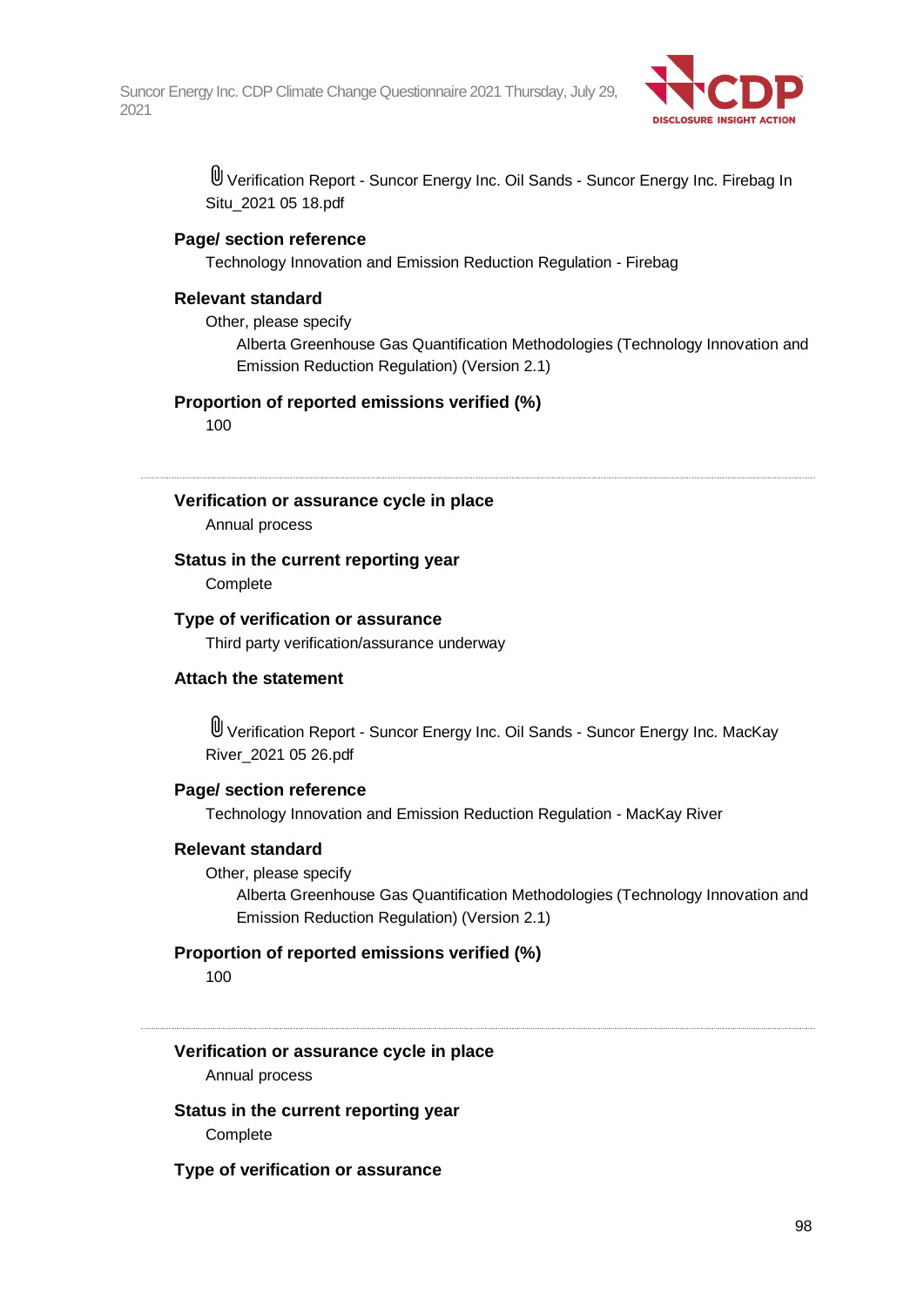

Third party verification/assurance underway

#### **Attach the statement**

Verification Report - Suncor Energy Inc. Oil Sands - Suncor Energy -Edmonton.pdf

#### **Page/ section reference**

Technology Innovation and Emission Reduction Regulation - Edmonton

#### **Relevant standard**

Other, please specify

Alberta Greenhouse Gas Quantification Methodologies (Technology Innovation and Emission Reduction Regulation) (Version 2.1)

**Proportion of reported emissions verified (%)**

100

### **Verification or assurance cycle in place**

Annual process

### **Status in the current reporting year**

**Complete** 

**Type of verification or assurance** Third party verification/assurance underway

#### **Attach the statement**

VERREPRT\_RDOCÉCA\_Suncor raffinerie 2020.pdf

#### **Page/ section reference**

Montreal Refinery GHG Verification

#### **Relevant standard**

Other, please specify

Quebec: Regulation respecting mandatory reporting of certain emissions of contaminants into the atmosphere

#### **Proportion of reported emissions verified (%)**

99

# **C10.1b**

**(C10.1b) Provide further details of the verification/assurance undertaken for your Scope 2 emissions and attach the relevant statements.**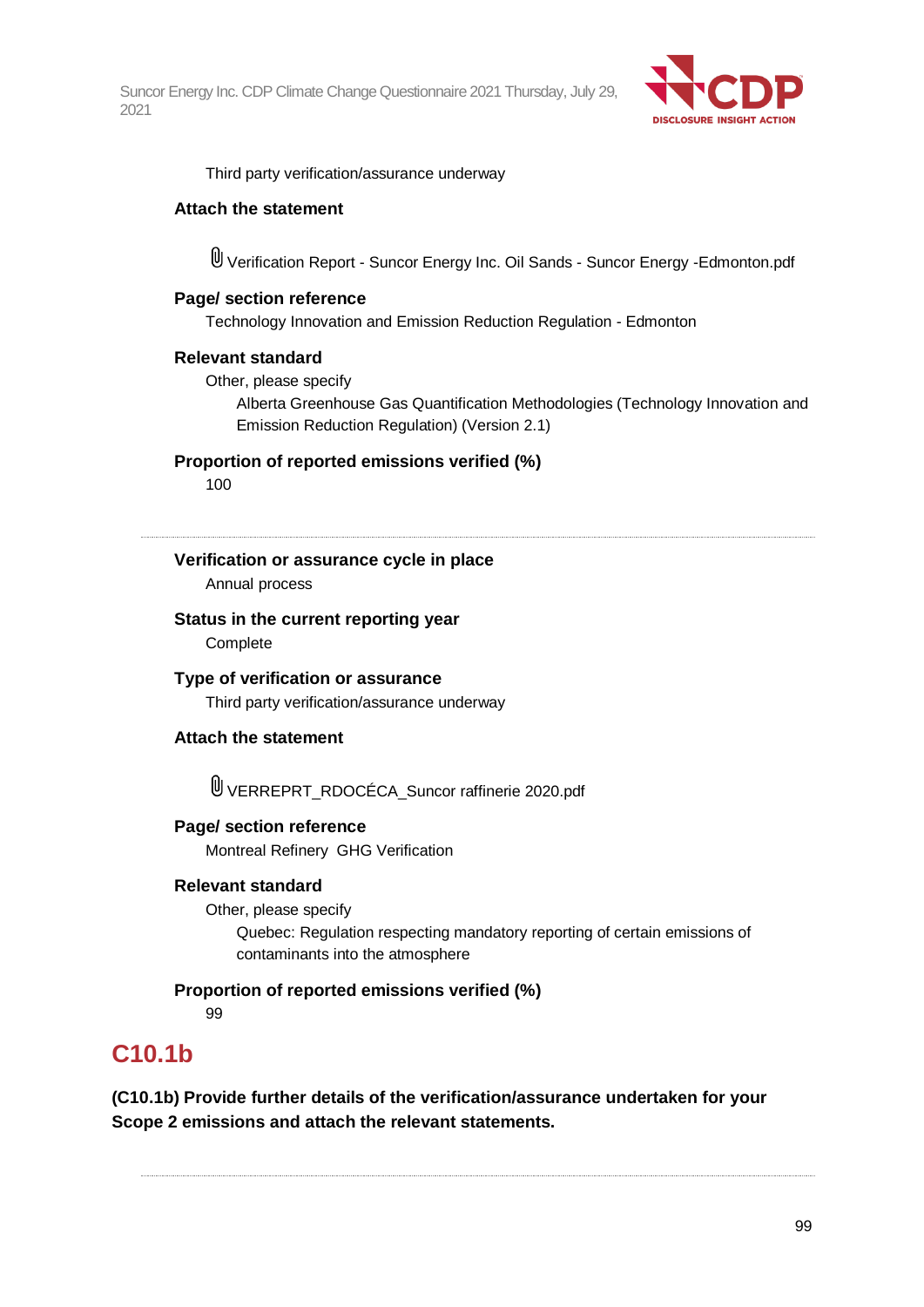

#### **Scope 2 approach** Scope 2 market-based

**Verification or assurance cycle in place** Annual process

**Status in the current reporting year Complete** 

**Type of verification or assurance** Limited assurance

### **Attach the statement**

2021-suncor-assurance-statement-en.pdf

**Page/ section reference** Ernst & Young LLP Independent Assurance Statement

**Relevant standard** ISAE3000

**Proportion of reported emissions verified (%)** 94

# **C10.2**

**(C10.2) Do you verify any climate-related information reported in your CDP disclosure other than the emissions figures reported in C6.1, C6.3, and C6.5?**

Yes

# **C10.2a**

**(C10.2a) Which data points within your CDP disclosure have been verified, and which verification standards were used?**

2021-suncor-assurance-statement-en.pdf

| <b>Disclosure module</b><br>verification relates to | <b>Data verified</b>                                                     | <b>Verification standard</b>                                 | <b>Please</b><br>explain |
|-----------------------------------------------------|--------------------------------------------------------------------------|--------------------------------------------------------------|--------------------------|
| C4. Targets and<br>performance                      | Other, please specify<br>Greenhouse Gas (GHG)<br>Scope 1 and 2 emissions | EY provided limited assurance<br>in accordance with ISAE3000 |                          |
| C4. Targets and<br>performance                      | Other, please specify<br>GHG emissions intensity                         | EY provided limited assurance<br>in accordance with ISAE3000 |                          |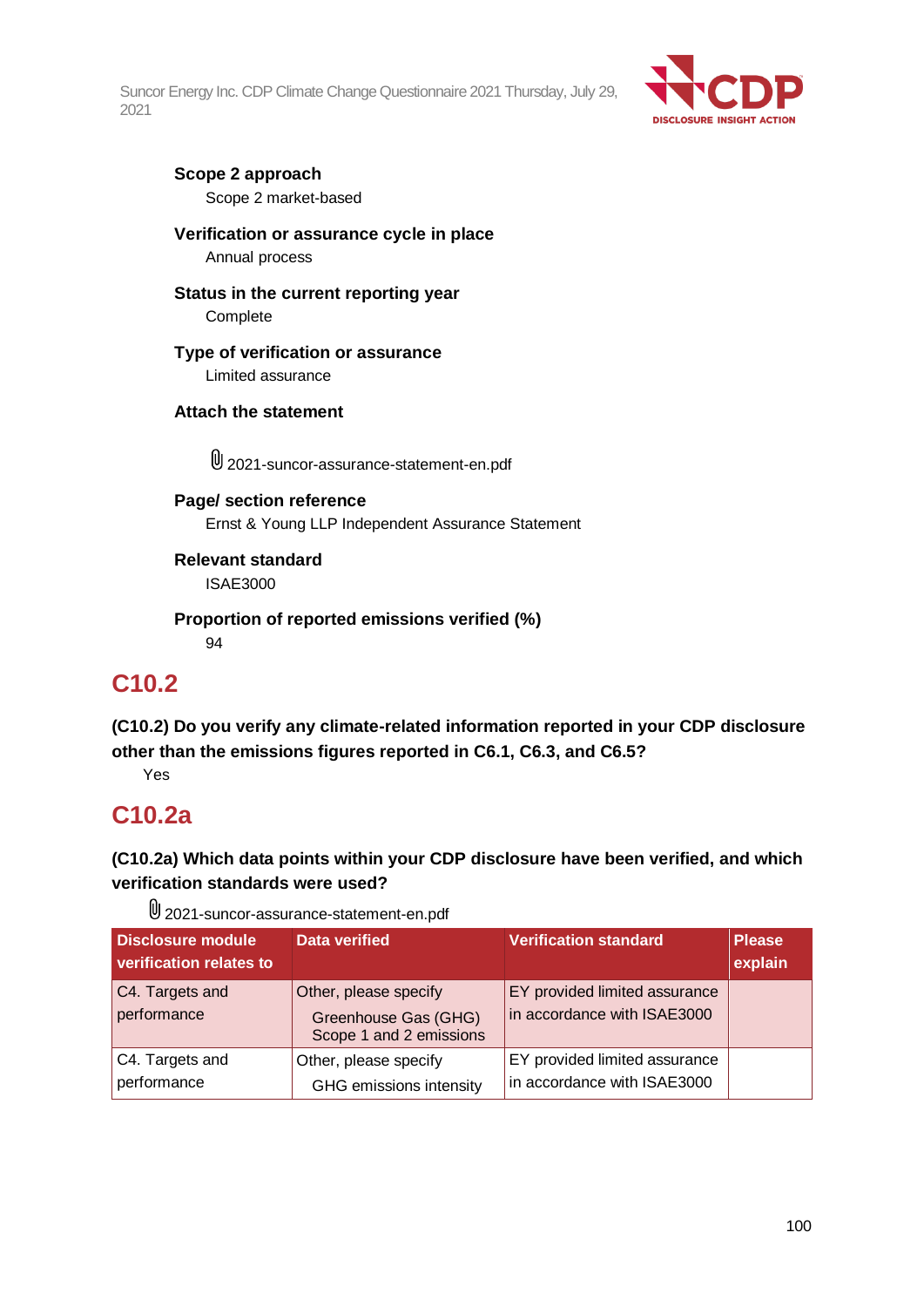

# **C11. Carbon pricing**

# **C11.1**

**(C11.1) Are any of your operations or activities regulated by a carbon pricing system (i.e. ETS, Cap & Trade or Carbon Tax)?**

Yes

# **C11.1a**

**(C11.1a) Select the carbon pricing regulation(s) which impacts your operations.**

Alberta Carbon Competitive Incentive Regulation (CCIR) – ETS BC carbon tax Canada federal fuel charge Canada federal Output Based Pricing System (OBPS) - ETS Newfoundland and Labrador PSS - ETS Prince Edward Island carbon tax Québec CaT - ETS Other carbon tax, please specify Northwest Territories Carbon Tax Other carbon tax, please specify New Brunswick Carbon Tax

# **C11.1b**

**(C11.1b) Complete the following table for each of the emissions trading schemes you are regulated by.**

**Alberta Carbon Competitive Incentive Regulation (CCIR) – ETS % of Scope 1 emissions covered by the ETS** 100 **% of Scope 2 emissions covered by the ETS** 100 **Period start date** January 1, 2020 **Period end date** December 31, 2020 **Allowances allocated** 14,990,462 **Allowances purchased** 1,094,698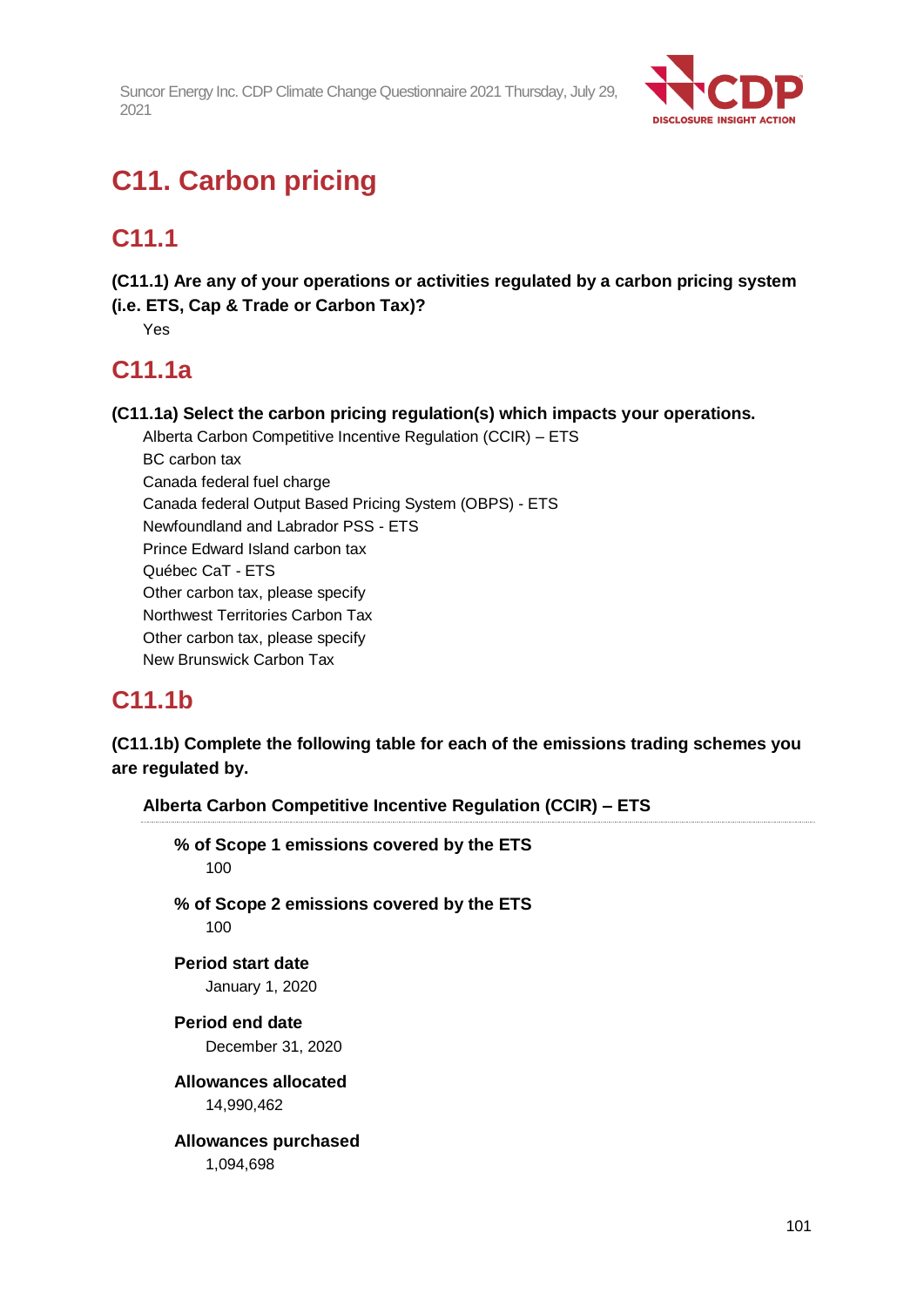

#### **Verified Scope 1 emissions in metric tons CO2e** 16,665,636

### **Verified Scope 2 emissions in metric tons CO2e** 580,475

#### **Details of ownership**

Facilities we own and operate

#### **Comment**

Includes Oil Sands Base Plant, Firebag, MacKay River, Fort Hills and Edmonton Refinery.

Technology Innovation and Emmisions Reduction (TIER) Regulation replaced the Carbon Competitiveness Incentive Regulation (CCIR) on January 1, 2020

#### **Canada federal OBPS - ETS**

| % of Scope 1 emissions covered by the ETS<br>100                       |
|------------------------------------------------------------------------|
| % of Scope 2 emissions covered by the ETS<br>0                         |
| <b>Period start date</b><br>January 1, 2020                            |
| <b>Period end date</b><br>December 31, 2020                            |
| <b>Allowances allocated</b><br>993,847                                 |
| <b>Allowances purchased</b><br>91,660                                  |
| Verified Scope 1 emissions in metric tons CO2e<br>902,187              |
| Verified Scope 2 emissions in metric tons CO2e<br>0                    |
| Details of ownership<br>Facilities we own and operate                  |
| <b>Comment</b><br>Includes Sarnia Refinery and St. Clair Ethanol plant |
| <b>Newfoundland and Labrador PSS - ETS</b>                             |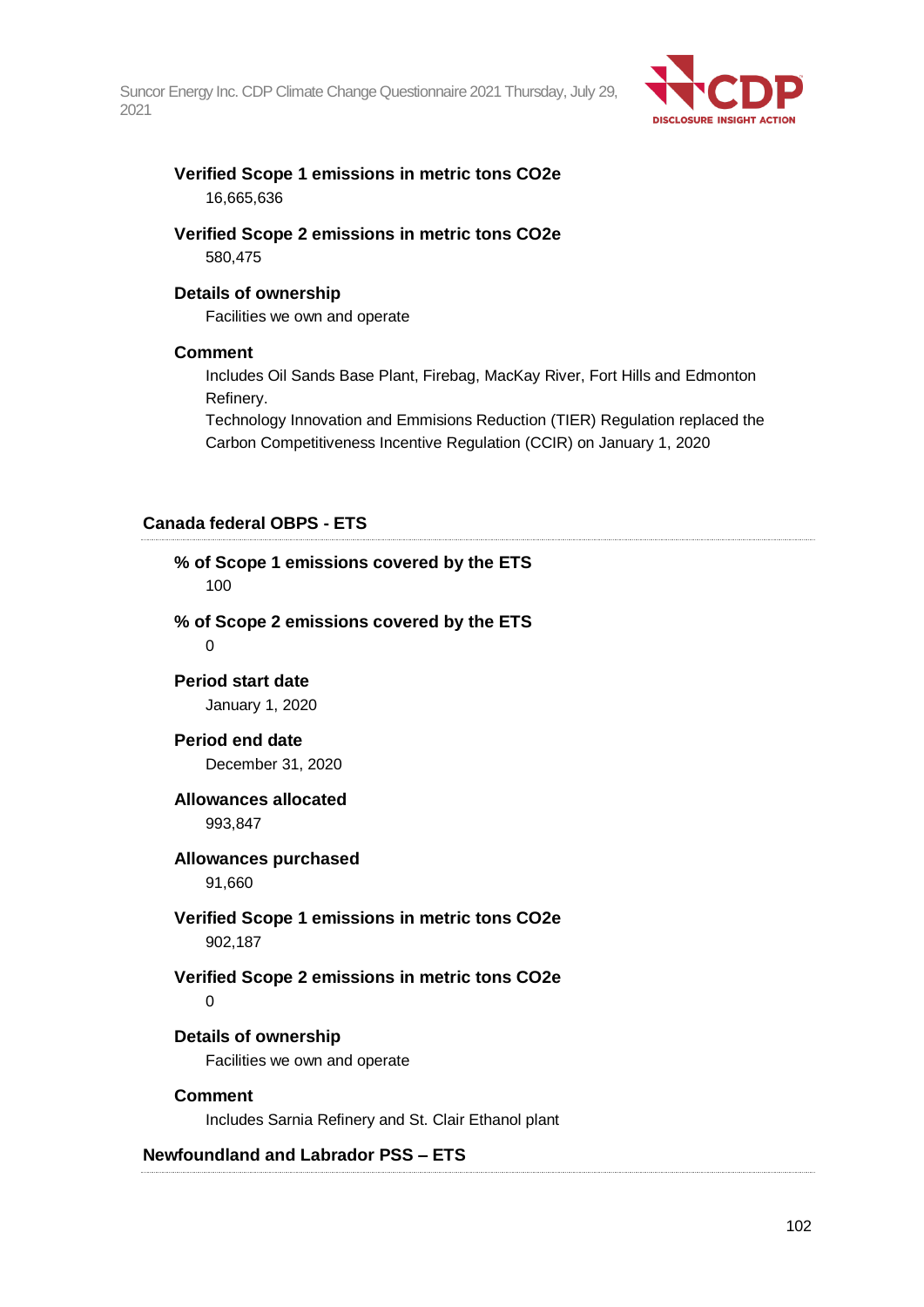

### **% of Scope 1 emissions covered by the ETS** 100

**% of Scope 2 emissions covered by the ETS**  $\Omega$ 

#### **Period start date**

January 1, 2020

#### **Period end date**

December 31, 2020

#### **Allowances allocated**

 $\Omega$ 

### **Allowances purchased**

 $\Omega$ 

### **Verified Scope 1 emissions in metric tons CO2e**

0

### **Verified Scope 2 emissions in metric tons CO2e**

 $\Omega$ 

### **Details of ownership**

Facilities we own and operate

#### **Comment**

Terra Nova has been shut down since December 2019 with the Asset Life Extension (ALE) plan. The Terra Nova FPSO then left the field and went quayside for all of 2020. Therefore there was no carbon compliance payment for 2020.

### **Québec CaT**

**% of Scope 1 emissions covered by the ETS** 100 **% of Scope 2 emissions covered by the ETS**  $\Omega$ **Period start date** January 1, 2020 **Period end date** December 31, 2020 **Allowances allocated** 1,010,805

### **Allowances purchased**

70,701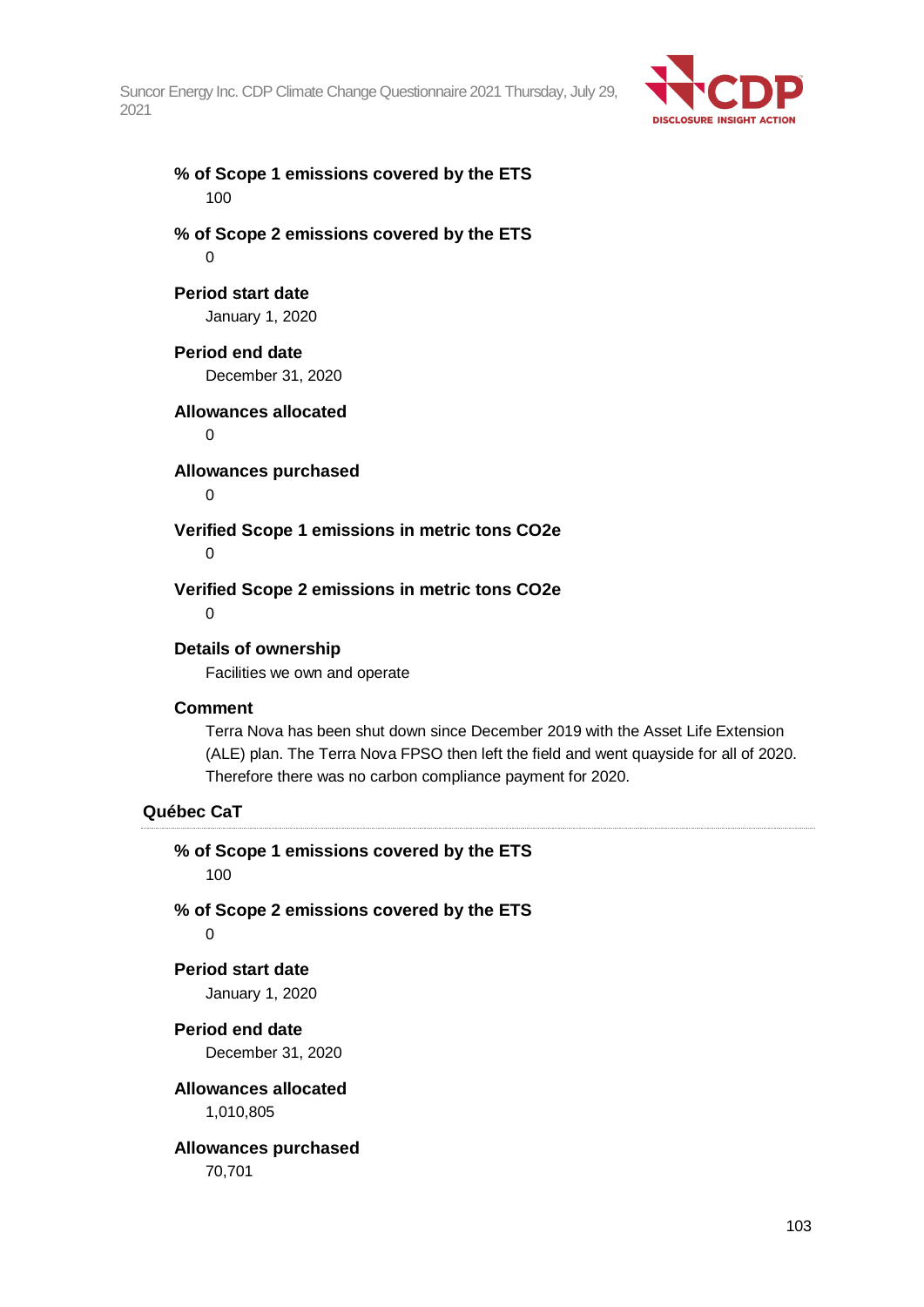

**Verified Scope 1 emissions in metric tons CO2e** 1,081,506

**Verified Scope 2 emissions in metric tons CO2e**  $\Omega$ 

#### **Details of ownership**

Facilities we own and operate

**Comment** Includes Montreal Refinery

# **C11.1c**

**(C11.1c) Complete the following table for each of the tax systems you are regulated by.**

**BC carbon tax**

#### **Period start date**

January 1, 2020

**Period end date** December 31, 2020

**% of total Scope 1 emissions covered by tax** 97.25

**Total cost of tax paid**

201,677,665

#### **Comment**

Total carbon levy collected and paid to the provincial government in 2020

#### **Canada federal fuel charge**

**Period start date** January 1, 2020

#### **Period end date**

December 31, 2020

### **% of total Scope 1 emissions covered by tax**

77.98

#### **Total cost of tax paid**

571,211,738

#### **Comment**

Total carbon levy collected and paid to the government in 2020 in Manitoba, New Brunswick (Jan to Mar), Ontario, Saskatchewan and Yukon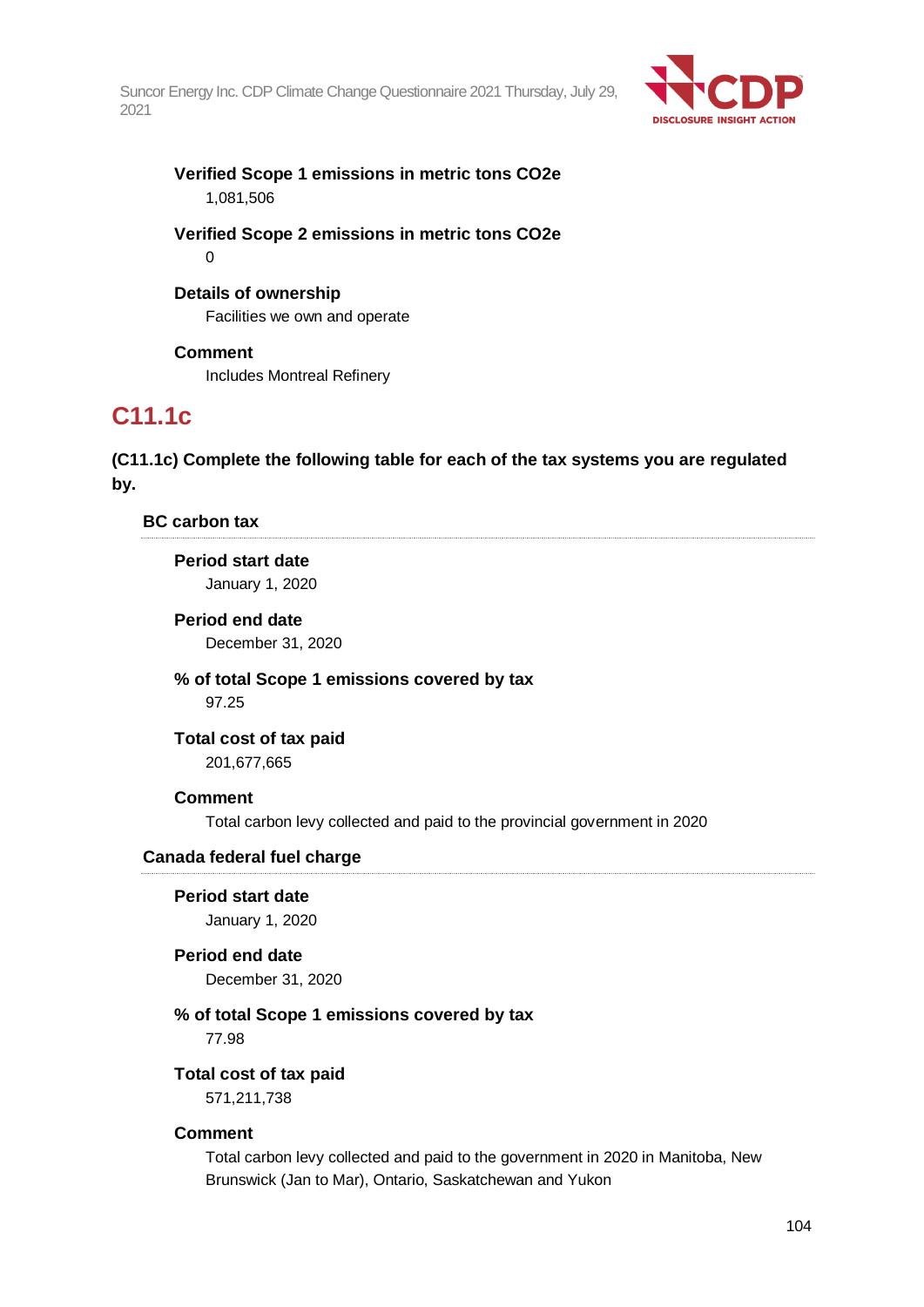

#### **Prince Edward Island carbon tax**

**Period start date** January 1, 2020

#### **Period end date**

December 31, 2020

### **% of total Scope 1 emissions covered by tax**

0

#### **Total cost of tax paid**

2,945,272

#### **Comment**

Total carbon levy collected and paid to the provincial government in 2020

#### **Other carbon tax, please specify**

**Period start date** April 1, 2020

### **Period end date**

December 31, 2020

#### **% of total Scope 1 emissions covered by tax**  $\Omega$

**Total cost of tax paid**

6,585,111

#### **Comment**

New Brunswick Carbon Tax: Total carbon levy collected and paid to the provincial government in 2020

#### **Other carbon tax, please specify**

### **Period start date**

January 1, 2020

### **Period end date**

December 31, 2020

#### **% of total Scope 1 emissions covered by tax**

 $\Omega$ 

**Total cost of tax paid** 620,739

**Comment**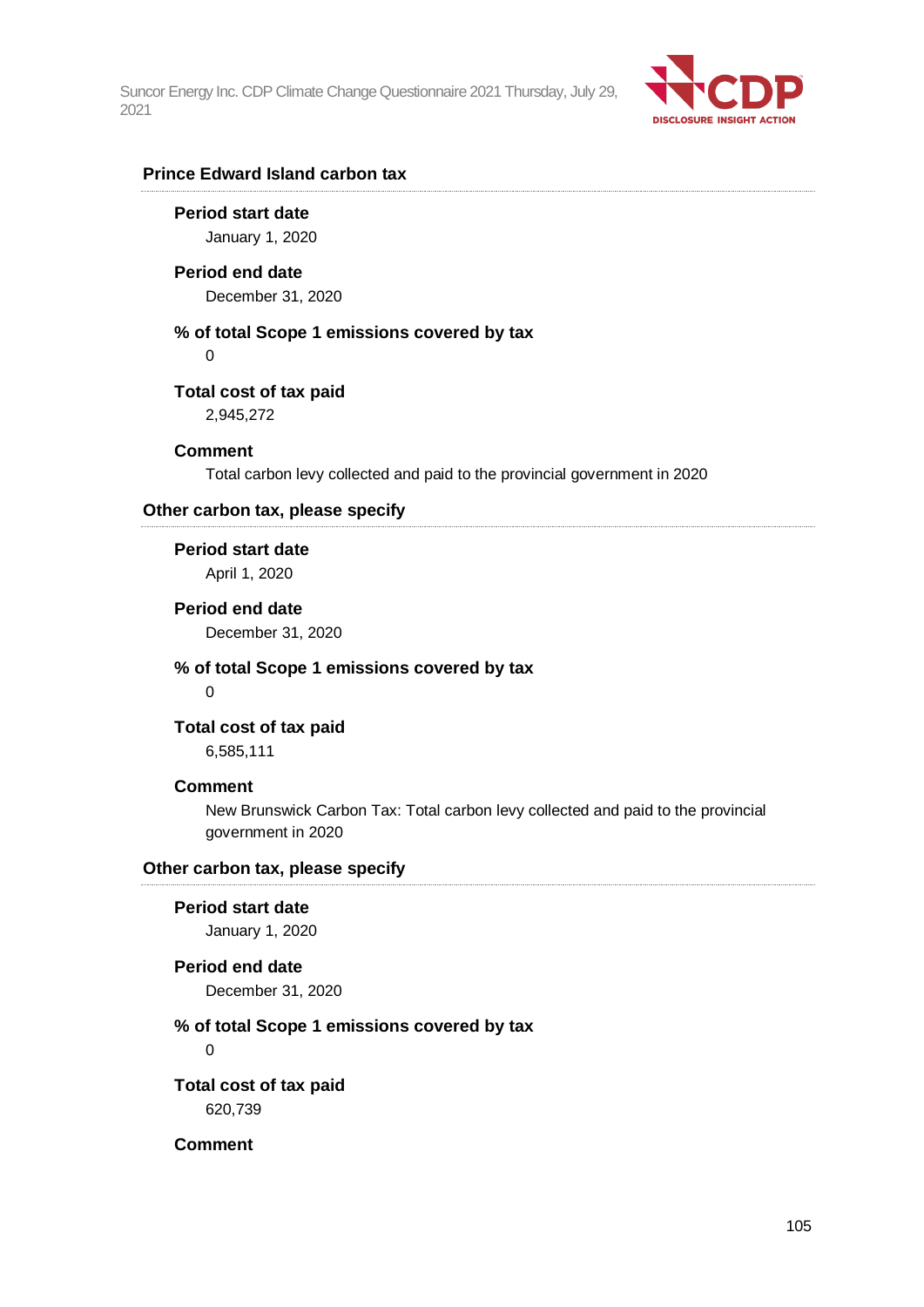

Northwest Territories Carbon Tax: Total carbon levy collected and paid to the provincial government in 2020

# **C11.1d**

### **(C11.1d) What is your strategy for complying with the systems you are regulated by or anticipate being regulated by?**

Suncor follows a low-cost compliance strategy where cost-effective facility emissions reductions are pursued first, followed by retiring offset credits generated from either our wind facilities or cogeneration facilities, followed by offset purchases and secondary market purchases of allowances. Suncor also has refineries in Ontario and Quebec, both of which were covered by a Cap and Trade system in 2018. Suncor has joint ownership in UK North Sea assets but these assets are operated by another company whose responsibility includes compliance with the European Union Emissions Trading Scheme.

# **C11.2**

**(C11.2) Has your organization originated or purchased any project-based carbon credits within the reporting period?**

Yes

# **C11.2a**

**(C11.2a) Provide details of the project-based carbon credits originated or purchased by your organization in the reporting period.**

| <b>Project type</b>                                          |
|--------------------------------------------------------------|
| Wind                                                         |
| <b>Project identification</b>                                |
| Suncor's Alberta-based wind farms of Magrath and Chin Chute  |
| Verified to which standard                                   |
| Other, please specify                                        |
| Alberta TIER offset protocols                                |
| Number of credits (metric tonnes CO2e)                       |
| 81,211                                                       |
| Number of credits (metric tonnes CO2e): Risk adjusted volume |
| 81,211                                                       |
| <b>Credits cancelled</b>                                     |
| No                                                           |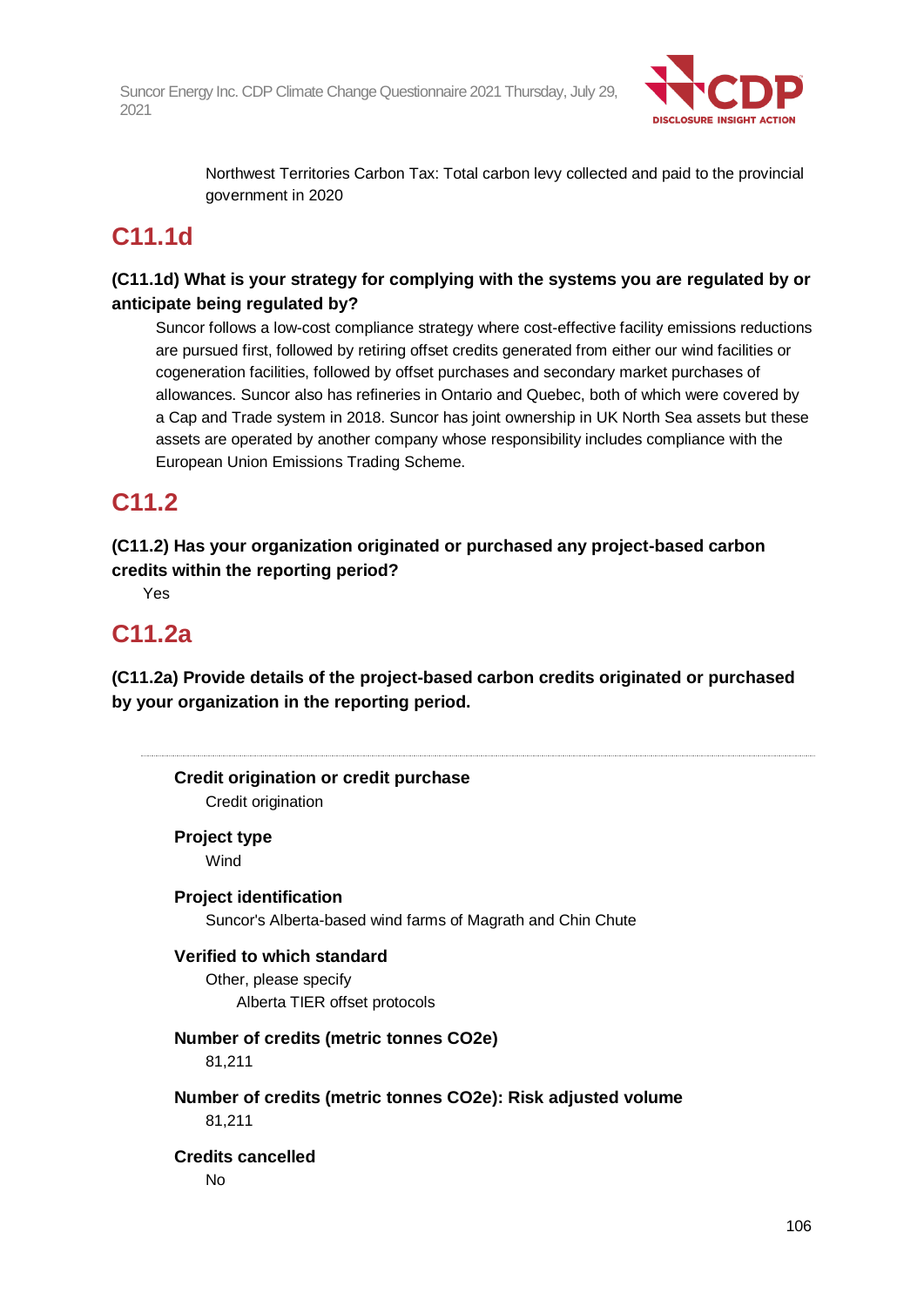

**Purpose, e.g. compliance Compliance** 

# **C11.3**

**(C11.3) Does your organization use an internal price on carbon?** Yes

# **C11.3a**

**(C11.3a) Provide details of how your organization uses an internal price on carbon.**

**Objective for implementing an internal carbon price**

Change internal behavior Drive energy efficiency Drive low-carbon investment Stress test investments Identify and seize low-carbon opportunities

### **GHG Scope**

Scope 1

#### **Application**

All business units

#### **Actual price(s) used (Currency /metric ton)**

30

#### **Variance of price(s) used**

\$30/tonne CO2e in 2020 to \$170/tonne CO2e by 2030

### **Type of internal carbon price**

Shadow price

### **Impact & implication**

As part of its ongoing business planning, Suncor assesses future costs associated with CO2 emissions in its operations and the evaluation of future projects, based on the company's outlook for the carbon price under current and pending GHG regulations, using a price range of \$30 to \$170/tonne of CO2e.

# **C12. Engagement**

# **C12.1**

### **(C12.1) Do you engage with your value chain on climate-related issues?**

Yes, our suppliers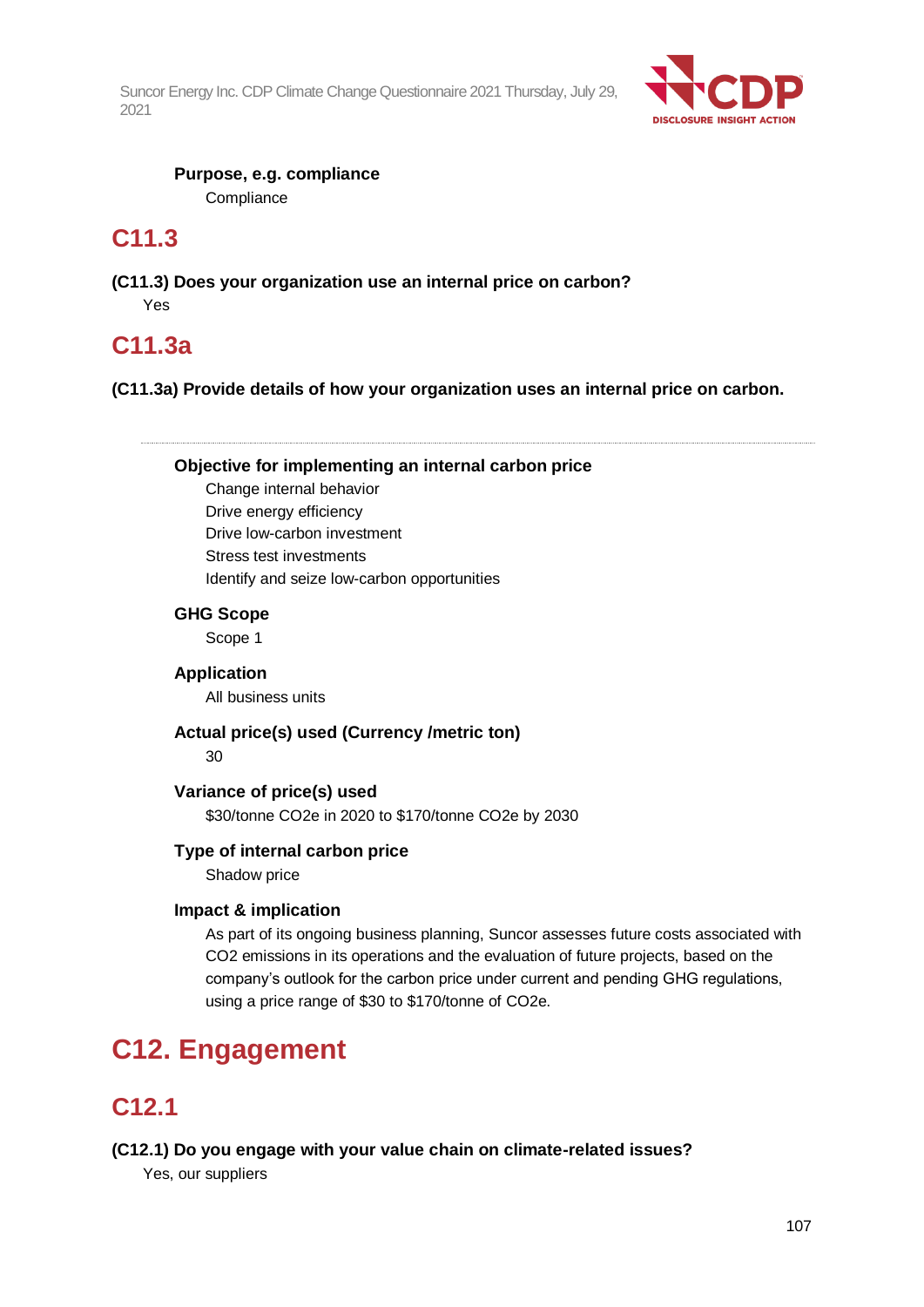

Yes, our customers

# **C12.1a**

### **(C12.1a) Provide details of your climate-related supplier engagement strategy.**

#### **Type of engagement**

Information collection (understanding supplier behavior)

#### **Details of engagement**

Collect climate change and carbon information at least annually from suppliers

### **% of suppliers by number**

90

### **% total procurement spend (direct and indirect)**

50

#### **% of supplier-related Scope 3 emissions as reported in C6.5**

#### **Rationale for the coverage of your engagement**

Suncor's supplier risk identification process begins with a pre-screening process through our prequalification tool, Avetta. This process ensures current and potential Contractors meet Suncor's minimum requirements in EH&S and regulatory, legal, quality and finance and sustainability.

Suncor has a Sustainability Supplemental which is used in the qualification and selection process. This supplemental is weighted at 15% of our overall qualification and includes questions related to: 1. Indigenous business,

- 2. Greenhouse gases and climate change
- 3. Community investment
- 4. Inclusion & diversity
- 5. Human Rights & Business Ethics

#### **Impact of engagement, including measures of success**

In 2020, 4,396 suppliers (which accounts for 90% of Suncor's suppliers) have subscribed to Suncor's prequalification program.

#### **Comment**

In 2018 Supply Chain Management (SCM) Sustainability formalized a SCM Sustainability Strategy. It was developed based on our materiality assessment. The process accounted internal and external inputs/material issues. This identified 6 priority areas for us and the systematic approach to gathering information based on risk at all step of our supply chain. The areas of focus are designed to progress sustainability strategy and align with our Corporate goals including Suncor's Social and GHG Goal.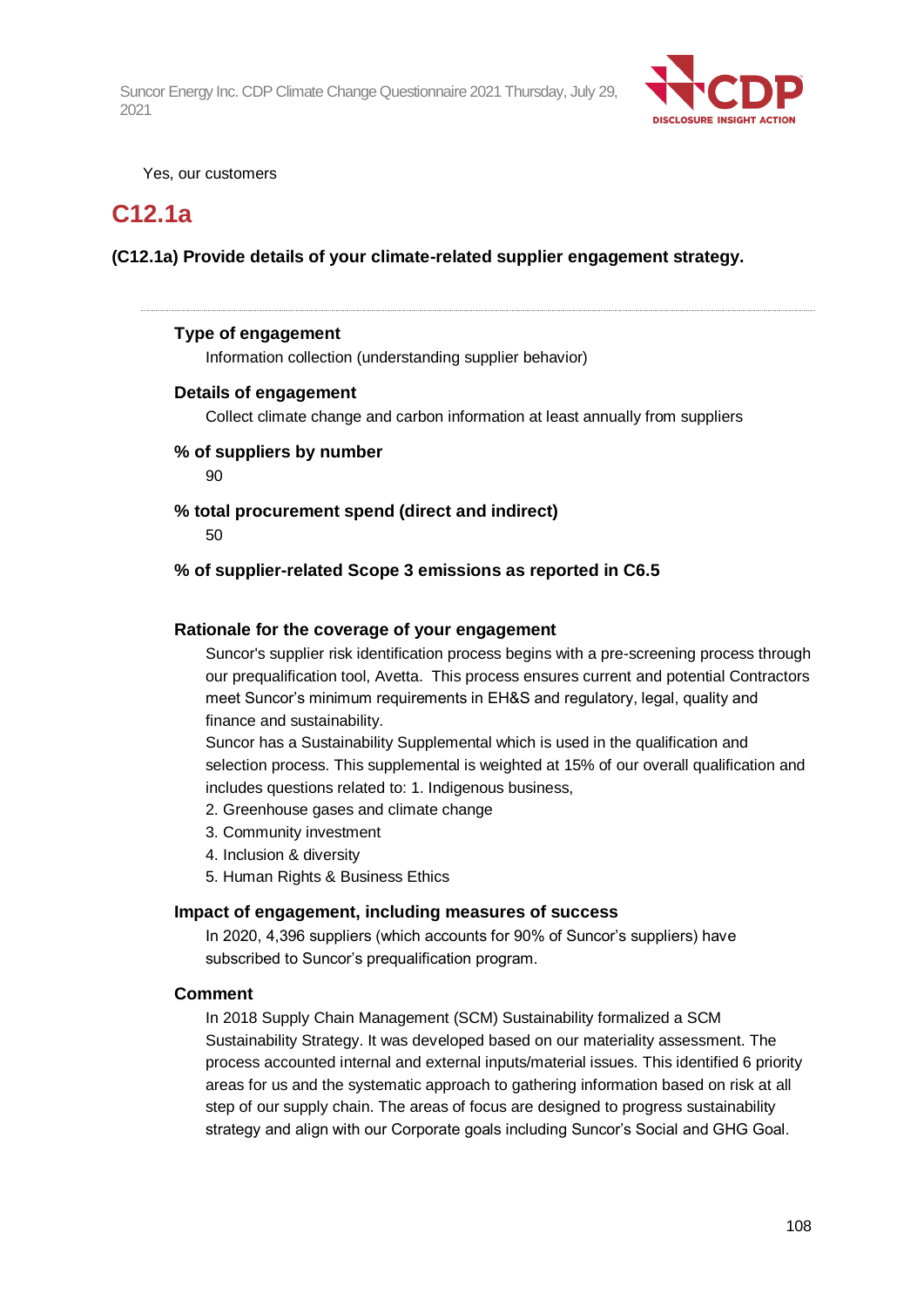

## **C12.1b**

### **(C12.1b) Give details of your climate-related engagement strategy with your customers.**

#### **Type of engagement**

Education/information sharing

#### **Details of engagement**

Share information about your products and relevant certification schemes (i.e. Energy STAR)

**% of customers by number**

#### **% of customer - related Scope 3 emissions as reported in C6.5**

### **Please explain the rationale for selecting this group of customers and scope of engagement**

Suncor remains committed to providing our customers with multiple low-carbon fueling choices. In addition to providing fast-charging EV infrastructure, we continue to reduce the emissions intensity of our liquid fuels in several other ways. One way is through biofuel blending. Suncor owns and operates the largest ethanol plant in Canada, which provides the ethanol we blend into our gasoline. Commercial customers occasionally inquire about Suncor's climate change position and actions; questionnaires are completed as required for commercial contracts and bids. PumpTalk is a blog created by Petro-Canada, a Suncor business, to share information and engage in discussion about a number of topics, such as fuel efficiency and product responsibility. In our weekly posts, we discuss subjects that we believe are important and are of interest to drivers everywhere. Here you'll find posts on gas prices, reducing fuel costs, sustainability, auto industry innovation, electric vehicle charging stations and vehicle safety and maintenance, as well as posts on climate change as it relates to the energy industry and our shared responsibility. Suncor's Report on Sustainability and its Climate Report are published to encourage further engagement with Suncor on its climate change position and actions.

#### **Impact of engagement, including measures of success**

While we continue to reduce the emissions intensity of our liquid fuels, we are evolving and expanding our current product offering to meet growing customer demand. Through our Petro-Canada™ brand, we completed construction in 2019 of Canada's Electric Highway™, a coast-to-coast electric vehicle (EV) fast-charging network spanning more than 50 Petro-Canada™ stations. These sites are positioned no further than 250 kilometres apart and provide universal charging options to a variety of electric vehicles. We invested in level three direct-current fast chargers, a step-change technology that is built beyond the needs of today's EV technology and positioned for the future of EV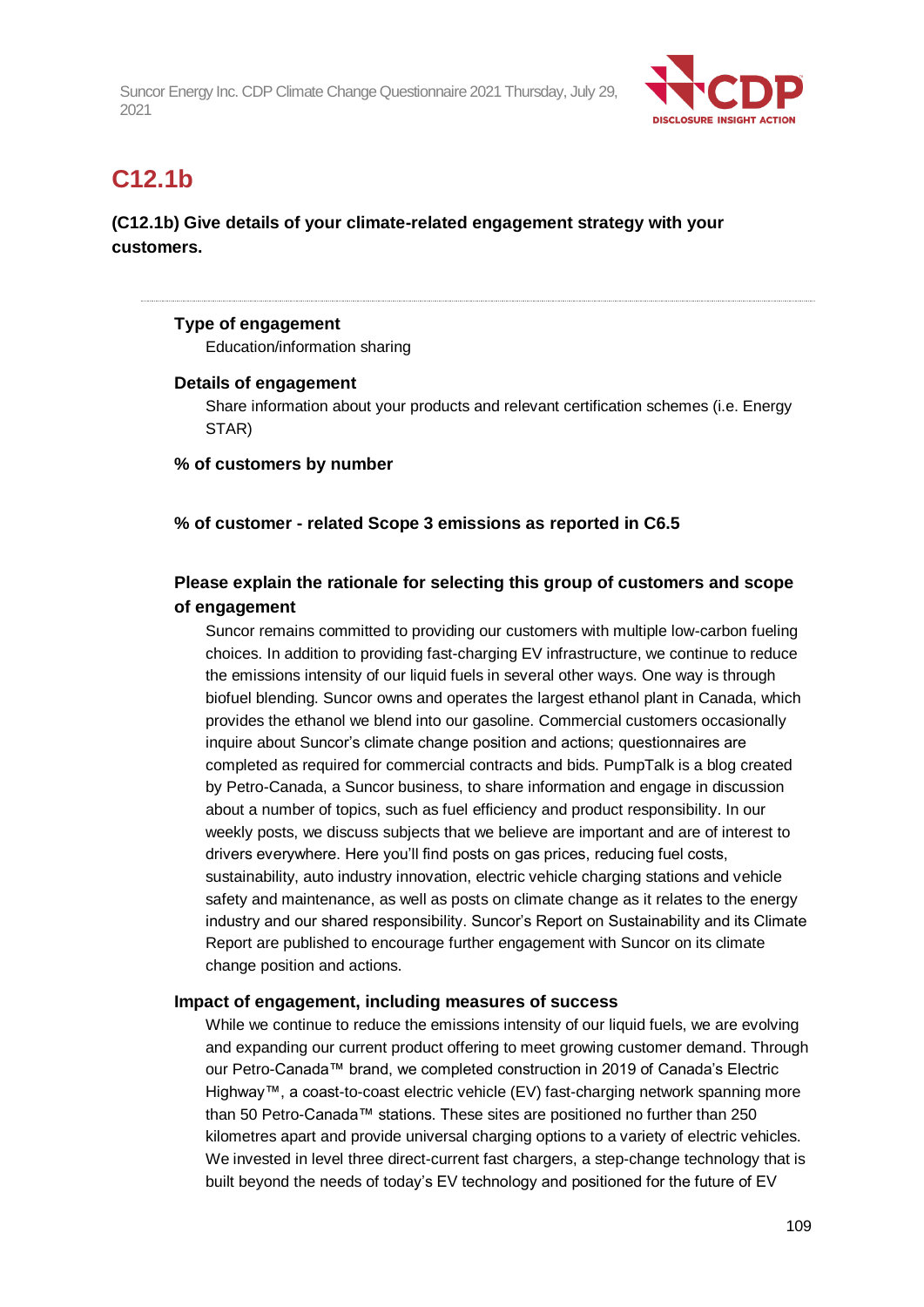

charging in Canada. This exciting initiative supports customers wanting to reduce their carbon footprint with choices for their energy needs and enables us to learn more about this emerging market as we continue to evaluate options and respond to evolving customer needs.

## **C12.3**

## **(C12.3) Do you engage in activities that could either directly or indirectly influence public policy on climate-related issues through any of the following?**

Direct engagement with policy makers Trade associations Funding research organizations **Other** 

## **C12.3a**

### **(C12.3a) On what issues have you been engaging directly with policy makers?**

| <b>Focus of</b><br>legislation | <b>Corporate</b><br>position        | <b>Details of engagement</b>                                                                                                                                    | <b>Proposed legislative solution</b>                                                                                                                                                                                                                                                                                                                                                                                                                                                                                                                          |
|--------------------------------|-------------------------------------|-----------------------------------------------------------------------------------------------------------------------------------------------------------------|---------------------------------------------------------------------------------------------------------------------------------------------------------------------------------------------------------------------------------------------------------------------------------------------------------------------------------------------------------------------------------------------------------------------------------------------------------------------------------------------------------------------------------------------------------------|
| Carbon tax                     | Support with<br>minor<br>exceptions | Sitting on a technical<br>working group for the<br>proposed Clean Fuel<br>Standard, as well as<br>providing written<br>submissions to requests<br>for feedback. | Set performance standards for carbon<br>intensity of various liquid fuels used in<br>transportation; achieve compliance by fuel<br>switching (such as switching from bunker fuel<br>to diesel or natural gas, and electrification)<br>and using biofuels, then purchasing credits<br>from others who have achieved a carbon<br>intensity better than the standard.                                                                                                                                                                                            |
| Clean<br>energy<br>generation  | Support with<br>minor<br>exceptions | Sitting on a technical<br>working group for the<br>proposed Clean Fuel<br>Standard, as well as<br>providing written<br>submissions to requests<br>for feedback. | British Columbia's Renewable and Low<br>Carbon Fuel Requirement Regulation requires<br>fuel suppliers to meet a provincial fuel pool<br>carbon intensity target through blending<br>incremental renewable fuel or investing in<br>alternative fuels infrastructure. Federal and<br>provincial renewable fuel standards mandate<br>blending of ethanol into gasoline, and blending<br>biodiesel into diesel. In addition, the federal<br>government has recently proposed<br>implementing a national Clean Fuels<br>Standard, which remains under development. |

## **C12.3b**

## **(C12.3b) Are you on the board of any trade associations or do you provide funding beyond membership?**

Yes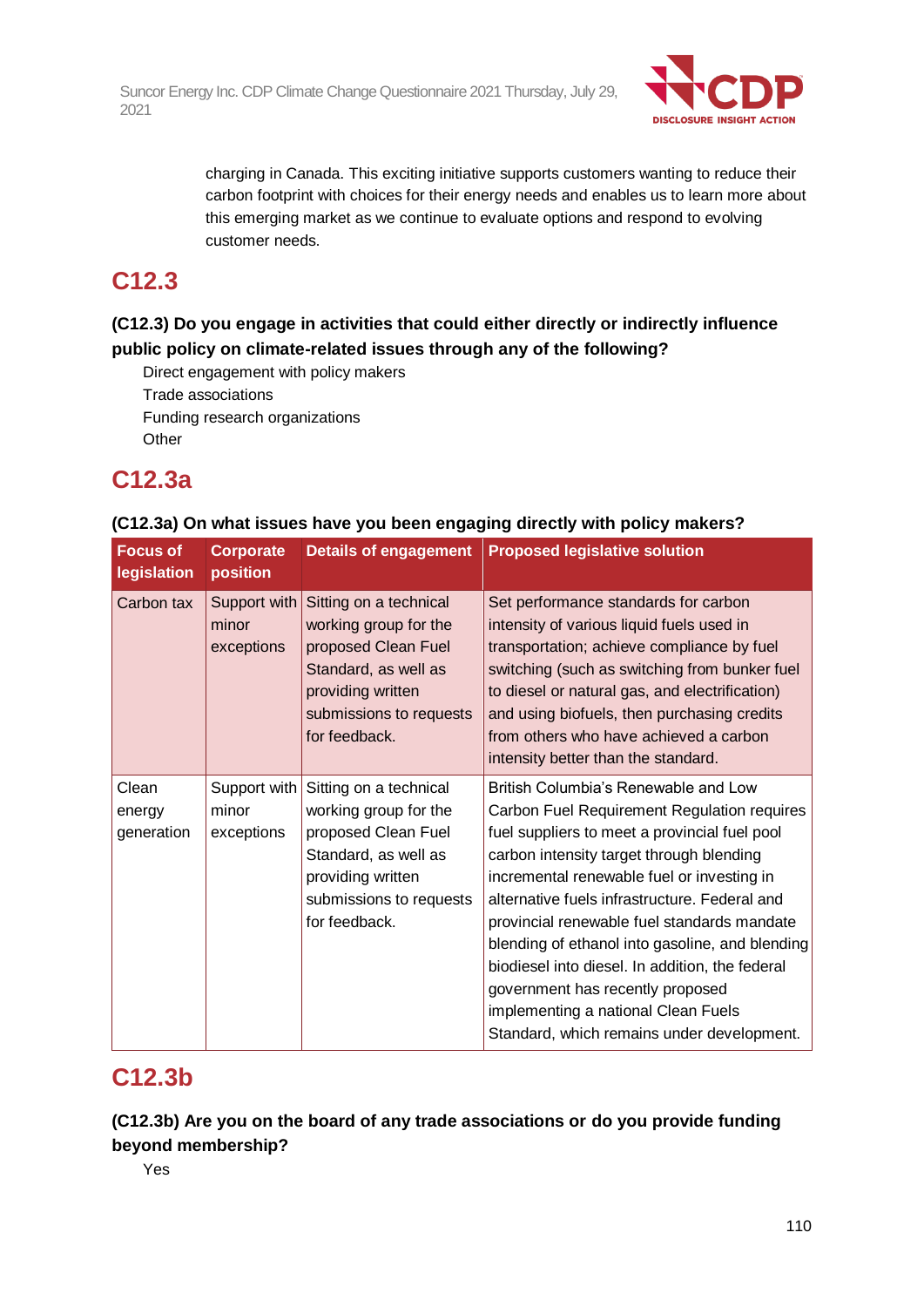

## **C12.3c**

## **(C12.3c) Enter the details of those trade associations that are likely to take a position on climate change legislation.**

#### **Trade association**

Canadian Alliance of Petroleum Producers

**Is your position on climate change consistent with theirs?** Mixed

### **Please explain the trade association's position**

In 2020, CAPP released a new set of climate principles designed to meet the challenge to mitigate climate change. CAPP does support carbon pricing mechanisms, when implemented properly however does not consistently and transparently support an emissions limit in a manner that is consistent with Suncor's approach. For more information please refer to https://www.capp.ca/energy/industrys-climate-commitment/

#### **How have you influenced, or are you attempting to influence their position?**

Suncor remains an active member of CAPP and our continued membership has helped to progress their position. Working to communicate our position of supporting carbon pricing, with considerations for trade exposed industries, and the Alberta provincial emissions limit on oil sands operations.

#### **Trade association**

Mining Association of Canada

### **Is your position on climate change consistent with theirs?**

**Consistent** 

#### **Please explain the trade association's position**

"MAC and its members are committed to supporting an orderly transition toward a lower carbon future, and to being a constructive partner in the fight against climate change. MAC supports climate action that is consistent with the ambition of the Paris Agreement to limit global warming to well below 2 degrees Celsius (above pre-industrial levels) to ensure the long-term sustainability of our shared planet."

#### **How have you influenced, or are you attempting to influence their position?**

Suncor supports MAC's efforts toward effective climate change regulations for the mining industry.

## **C12.3d**

### **(C12.3d) Do you publicly disclose a list of all research organizations that you fund?** No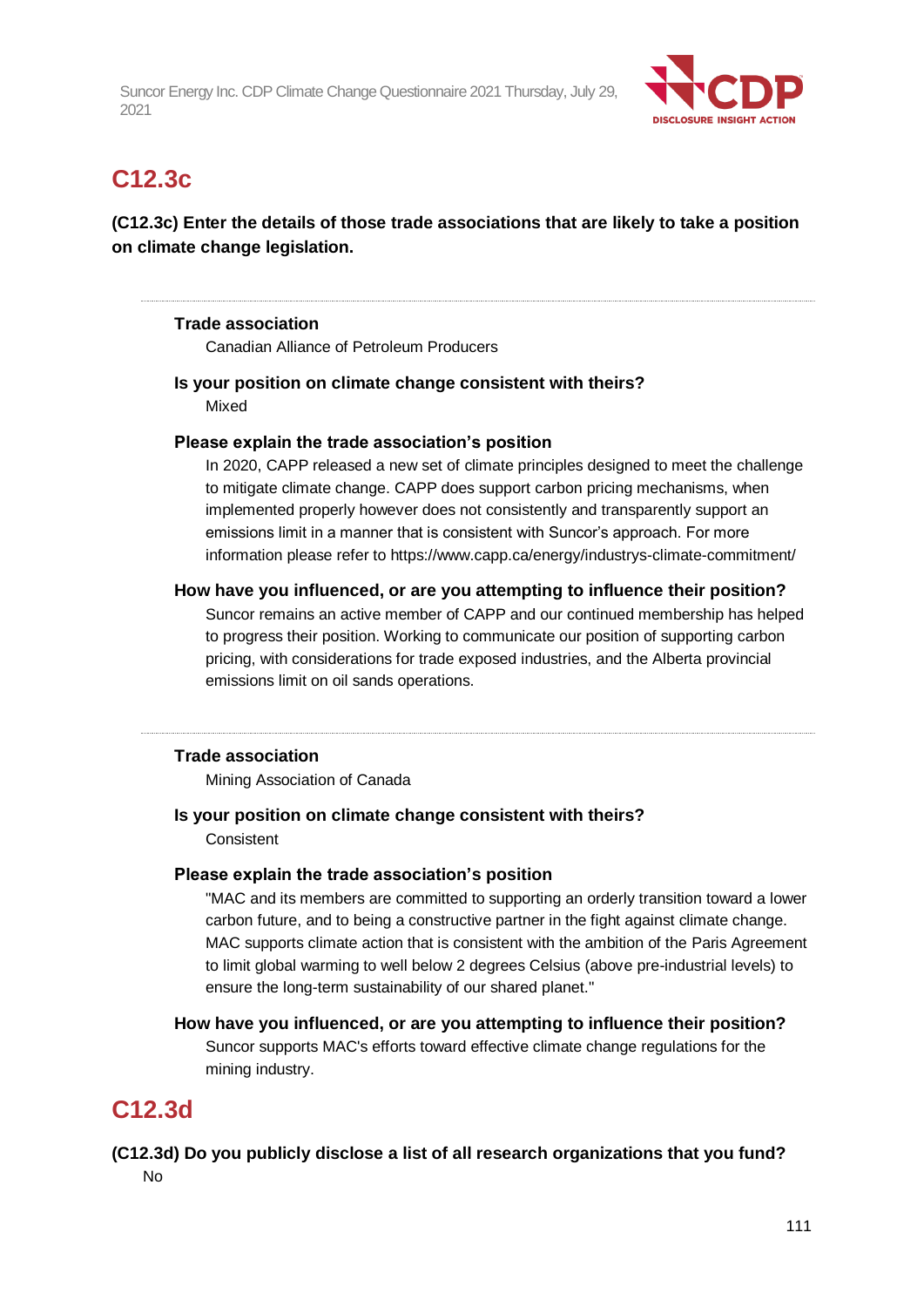

## **C12.3e**

#### **(C12.3e) Provide details of the other engagement activities that you undertake.**

Examples of these collaborations and highlights over the past year include:

- Partnering with the Energy Futures Lab, a multi-sector collaboration designed to convene a diverse range of stakeholders to help shape the energy future and strengthen Alberta and Canada's position as a global energy leader.

- Working collaboratively to support reconciliation with Indigenous Peoples through leadership development and building community capacity, including a focus on environmental priorities. - Although we couldn't host our annual Ceres-facilitated stakeholder panel in 2020 due to COVID-19, we did continue to engage with both Ceres and Climate Action 100+ on climaterelated issues and the role Suncor can play in the energy transition. Both groups provided helpful feedback as we worked on our climate objectives and encouraged us, among other things, to have clear metrics that could be tied to executive compensation. We look forward to continued engagement throughout 2021.

- Participation on several committees to advance sustainable energy development including participation on the Canadian Standards Association sustainable finance taxonomy and the Alberta ESG steering committee.

## **C12.3f**

## **(C12.3f) What processes do you have in place to ensure that all of your direct and indirect activities that influence policy are consistent with your overall climate change strategy?**

Suncor's Vice-President, Sustainability has accountability for energy and climate change policy and the processes to ensure that all Suncor engagement is consistent with overall corporate position. This team coordinates all policy related activities, whether direct engagement, or engagement through trade associations. The team has clear principles for climate change policy engagement, and also documents and provides guidance and key messages across organizations. This team supports reaching an aligned policy position among business units. In addition to cross-functional team collaboration, the team also uses the following Suncor tools: stakeholder information management system (SIMS); risk management process, Policy and Regulatory Issues Management (PRIM); and internal lobbying policy and guidelines. While Suncor actively influences the policy positions and statements of those associations of which it is a member or participant, those organizations exist as separate entities and may, from time to time, have positions that are not fully aligned with Suncor's. Our membership does not indicate that they speak on our behalf and, for further clarity; we outline our corporate positions on issues such as climate change on our own sustainability site on sustainability.suncor.com/en/. Government Relations is accountable for all relationships with governments, and ensuring communications to government go through the Government Relations department helps ensure consistency of the message.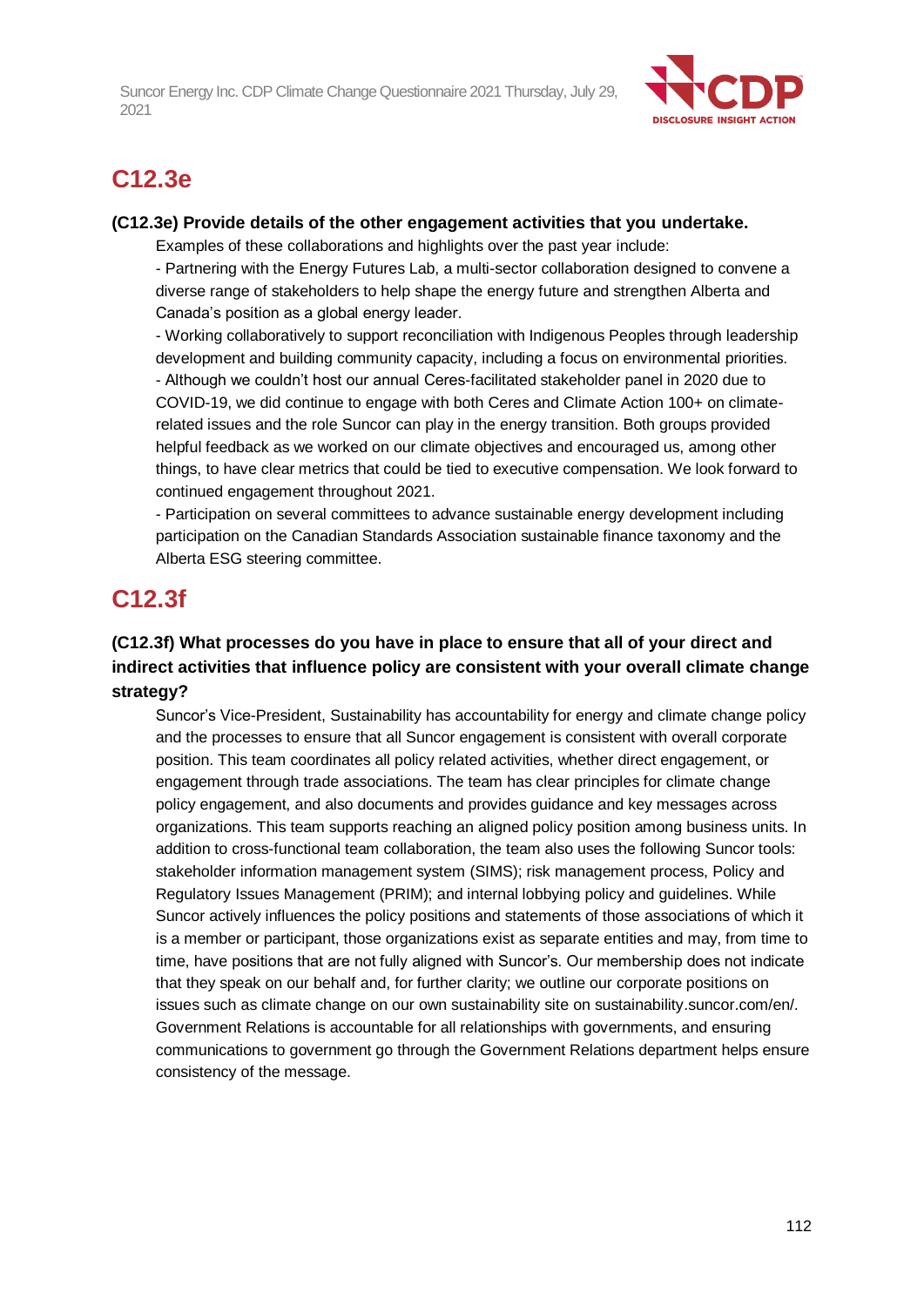

## **C12.4**

**(C12.4) Have you published information about your organization's response to climate change and GHG emissions performance for this reporting year in places other than in your CDP response? If so, please attach the publication(s).**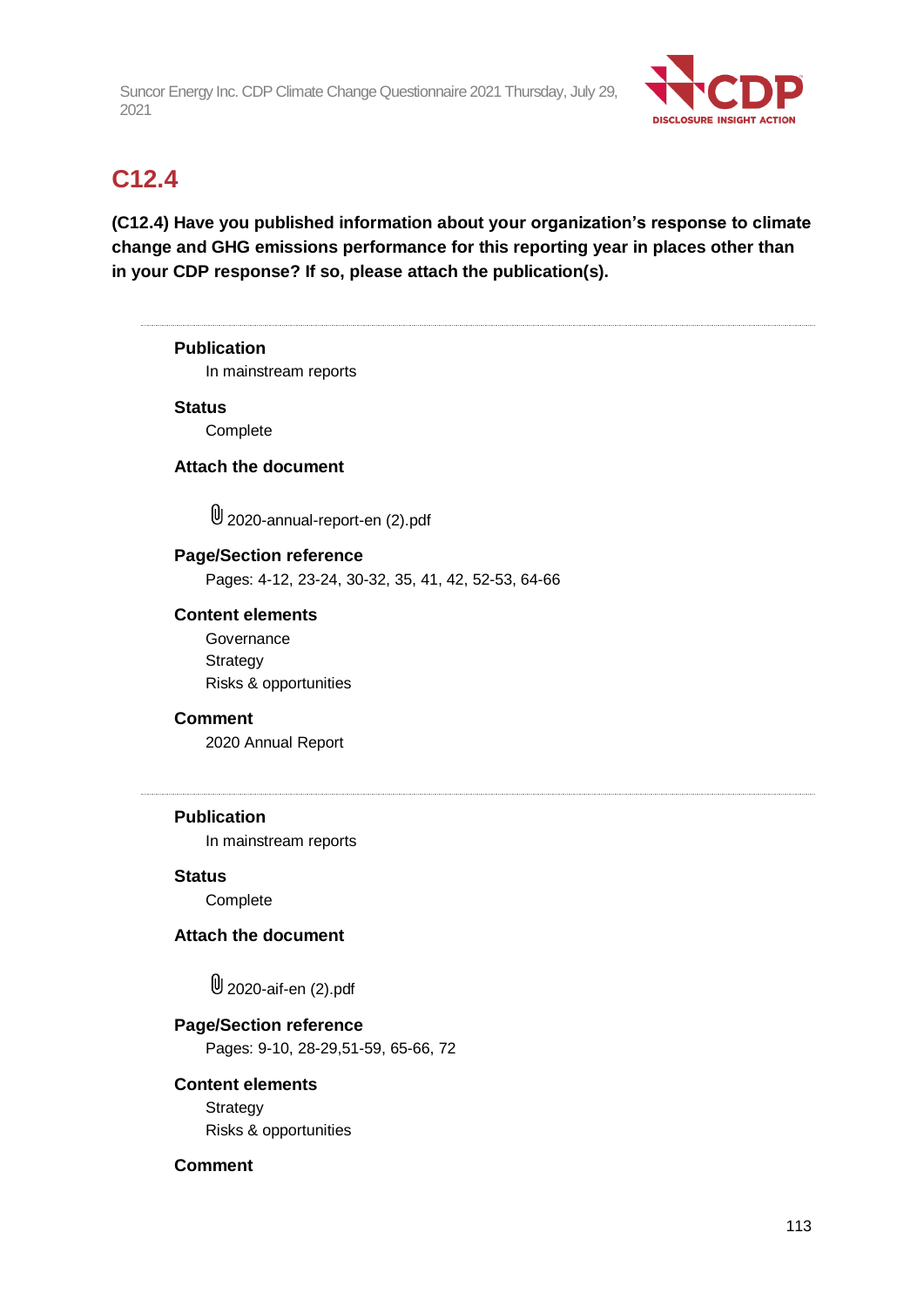

#### 2020 Annual Information Form

### **Publication**

In mainstream reports

#### **Status**

Complete

#### **Attach the document**

2021-management-proxy-circular-en (8).pdf

#### **Page/Section reference**

Pages: 23, 43, 63, B-9, B-10

#### **Content elements**

**Governance Strategy** 

#### **Comment**

2021 Management Proxy Circular

#### **Publication**

In voluntary sustainability report

#### **Status**

**Complete** 

#### **Attach the document**

2021-report-on-sustainability-en.pdf

#### **Page/Section reference**

Throughout but focused on Pages 4, 14, 50-53

#### **Content elements**

**Governance Strategy** Risks & opportunities Emissions figures Emission targets

#### **Comment**

2021 Report on Sustainability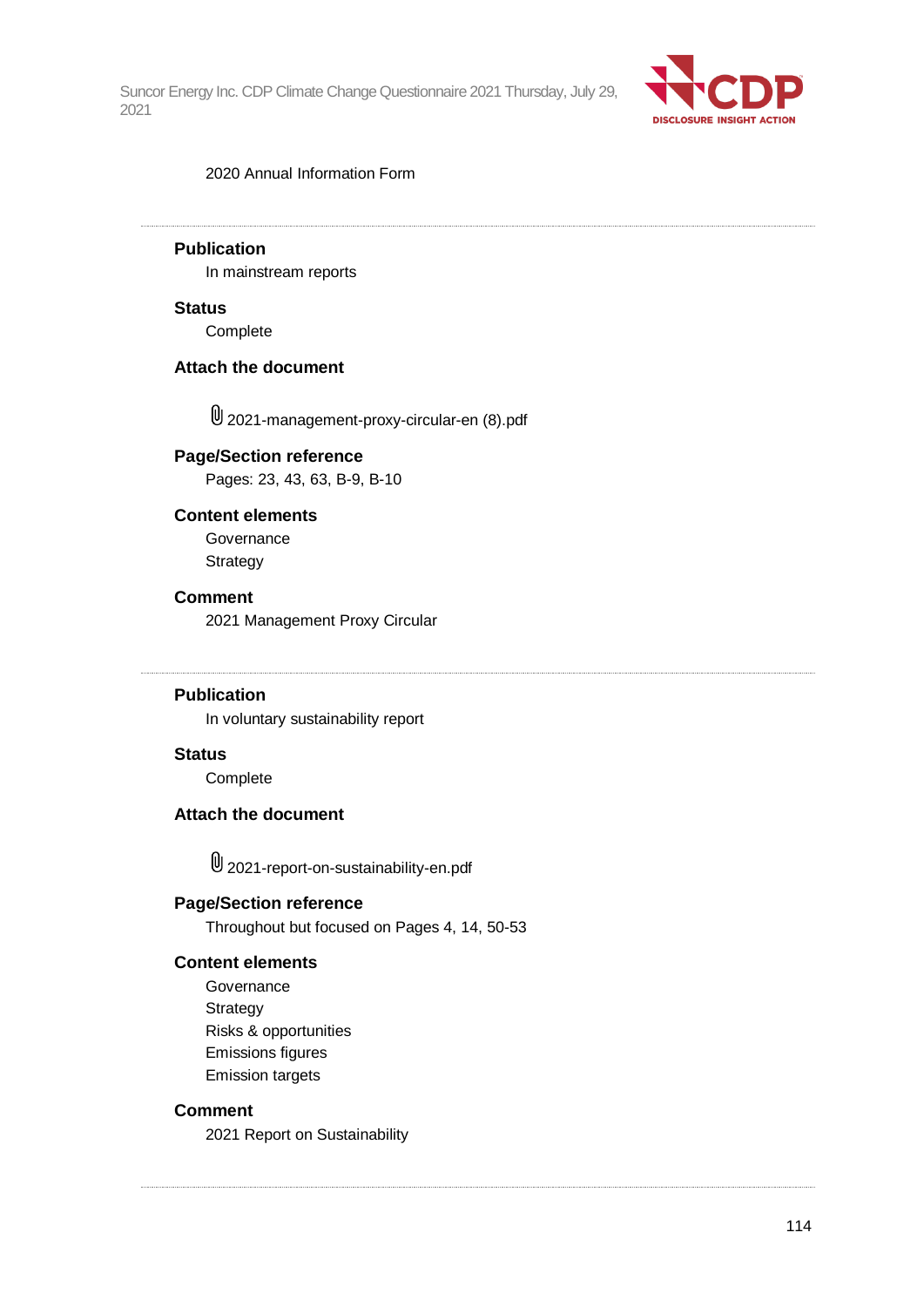

#### **Publication**

In voluntary sustainability report

#### **Status**

**Complete** 

#### **Attach the document**

U 2021-climate-report-en.pdf

#### **Page/Section reference**

Throughout entire document

#### **Content elements**

**Governance Strategy** Risks & opportunities Emissions figures Emission targets

#### **Comment**

2021 Climate Report - Structured in line with the TCFD recommendations

# **C15. Signoff**

## **C-FI**

## **(C-FI) Use this field to provide any additional information or context that you feel is relevant to your organization's response. Please note that this field is optional and is not scored.**

**Forward-Looking Statements**: These responses contain certain forward-looking statements and forward-looking information (collectively, forward-looking statements) based on Suncor's current expectations, estimates, projections and assumptions that were made by Suncor in light of information available at the time these responses were prepared. Some of the forwardlooking statements may be identified by words like "expected", "will", "estimates", "could", "anticipates", "intends", "may", "forecasts", "potential", "strategy", "goal", "objective", "outlook", "target" and similar expressions. Forward-looking statements in these responses include references to: Suncor's expectations regarding its ERM program and Suncor's assessments of the various risks and opportunities it faces; statements surrounding Suncor's four long-term energy futures scenarios and its belief that each is plausible and the anticipated impacts each could have on Suncor, its operating environment and business strategy; expected regulatory changes and existing and future laws, the impact thereof, including compliance costs, and resulting opportunities for Suncor; Suncor's belief's relating to the time horizon, types of impact, the potential financial impact, likelihood, magnitude of impact of the disclosed risks, including escalating climate related regulatory costs and constraints, changing consumer behaviour, extreme weather events and increasing stakeholder expectations; the expected type of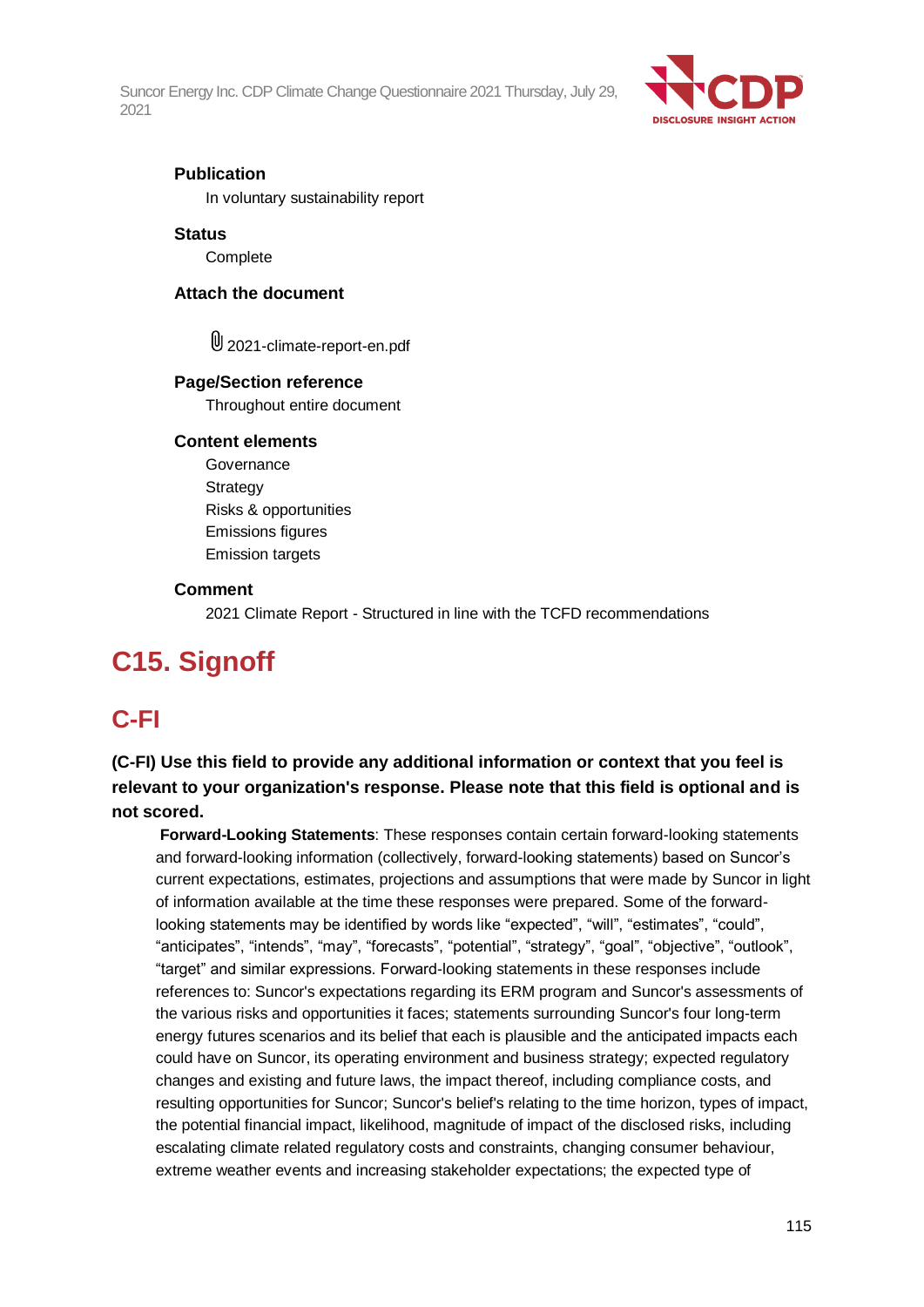

financial impact, time horizon, likelihood, potential financial impact and magnitude of impact of the disclosed opportunities, including increasing renewable energy demand, increasing biofuels demand, carbon credit offset generation, exchanging low carbon technology with adjacent industries and development of new technology and the emerging demand for electric vehicle charging; statements and expectations regarding Suncor's 10Mt GHG reduction goal by 2030 and net-zero goal by 2050; expectations regarding the capacity of operational and sanctioned wind projects; the belief that RFS will be amended to increase the required level of biofuel, creating a stable and increasing market for biofuels; expectations regarding Suncor's investments in (or with) Enerkem Inc., LanzaJet, Inc., Svante Inc., ATCO and AZTEC, including the expected benefits of such investments; Suncor's estimate of the production weighted average after-tax cost per barrel of global production over the next ten years; the anticipated impact of Suncor's GHG goals; plans, expectations (including as to cost and timing) and results (including CO2e savings, monetary savings, payback period, investment required and lifetime) for projects, initiatives and activities undertaken by Suncor or in which Suncor is involved; the belief that technology and energy innovation has the potential to move emissions reduction from incremental to step change improvement and that the solution to lowering the carbon intensity of producing bitumen will be a hybrid of the technologies being progressed; Suncor's expectations regarding monitoring and detection technology and the impacts it may have on methane reduction; expectations regarding future technology investments and the impacts such technology may have; the expected benefits and impacts of Suncor's investments in low carbon R&D, including with respect to EOR techniques, carbon capture and storage, subsurface steam, cogeneration, fuel switching, non-aqueous extraction, thermal bitumen, renewable fuels and energy and hydrogen; statements and expectations regarding Suncor's coke fired boiler replacement project, the Forty Mile Wind Power Project, the Forty Mile Solar Project and the proposed hydrogen project with ATCO, including the timing and anticipated benefits thereof; the belief that concerns over climate change and fossil fuel extraction could lead governments to enact additional or more stringent laws and regulations; expectations for demand for oil and refined petroleum products and for refining capacity, and the assumptions for such expectations and expectations around the sources of such products; plans and expectations, including potential benefits, around technologies and technology development; Suncor's carbon price outlook (including the anticipated benefits from using the outlook to assess investments and projects) as well as the expecting impact from carbon pricing; the expectation that the 2°C scenario will continue informing Suncor's long-term business planning and corporate strategy and allows us to understand what a pathway could entail to keep global temperatures from rising 2°C, or less, by 2100 compared with pre-industrial levels; and estimated emissions intensities and absolute emissions levels.

Forward-looking statements are not guarantees of future performance and involve a number of risks and uncertainties, some that are similar to other oil and gas companies and some that are unique to our company. Suncor's actual results may differ materially from those expressed or implied by our forward-looking statements and you are cautioned not to place undue reliance on them. Suncor's Management's Discussion & Analysis for the second quarter of 2021 and its most recently filed Annual Information Form/Form 40-F, Annual Report to Shareholders and other documents it files from time to time with securities regulatory authorities describe the risks, uncertainties, material assumptions and other factors that could influence actual results and such factors are incorporated herein by reference. Copies of these documents are available without charge from Suncor or by referring to the company's profile on SEDAR at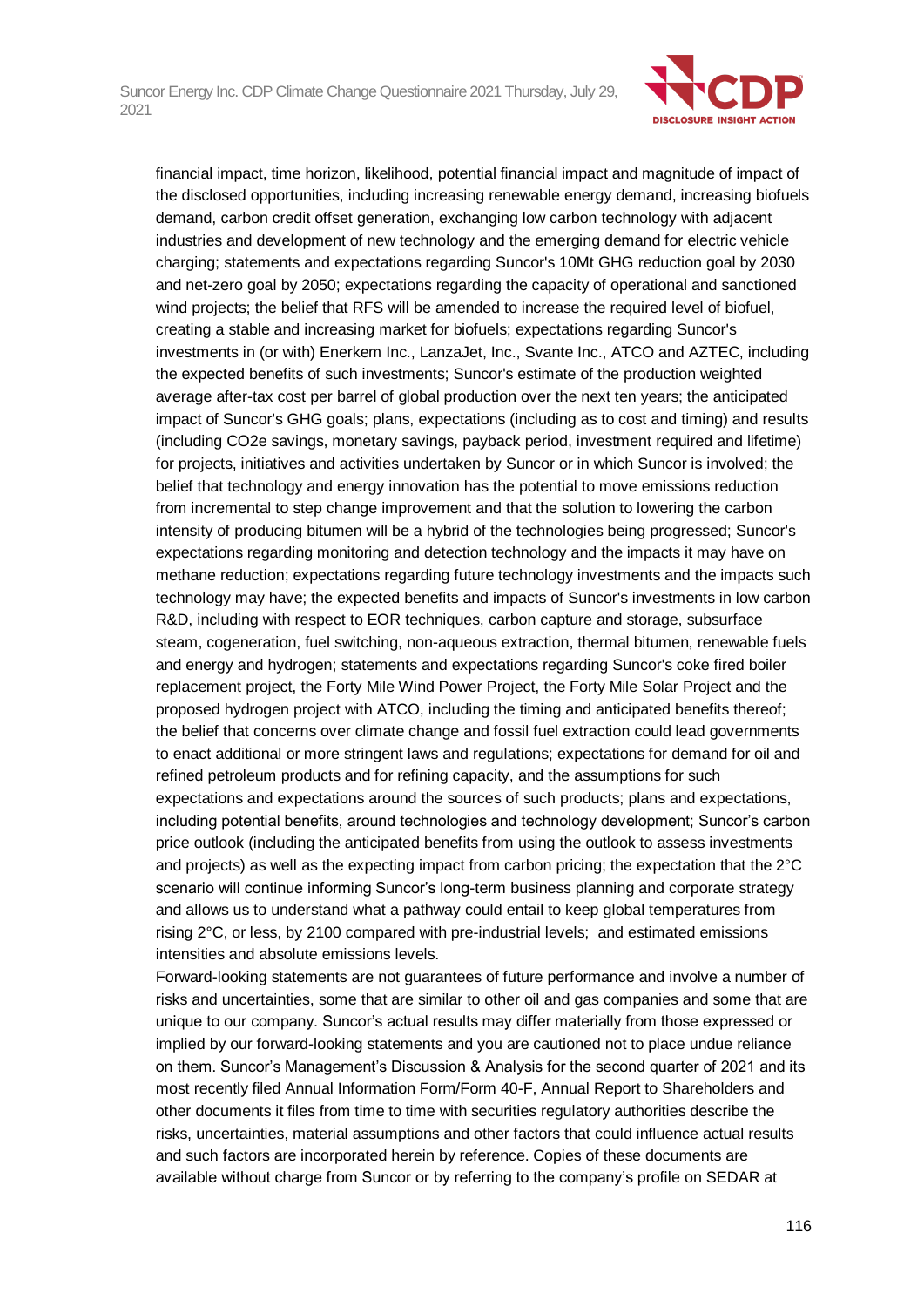

sedar.com or EDGAR at sec.gov. Except as required by applicable securities laws, Suncor disclaims any intention or obligation to publicly update or revise any forward-looking statements, whether as a result of new information, future events or otherwise.

## **C15.1**

## **(C15.1) Provide details for the person that has signed off (approved) your CDP climate change response.**

| <b>Job title</b>                                          | <b>Corresponding job category</b>         |
|-----------------------------------------------------------|-------------------------------------------|
| Row 1   Martha Hall Findlay, Chief Sustainability Officer | <b>Chief Sustainability Officer (CSO)</b> |

# **SC. Supply chain module**

## **SC0.0**

**(SC0.0) If you would like to do so, please provide a separate introduction to this module.**

## **SC0.1**

**(SC0.1) What is your company's annual revenue for the stated reporting period?**

|       | <b>Annual Revenue</b> |
|-------|-----------------------|
| Row 1 | 24,900,000,000        |

## **SC0.2**

**(SC0.2) Do you have an ISIN for your company that you would be willing to share with CDP?**

No

## **SC1.1**

**(SC1.1) Allocate your emissions to your customers listed below according to the goods or services you have sold them in this reporting period.**

**Requesting member** Vale SA **Scope of emissions** Scope 1 **Allocation level**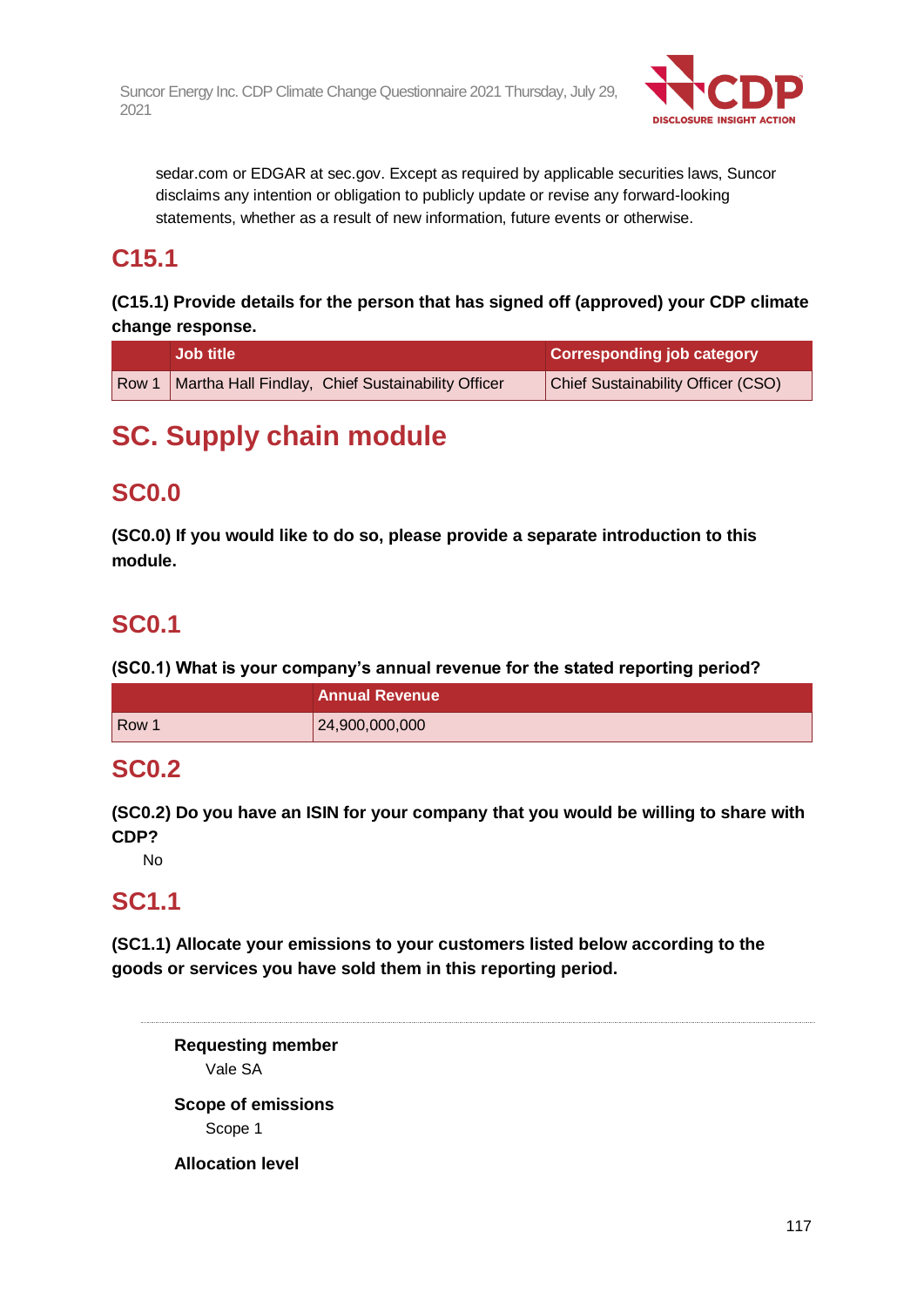

#### Facility

#### **Allocation level detail** Edmonton Refinery

### **Emissions in metric tonnes of CO2e** 106.6066

**Uncertainty (±%)**

10

### **Major sources of emissions**

Fuel Combustion Emissions

**Verified**

Yes

### **Allocation method**

Allocation based on the volume of products purchased

## **Please explain how you have identified the GHG source, including major limitations to this process and**

#### **assumptions made**

In 2020, Vale purchased gasoline and diesel from our Plant in Regina. The fuels at the Plant were coming from inter plants - majority from Calgary Terminal. We used Edmonton Refinery emission intensities to provide an estimated emission number.

## **SC1.2**

**(SC1.2) Where published information has been used in completing SC1.1, please provide a reference(s).**

N/A

## **SC1.3**

### **(SC1.3) What are the challenges in allocating emissions to different customers, and what would help you to overcome these challenges?**

| <b>Allocation challenges</b>                                                                                                  | Please explain what would help<br>you overcome these challenges |
|-------------------------------------------------------------------------------------------------------------------------------|-----------------------------------------------------------------|
| Managing the different emission factors of diverse and<br>numerous geographies makes calculating total footprint<br>difficult |                                                                 |

## **SC1.4**

**(SC1.4) Do you plan to develop your capabilities to allocate emissions to your customers in the future?**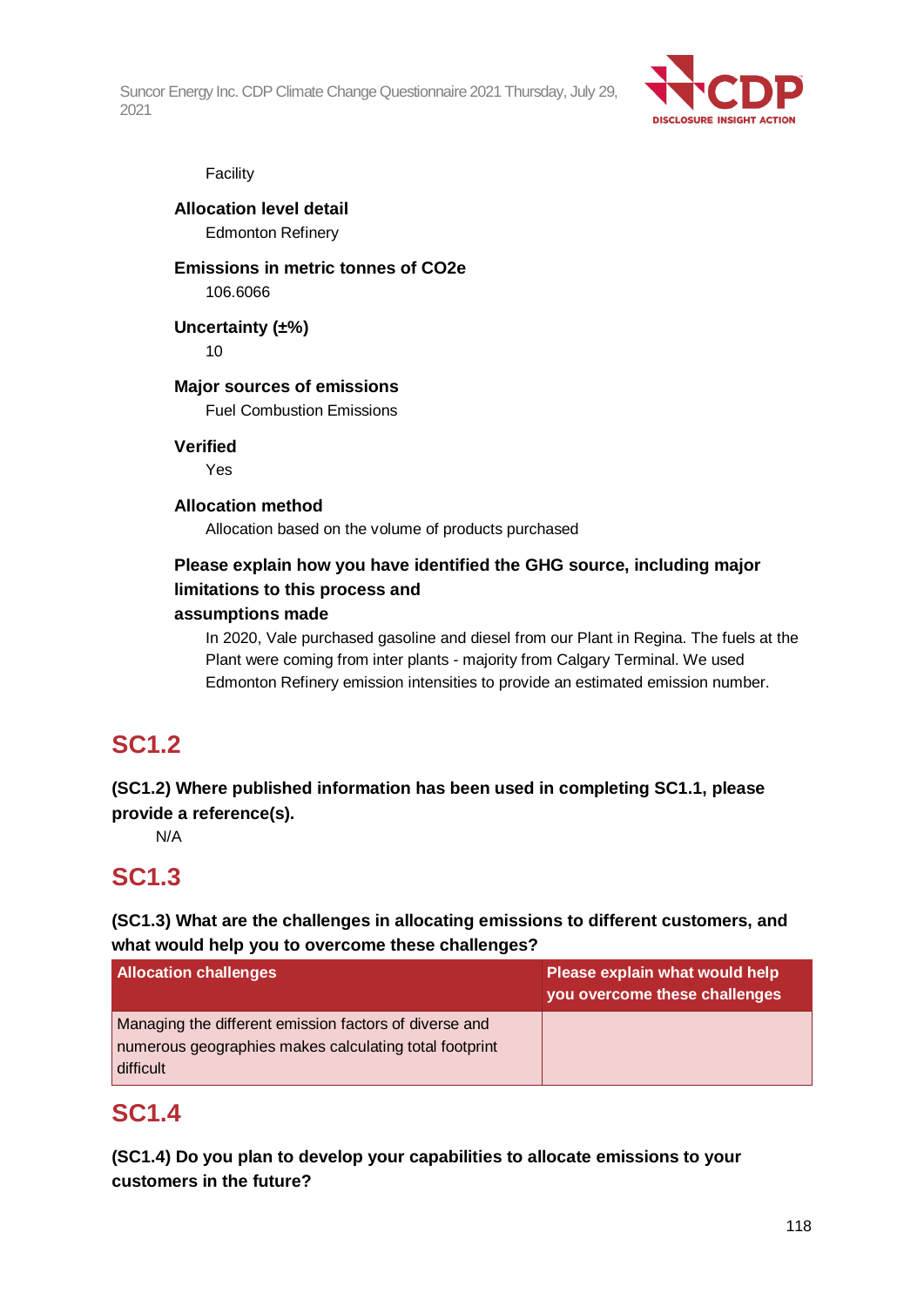

Yes

## **SC1.4a**

### **(SC1.4a) Describe how you plan to develop your capabilities.**

With the continous improvement of emission calculation methodology.

## **SC2.1**

### **(SC2.1) Please propose any mutually beneficial climate-related projects you could collaborate on with specific CDP Supply Chain members.**

**Requesting member** Vale SA

**Group type of project** Change to supplier operations

### **Type of project**

**Emissions targeted** Actions that would reduce our own operational emissions (our scope 1 & 2)

**Estimated timeframe for carbon reductions to be realized** 3-5 years

**Estimated lifetime CO2e savings**

### **Estimated payback**

### **Details of proposal**

Ongoing energy efficiency projects and exploring fuel switching opportunities to reduce carbon intensity of the entire diesel and gasoline manufacture process including extraction, upgrading, and refining. Suncor does not have specific climate-related projects with our customers however our net-zero by 2050 objective includes both scope 1 and 2 emissions and helping reduce others' emissions (scope 3) by working with our suppliers, customers, governments and other stakeholders.

## **SC2.2**

**(SC2.2) Have requests or initiatives by CDP Supply Chain members prompted your organization to take organizational-level emissions reduction initiatives?**

No